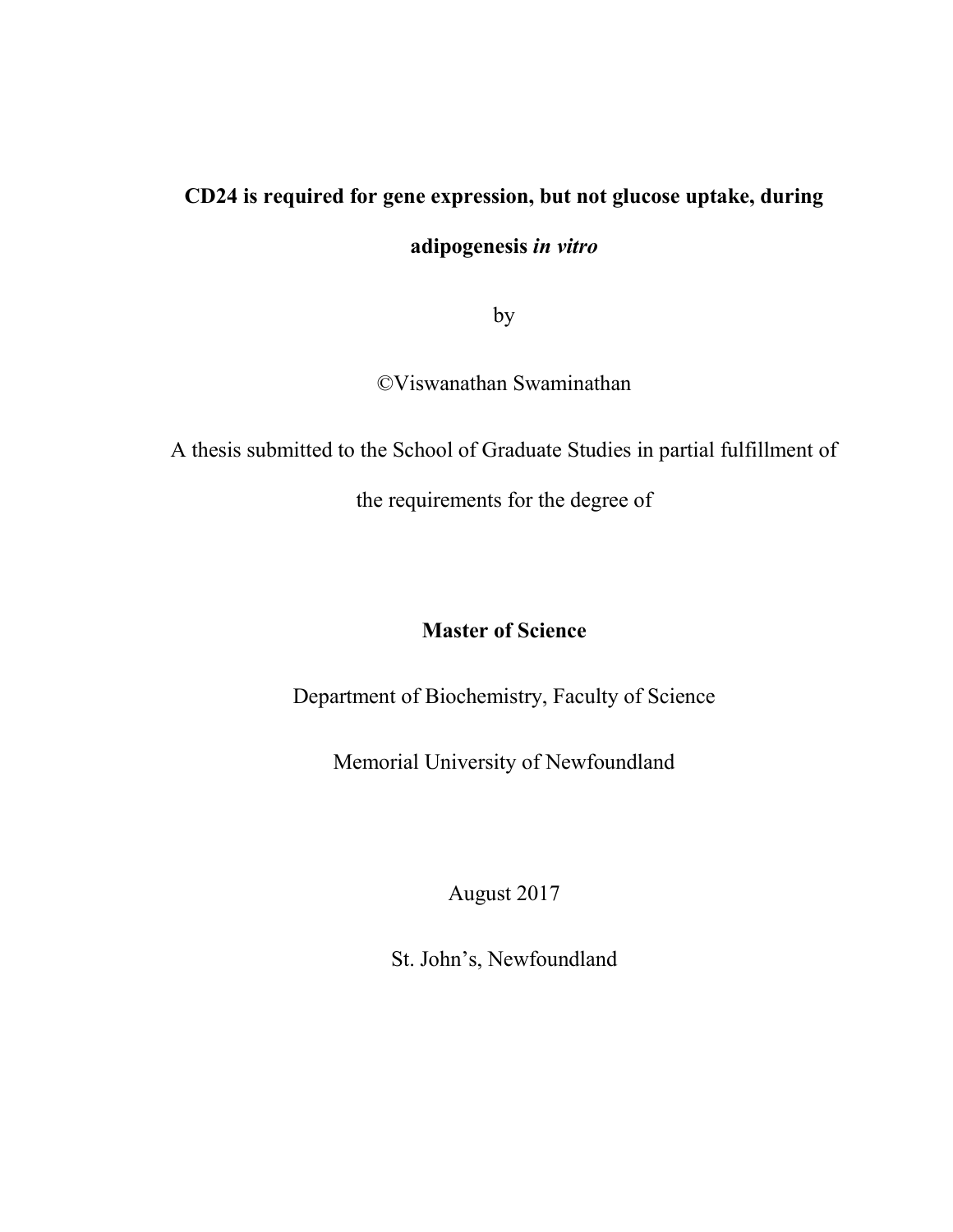#### <span id="page-1-0"></span>**Abstract**

CD24 is a cell surface receptor that actively regulates lipid accumulation in adipocytes *in vitro.* The goal of this project was to determine how CD24 regulates lipid accumulation. Glucose is a key substrate for *de novo* lipid synthesis but I found that the knockdown of CD24 did not alter glucose uptake during adipogenesis. Instead, it regulated the expression of 134 genes as determined by DNA microarray analysis. I validated the changes to four of these genes during adipogenesis in 3T3-L1 preadipocytes *in vitro*. I also found that these genes were dysregulated when primary cells from inguinal, but not epididymal white adipose tissue from CD24 knockout mice that were induced to undergo adipogenesis *ex vivo.* These data suggest that CD24 is necessary for select gene expression, but not glucose uptake, during adipogenesis*.* This new knowledge could help understand the regulation of lipid accumulation in adipocytes, and to develop alternative treatment strategies for obesity and lipodystophy.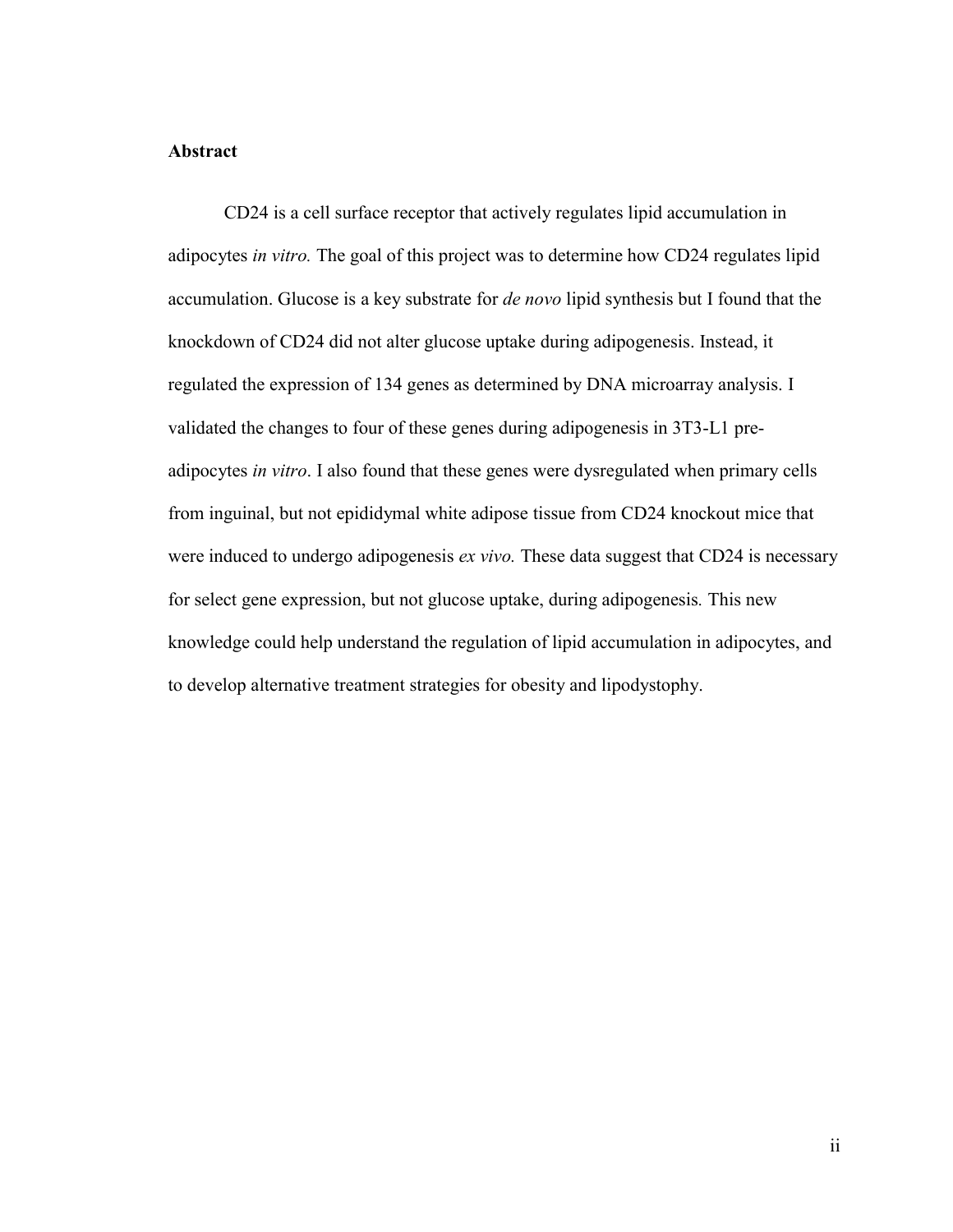### <span id="page-2-0"></span>**Acknowledgements**

I would first like to thank my supervisor Dr. Sherri Christian for selecting me for this project, training me and guiding me throughout my Master's program. I will always be grateful to her.

I would also like to thank my committee members Dr. Ross McGowan and Dr. Hélène Volkoff for their support over the past two years.

I would like to acknowledge Dr. Christopher Cordova in providing assistance with the mouse work.

I would also like to thank Nicole Smith for her DNA microarray analysis upon which much of my work is based.

Finally, I would like to thank all the past and current members of the Christian lab for their support.

Thank you.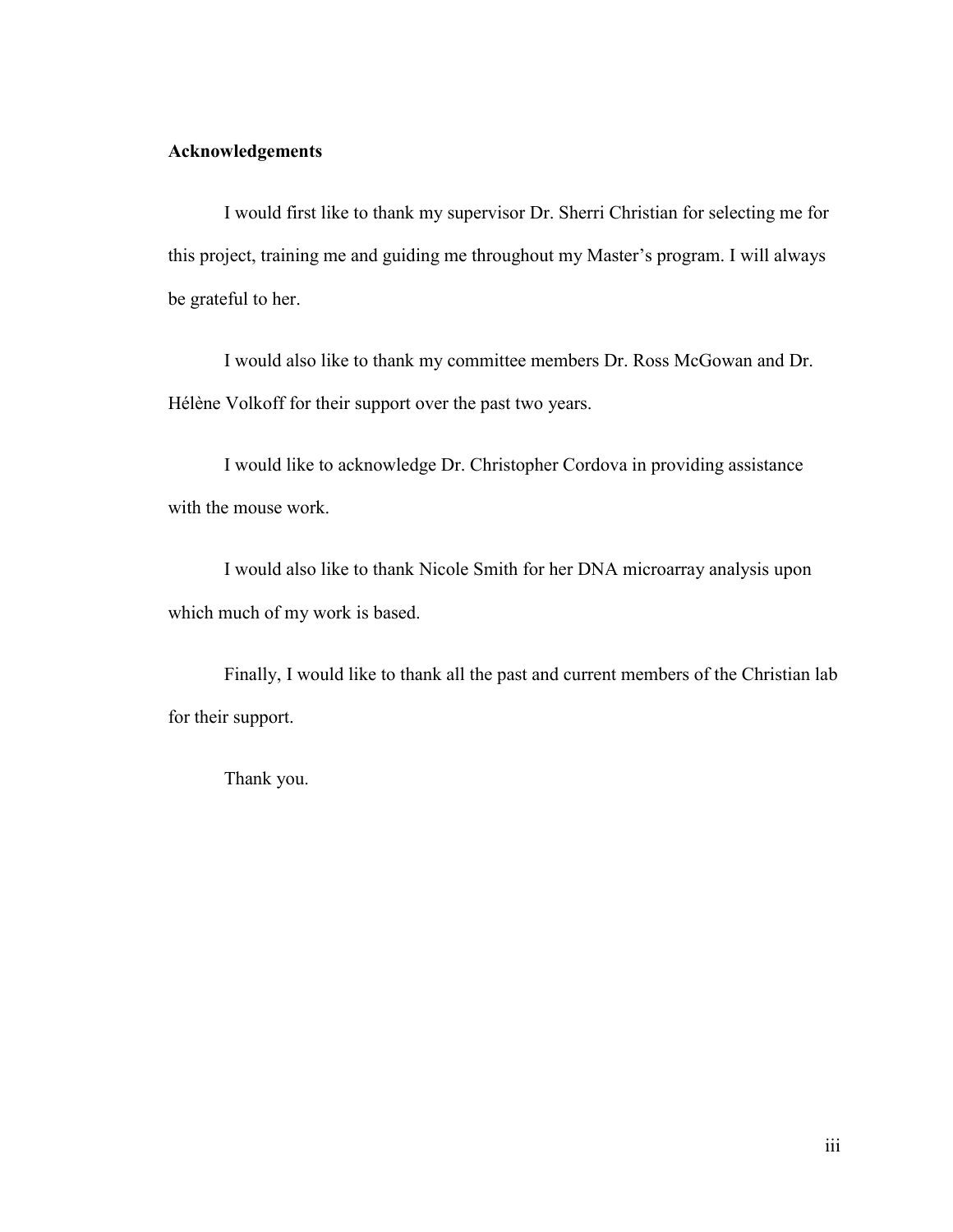# <span id="page-3-0"></span>**Table of Contents**

| 1.3.3 Transcriptional regulation of adipogenic genes during adipogenesis  13 |  |
|------------------------------------------------------------------------------|--|
|                                                                              |  |
|                                                                              |  |
|                                                                              |  |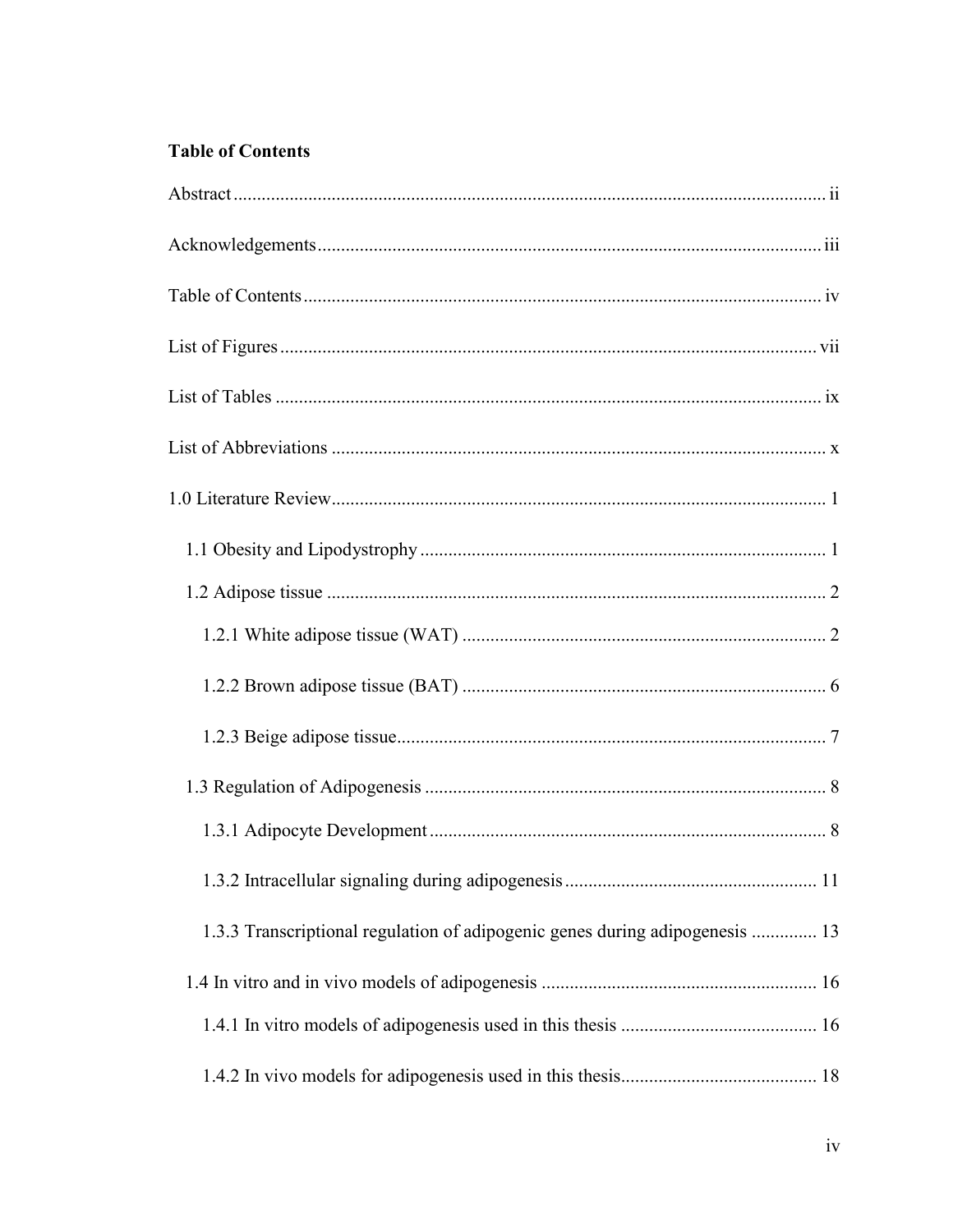| 2.2 3T3-L1 and SVF adipogenesis assay and neutral lipid staining of SVF at maturity |  |
|-------------------------------------------------------------------------------------|--|
|                                                                                     |  |
| 2.3 RNA Isolation, DNase treatment, cDNA synthesis and quantitative Reverse         |  |
|                                                                                     |  |
|                                                                                     |  |
|                                                                                     |  |
| 2.6 Glucose uptake and lipid accumulation in 3T3-L1 pre-adipocytes with CD24        |  |
|                                                                                     |  |
|                                                                                     |  |
|                                                                                     |  |
| 3.1 CD24 does not regulate glucose uptake in 3T3-L1 pre-adipocytes during           |  |
|                                                                                     |  |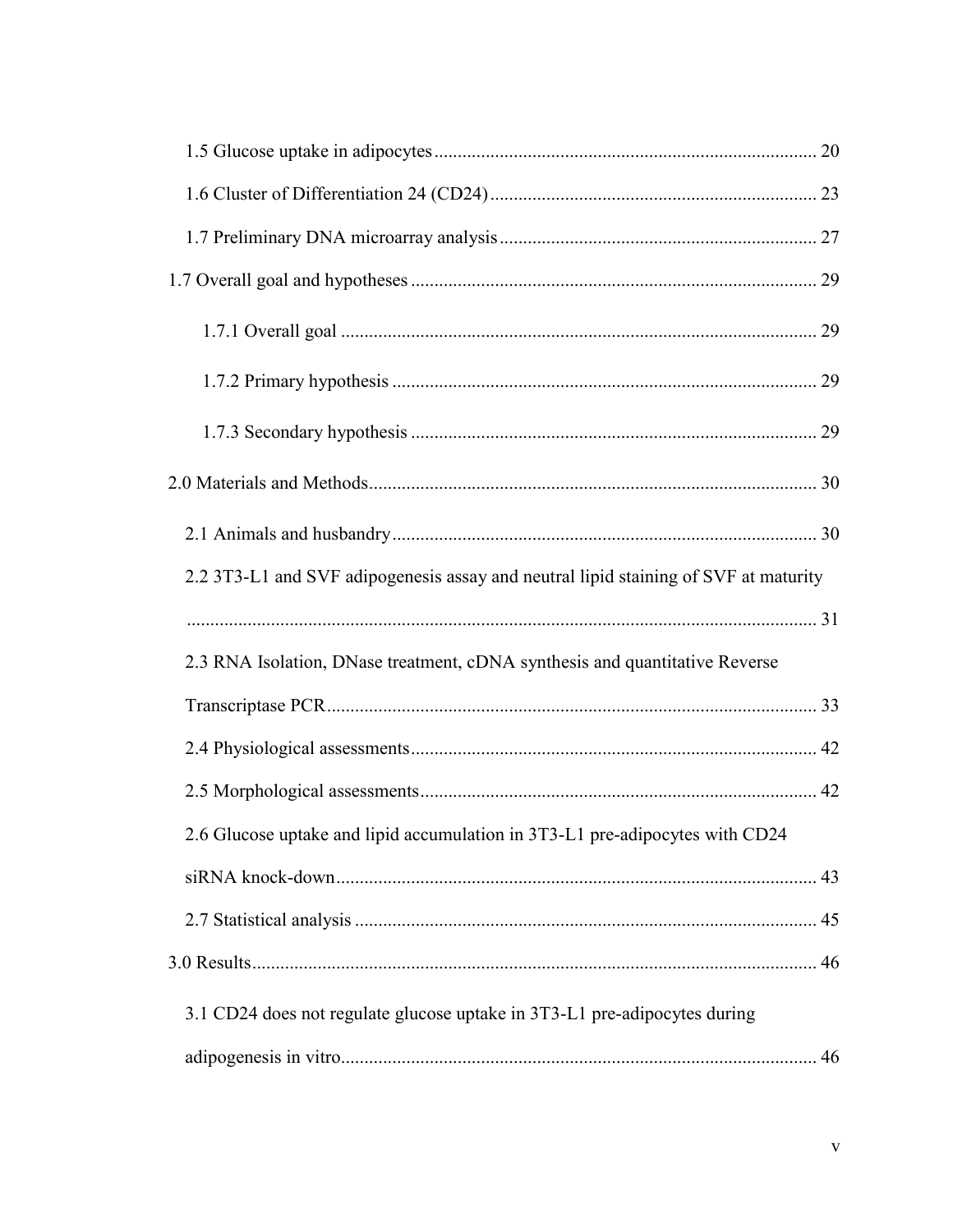| 3.2 CD24 regulates the expression of selected candidate genes in 3T3-L1 pre-          |
|---------------------------------------------------------------------------------------|
| adipocytes in vitro as determined by DNA microarray analysis and qRT-PCR  51          |
|                                                                                       |
| 3.4 CD24 regulates the expression of the selected genes in a depot specific manner ex |
|                                                                                       |
| 3.5 Cell autonomous effect of CD24 observed in the epididymal and inguinal SVF ex     |
|                                                                                       |
|                                                                                       |
|                                                                                       |
|                                                                                       |
|                                                                                       |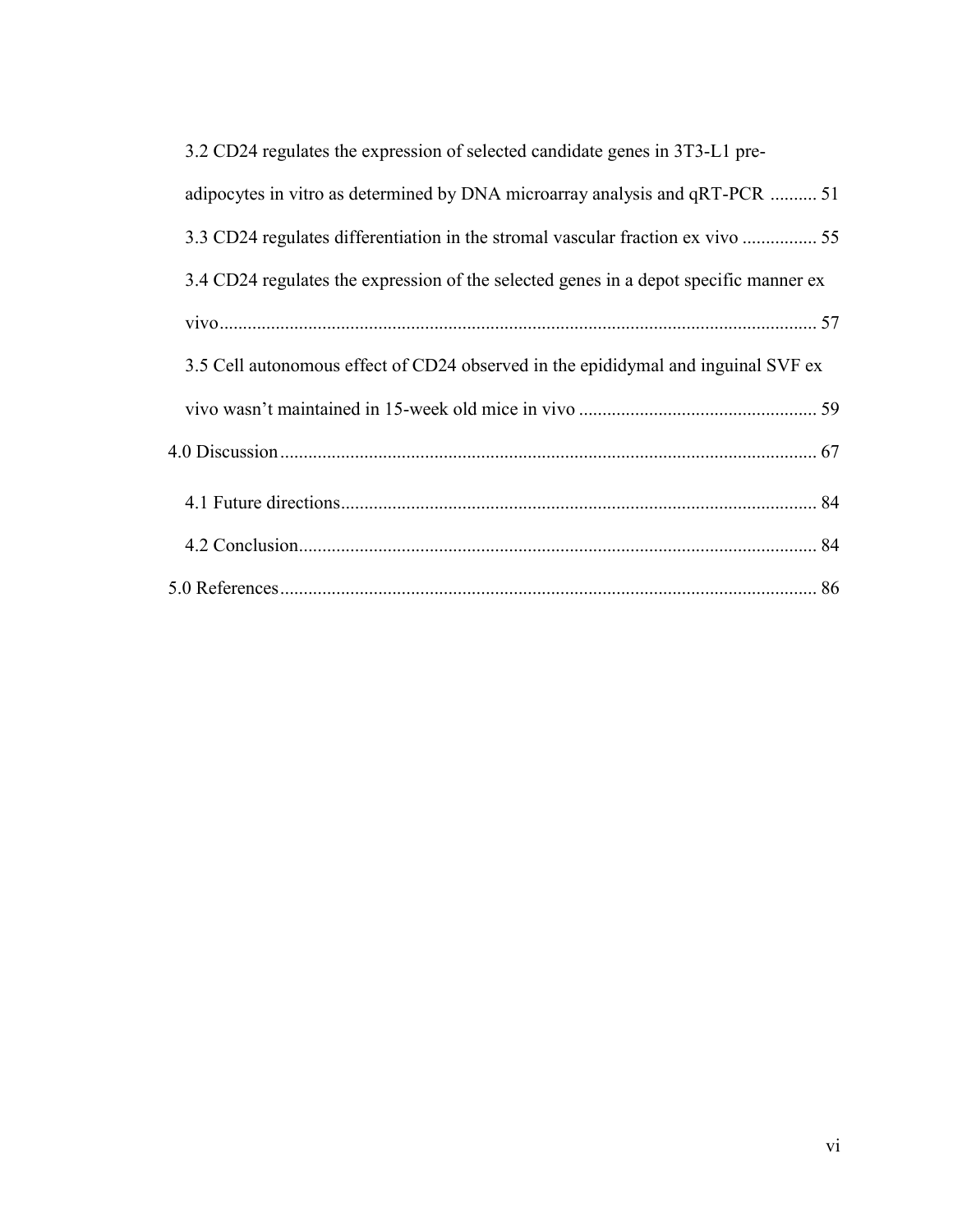# <span id="page-6-0"></span>**List of Figures**

| Figure 1.2: Schematic diagram of lipogenesis from glucose precursors in adipocytes 21    |  |
|------------------------------------------------------------------------------------------|--|
| Figure 1.3: Microarray analysis in 3T3-L1 pre-adipocytes during adipogenesis 28          |  |
| Figure 3.1: Validating the knockdown of CD24 at mRNA level and verifying lipid           |  |
|                                                                                          |  |
| Figure 3.2: CD24 does not regulate glucose uptake in 3T3-L1 pre-adipocytes during        |  |
|                                                                                          |  |
| Figure 3.3: Candidate gene expression analysis in 3T3-L1 pre-adipocytes during           |  |
|                                                                                          |  |
| Figure 3.4: CD24 regulates differentiation in stromal vascular fraction (SVF) from the   |  |
|                                                                                          |  |
| Figure 3.5: CD24 regulates the expression of $Ppary$ in the stromal vascular fraction    |  |
| (SVF) of both the epididymal and inguinal white adipose tissue (WAT) depots in vitro     |  |
|                                                                                          |  |
| Figure 3.6: Three out of the four validated candidate genes were not significantly       |  |
| regulated by CD24 during adipogenesis in vitro in stromal vascular fraction (SVF) from   |  |
|                                                                                          |  |
| Figure 3.7: CD24 regulates the expression of all the four candidate genes, at different  |  |
| stages during adipogenesis in vitro in stromal vascular fraction (SVF) from the inguinal |  |
|                                                                                          |  |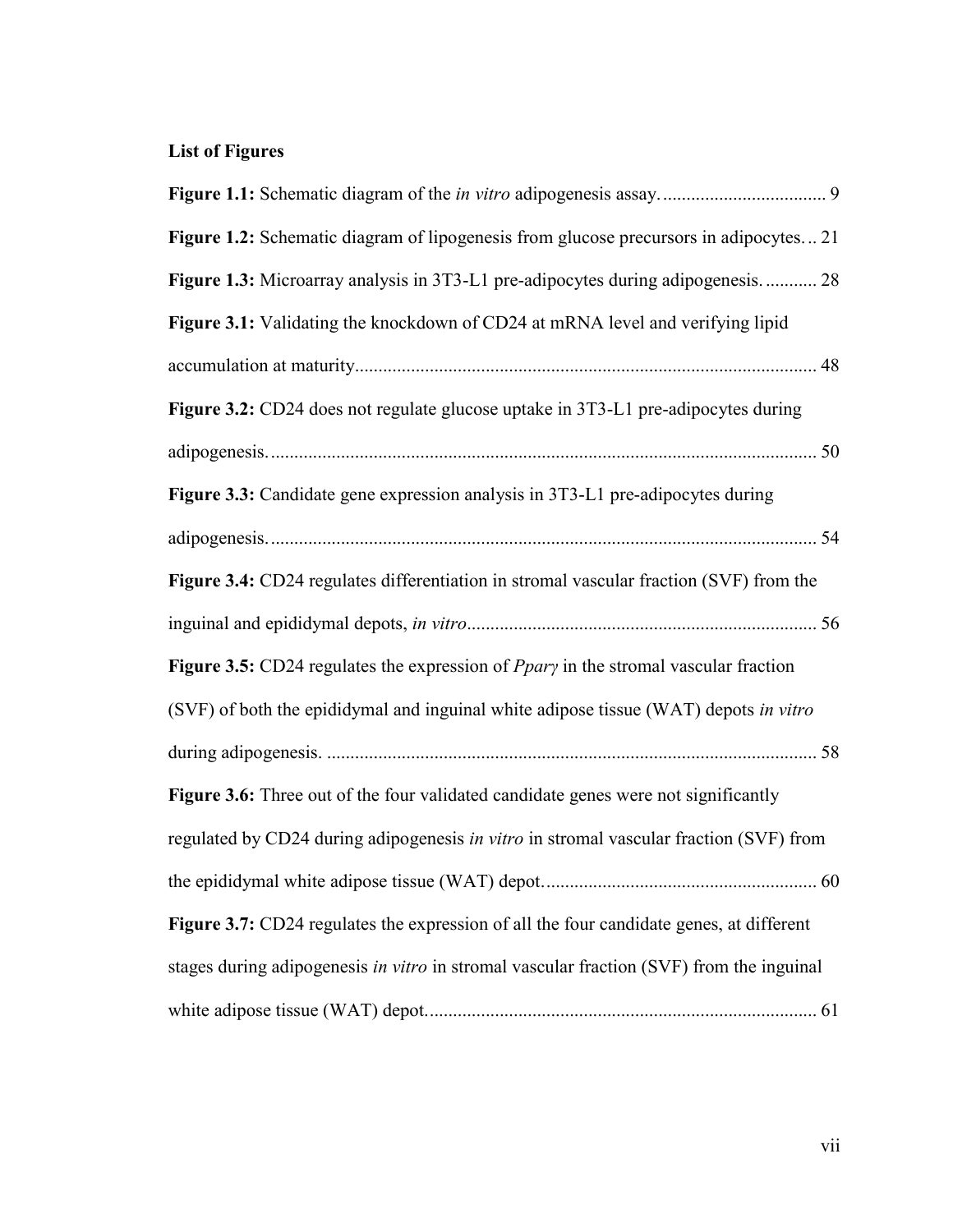| <b>Figure 3.8:</b> CD24KO male mice did not show altered glucose tolerance and adipocyte |  |
|------------------------------------------------------------------------------------------|--|
|                                                                                          |  |
| Figure 4.1: Schematic diagram of the role of CD24 in regulating key aspects of           |  |
|                                                                                          |  |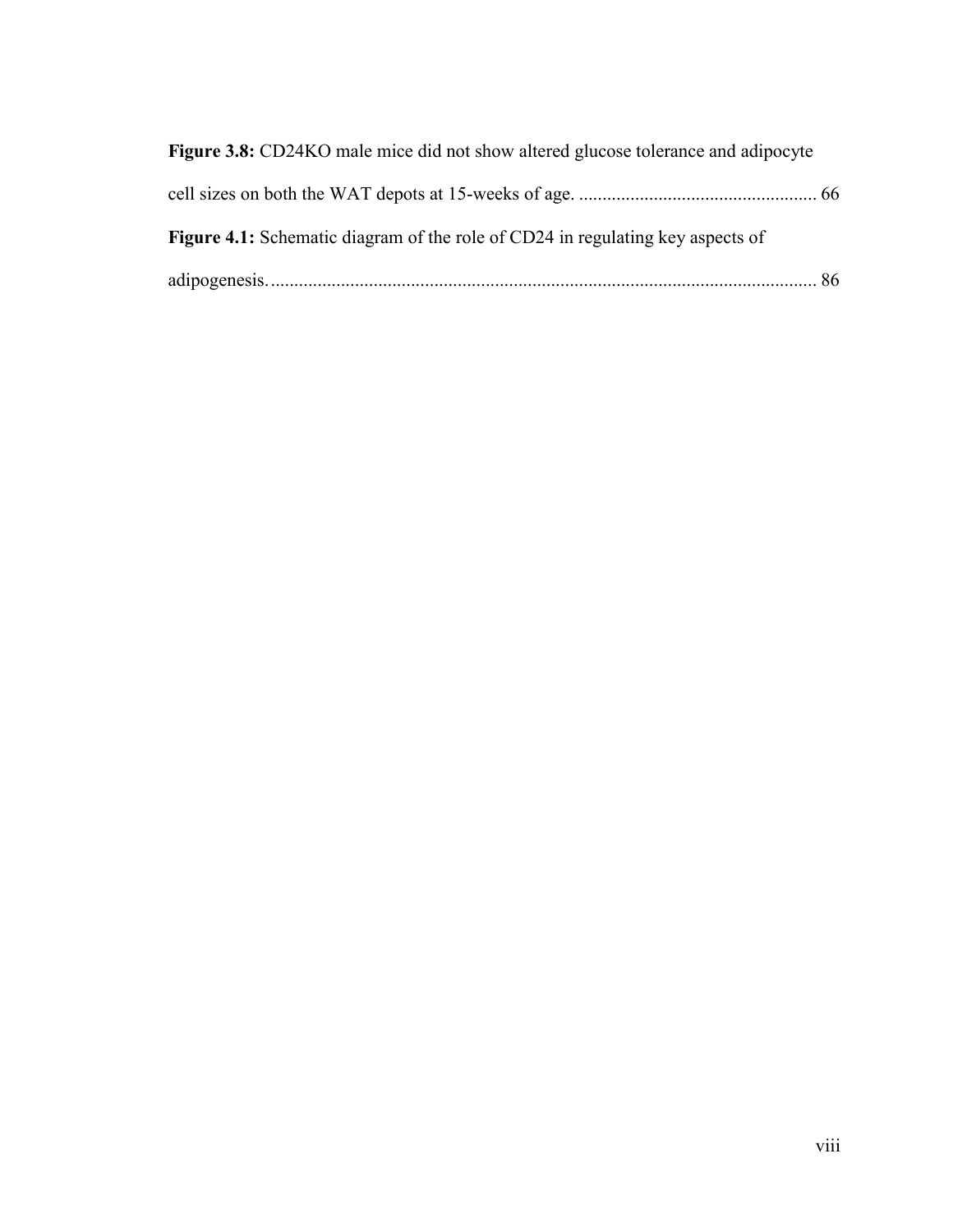## <span id="page-8-0"></span>**List of Tables**

| Table 2.1: Validated qRT-PCR primers using Maxima SYBR green qPCR mastermix. 35               |
|-----------------------------------------------------------------------------------------------|
| Table 2.2: Validated qRT-PCR primers using Power SYBR green qPCR mastermix  41                |
| <b>Table 3.1:</b> Candidate gene selection based on the LogFc values of siCD24 siRNA treated  |
|                                                                                               |
| Table 3.2: No significant difference in body weight, fat pad weights and % fat weights        |
|                                                                                               |
| <b>Table 3.3:</b> Fasting glucose level and body temperature were significantly higher in 15- |
|                                                                                               |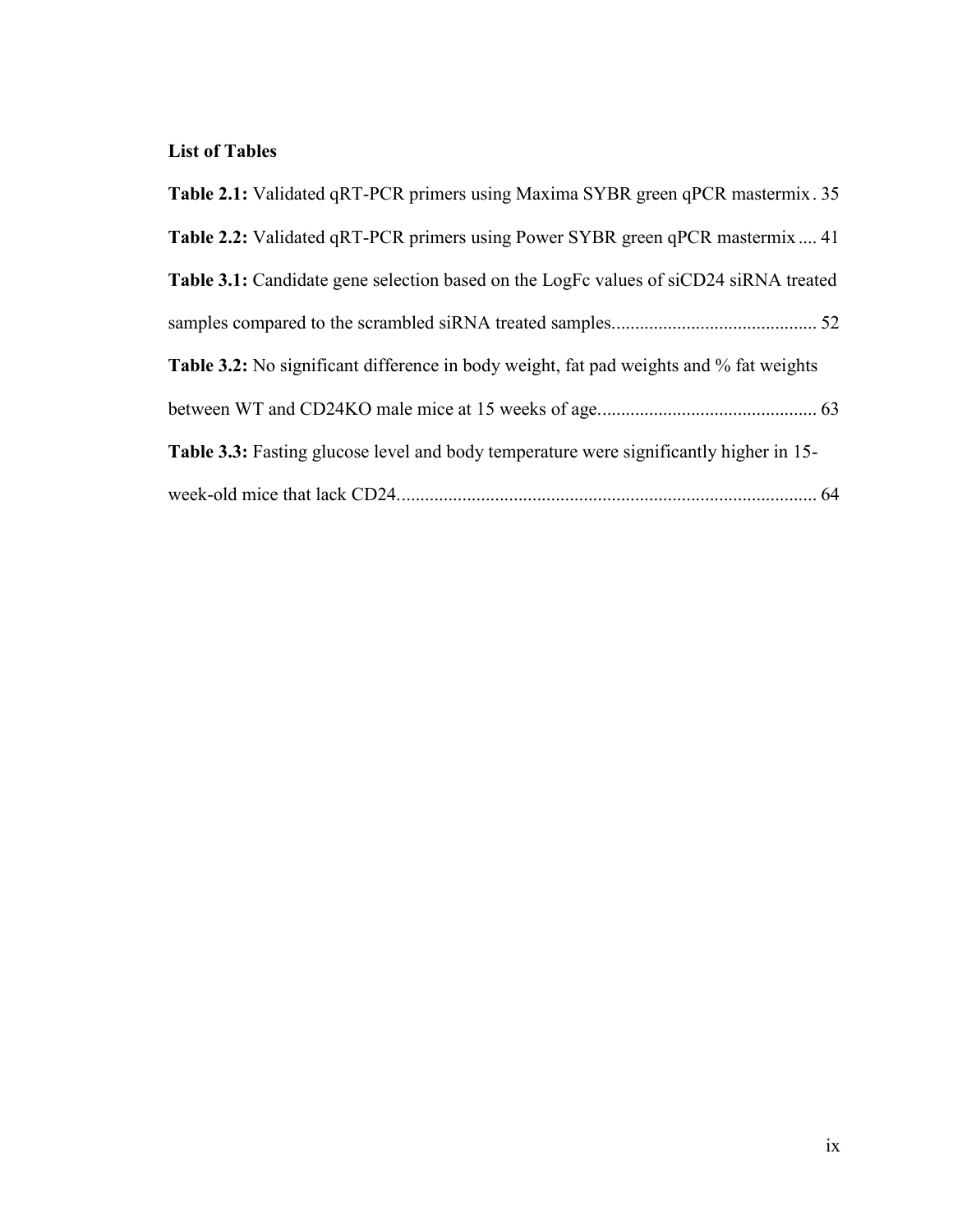## <span id="page-9-0"></span>**List of Abbreviations**

| 2-NBDG        | 2-(N-(7-Nitrobenz-2-oxa-1,3-diazol-4-yl) Amino)-2- |
|---------------|----------------------------------------------------|
|               | deoxyglucose                                       |
| ACC           | Acetyl-CoA carboxylase                             |
| <b>ADSC</b>   | Adipose-derived stem cells                         |
| <b>AGPAT</b>  | 1-acylglycerol-3-phosphate O-acyltransferase       |
| <b>ANOVA</b>  | Analysis of variance                               |
| ATP           | Adenosine triphosphate                             |
| <b>BAT</b>    | Brown adipose tissue                               |
| <b>BMI</b>    | Body mass index                                    |
| cAMP          | Cyclic adenosine monophosphate                     |
| CD            | Cluster of differentiation                         |
| CD24KO        | CD24 knock-out                                     |
| <b>CEBP</b>   | CCAAT enhancer binding proteins                    |
| <b>ChREBP</b> | Carbohydrate-responsive element binding protein    |
| CoA           | Coenzyme A                                         |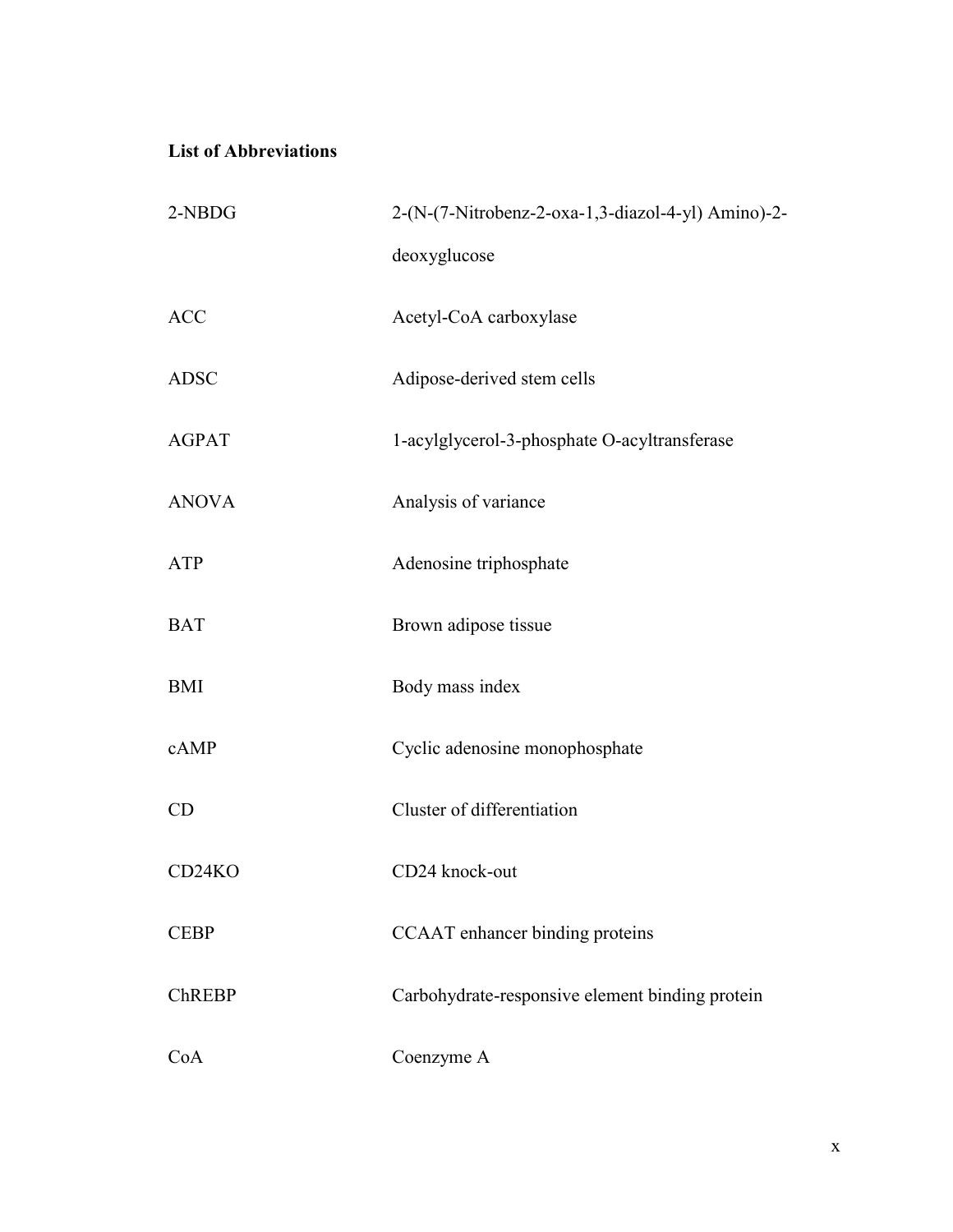| <b>CREB</b>     | cAMP-responsive element-binding protein             |
|-----------------|-----------------------------------------------------|
| Dex             | Dexamethasone                                       |
| <b>DGAT</b>     | Diacylglycerol-O-acyltransferase                    |
| <b>DHAP</b>     | Dihydroxyacetone phosphate                          |
| <b>DMEM</b>     | Dulbecco's modified Eagle's medium                  |
| <b>DMSO</b>     | Dimethyl sulfoxide                                  |
| <b>ECM</b>      | Extracellular matrix                                |
| <b>EDTA</b>     | Ethylenediaminetetraacetic acid                     |
| <b>EPAC-1-2</b> | Exchange protein directly activated by cAMP 1 and 2 |
| FAS             | Fatty acid synthase                                 |
| <b>FBS</b>      | Fetal bovine serum                                  |
| <b>FFA</b>      | Free fatty acids                                    |
| FOXO1           | Forkhead transcription protein                      |
| <b>GADP</b>     | Glycerol-3-phosphate                                |
| <b>GATA</b>     | Globin transcription factors 2 and 3                |
| <b>GLUT</b>     | Glucose transporter                                 |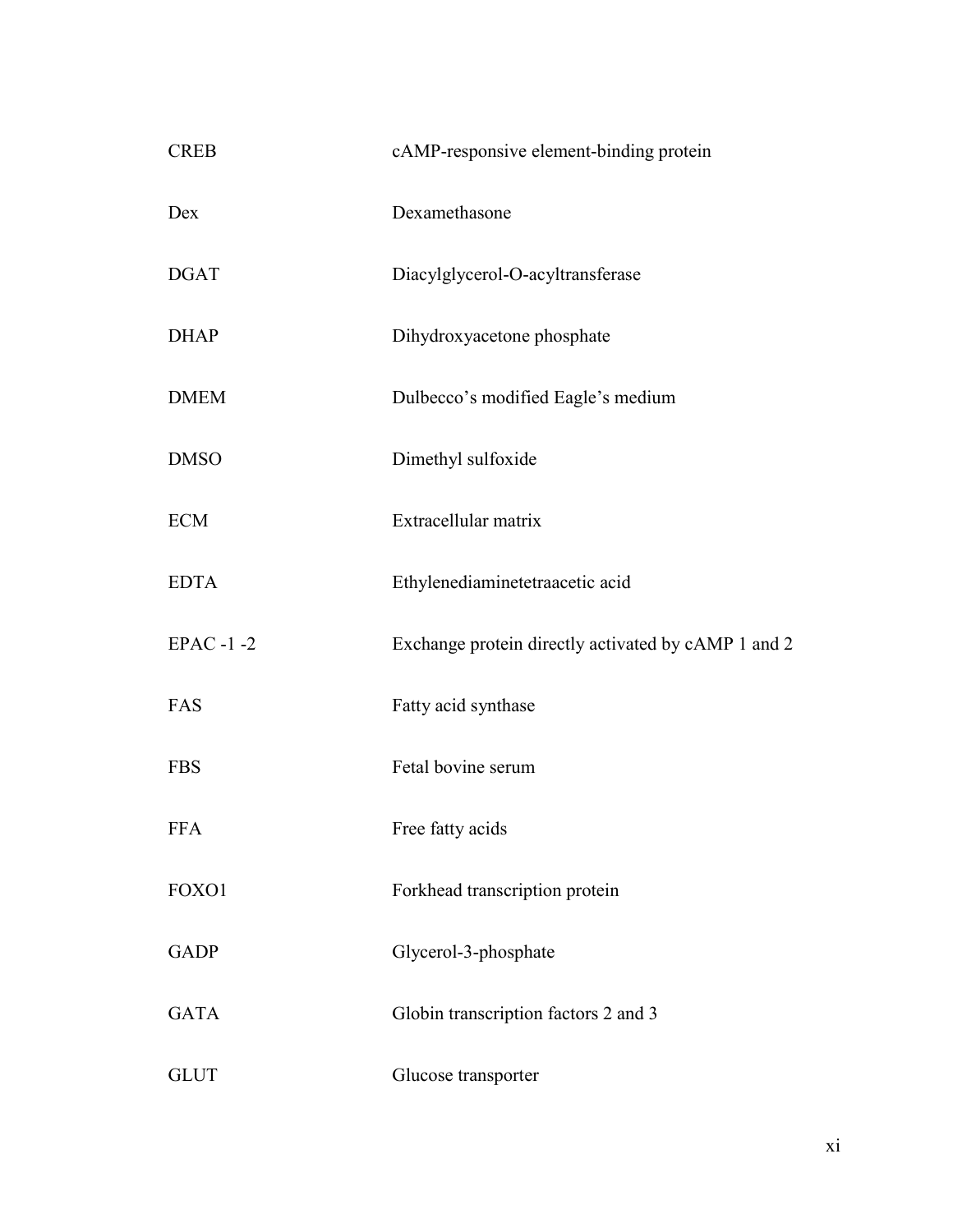| <b>GPAT</b>  | Glycerol-3-phosphate O-acyltransferase |
|--------------|----------------------------------------|
| <b>GPI</b>   | Glycosylphosphatidylinositol           |
| <b>GTT</b>   | Glucose tolerance test                 |
| <b>HFD</b>   | High fat diet                          |
| HMGB1        | High mobility group box 1              |
| <b>HSA</b>   | Heat stable antigen                    |
| <b>IBMX</b>  | 3-isobutyl-1-methylxanthine            |
| $IGF-1$      | Insulin-like growth factor 1           |
| $IL-6$       | Interleukin-6                          |
| <b>KD</b>    | Knockdown                              |
| <b>KLF</b>   | Kruppel-like factors                   |
| <b>L1CAM</b> | L1 Cell Adhesion Molecule              |
| Lin          | Lineage marker                         |
| <b>LPA</b>   | Lysophosphatidic acid                  |
| <b>NBCS</b>  | New-born calf serum                    |
| <b>NIH</b>   | National Institute of Health           |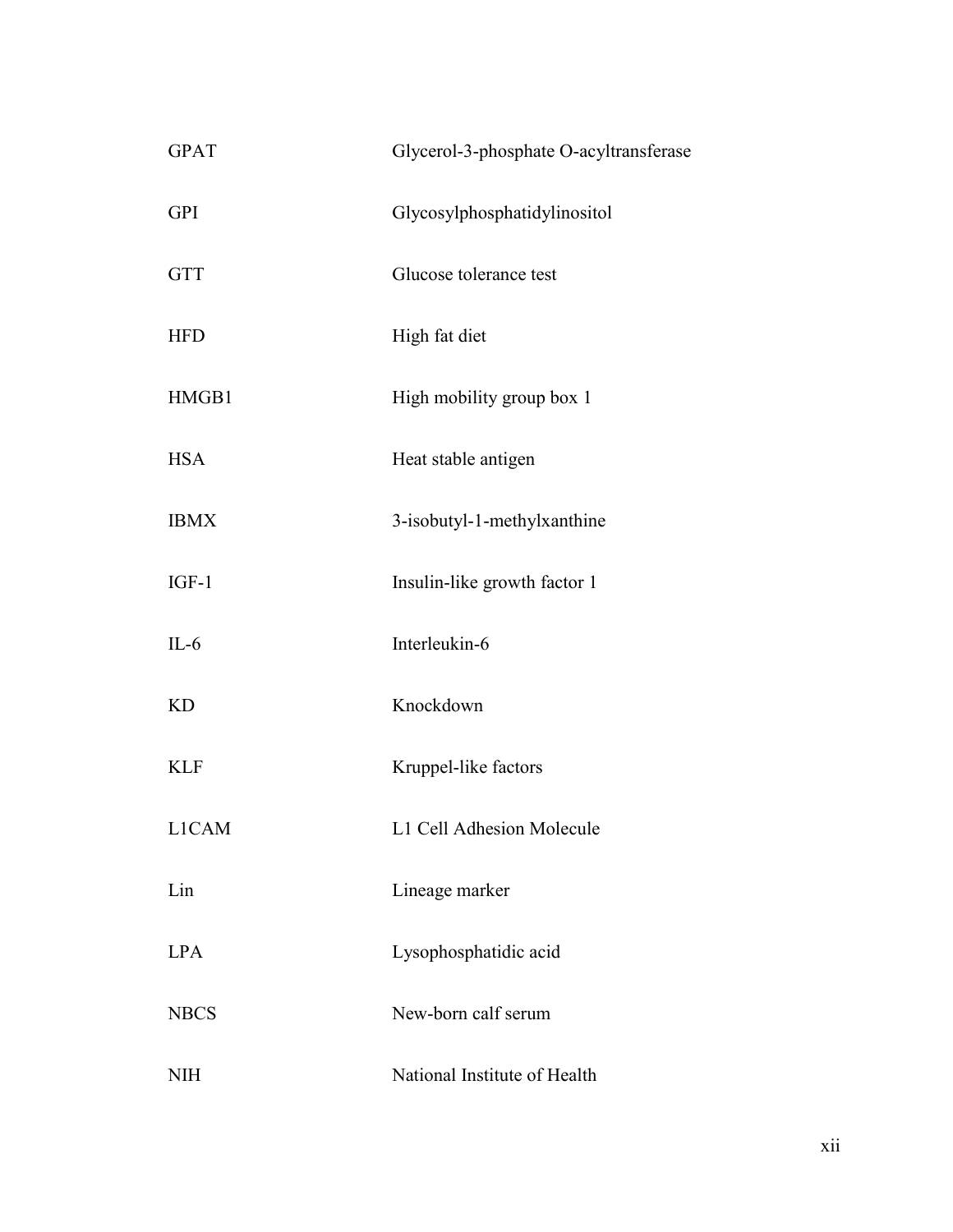| PA         | Phosphatidic acid                                   |
|------------|-----------------------------------------------------|
| PAP        | Phosphatidic acid phosphohydrolase                  |
| <b>PBS</b> | Phosphate-buffered saline                           |
| <b>PDC</b> | Pyruvate dehydrogenase complex                      |
| Pen-Strap  | Penicillin-streptomycin                             |
| PI3K       | Phosphatidylinositol 3-kinase                       |
| <b>PKA</b> | Protein Kinase A                                    |
| <b>PKB</b> | Protein Kinase B                                    |
| PLIN1      | Perilipin 1                                         |
| Ppary      | Peroxisome proliferator-activated receptor $\gamma$ |
| $Pref-1$   | Pre-adipocyte factor-1                              |
| qRT-PCR    | Quantitative real-time polymerase chain reaction    |
| <b>RQ</b>  | Relative quantity                                   |
| Sca-1      | Stem cells antigen 1                                |
| Siglec     | Sialic acid-binding immunoglobin-like lectin        |
| siRNA      | Small interfering RNA                               |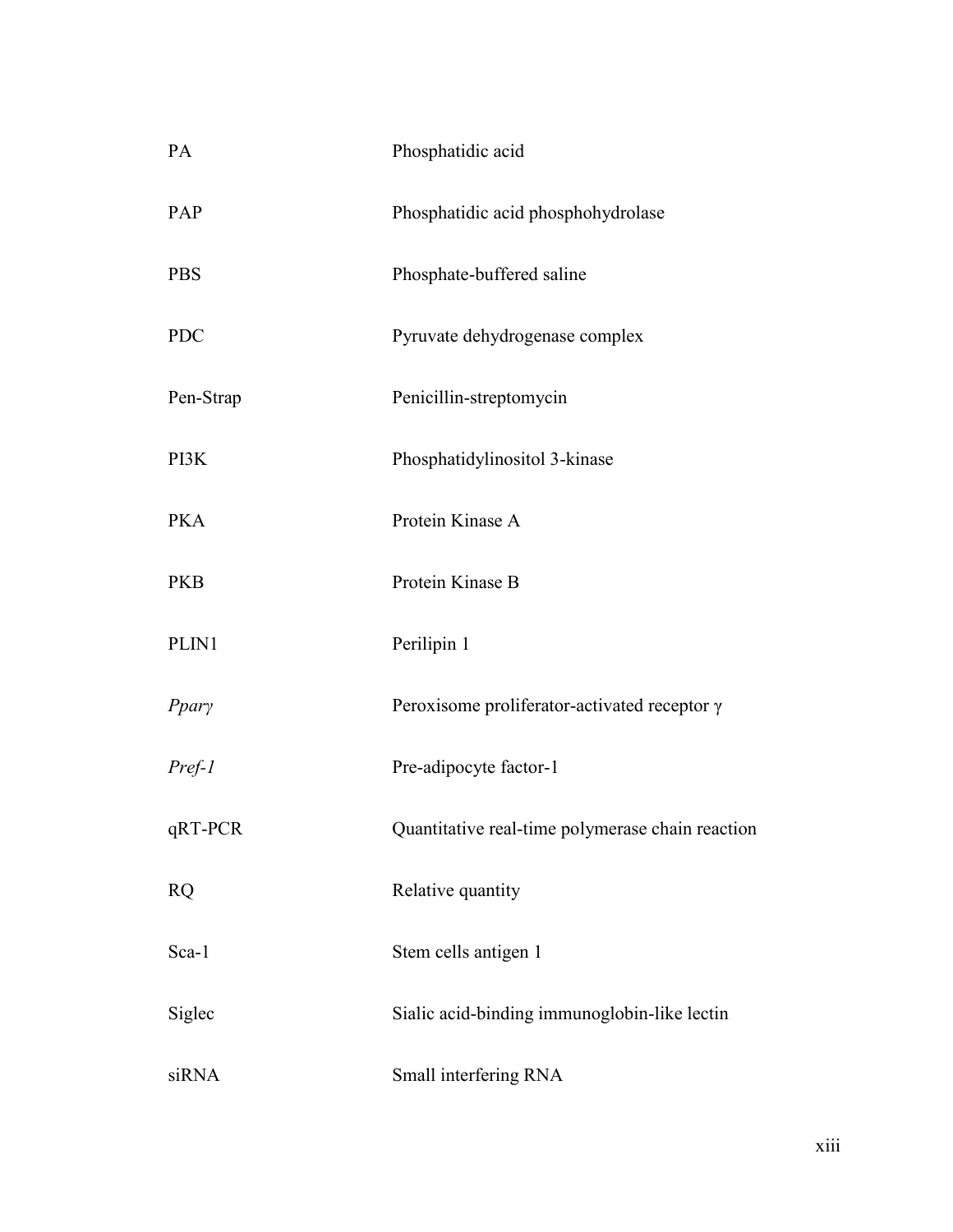| SLC <sub>2</sub> A | Solute carrier family 2A                  |
|--------------------|-------------------------------------------|
| SREBP1c            | Sterol regulatory element binding protein |
| <b>SVF</b>         | Stromal vascular fraction                 |
| sWAT               | Subcutaneous white adipose tissue         |
| <b>TAG</b>         | Triacylglycerol                           |
| TNF- $\alpha$      | Tumor necrosis factor $\alpha$            |
| <b>vWAT</b>        | Visceral white adipose tissue             |
| <b>WAT</b>         | White adipose tissue                      |
| <b>WT</b>          | Wild type                                 |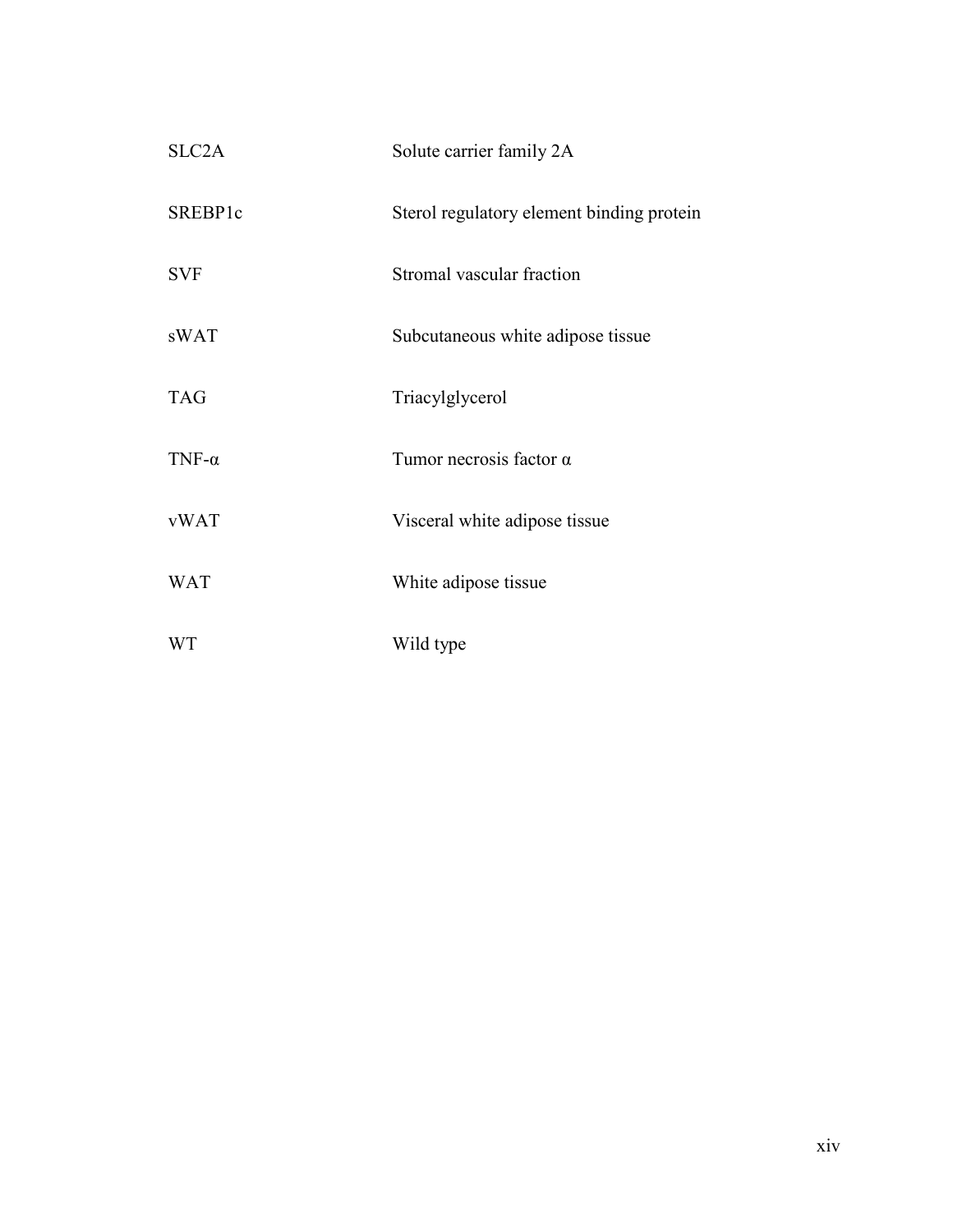#### <span id="page-14-0"></span>**1.0 Literature Review**

#### <span id="page-14-1"></span>**1.1 Obesity and Lipodystrophy**

Obesity is defined as a Body Mass Index (BMI) of 30 or above (Berrington de Gonzalez et al. 2010) and involves the excess accumulation of white adipose tissue (WAT) in the body. It is caused by the excess intake of food, as well as environmental and genetic factors (Chaput, Doucet, Tremblay 2012). Obesity has been shown to be one of the major risk factors for coronary heart diseases, ischemic heart diseases, ventricular dysfunction, stroke, type 2 diabetes and certain types of cancer (Rabkin, Mathewson, Hsu 1977; Lew 1985; Chan et al. 1994; Duflou et al. 1995; Jensen et al. 2014; Bhaskaran et al. 2014). The extreme opposite of obesity is lipodystrophy, which involves the wasting of WAT. Similar to obesity, lipodystrophy is also caused by a variety of genetic and external factors and can also lead to health consequences such as diabetes and insulin resistance (Bindlish, Presswala, Schwartz 2015). Taken together, obesity and lipodystrophy affect over 600 million people worldwide and represent a global economic burden of over 2 trillion US dollars, or 2.8%, of the global gross domestic product (Dobbs et al. 2014; World Health Organization 2015). Over 50% of adult Canadians are either obese or overweight and the treatment costs alone account for about \$7.1 billion annually (Twells et al. 2014). Even with drastic interventions such as gastric bypass surgery, long-term weight loss is extremely difficult to achieve and maintain (Ebbert, Elrashidi, Jensen 2014). On the other hand, there are no specific or effective therapeutics to combat lipodystrophy. Therefore, it is important to understand the development of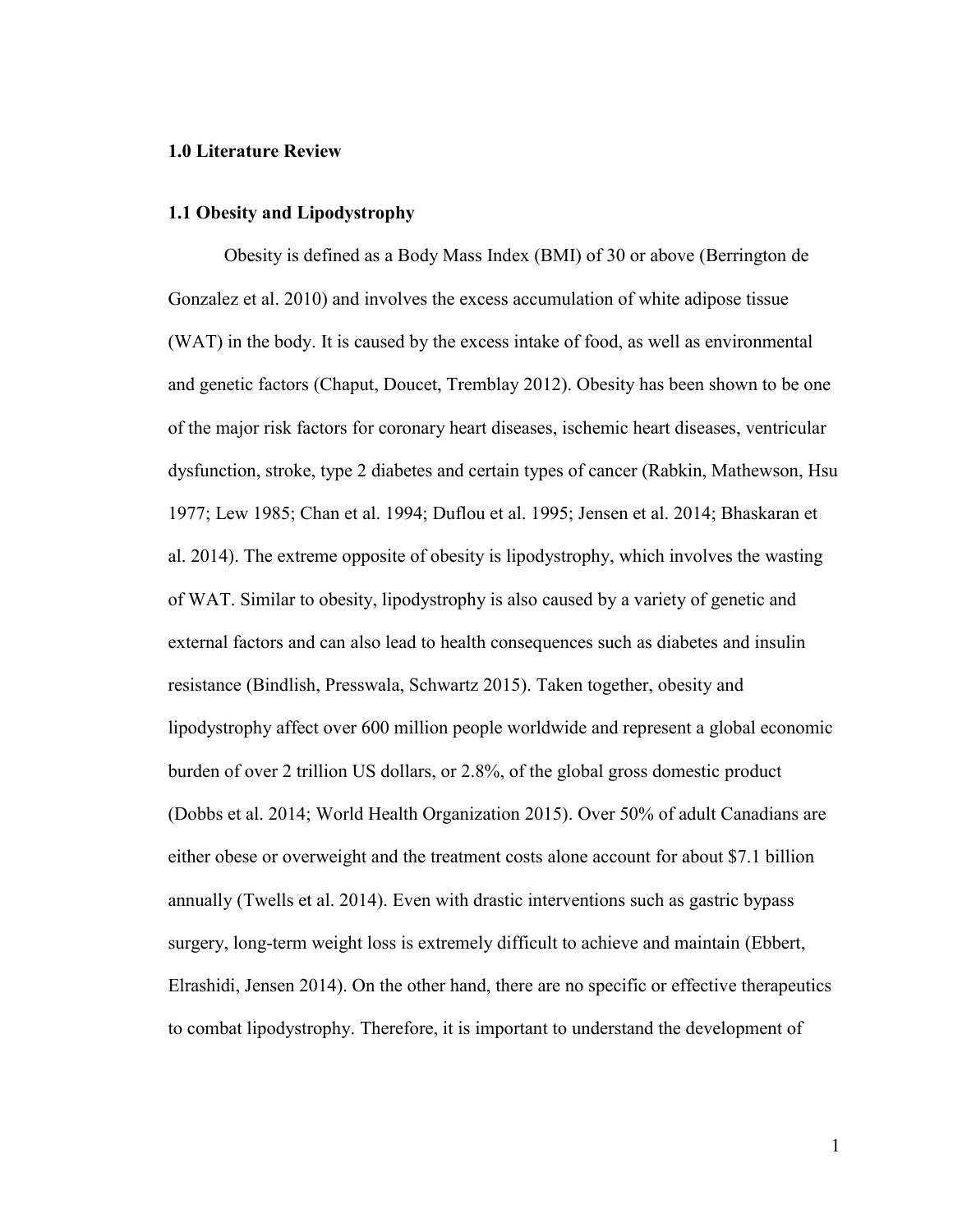WAT and fully understand the biology of these diseases to develop effective therapeutics that target at-risk populations.

#### <span id="page-15-0"></span>**1.2 Adipose tissue**

Adipose tissue is found throughout the body in heterogeneous depots and functions by storing energy in the form of lipids. Apart from its role in storing energy, the adipose tissue also has endocrine and metabolic roles. The adipose tissue is primarily composed of mature adipocytes and the stromal vascular fraction (SVF). The SVF in turn consists of pre-adipocytes, fibroblasts, vascular cells, endothelial cells and immune cells. In the body, the adipose tissue is classified into three main types: brown adipose tissue (BAT) (Cannon and Nedergaard 2008), beige adipose tissue (Wu et al. 2012) and WAT (Adebonojo 1975). All the three adipose tissues are derived from distinct cellular lineages, except the white adipose tissue can become beige adipose tissue under certain conditions, and perform different functions (Cousin et al. 1992). Due to their differences in function, these adipose tissues are targets for studying obesity and obesity related diseases.

#### <span id="page-15-1"></span>**1.2.1 White adipose tissue (WAT)**

WAT is an energy storing tissue that stores excess energy in the form of triacylglycerols (TAGs) and cholesterol esters. Apart from this role, WAT also has endocrine functions because it secretes important appetite regulating hormones such as leptin and adiponectin (Friedman and Halaas 1998; Meier and Gressner 2004). In addition to regulating appetite, these hormones also act as regulators of glucose uptake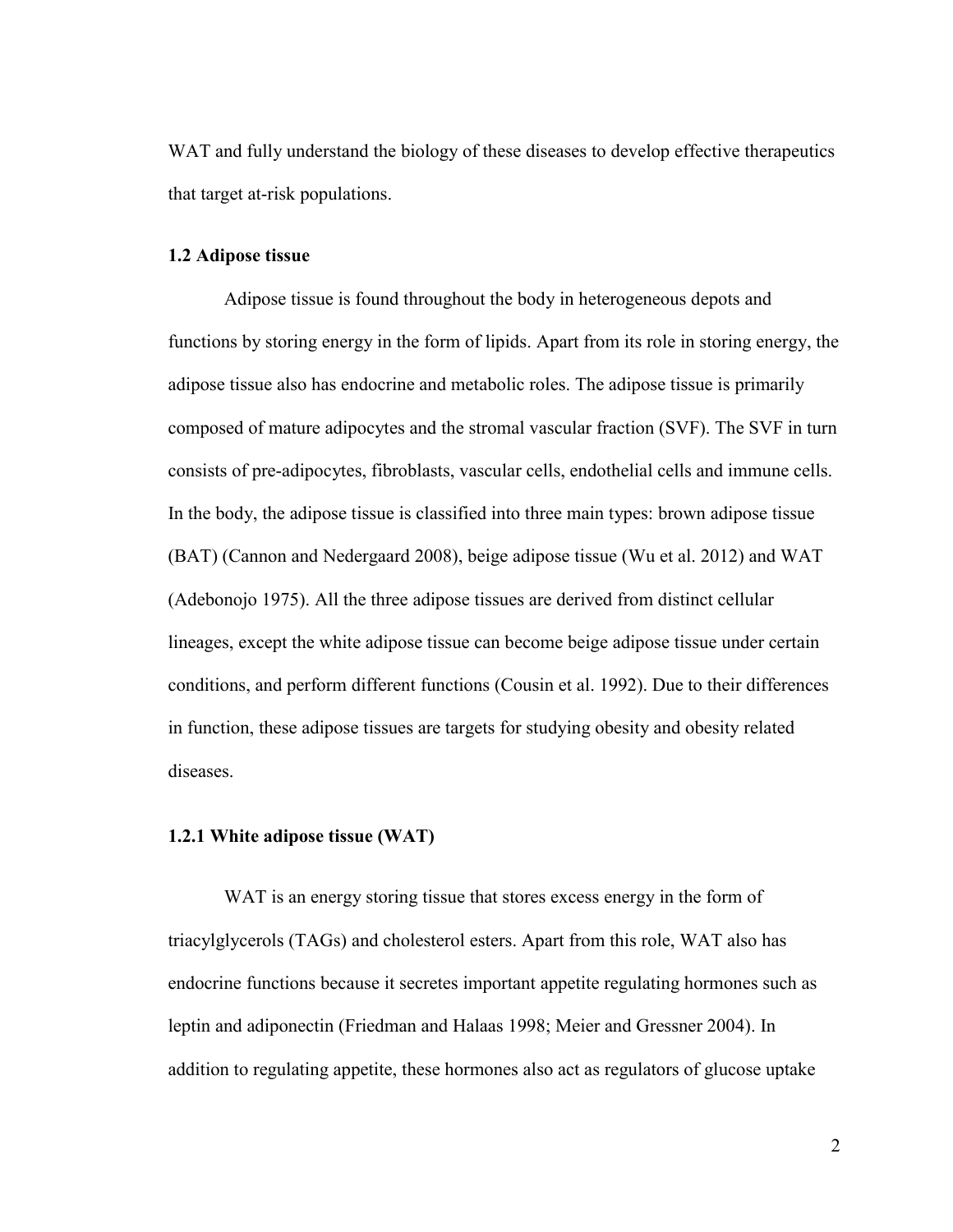(Minokoshi, Toda, Okamoto 2012; Coelho, Oliveira, Fernandes 2013). WAT also secretes cytokines such as tumor necrosis factor alpha (TNF- $\alpha$ ) and interleukin-6 (IL-6) (Coelho, Oliveira, Fernandes 2013). Therefore, WAT plays an important role in regulating food intake, metabolism and long-term energy storage.

WAT consists primarily of adipocytes in the form of mature white adipocytes that are unilocular and consist of a large lipid droplet surrounded by a thin cytoplasm with a nucleus located on the periphery. Apart from the mature adipocytes, WAT also consists of the SVF (Cinti 2005; Ouchi et al. 2011). The SVF in turn consists of a number of cell types including pre-adipocytes, macrophages/monocytes (Bastard et al. 2006), adipose derived stem cells (ADSCs), fibroblasts, progenitor endothelial cells and T regulatory cells (Riordan et al. 2009). Although WAT contains numerous cell types, only cells from the perivascular region of the WAT are committed to adipocyte lineage (Tang et al. 2008). ADSCs isolated from WAT can also be induced to differentiate into mature adipocytes (Spalding et al. 2008; Cawthorn, Scheller, MacDougald 2012). ADSCs are important targets for stem cell research as they can also be induced to differentiate into adipogenic, chondrogenic, myogenic, and osteogenic lineages (Dicker et al. 2005; Zuk 2010; Cawthorn, Scheller, MacDougald 2012).

WAT can grow in two ways: hypertrophy and hyperplasia (Jo et al. 2009). Hypertrophy is the increase in cell size that occurs due to the accumulation of lipid droplets in white adipocytes (Villena et al. 2004; Jo et al. 2009). Hyperplasia is the increase in cell number that occurs due to cell division (Adebonojo 1975). The primary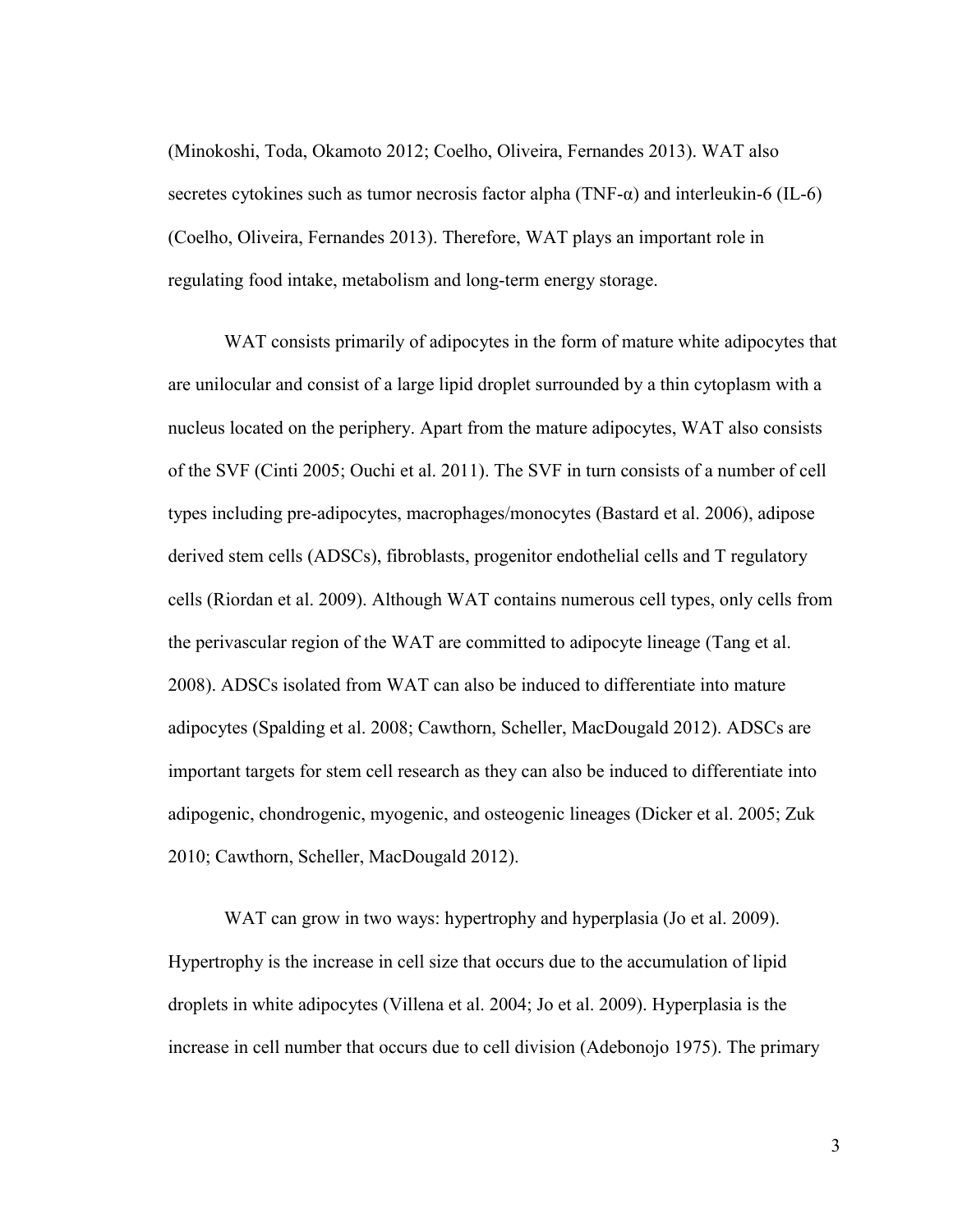mechanism for the increase in WAT size in childhood and adolescence includes hyperplasia and hypertrophy (Adebonojo 1975), whereas the increase in WAT size in adulthood is due almost exclusively to hypertrophy (Tchoukalova et al. 2010). Both hypertrophy and hyperplasia are influenced by excessive caloric intake. In hypertrophy, the adipocytes accumulate lipids in the form of TAGs, which leads to an increase in their overall cell sizes (Villena et al. 2004). Lipid accumulation in adipocytes can be either by *de novo* lipid synthesis (lipogenesis) or by accumulating pre-synthesized lipids from their surroundings (Lane and Tang 2005; Arner et al. 2010). Lipogenesis takes place in response to the action of insulin on WAT that leads to the synthesis and storage of TAGs within the adipocytes (Kersten 2001). Lipolysis, which is the process by which fatty acids are oxidized to release free fatty acids (FFA), is also an important function of WAT (Large et al. 2004). Adipocytes that contain more TAGs are associated with insulin resistance, whereas smaller adipocytes are more responsive to insulin (Kahn and Flier 2000; Geer and Shen 2009). Therefore, the insulin-sensitivity of WAT and its ability to store TAG is influenced by hypertrophy.

WAT is dispersed throughout the body in distinct depots. The two main types of WAT are the subcutaneous WAT (sWAT) depots that are present below the skin and the visceral WAT (vWAT) depots that surround the internal organs (viscera) within the abdomen (Cinti 2005). The sWAT and the vWAT depots show numerous differences including differences in metabolic characteristics (Tran et al. 2008; Karastergiou and Fried 2013; Cohen et al. 2014), gene expression patterns (Grove et al. 2010; Karastergiou et al. 2013; Cohen et al. 2014), adipokine secretion profiles (Shi, Seeley, Clegg 2009) and

4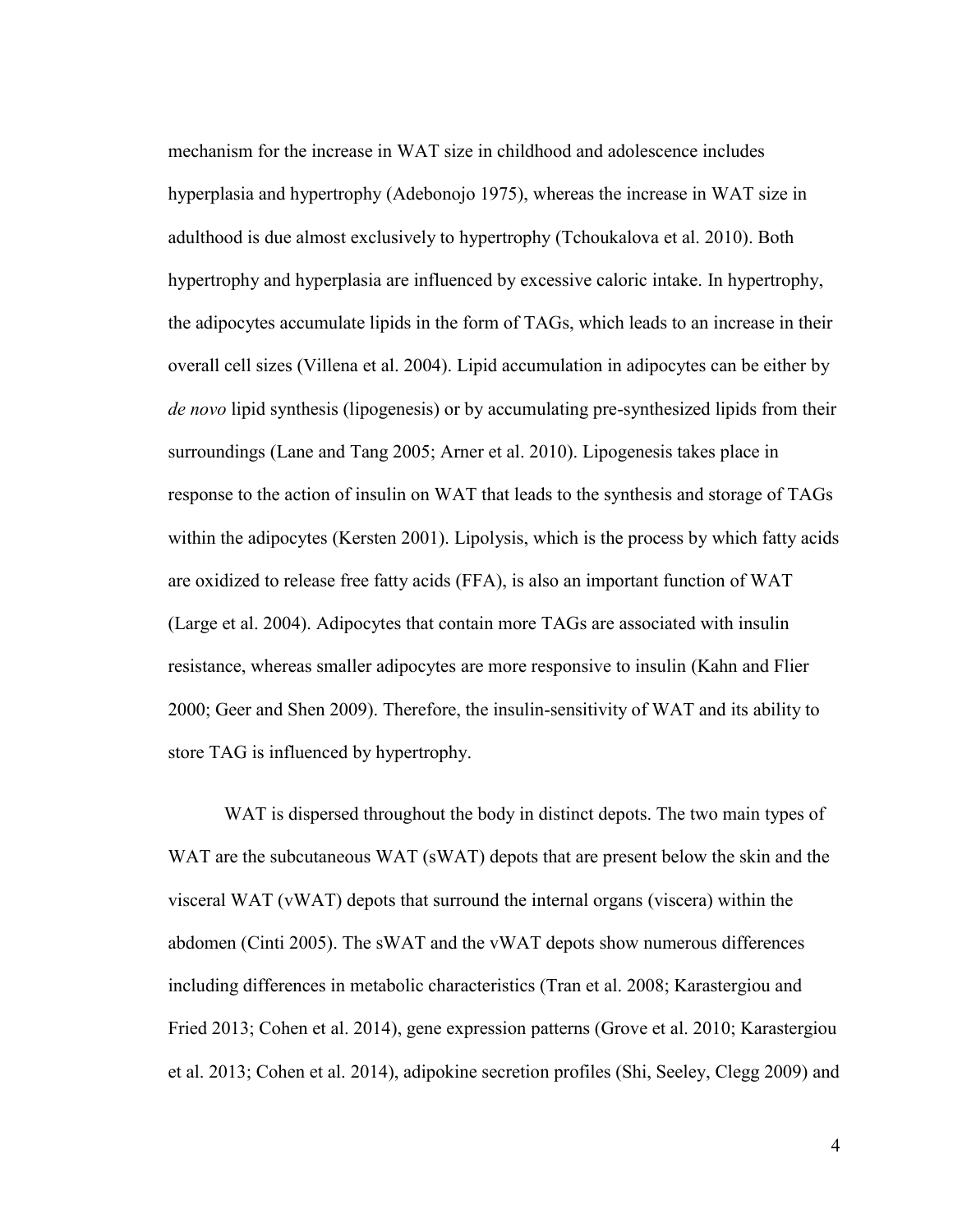in their developmental origins (Chau et al. 2014; Krueger et al. 2014; Sanchez-Gurmaches and Guertin 2014).

In humans, the development of subcutaneous adipocytes occurs during the second trimester with the developed sWAT being present at birth (Poissonnet, Burdi, Bookstein 1983; Poissonnet, Burdi, Garn 1984). vWAT on the other hand, develops at an uneven pace with some vWAT depots developing after birth. In mice, the development of the inguinal sWAT occurs concomitantly with birth and becomes distinguishable one-day post birth (Birsoy et al. 2011), whereas, the development of vWAT in mice is a slow process and happens after fully functional sWAT is developed (Han et al. 2011). Different depots possess different degrees of differentiation potential (Berry et al. 2013) and different compositions of pre-and mature adipocytes. For example, the subcutaneous inguinal WAT contains a greater number of pre-adipocytes and ADSCs than the epididymal visceral WAT (Joe et al. 2009).

The accumulation of sWAT and vWAT depots affect the pathogenesis of obesity differently. In male humans, high accumulation of vWAT and deep abdominal sWAT have been shown to increase the risk of diabetes, cardiovascular disease and mortality (Carey et al. 1997; Goodpaster et al. 1997; Kelley et al. 2000; Wang et al. 2005; Nicklas et al. 2006). In females, however, the accumulation of gluteofemoral sWAT is associated with insulin sensitivity and decreased risk of diabetes and cardiovascular disease (Misra et al. 1997; Snijder et al. 2003; Tanko et al. 2003; Manolopoulos, Karpe, Frayn 2010). Interestingly, males tend to accumulate vWAT more than sWAT, whereas premenopausal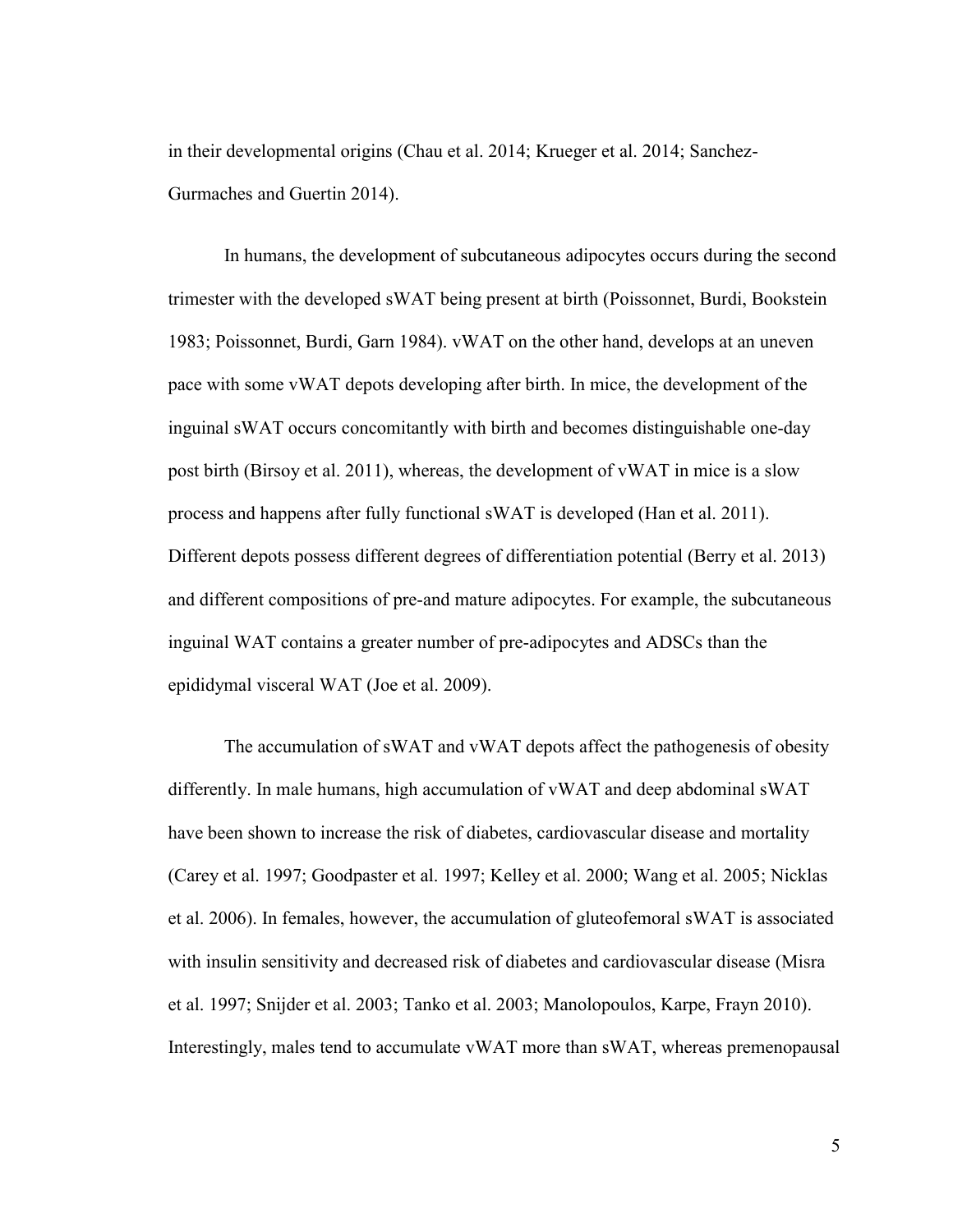women tend to accumulate more sWAT than vWAT (Palmer and Clegg 2015). This distribution of WAT depots between the sexes tend to result in the female "pear shaped" and the male "apple shaped" obesity (Gesta, Tseng, Kahn 2007; Karastergiou et al. 2012). After menopause, however, the WAT distribution in females tend to resemble a male-like pattern, showing the role of the sex hormone estrogen in the distribution of sWAT and vWAT depots (Palmer and Clegg 2015). In mice and other rodents, inguinal sWAT has been associated with improved metabolic parameters (Tran et al. 2008) while the perigonadal vWAT is associated with decreased insulin sensitivity (Foster et al. 2010). High fat diet (HFD) studies in mice have been shown to promote adipogenesis differently in different depots between the sexes. HFD feeding in male mice has been shown to induce adipogenesis in vWAT but not in sWAT, while in female mice HFD was shown to induce adipogenesis in both vWAT and sWAT in an estrogen dependent manner (Jeffery et al. 2016).

#### <span id="page-19-0"></span>**1.2.2 Brown adipose tissue (BAT)**

BAT is an adipose tissue that is made up of multilocular brown adipocytes. BAT is predominantly found in newborns and slowly disappears during adulthood (Cannon and Nedergaard 2004). Developmentally, BAT formation occurs during embryonic differentiation even before the other adipose tissues are formed (Houstek et al. 1993). BAT is located in discreet depots although the size and number of BAT depots are lower than the WAT. In mice, the majority of BAT is located in the intrascapular space, which consists of the intrascapular fatpads, the auxillary fatpads and the cervical fatpads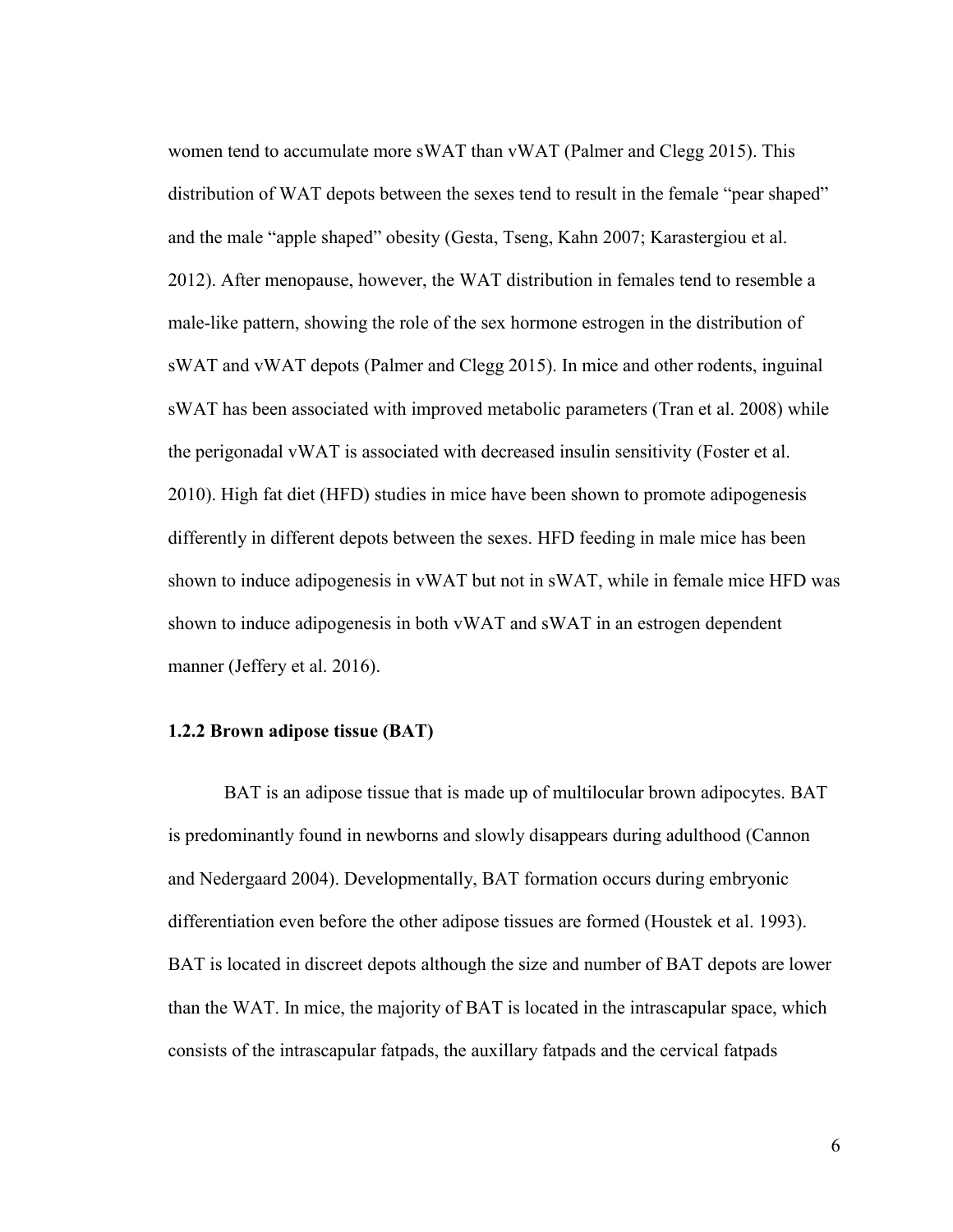(Sheldon 1924). BAT mainly functions to produce heat in newborn mammals through non-shivering thermogenesis (Cannon and Nedergaard 2004). BAT also contains large numbers of mitochondria compared to the other adipose tissues, and high levels of uncoupling protein-1 (UCP-1) (Ricquier and Bouillaud 2000). Although previously thought to be absent in adult humans, recent studies have shown the presence of UCP-1 expressing BAT in human brown adipocytes (Frontini and Cinti 2010). UCP-1 mediated burning of triglycerides causes the generation of heat with very little usage of ATP. The heat generated by this process is circulated throughout the body through the blood stream.

#### <span id="page-20-0"></span>**1.2.3 Beige adipose tissue**

"Browning" or "beiging" of white adipose tissue is the process of formation of beige adipose tissue from WAT. This process occurs when the sympathetic tone of WAT increases due to external stimuli such as the exposure to cold temperatures or  $\beta$ adrenergic response (Cousin et al. 1992). Unlike WAT and BAT, the beige adipose tissue is not found in discreet depots, but are rather found within the WAT depots, especially in the subcutaneous inguinal WAT depot (Lee et al. 2012). Although little is known about the origins of the beige adipocytes, they do have many similarities with BAT. Similar to BAT, they are multilocular and contain large numbers of mitochondria. Although they express some BAT genes such as *Ucp1*, PPARG Coactivator 1 Beta (*Pgc1ȕ*) and Cell Death-Inducing DFFA-Like Effector A (*Cidea*), the beige progenitors have distinct developmental origins to that of BAT (Sharp et al. 2012). Beige and BAT have important functions in regulating thermogenesis as well as in regulating metabolism in animals.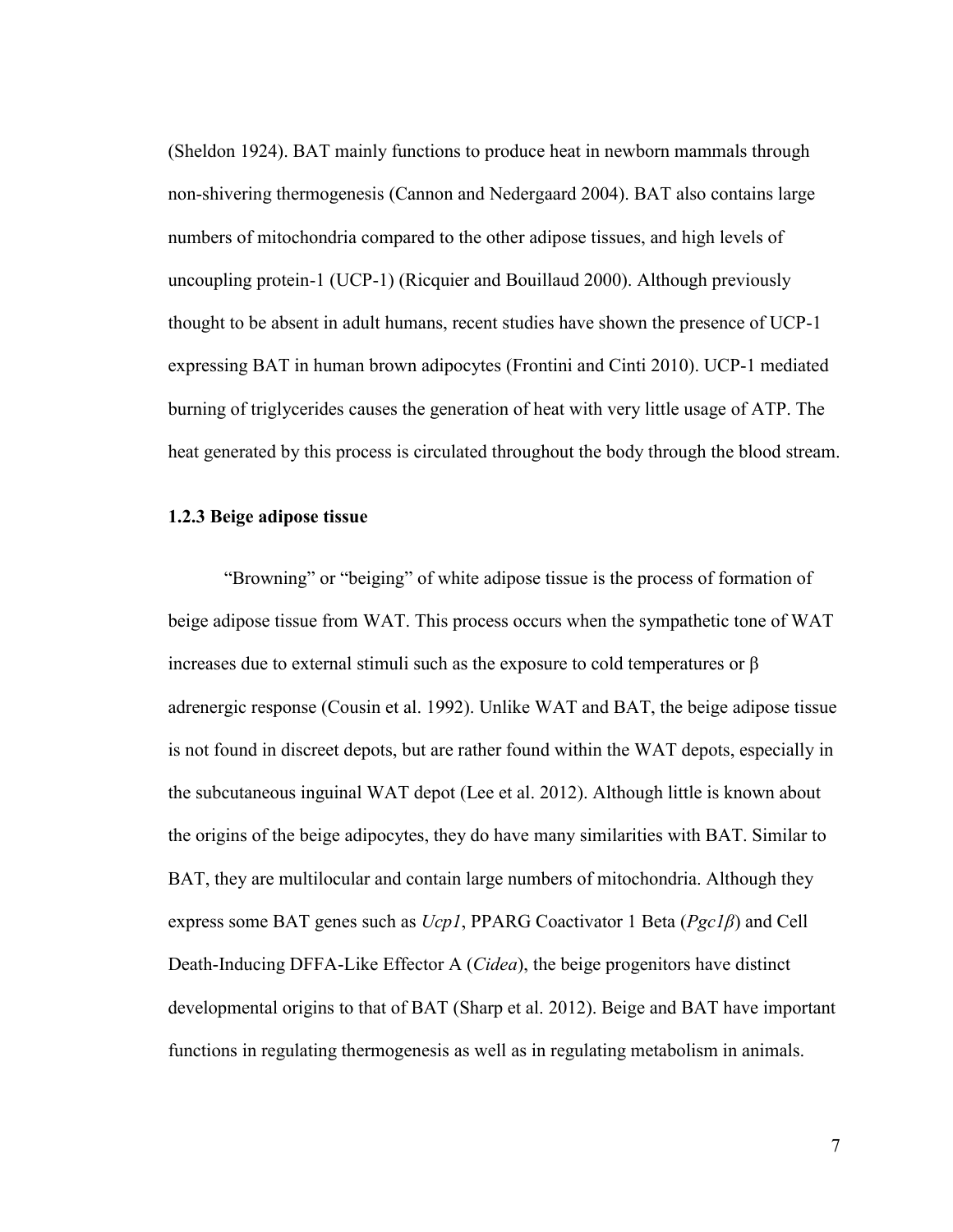Despite being present within the WAT; beige adipose precursors are different from WAT precursors (Wu, Cohen, Spiegelman 2013).

#### <span id="page-21-0"></span>**1.3 Regulation of Adipogenesis**

#### <span id="page-21-1"></span>**1.3.1 Adipocyte Development**

#### **1.3.1.1 The various stages of adipocyte differentiation**

One of the most commonly used *in vitro* models to study adipogenesis is the mouse 3T3-L1 pre-adipocyte cell line (Williams and Polakis 1977). 3T3-L1 preadipocytes undergo adipogenesis to differentiate into mature adipocytes through four main stages: growth arrest, clonal expansion, initial differentiation and terminal differentiation. A schematic diagram that represents *in vitro* adipogenesis is shown in Figure 1.1. Different genes are expressed during the different stages to mediate adipogenesis (MacDougald and Lane 1995). The first stage of adipogenesis, the growth arrest stage, occurs due to contact-dependent growth inhibition of pre-adipocytes. The cells must undergo growth arrest at the G0/G1 phase of the cell cycle to differentiate (Reichert and Eick 1999), because they become more responsive to differentiation signals than if they are freely proliferating (Pairault and Green 1979). After undergoing growth arrest, the cells undergo the clonal expansion stage where the cells re-enter the cell cycle. In this stage, the cells must undergo at least two rounds of cell division after receiving a combination of mitogenic and adipogenic stimuli. 3T3-L1 pre-adipocytes have been shown to undergo 2-3 rounds of mitotic clonal expansion during the first 48 hours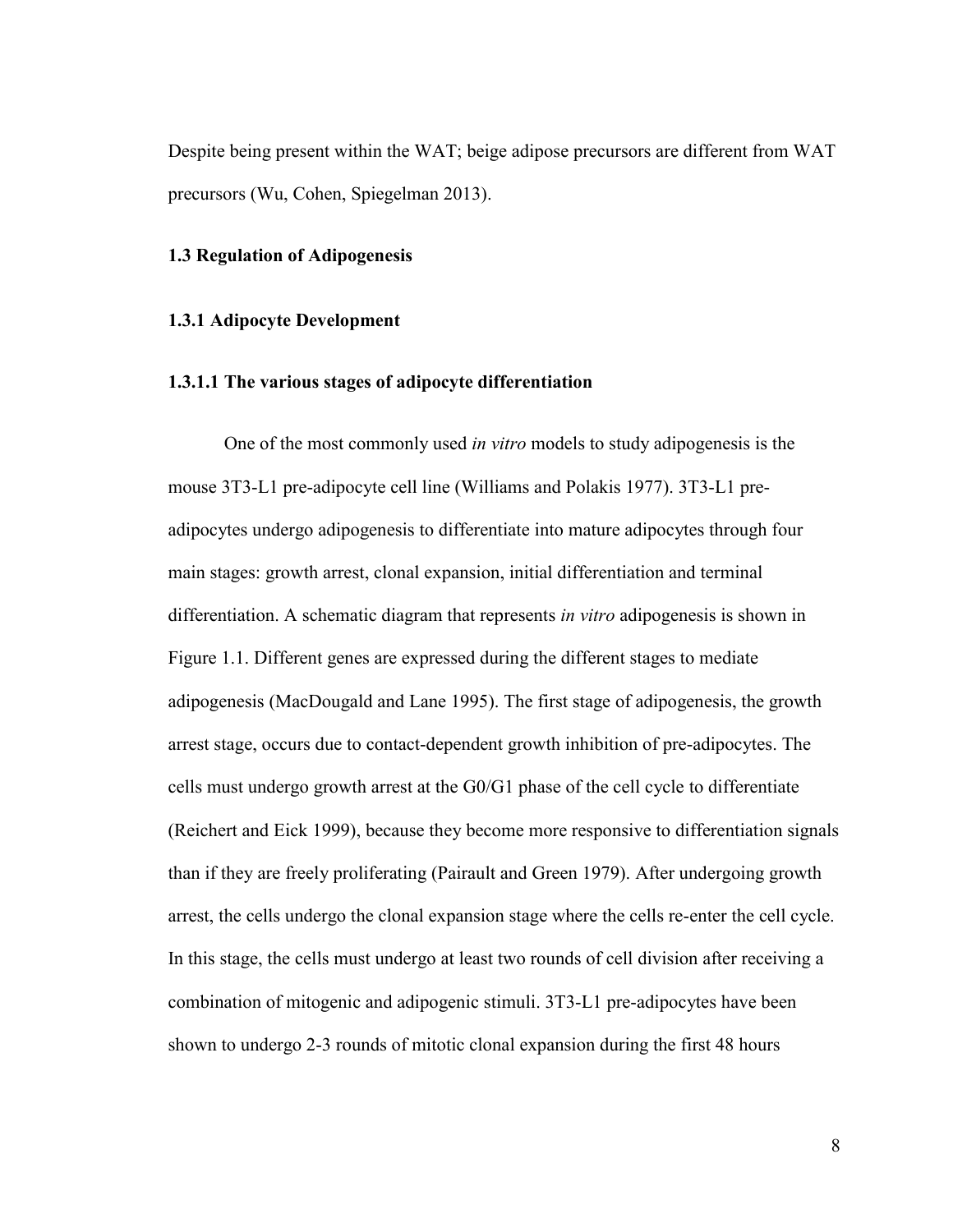

<span id="page-22-0"></span>**Figure 1.1:** Schematic diagram of the *in vitro* adipogenesis assay. The fibroblastic preadipocytes are allowed to proliferate until they reach contact inhibition-mediated growth arrest. The cells are then treated with Isobutyl-1-methylxanthine (IBMX) and Dexamethasone (Dex), 48 h post growth arrest, to initiate differentiation. The cells are treated with Insulin after 48 h. Mature lipid-laden adipocytes are formed 5 days post insulin treatment, for 3T3-L1 pre-adipocytes, or 8 days post insulin treatment, for the stromal vascular fraction (SVF).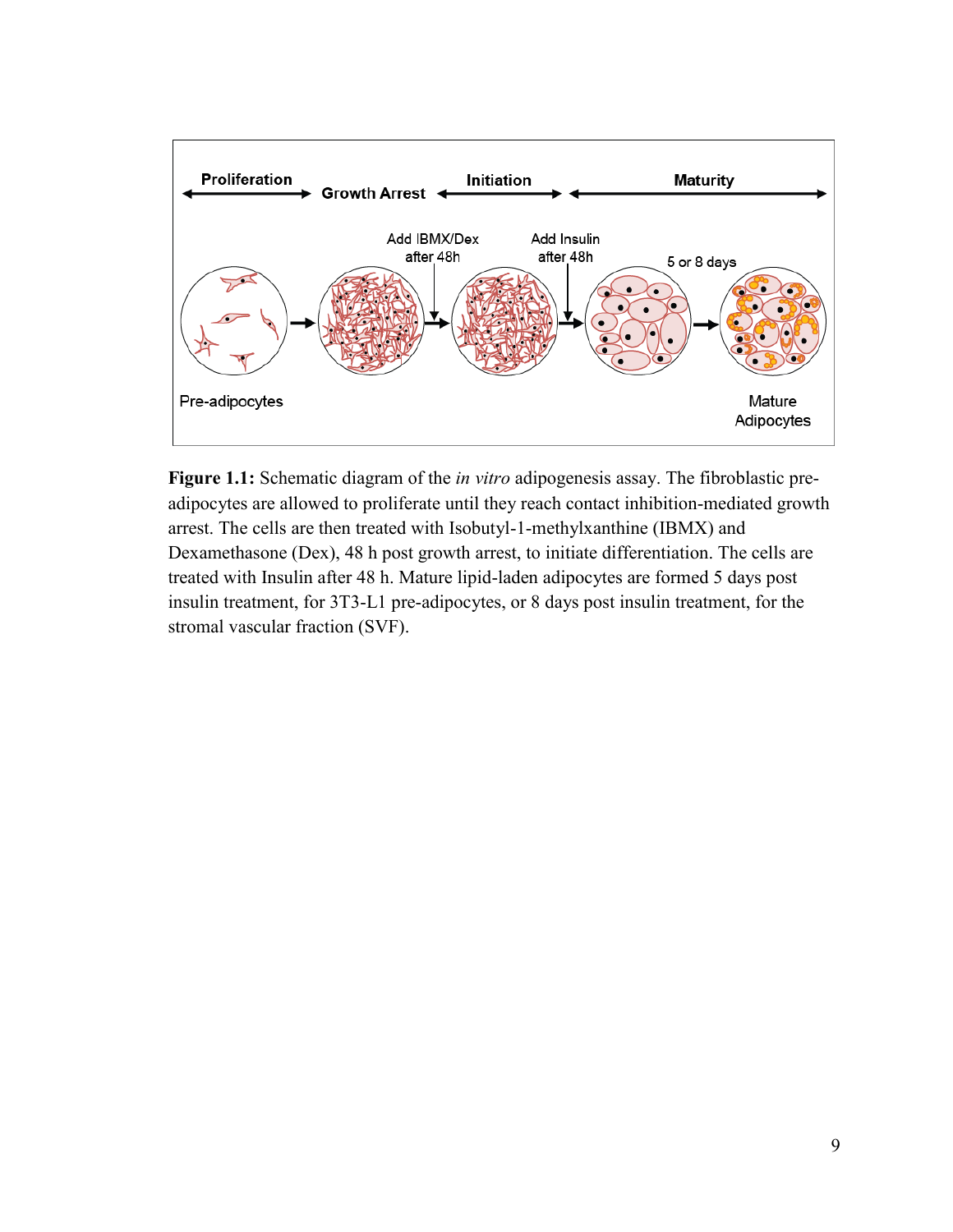following the addition of the adipogenic cocktail (Bernlohr et al. 1985; Tang, Otto, Lane 2003). Blocking this mitotic clonal expansion with compounds like aphidicolin (Reichert and Eick 1999), rapamycin (Yeh, Bierer, McKnight 1995) or roscovitine (Tang, Otto, Lane 2003) blocks adipocyte differentiation. Aphidicolin, which is an inhibitor of cellular DNA synthesis, blocks cell cycle at the early S phase. 3T3-L1 pre-adipocytes treated with aphidnicolin have almost completely lost the ability to differentiate without any effect on cell viability (Reichert and Eick 1999). Disruption of one of the master regulators of adipogenesis, CCAAT enhancer binding protein  $\alpha$  (*C/EBPa*), also prevents adipogenesis by blocking the mitotic clonal expansion. Once the cells undergo clonal expansion, they will exit the cell cycle and begin to differentiate. The clonal expansion stage is followed by the initial differentiation stage that involves the activation of the master regulators of adipogenesis,  $C/EBP\alpha$  and peroxisome proliferator-activated receptor  $\gamma$  (*Ppar* $\gamma$ ), that play important roles in further activating the downstream genes for adipogenesis (Lin and Lane 1992; Lin and Lane 1994; Rosen et al. 1999; Rosen and MacDougald 2006). After this stage, the cells undergo the terminal differentiation stage, where there is an increase in *de novo* lipogenesis followed by an increase in mRNA expression, protein expression and enzymatic activities that are required for lipogenesis. There is also increase in activities of enzymes such as acetyl-CoA carboxylase (ACC), stearoyl-CoA desaturase (SCD1), glycerol-3-phosphate acyltransferase (GPAT), glycerol-3-phosphate dehydrogenase (GPDH), fatty acid synthase (FAS), and glyceraldehyde-3-phosphate dehydrogenase (GADPH), all of which are important for lipogenesis (Spiegelman and Farmer 1982; Weiner et al. 1991). This is followed by an increase in glucose transporters,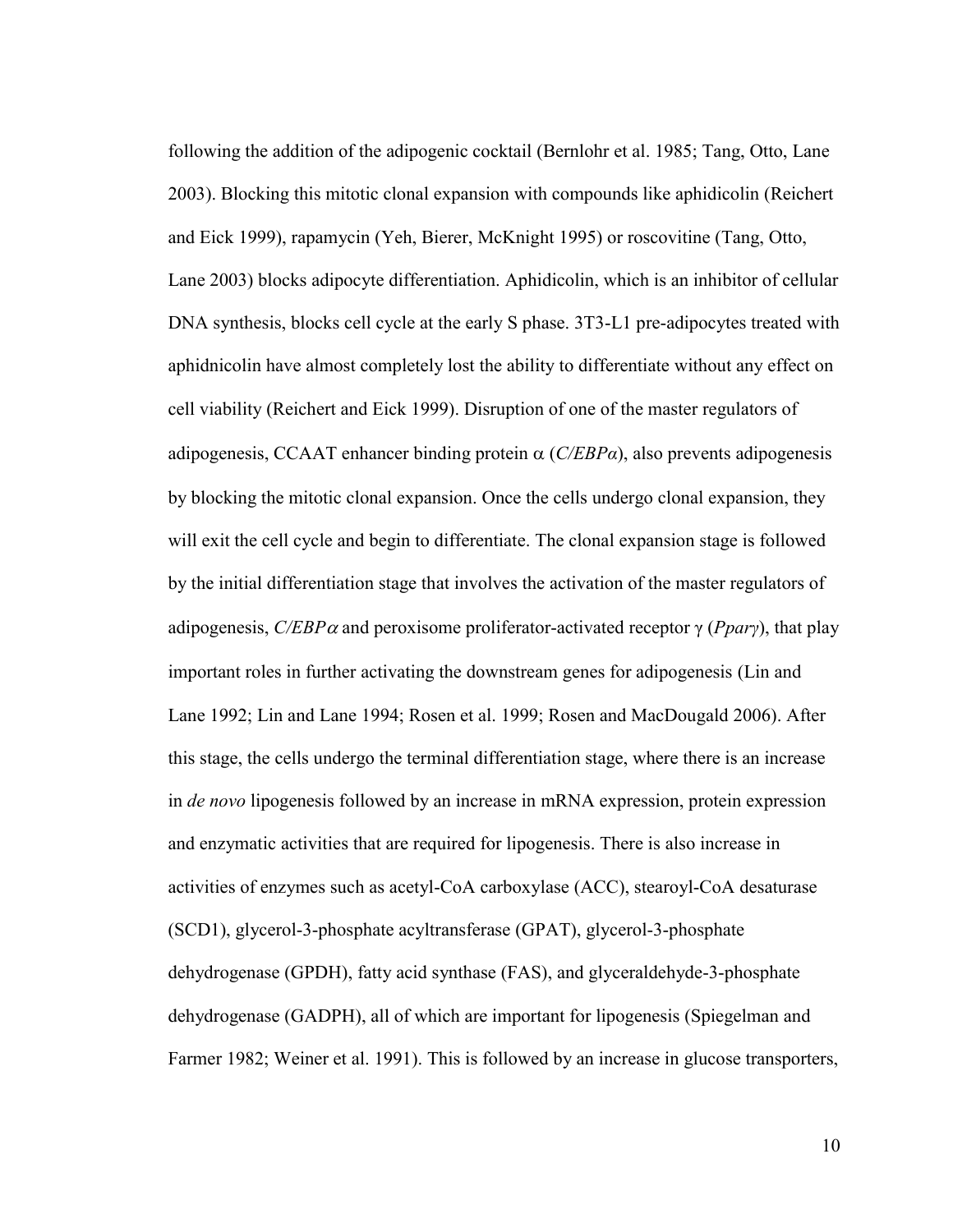insulin receptor, and insulin sensitivity during the later stages of adipogenic differentiation (Garcia de Herreros and Birnbaum 1989).

#### **1.3.1.2 Morphological changes in adipocytes during adipogenesis**

As the pre-adipocytes progress through the various stages of adipogenesis to become mature adipocytes, they also undergo changes in their morphology from a fibroblastic appearance to a spherical appearance. During this process, there is a decrease in the levels of actin and tubulin compounds (Spiegelman and Farmer 1982) as well as a decrease in type I and type III procollagen (Weiner et al. 1991). This is also accompanied by changes in their extracellular matrix (ECM) and cytoskeletal compounds. In preadipocytes, the proteolytic degradation of ECM by the plasminogen cascade is essential for the change in pre-adipocyte morphology, adipocyte gene expression and lipid droplet accumulation (Selvarajan et al. 2001).

#### <span id="page-24-0"></span>**1.3.2 Intracellular signaling during adipogenesis**

#### **1.3.2.1 Signal induction by the adipogenic cocktail**

Adipogenesis is induced *in vitro* when the cells are treated with the adipogenic cocktail that consists of a mixture of 3-isobutyl-1-methylxanthine (IBMX), Dexamethasone (Dex) and insulin. This adipogenic cocktail increases the intracellular levels of cyclic adenosine monophosphate (cAMP), activates the glucocorticoid receptor and the insulin/Insulin-like growth factor-1 (IGF-1) signaling pathways. Although many researchers add the three components of the adipogenic cocktail together to induce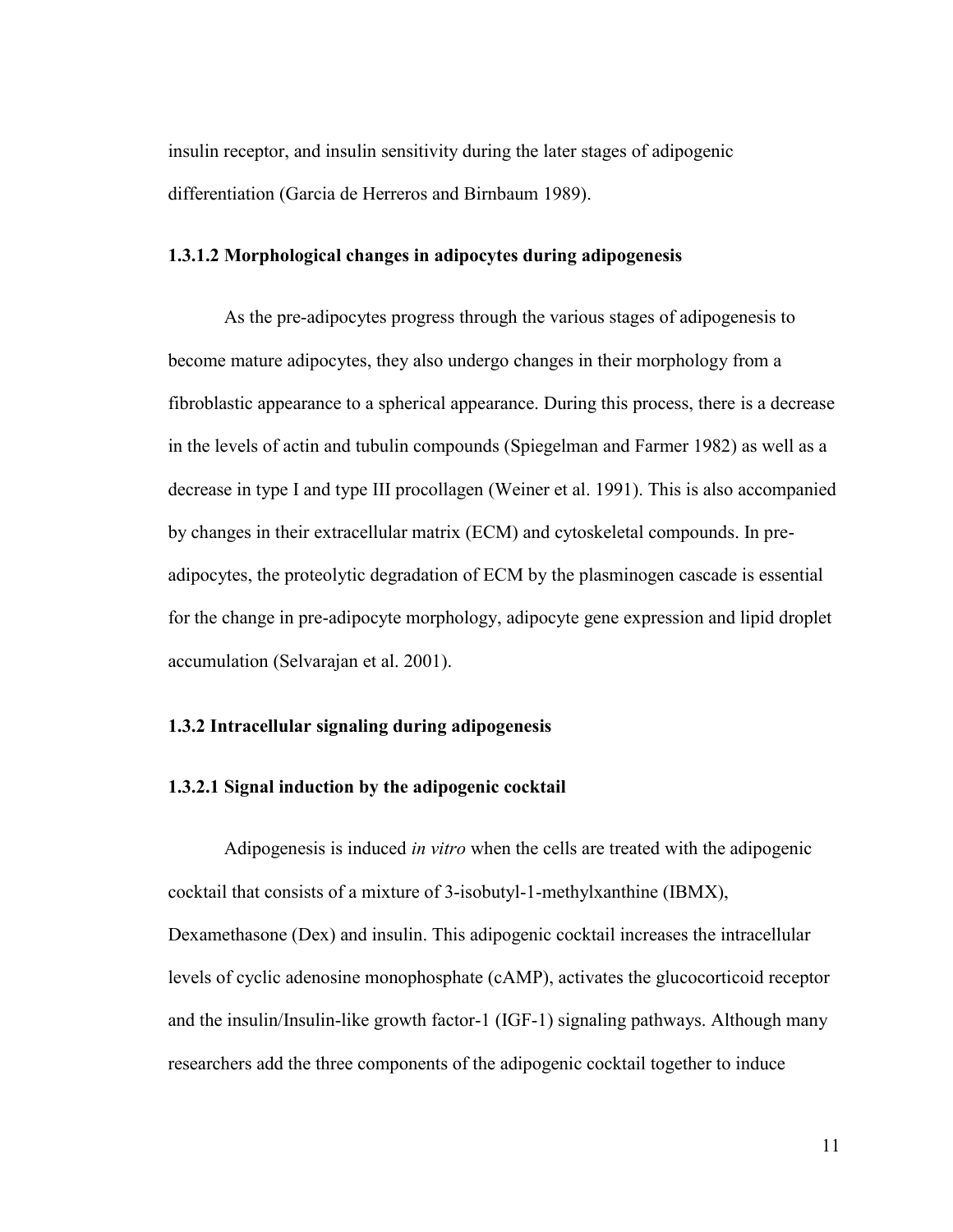adipogenesis, some prefer to add IBMX and Dex together and then insulin (Smith et al. 2015; Hogan et al. 2016). IBMX is a cyclic nucleotide phosphodiesterase inhibitor that stimulates adenylyl cyclase activity, resulting in increased intracellular levels of the secondary messenger, cAMP (Parsons, Ramkumar, Stiles 1988). High levels of cAMP activate protein kinase A (PKA) (Taylor, Buechler, Yonemoto 1990) and an exchange protein directly activated by cAMP 1 and 2 (EPAC-1/-2) (de Rooij et al. 1998). Activated PKA promotes adipogenesis by activating the expression of the downstream transcription factor, cAMP-responsive element-binding protein (CREB) (Reusch, Colton, Klemm 2000). Activated CREB then activates the expression of *C/EBPȕ*. EPAC -1/-2, which is activated by the high levels of cAMP, has two main functions; it can either promote adipogenesis by activating the Ras superfamily protein, Rap 1, or promote the IGF-1 dependent activation of protein kinase B (PKB) (Petersen et al. 2008). The activities of both PKA and EPAC -1, -2 together are essential for the cAMP mediated differentiation of pre-adipocytes (Petersen et al. 2008). Dex is a synthetic glucocorticoid that activates the glucocorticoid receptor by binding to the glucocorticoid receptor binding elements which then stimulates the transcription of *C/EBPβ* and *C/EBPδ* (Cao, Umek, McKnight 1991)*.* This increases the expression of *C/EBPα* and *PparȖ* to promote adipogenesis (Wu, Bucher, Farmer 1996). Forty-eight hours post IBMX and Dex treatment, insulin is added to the cells to initiate a series of complex pathways. Insulin activates the insulin like growth factor-1 (IGF-1) pathway which leads to the activation of the phosphatidylinositol 3-kinase (PI3K) pathway. The insulin mediated activation of the PI3K pathway can induce adipogenesis by activating various downstream events such as the protein kinase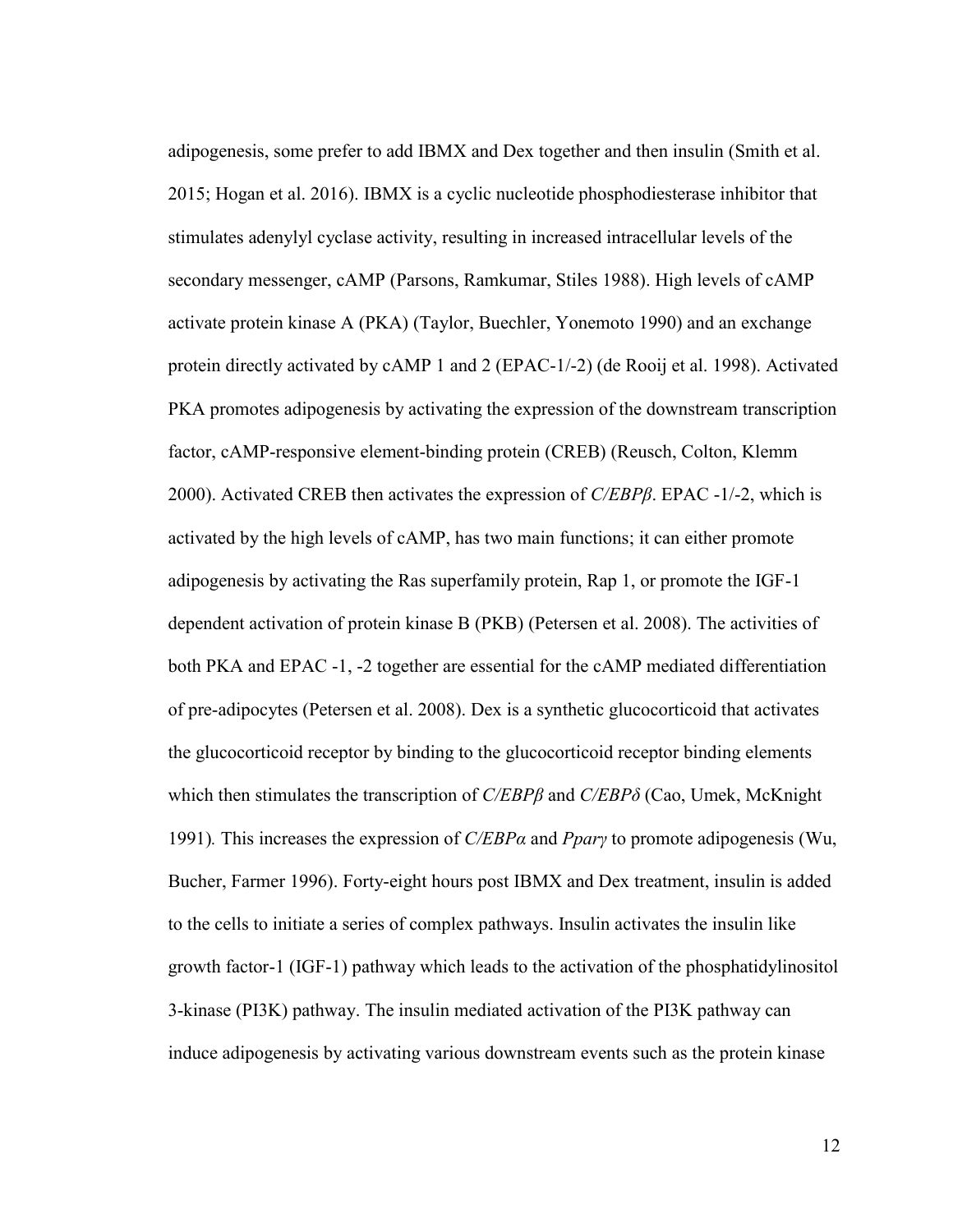B (PKB) (Magun et al. 1996). The inhibition of PI3K activity blocks overall adipogenesis. Activation of the PI3K pathway also induces the activity of the proadipogenic transcription factor CREB. Activated CREB then induces the activity of *C/EBPß*, which then results in adipogenesis. The activation of the PI3K pathway also facilitates glucose uptake and *de novo* fatty acid synthesis (Satoh et al. 1993).

#### <span id="page-26-0"></span>**1.3.3 Transcriptional regulation of adipogenic genes during adipogenesis**

#### **1.3.3.1 The master regulators of adipogenesis**

The two master regulators of adipogenesis that are involved in converting a preadipocyte to a mature adipocyte are *PparȖ* and *C/EBPα* (Schwarz et al. 1997; Rosen et al. 2002; Farmer 2006). Both *C/EBPα* and *PparȖ* are activated by *C/EBPȕ* and *C/EBPδ,* that are expressed after IBMX/Dex treatment (Wu et al. 1995). Once activated, the master regulators regulate the expression of each other to promote adipogenesis (Schwarz et al. 1997; Shao and Lazar 1997). The overexpression of *PparȖ* in pre-adipocytes leads to growth arrest (Tontonoz et al. 1995) and adipogenesis (Sandouk, Reda, Hofmann 1993), whereas the *in vivo* knockout of *Ppary* in mature adipocytes causes the death of adipose tissue (Rosen and Spiegelman 2006). Adipogenesis is also inhibited when 3T3-L1 preadipocytes are treated with a synthetic *PparȖ* antagonist that leads to the decreased expression of *C/EBPα* (Zuo, Qiang, Farmer 2006). In chimeric mice that have both wild type and *PparȖ* knockout embryonic stem cells, strong preference was shown towards the *PparȖ* expression (Rosen et al. 1999). On the other hand, overexpression of *C/EBPα* in 3T3-L1 pre-adipocytes has been shown to induce differentiation (Lin and Lane 1994),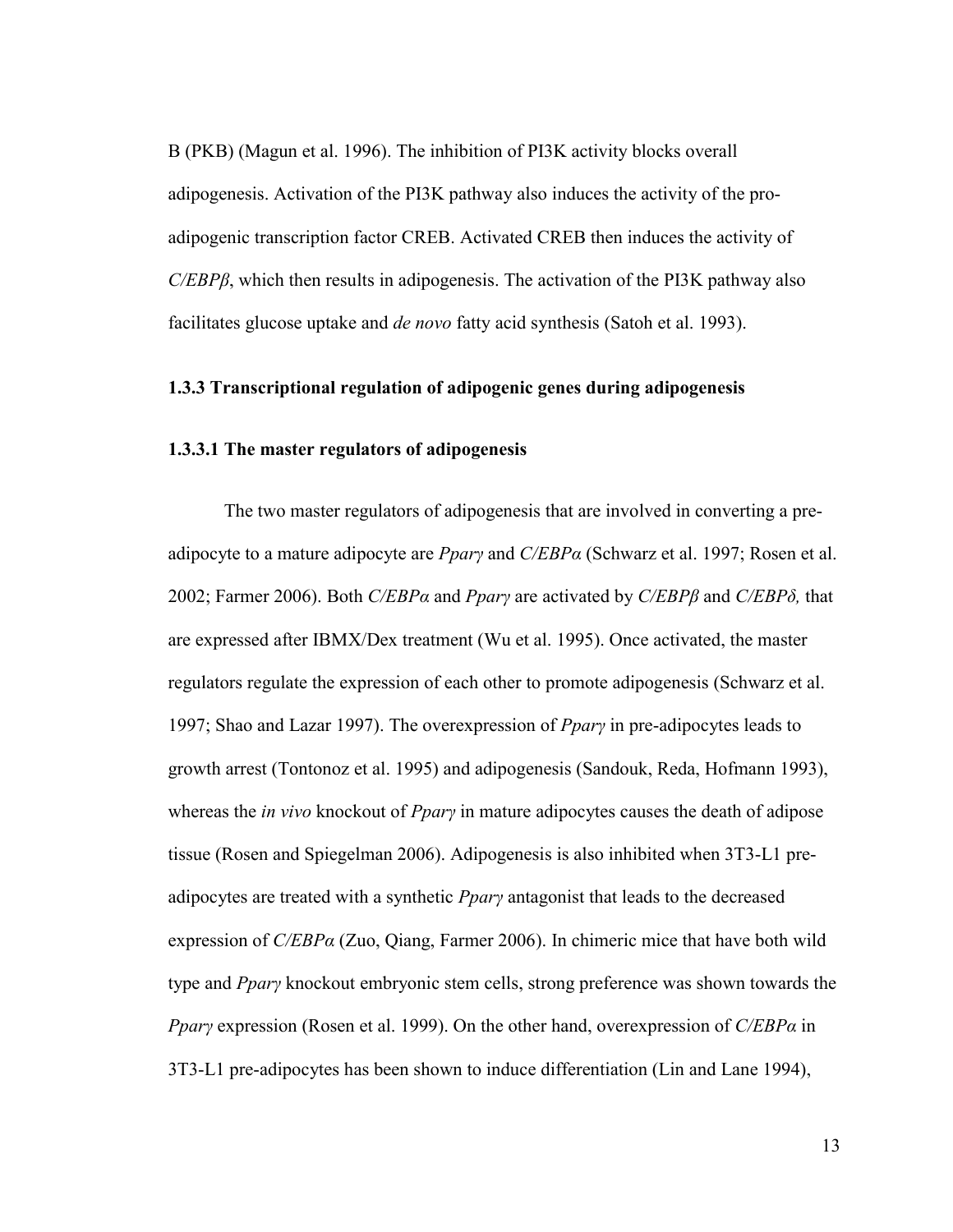whereas blocking its expression with siRNA inhibits adipogenesis (Lin and Lane 1992). Mice with a knockout of the *C/EBPα* gene were found to have lower WAT formation compared to control mice (Wang et al. 1995). The homozygous deletion of *C/EBPα* in primary pre-adipocytes has been shown to prevent *PparȖ* expression and adipogenesis, but when *C/EBPα* was re-expressed using plasmid transfection, *PparȖ* expression and adipogenesis was restored (Wu et al. 1999). This indicates that *C/EBPα* is important for adipogenesis and demonstrates that *C/EBPα* is upstream of *PparȖ*. Taken together all these results indicate that the expression of both the master regulators of adipogenesis is necessary and sufficient to promote adipogenesis.

#### **1.3.3.2 The anti-adipogenic regulators of adipogenesis**

Pre-adipocyte factor-1(*Pref-1)* is a marker of pre-adipocytes and an inhibitor of adipogenesis (Smas and Sul 1993). *Pref-1* inhibits adipogenesis by downregulating the expression of *C/EBPα* and *PparȖ2* (an isoform of *PparȖ*) (Kim et al. 2007). In addition to *Pref-1*, other anti-adipogenic regulators of adipogenesis include the kruppel like factor (KLF) family members KLF2 and KLF3. KLF2 and KLF3 function by inhibiting the expression of *PparȖ* and *C/EBPα* (Sue et al. 2008). The constitutive expression of KLF2 leads to the suppression of *Ppary*, but has no effect on  $C/EBP\beta$  and  $C/EBP\delta$  expression (Banerjee et al. 2003) whereas overexpression of KLF3 blocks adipogenesis by suppressing the activity of *C/EBPα* (Sue et al. 2008). In addition, transcription factors such as the forkhead transcription protein FOXO1 (FOXO1) (Nakae et al. 2003) and globin transcription factors 2 and 3 (GATA2 and GATA3) (Jack and Crossley 2010) also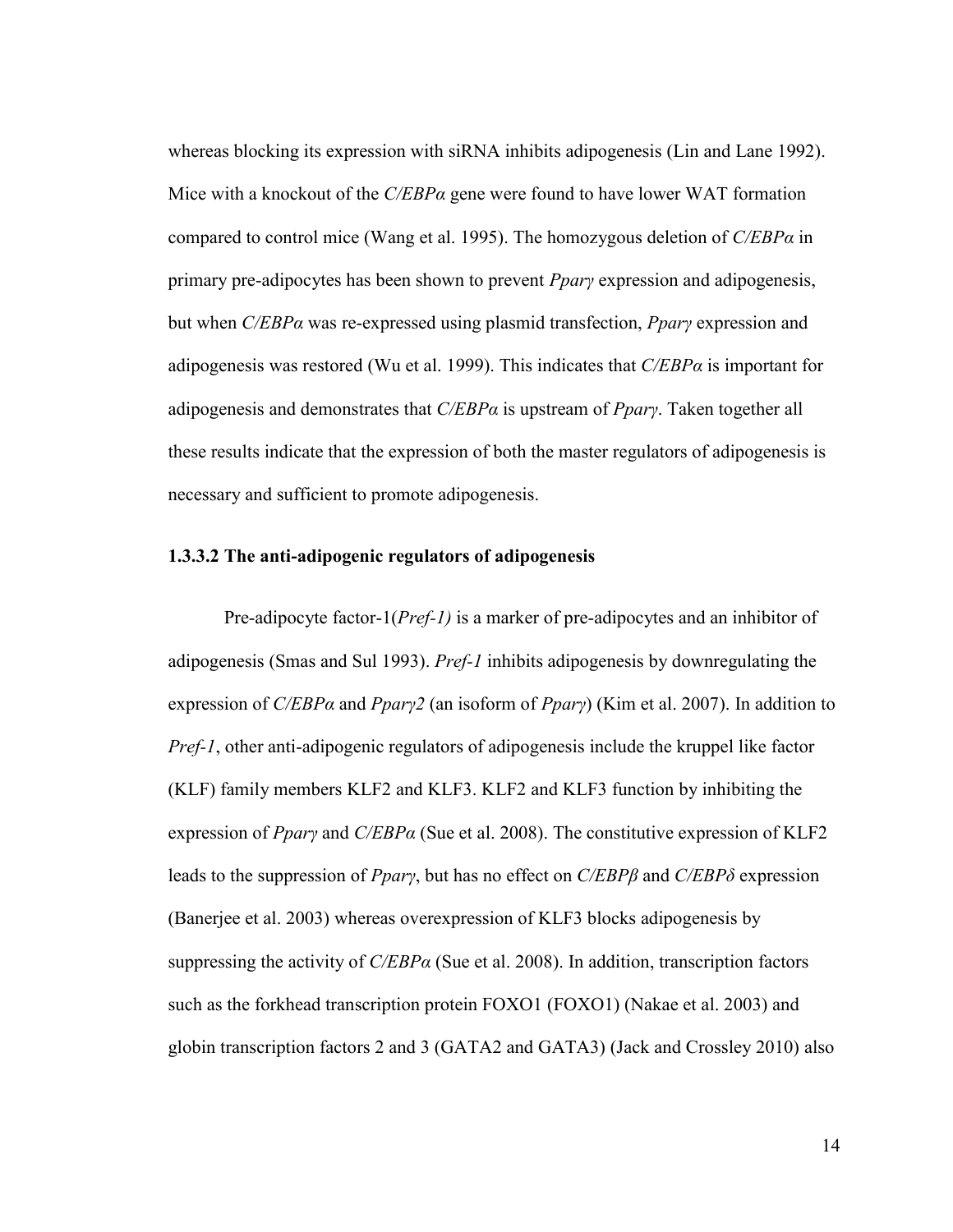inhibit adipogenesis. The WNT/ $\beta$ -catenin pathway can also inhibit adipogenesis by blocking the expression of *PparȖ* and *C/EBPα* (Christodoulides et al. 2009).

#### **1.3.3.3 The pro-adipogenic regulators of adipogenesis**

There are several pro-adipogenic regulators that directly increase the expression of the master regulators of adipogenesis or decrease the expression of the anti-adipogenic regulators to induce adipogenesis. Some members of the KLF family such as the KLF4, KLF5, KLF6 and KLF15 are pro-adipogenic and work with the members of the C/EBP family to promote adipogenesis. KLF4 and Krox 20 function together to promote adipogenesis by directly binding to the *C/EBPȕ* promoter region to increase the expression of *C/EBPȕ* (Chen et al. 2005; Birsoy, Chen, Friedman 2008) . KLF5, expressed earlier during adipogenesis, is bound by *C/EBPȕ* and *C/EBPδ* and together they increase the expression of *PparȖ* (Oishi et al. 2005). KLF6 increases adipogenesis by inhibiting the expression of *Pref-1* (Li et al. 2005). KLF15, which is also expressed earlier during adipogenesis, is induced by *C/EBPȕ* and *C/EBPδ* and together they work synergistically with *C/EBPα* to increase *PparȖ* expression (Mori et al. 2005). In addition to these regulators, specific transcription factors can also act as pro-adipogenic regulators of adipogenesis. The early B cell factor-1 (EBF1) along with the sterol regulatory element binding transcription factor 1 (SREBP1c) promote the differentiation of preadipocytes (Kim et al. 1998; Jimenez et al. 2007). The expression of SREBP1c increases when insulin is added to pre-adipocytes and functions by suppressing the expression of the anti-adipogenic regulator FOXO1 through PKB (Kim et al. 1998; Nakae et al. 2003).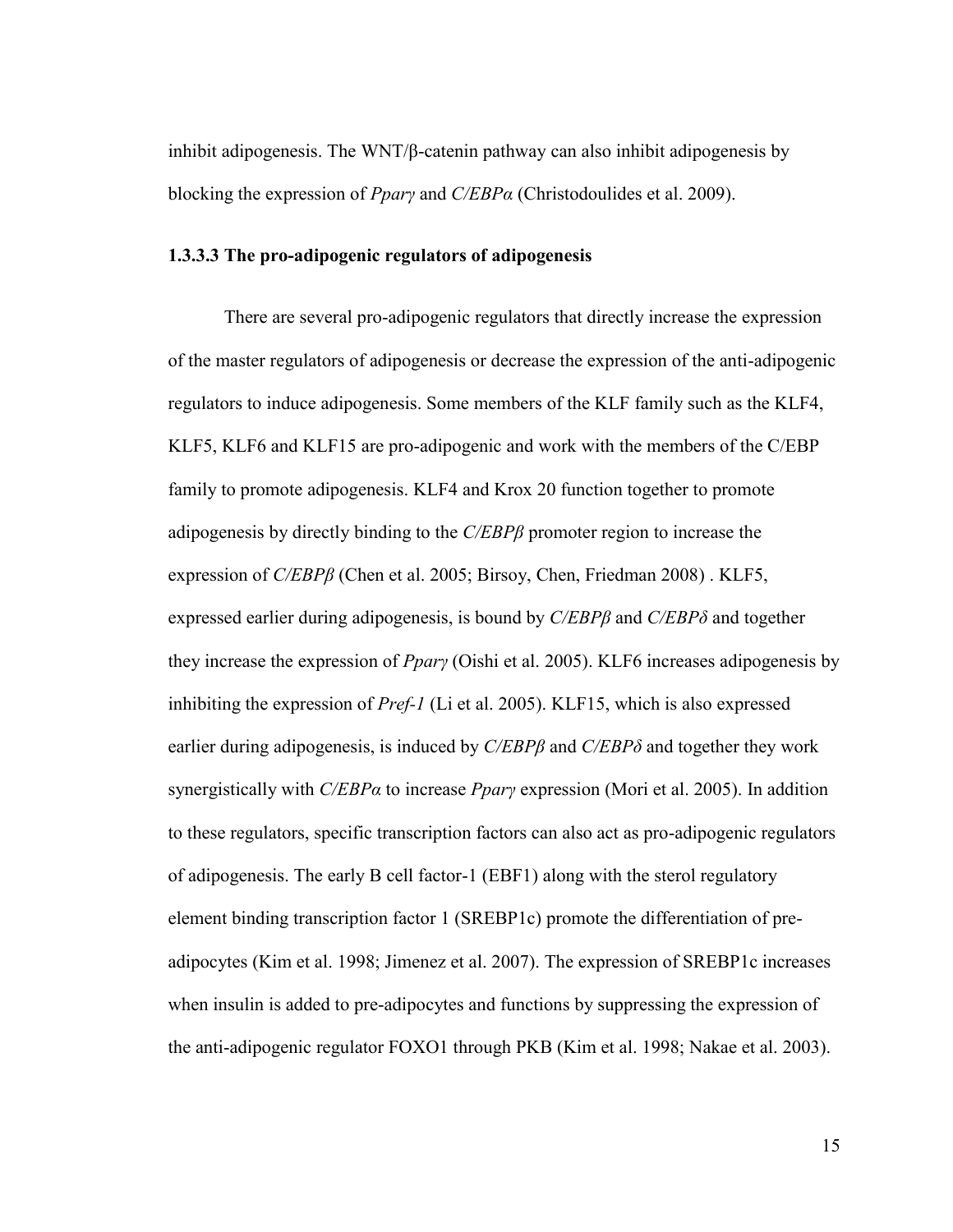Taken together, these results indicate that the simultaneous decrease of anti-adipogenic genes and an increase in pro-adipogenic genes are necessary for adipogenesis to occur.

#### <span id="page-29-0"></span>**1.4** *In vitro* **and** *in vivo* **models of adipogenesis**

Adipogenesis is studied using both *in vitro* and *in vivo* models. The various stages of adipocyte differentiation and transcriptional regulation are commonly studied using *in vitro* cell culture systems, whereas *in vivo* models are used to study the etiology of obesity to develop effective therapeutics.

#### <span id="page-29-1"></span>**1.4.1** *In vitro* **models of adipogenesis used in this thesis**

#### **1.4.1.1 3T3-L1 pre-adipocyte cell line**

Mouse 3T3-L1 cell lines are pre-adipocyte cell lines that are isolated from Swiss 3T3 cells that are derived from 17-19-day old mouse embryos (Green and Kehinde 1975). 3T3-L1 pre-adipocytes are a well-established mouse cell line that are developed by clonal expansion. Therefore, a single cell type can homogenously respond to the differentiation cocktail mixture to differentiate. When treated with the adipogenic cocktail, 3T3-L1 preadipocytes undergo the four main stages of adipogenesis, growth arrest, clonal expansion, initial differentiation and terminal differentiation to differentiate into mature adipocytes. 3T3-L1 pre-adipocytes are a widely used *in vitro* model to study adipogenesis, as a result most of the available information regarding the transcriptional regulation of adipogenesis is due to work done in this cell line. 3T3-L1 pre-adipocytes are at an earlier stage of commitment to adipogenesis than other cell lines, such as the 3T3-F442A (Sarjeant and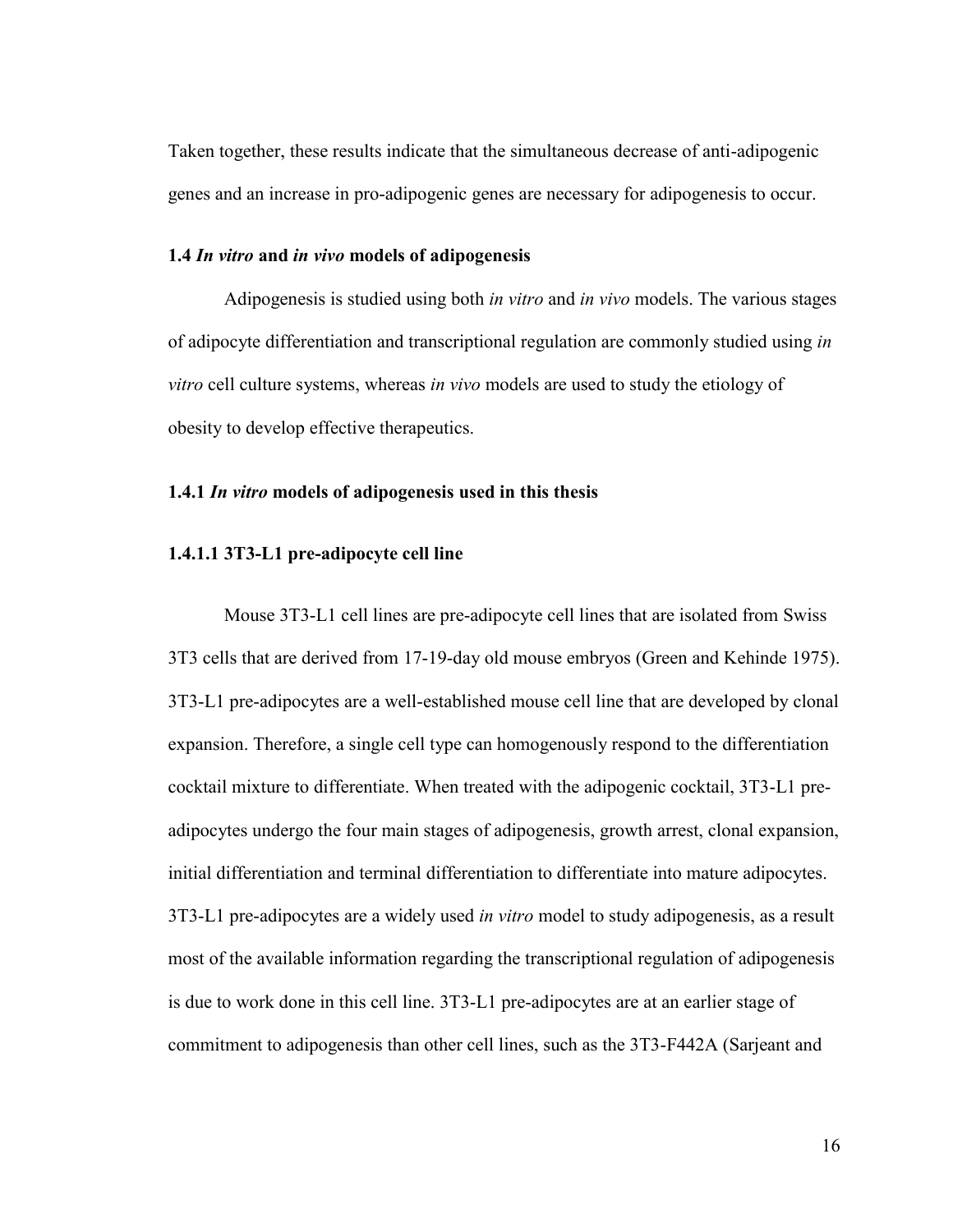Stephens 2012) and allow for the consistent production of adipocytes, although the differentiation ability of these adipocytes decreases with passage numbers above 15. 3T3-L1 cell lines have also been shown to develop into fully mature adipocytes *in vivo* (Rosen and Spiegelman 2006). When athymic mice, which have reduced immune system function due to the absence of thymus, were implanted with 3T3-L1 pre-adipocytes, they developed fat pads that are histologically and biochemically identical to that of their host (Green and Kehinde 1979). Due to these abilities, 3T3-L1 pre-adipocytes are widely used as *in vitro* models to study adipogenesis.

#### **1.4.1.2 Stromal Vascular Fraction (SVF)**

The SVF isolated from white adipose tissue predominantly contains preadipocytes that can undergo differentiation. The different cell types within the SVF can be identified using the different clusters of differentiation (CD) markers. The injection of cells positive for the markers CD29, CD34, Sca1, and CD24 from the SVF into transgenic mice that lack WAT (Reitman and Gavrilova 2000) has resulted in the growth of fully functional WAT (Rodeheffer, Birsoy, Friedman 2008). The differentiation of preadipocytes in the SVF is defined by several factors, including species, location of adipose depot, and donor age (Poulos, Dodson, Hausman 2010). ADSCs, isolated from the SVF, can also be induced to differentiate into adipocytes, chondrocytes, myocytes and osteoblasts under specific conditions (Zuk 2010). Since the various cell types within the SVF can be defined by specific phenotype markers such as ADSCs defined as CD31- CD34+CD45-CD90+CD105-CD145-, endothelial cells defined as CD34+CD31+ and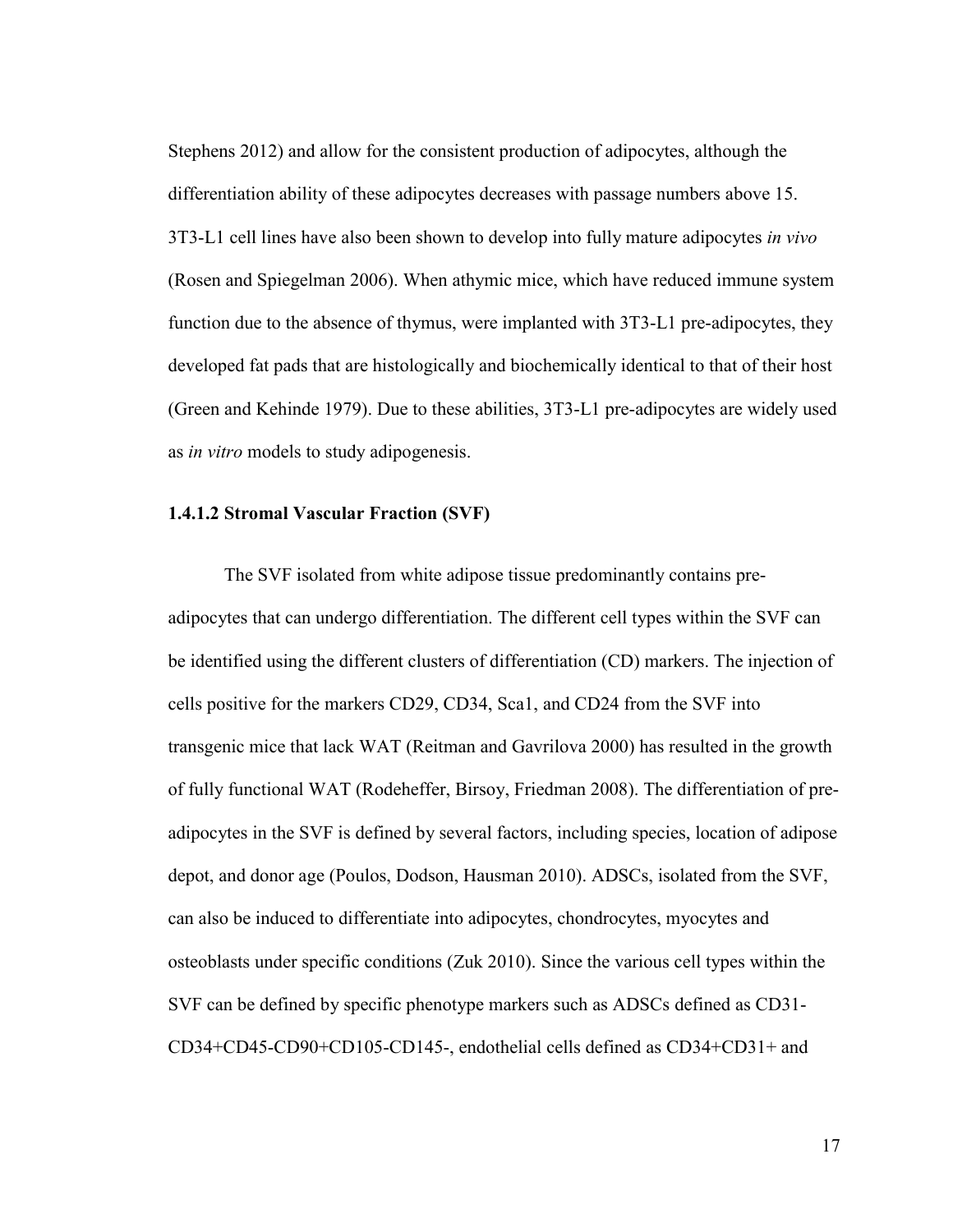macrophages as CD14+CD31+, this allows for the selection of specific cell types in the SVF by magnetic bead sorting or flow cytometry (Sengenes et al. 2005; Armani et al. 2010). Similar to the 3T3-L1 pre-adipocytes, the SVFs are also widely used as *in vitro* models for studying adipogenesis as they represent one of the closest models to study human adipogenesis (Liu et al. 2017).

#### <span id="page-31-0"></span>**1.4.2** *In vivo* **models for adipogenesis used in this thesis**

#### **1.4.2.1 The C57BL/6 mouse**

Among the many different inbred strains that are used, the C57BL/6 strain is the most widely used strain of inbred mice (Claire 2003; Bryant et al. 2008), since they exhibit similar abnormalities to that of the human metabolic syndrome when fed a high fat diet (Collins et al. 2004). C57BL/6 strain is also one of the only strains to become obese when fed a HFD diet, whereas many other rodent strains can self-regulate their macronutrient intake. C57BL/6 mice have different responses to HFD induced obesity compared to other strains. They have similar weight gain to that of another mouse strain, the AKR strain, but only the C57BL/6 strain has been shown to exhibit glucose intolerance when fed on a HFD (Prpic et al. 2002; Gallou-Kabani et al. 2007). In C57BL/6 mice of the same litter, differences in phenotypic responses have been observed with some mice becoming 'high fat gainers' and others becoming 'low fat gainers'. This is due to the differential expression of adipogenic genes in the 'high fat gainers' which makes them susceptible to obesity, even before feeding on a HFD, compared to 'low fat gainers' (Koza et al. 2006; Pecoraro et al. 2006). Other mouse strains such as the sand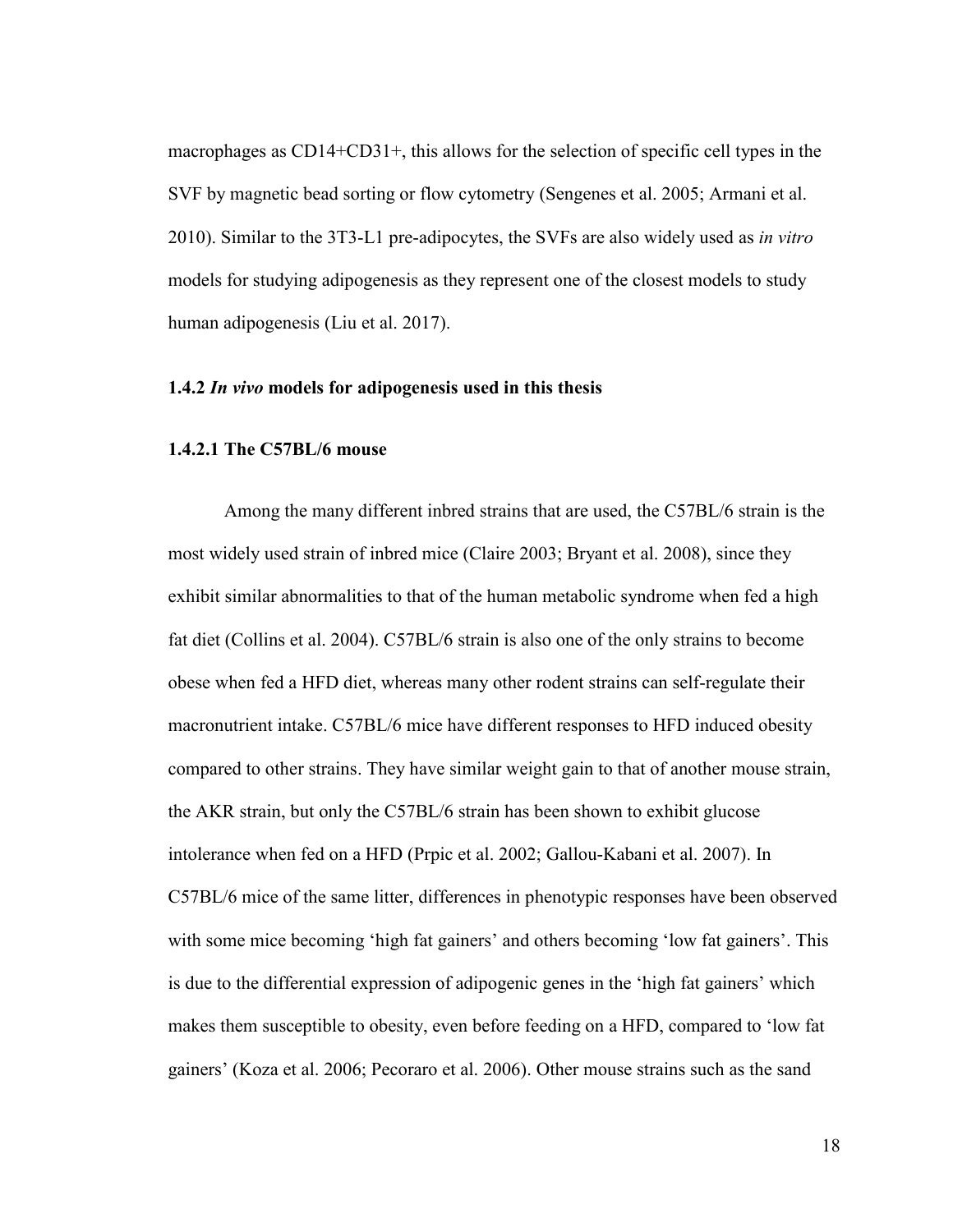mice and the spiny mice respond to a HFD in a similar manner to that of the C57BL/6 mice and are also often used in diet induced obesity research (Hunt, Lindsey, Walkley 1976; Levin et al. 1997).

The C57BL/6 strain contains numerous substrains such as the C57BL/6J, and C57BL/6NCrlCrlj (C57BL/6N) substrains. The C57BL/6J substrain was obtained by crossing the female mouse N.57 with the male mouse N.52 (Staats 1980). The C57BL/6J substrain has been widely used in studies related to obesity, where HFD diet studies performed in male and female C57BL/6J mice showed significant mature adipocyte formation, from proliferative precursors, only after 7 weeks into the diet (Jeffery et al. 2015).

The C57BL/6N substrain, which was derived from the C57BL/6J substrain, was transferred from the Jackson Laboratories to the National Institute of Health (NIH) during the F32 generation in 1951 (Pettersson et al. 2012). The Charles River substrain, C57BL/6NCrl, has been maintained from the NIH since 1974. There are several SNP differences between the C57BL/6N and the C57BL/6J substrains (Bothe et al. 2004; Tsang et al. 2005; Mekada et al. 2009). Moreover, apart from the several phenotypic and behavioural differences (Blum et al. 1982; Radulovic, Kammermeier, Spiess 1998; Stiedl et al. 1999; Khisti et al. 2006; Mulligan et al. 2008; Matsuo et al. 2010) between these two substrains, studies on glucose metabolism between the substrains have shown that the C57BL/6J substrain exhibits the deletion of the *Nnt* gene (Simon et al. 2013), which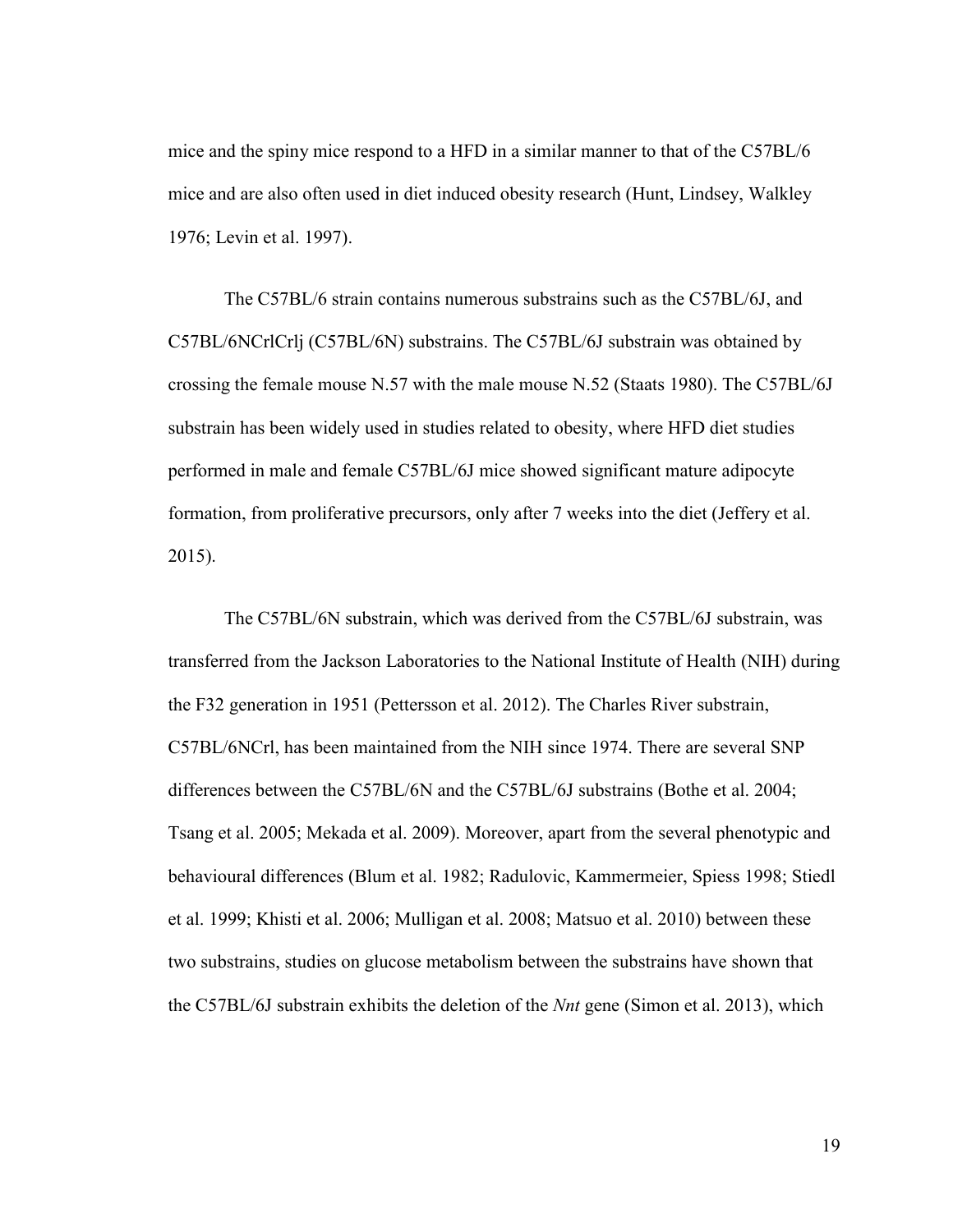has been shown to be involved in regulating insulin response in pancreatic beta cells. These results indicate that the two substrains are distinct to each other.

Although both C57BL/6J and C57BL/6N are widely used *in vivo* models, based on their ability to respond to diet induced obesity and since the CD24KO mouse model was originally established on the C57BL/6N substrain, I used the C57BL/6N substrain as the *in vivo* model in this thesis.

#### <span id="page-33-0"></span>**1.5 Glucose uptake in adipocytes**

Glucose is a six-carbon atom containing sugar that belongs to the class hexose, a sub-category of the monosaccharides. In adipocytes, 20-25% of all the glucose taken up by the cells is incorporated into TAGs and contributes to both the FFA and glycerol components of TAGs (Frayn and Humphreys 2012). Glucose acts as a lipogenic precursor and leads to the production of acetyl-Coenzyme A (CoA) (Figure 1.2). The acetyl-CoA produced can then be used to synthesize FFA, by the action of FAS (Rutkowski, Stern, Scherer 2015), and in TAG synthesis. The production of FFA from glucose activates *PparȖ,* which thereby increases adipogenesis. On the other hand, the TAGs produced by lipogenesis, are then surrounded by phospholipid monolayer and bind to Perilipin 1 to produce lipid droplets in mature adipocytes. The TAGs present in the lipid droplets act as energy reservoirs and are regularly hydrolyzed and oxidized for mitochondrial ATP synthesis (Berg, Tymoczko, Stryer 2002).

The converse of lipogenesis is lipolysis, which involves the liberation of glycerol from TAGs. Although the glycerols liberated from this process can be reused to

20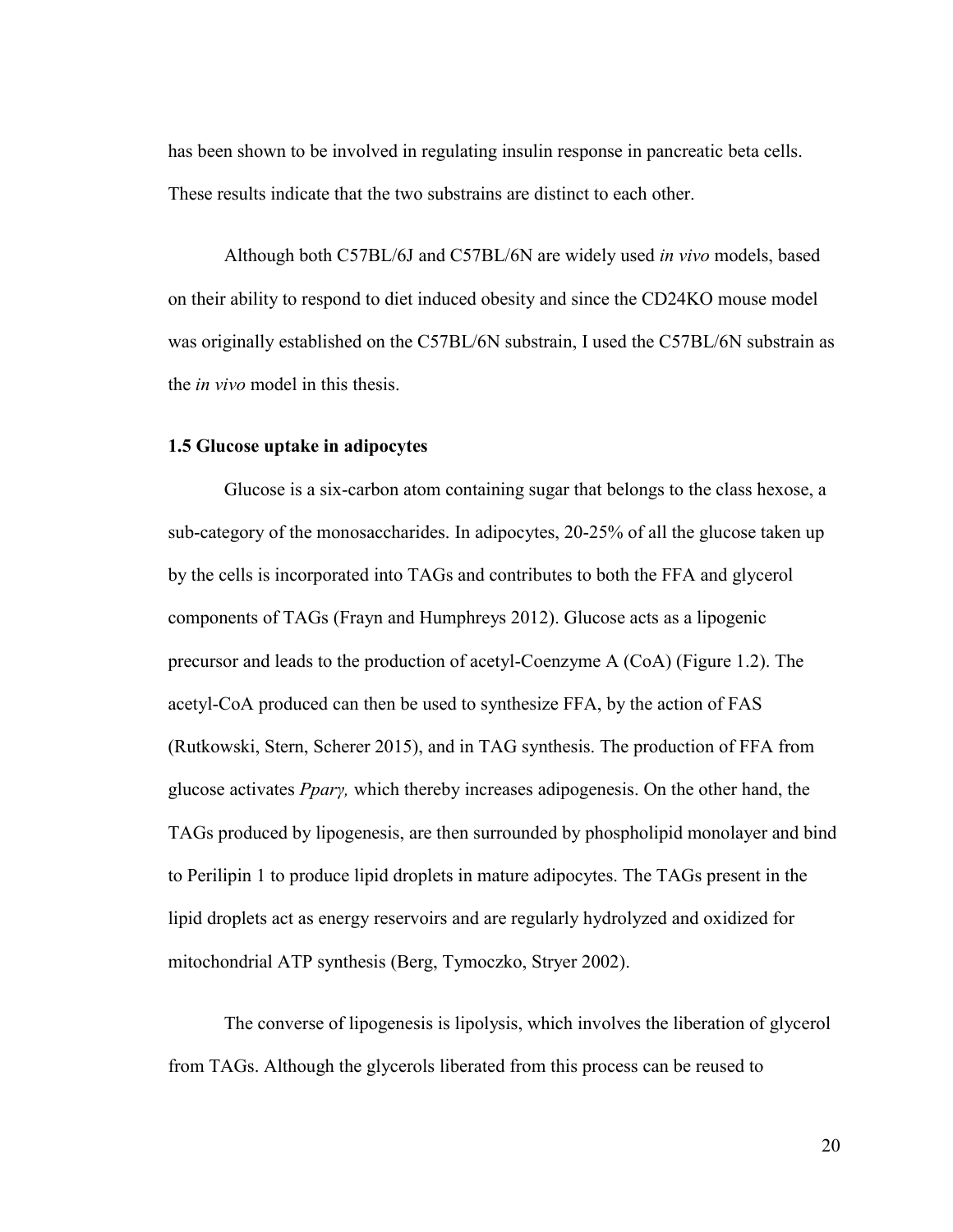

<span id="page-34-0"></span>**Figure 1.2:** Schematic diagram of lipogenesis from glucose precursors in adipocytes. Glucose is transported into the adipocytes using either the GLUT1 or GLUT4 transporter proteins. Through glycolysis, glucose can produce dihydroxyacetone phosphate (DHAP) or pyruvate. Glyceraldehyde-3-phosphate (GADP) is synthesized from DHAP by glyceraldehyde-3-phosphate dehydrogenase. Pyruvate can undergo oxidative decarboxylation to produce acetyl coenzyme A (acetly-CoA) using pyruvate dehydrogenase complex (PDC). Acetyl-CoA binds to the fatty acid synthase (FAS) to form a complex. Acetyl-CoA can also be used to synthesize malonyl-CoA using Acetyl-CoA carboxylase (ACC), which then liberates fatty acyl-CoA by interacting with the acetyl-CoA/FAS complex. GADP then interacts with fatty acyl-CoA to liberate lysophosphatidic acid (LPA) using glycerol-3-phosphate acyltransferase (GPAT). Phosphatidic acid (PA) is produced due to the interaction of LPA with fatty acyl-CoA using acylglycerolphosphate acyltransferase (AGPAT). Phosphatidic acid phosphorylase (PAP) yields diacylglycerol (DAG) from PA, which is used to synthesize triacylglycerol (TAG) using diacylglycerol acyltransferase (DGAT). TAG is surrounded by phospholipid monolayer and binds to Perilipin 1 (PLIN1) to produce lipid droplets in mature adipocytes. Protein names are indicated in bold cases while the enzymes are in regular font italicized.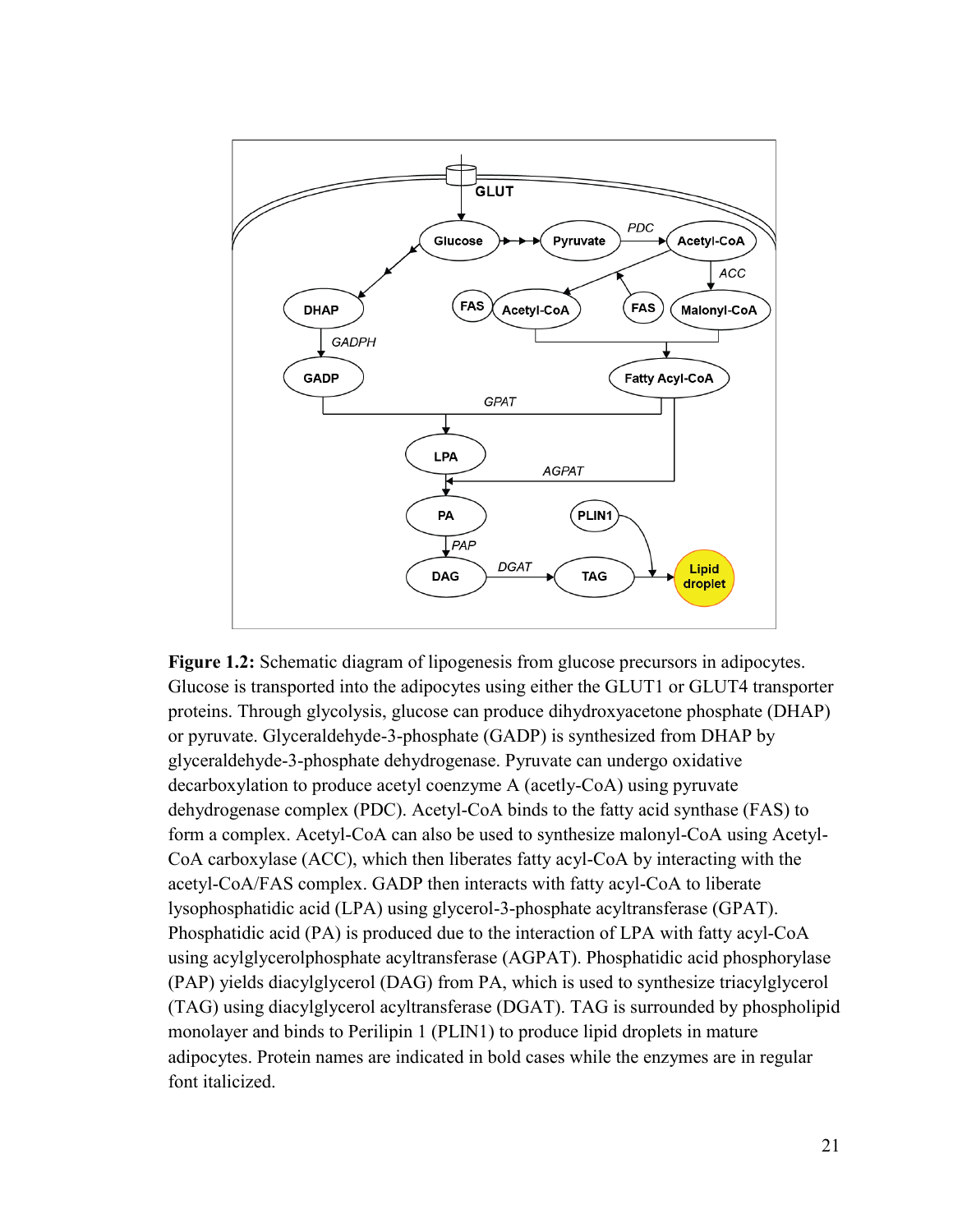resynthesize TAGs (Coleman and Lee 2004), adipocytes express very low levels of glycerol kinase (Guan et al. 2002), and thus the liberated glycerol cannot contribute to TAG synthesis (Guan et al. 2002). Therefore, glucose must be catabolized to furnish new glycerol-3-phosphate for TAG synthesis (Guan et al. 2002; Temple et al. 2007). This indicates that adipocytes have a high glucose requirement during differentiation. In support of this, recent studies have shown that fully differentiated mature adipocytes have higher glucose uptake and lipid accumulation than undifferentiated pre-adipocytes (Hogan et al. 2016). Thus, there is a direct link between the adipocyte glucose uptake and lipid accumulation.

Glucose also plays important roles in both the full induction of adipogenic genes and the development of the mature adipocyte phenotype (Foretz et al. 1999; Hasty et al. 2000; Temple et al. 2007). Intracellular glucose in adipocytes promotes the transcriptional upregulation of the genes encoding lipogenic enzymes such as FAS, ACC, and GPAT (Ericsson et al. 1997; Horton et al. 2003; Gosmain et al. 2005). The induction of lipogenic enzymes take place through the transcription factor carbohydrate-responsive element binding protein (ChREBP) (Benhamed et al. 2012). ChREBP is activated when glucose metabolites are high, and this allows for the nuclear import and activity of ChREBP to occur (Iizuka and Horikawa 2008). The activation of ChREBP has also been linked with the activation of adipogenesis by activating *Ppary* gene expression. On the other hand, when ChREBP activity is reduced due to reduced glucose concentrations, the adipogenic potential is decreased (Witte et al. 2015).

22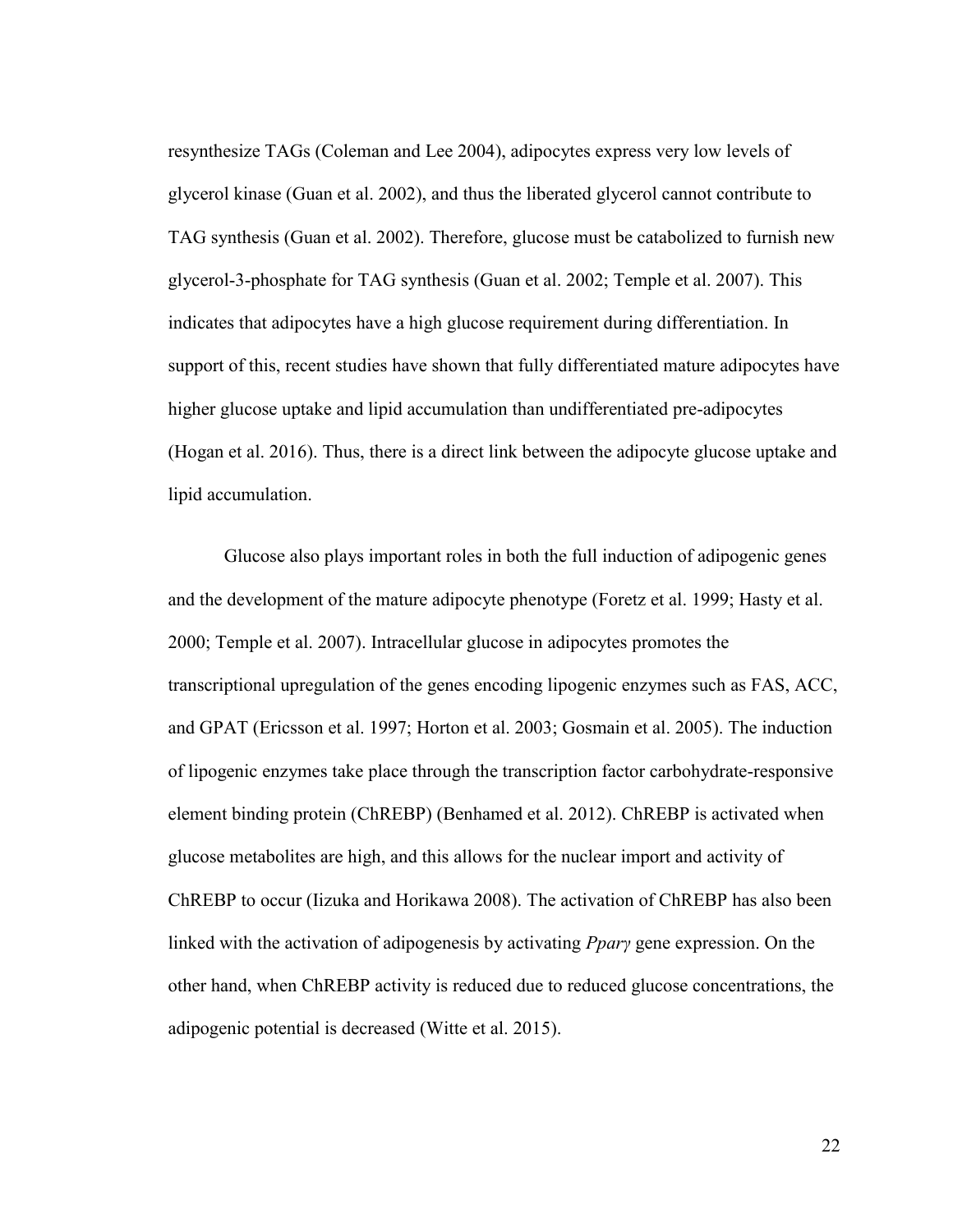The transportation of glucose into the cells is an important process that is facilitated by a variety of proteins called the carrier proteins. GLUT, of the gene family SLC2A, belongs to a special class of twelve-member carrier proteins that specifically mediate glucose uptake into cells (Wood, Hunter, Trayhurn 2003; Zhao and Keating 2007). In human adipose tissue, glucose transport is mediated by the GLUT1, 3, 4, 8, 10, and 12 members of the GLUT family (Wood, Hunter, Trayhurn 2003). Whereas in mouse cell lines such as 3T3-L1 pre-adipocytes, glucose transport is mediated by GLUT4, GLUT1, GLUT8, and GLUT10 (Scheepers et al. 2001; Clarke et al. 1994; Wood, Hunter, Trayhurn 2003). GLUT1 expression is high in proliferating pre-adipocytes and decreases to slightly lower levels upon differentiation in mature adipocytes (El-Jack, Kandror, Pilch 1999). Also, GLUT1 levels increase drastically when there is less intracellular glucose (von der Crone et al. 2000). On the other hand, GLUT4 translocation to the plasma membrane occurs when insulin, secreted by the pancreatic  $\beta$ -cells in response to high plasma glucose levels, binds to the insulin receptor (Fu, R Gilbert, Liu 2013). Although GLUT8 and GLUT10 also function to transport glucose in adipocytes, less is known about their mechanism of action compared to the other GLUT members (Carayannopoulos et al. 2000; Dawson et al. 2001).

### **1.6 Cluster of Differentiation 24 (CD24)**

Cluster of Differentiation 24 (CD24), also known as nectadrin or heat stable antigen (HSA), is a heavily glycosylated glycophosphatidylinositol (GPI)-linked cell surface receptor that was first identified in mice (Springer et al. 1978). The CD24 protein is 31-35 amino acids long and has a molecular mass of up to 70 kDa (Pirruccello and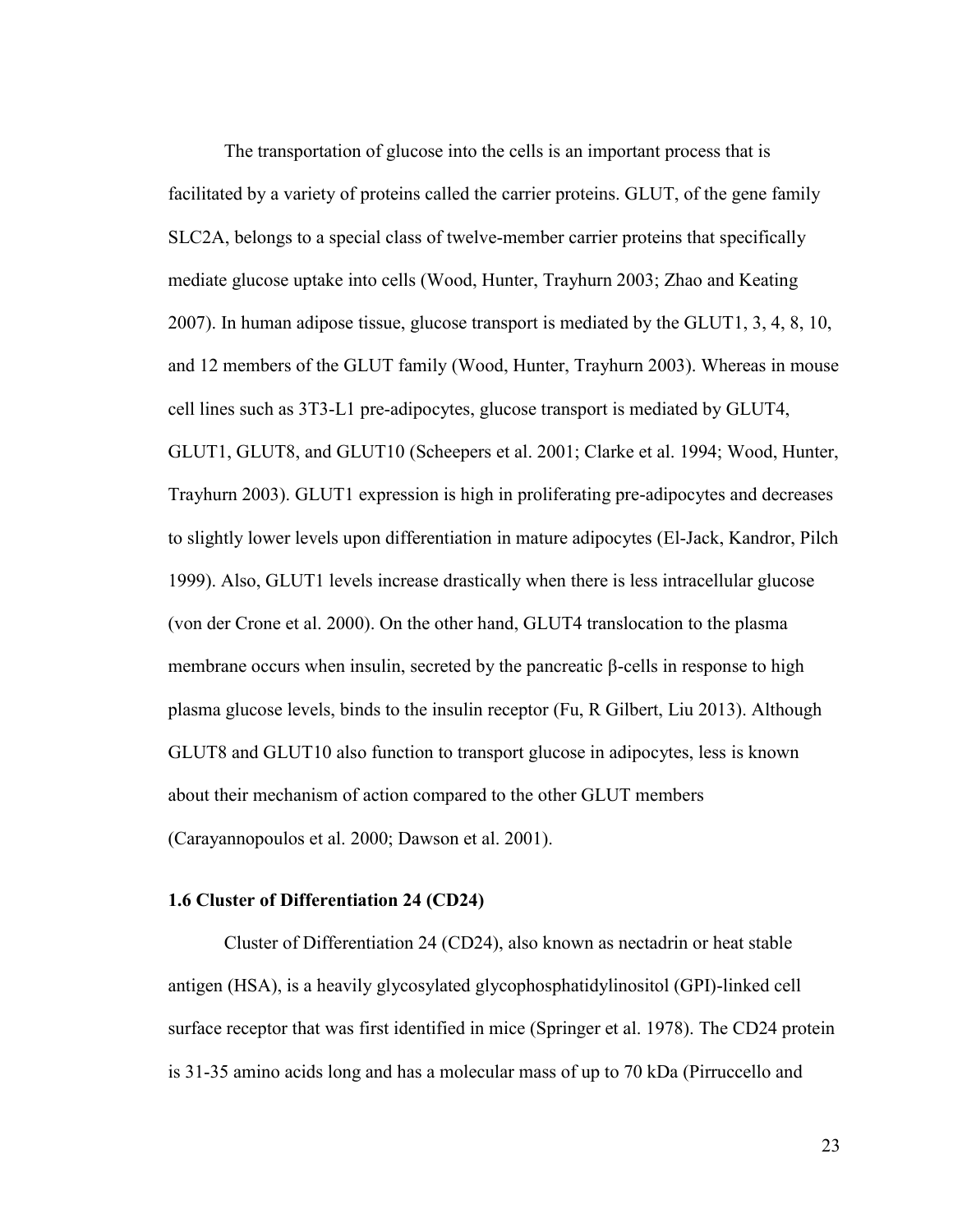LeBien 1986; Fischer et al. 1990; Hough et al. 1994). The serine, threonine and asparagine enriched CD24 protein has O- or N- linked glycosylation sites that form about half the residues in the core protein (Hough et al. 1994; Ayre et al. 2016). The O- or Nlinked glycosylation patterns have been shown to vary considerably between species and between tissues of the same species (Ohl et al. 2003). CD24 has been shown to be evolved before the divergence of birds and reptiles, but is conserved across the mammalian species (Ayre et al. 2016).

CD24 is present on a number of different cell types including cancer cells, neurons, precursor B lymphocytes, epithelial cells, macrophages and pre-adipocytes (Fang et al. 2010). The CD24 gene and protein expression is dynamic and depends on the stimulation and cell type in which it is expressed. The expression of CD24 is higher in progenitor cells and decreases as the cells differentiate. In differentiated cells, the expression of CD24 is negligible or absent depending on the cell type. CD24 mainly functions by regulating cell survival or differentiation in a cell-type dependent manner (Fang et al. 2010). It regulates the survival of B lymphocytes, cancer cells, neurons, T cells, and dendritic cells. It has been shown to be pro-proliferative in some cancer cells, causing cancer cell growth, proliferation, and metastasis (Huang and Hsu 1995; Sagiv, Kazanov, Arber 2006; Agrawal et al. 2007) but anti-proliferative in other cancer cells depending on the cancer type (Kristiansen, Sammar, Altevogt 2004; Ju et al. 2011). Also, CD24-expressing exosomes are found to be present in fetal amniotic fluid (Keller et al. 2007). Recent studies in our lab have shown that CD24 regulates extracellular vesicle formation in B cells (Ayre et al. 2015). CD24 was also found to be expressed in all three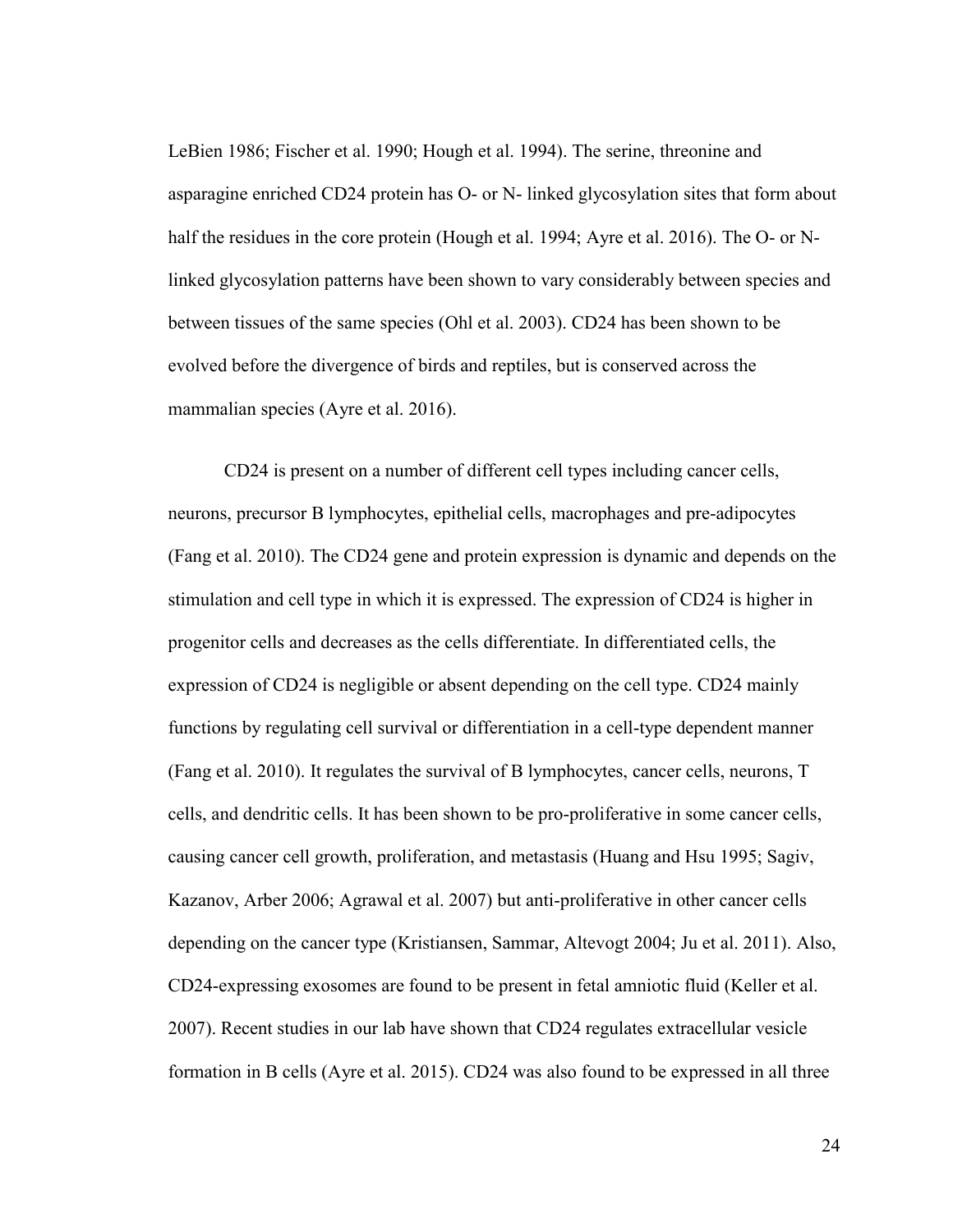primitive embryonic germ layers as early as 9 days post fertilization (Shirasawa et al. 1993) and was found to be expressed in early tooth buds, developing intestinal epithelial cells, and the developing mid-, hind-, and forebrain during the later stages of development (Shirasawa et al. 1993). Moreover, CD24 is also known to be involved in a variety of other cellular processes including neurite outgrowth and adipogenesis (Chappel et al. 1996; Hough et al. 1996; Suzuki et al. 2001; Rodeheffer, Birsoy, Friedman 2008; Smith et al. 2015). CD24 also plays an important role in maintaining glucose and free fatty acid homeostasis in a diet independent manner (Fairbridge et al. 2015). CD24 has also been shown to interact with a variety of ligands in a cell type specific manner including, P-selectin, E-selectin, L-selectin, L1 cell adhesion molecule (L1CAM), High mobility group box 1 (HMGB1), Siglec-G and CD24 itself (Kadmon et al. 1992; Aigner et al. 1995; Myung et al. 2011; Ayre and Christian 2016; Ayre et al. 2016; Tan et al. 2016). Recently, it has been suggested that CD24 might not be directly interacting with these ligands, instead it might regulate the function of a signaling partner in a cell type dependent manner (Ayre and Christian 2016).

CD24 has also been shown to be a marker of pre-adipocytes *in vivo* (Rodeheffer, Birsoy, Friedman 2008; Berry and Rodeheffer 2013; Smith et al. 2015) as well as a specific regulator of adipogenesis *in vitro* (Smith et al. 2015). Although cell surface markers that discern pre-adipocyte populations *in vitro* are Lin-: CD29+: CD34+: Sca-1+: CD24+/-, only pre-adipocytes that are positive for CD24 are capable of reconstituting fully functional WAT depot *in vivo* in lipodystrophic mice (Rodeheffer, Birsoy, Friedman 2008). *In vivo* studies in mice fed a HFD have shown that the mice first rapidly gain and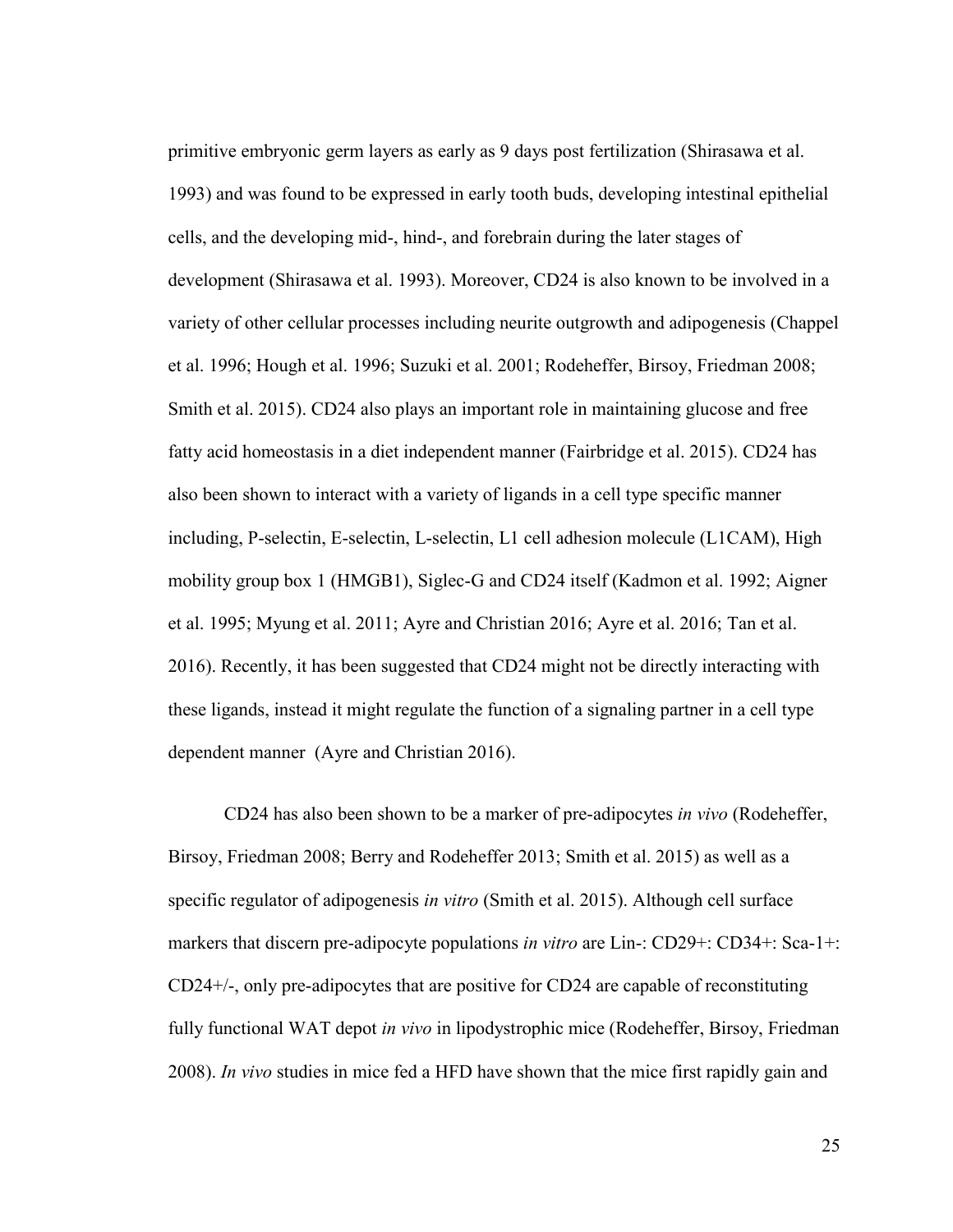then lose CD24-positive adipocyte progenitor cells (Jeffery et al. 2015). *In vitro* studies in primary cells and in 3T3-L1 pre-adipocyte cell lines have shown that both CD24 mRNA and surface protein expression dramatically increases during the initial stages of adipogenesis and remains high at the progression stage, but then decreases to near basal levels upon maturity (Smith et al. 2015). Moreover, in order for the adipocytes to differentiate optimally, CD24 expression is required during the initial stages of adipogenesis (Smith et al. 2015). Only cells that are positive for CD24 expression can undergo differentiation and become mature adipocytes *in vitro* but once they become mature adipocytes, they lose CD24 expression (Berry and Rodeheffer 2013; Smith et al. 2015). Blocking the expression of CD24 using siRNA-mediated knockdown significantly inhibits the expression of *C/EBPα* and *PparȖ*, and leads to the inhibition of overall adipogenesis and lipid accumulation (Smith et al. 2015). Taken together, these results indicate that both the upregulation of CD24 expression at the initiation of adipogenesis and its downregulation at maturity appear to be required for efficient adipogenesis (Smith et al. 2015).

The CD24KO mouse model was established in the C57BL/6N substrain by the homologous recombination-mediated replacement of the promoter and the first exon of the *CD24a* gene with a neomycin-resistance expression cassette in mouse embryonic stem cells (Nielsen et al. 1997). CD24KO mice have altered erythrocytes, that aggregate, and low numbers of late and immature B-cells in the bone marrow (Nielsen et al. 1997). They also exhibit increased susceptibility to danger associated molecular patterns but not to pathogen associated molecular patterns (Chen et al. 2009). CD24 knockout mice show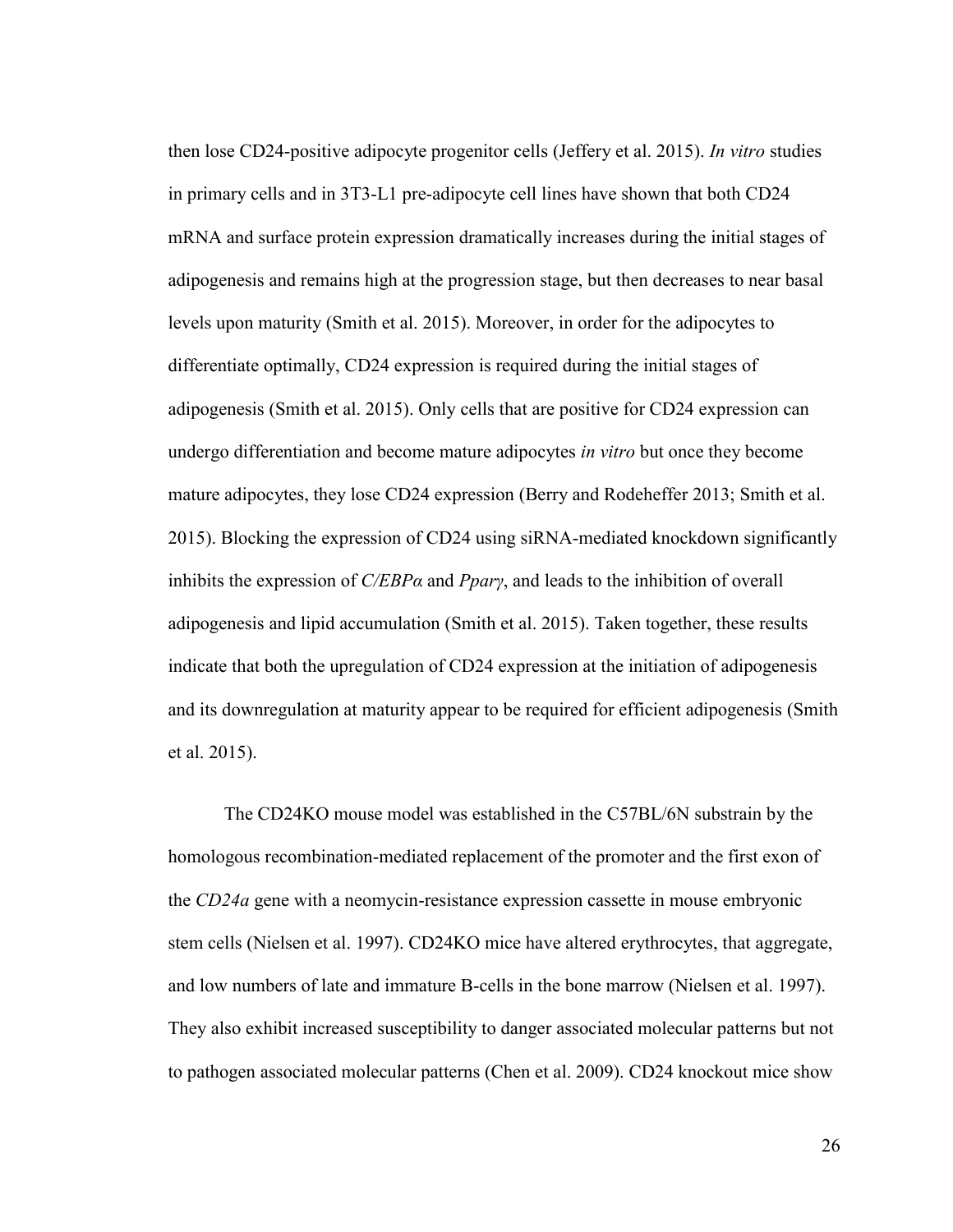a generalized reduction in visceral and subcutaneous WAT weights and have high fasting blood glucose levels at 9 weeks of age, indicating that CD24 actively regulates WAT development up to 9 weeks of age (Fairbridge et al. 2015). CD24 regulates the development of WAT depots by regulating hypertrophy and not hyperplasia (Fairbridge et al. 2015). But the mechanism by which CD24 regulates hypertrophy is unknown. Answering this question would give us a better understanding of WAT depot development and would help develop better therapeutics to treat WAT-related diseases.

### **1.7 Preliminary DNA microarray analysis**

To determine the genes that are regulated by CD24 during adipocyte development, a preliminary DNA microarray analysis was previously performed in our lab using the Affymetrix mouse Gene 2.0 DNA microarray (unpublished observations, Smith and Christian). In this analysis, global expression of over 41,000 genes was analyzed when CD24 was knocked down during adipogenesis. From these results, it was identified that siCD24 siRNA selectively prevented the upregulation of 134 genes (Figure 1.3) and the downregulation of 41 genes (not shown) during the initiation of adipogenesis (6h post IBMX/ Dex treatment). In this thesis, I focused on the genes that were upregulated and I hypothesized that some of the 134 genes from the preliminary transcriptomic data are regulated by CD24 and therefore contribute to the subsequent differentiation and lipid accumulation in mature adipocytes *in vitro*. If this were true, my study would provide new insights on the regulation of adipocyte development by these genes, which has never been shown previously.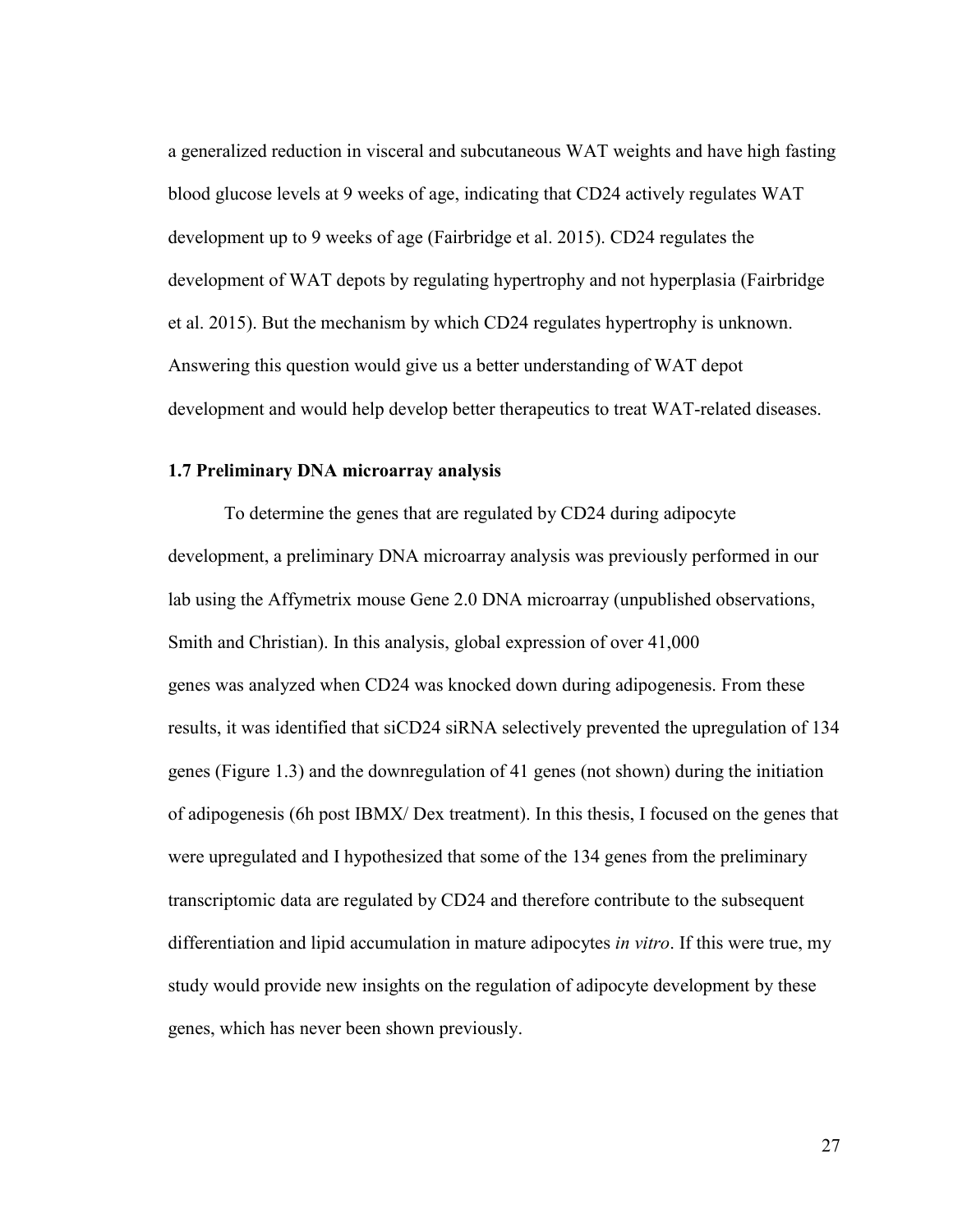

**Figure 1.3:** DNA microarray analysis in 3T3-L1 pre-adipocytes during adipogenesis (unpublished observations, Smith and Christian). Global expression of genes was analyzed when CD24 was knocked down during adipogenesis *in vitro.* Genes in the Cont-Neg circle were upregulated in the Scr siRNA treatment, whereas genes in the siCD24- Neg circle were upregulated when CD24 was knocked down using siCD24 siRNA. It was found that 134 genes were upregulated in the Scr vs untreated situation, 5 genes were upregulated in the siCD24 vs untreated situation and 174 genes were upregulated in both the situations, FDR<0.05.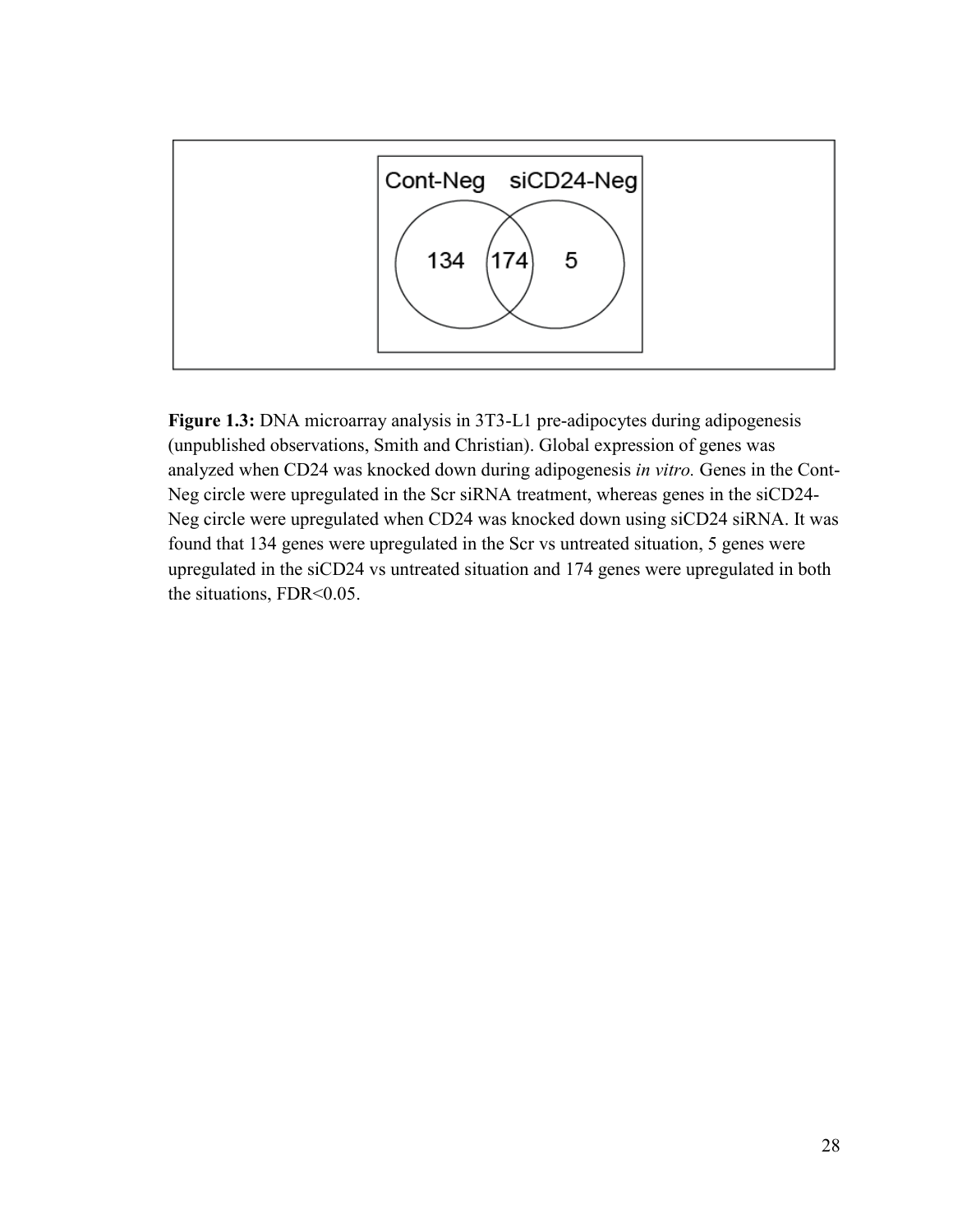## **1.7 Overall goal and hypotheses**

## **1.7.1 Overall goal**

CD24 actively regulates lipid accumulation in mature adipocytes *in vitro.* Therefore, the overall goal of my thesis is to determine how CD24 regulates lipid accumulation *in vitro.*

## **1.7.2 Primary hypothesis**

CD24 regulates lipid accumulation by regulating the process of glucose uptake*.* 

## **1.7.3 Secondary hypothesis**

CD24 regulates lipid accumulation by regulating the expression of candidate genes from the preliminary transcriptomic analysis.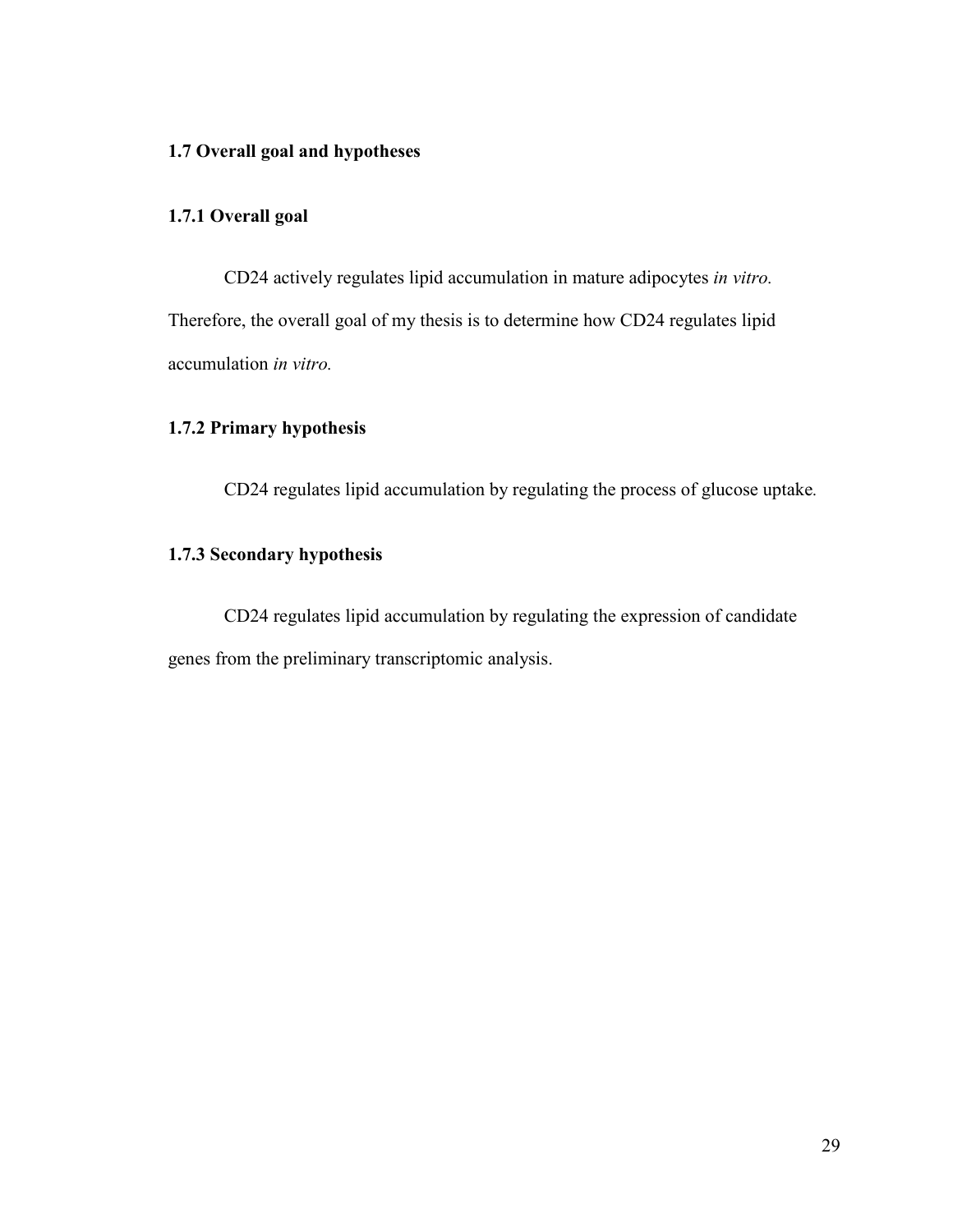### **2.0 Materials and Methods**

### **2.1 Animals and husbandry**

All animal use was approved by the Institutional Animal Use and Care Committee at Memorial University of Newfoundland (protocol 14-05-SC). C57BL/6N mice wild type (WT, +/+) for CD24 and *Cd24atm1Pjln* homozygous mice (CD24KO mice, -/-) (Nielsen et al. 1997; Chen et al. 2009) were used. Littermate WT and CD24KO mice that were congenic, 98% identical to the original C57BL/6NCrl strain, were bred at Memorial University. Congenic mice were first obtained by backcrossing the isogenic (95% identical to the original C57BL/6NCrl strain) CD24KO strain with WT mice from Charles River (C57BL/6NCrl) (Charles River Laboratories, Wilmington, MA, USA) for five generations. The resulting congenic male and female mice that were heterozygous (+/-) for CD24 were used as the parents for heterozygous (HetxHet) breeding. The HetxHet breeding produced pups that were homozygous for CD24 (WT), heterozygous for CD24 and that lack CD24 (CD24KO). Only littermate male WT and CD24KO mice born from the HetxHet breeding were used for the analyses. Mice were weaned onto the standard ProlabRMH 3000 rodent chow diet (chow, 4% sucrose, 60% carbohydrate, 14% fat [by kcal], Lab Diet, St, Louis, MO, USA) at 3 weeks of age and continued to be on the diet till they reached 15 weeks of age in order to ensure that all diet effects have been attained. Mice were housed one per cage in microisolator cages, on a 12 h: 12 h dark: light cycle, with *ad libitum* access to water. Prior to tissue harvest, the mice were anesthesized followed by cervical dislocation.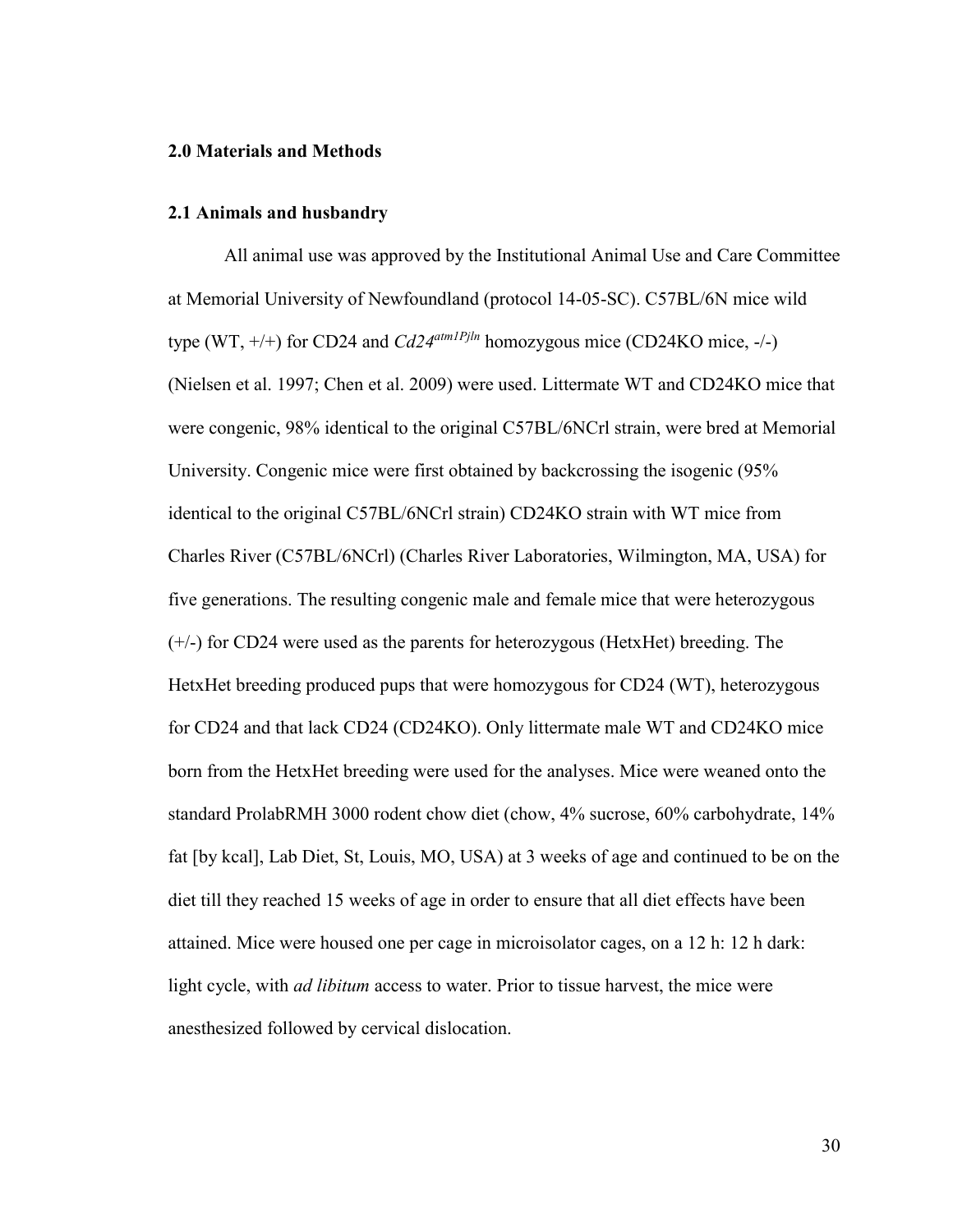# **2.2 3T3-L1 and SVF adipogenesis assay and neutral lipid staining of SVF at maturity**

3T3-L1 pre-adipocytes were purchased from ATCC (Manassas, VA, USA). To revive the cells, an individual vial (passage number 8 or 9) was taken and the contents were added to warmed growth medium (Dulbecco's modified Eagle's medium (DMEM) supplemented with 10% newborn calf serum (NBCS), 1% penicillin-streptomycin solution (pen-strep), and 1% sodium pyruvate solution) (Life Technologies, Burlington, ON, Canada). The suspension was centrifuged for 5 minutes at 400 x g to pellet the cells. The pellet was resuspended in growth medium and the suspension was added to a 10-cm cell culture dish (Corning, New York, NY, USA) with growth medium. Cells were incubated at  $37^{\circ}$ C and  $5\%$  CO<sub>2</sub>.  $3T3$ -L1 pre-adipocytes were grown to  $70$ - $80\%$ confluency, at which time they were passaged. The growth medium was aspirated and the cells were incubated with 2 ml of trypsin dissociation solution (0.25% trypsin and 0.9 mM EDTA) (Life Technologies) for approximately 2-3 minutes to allow the cell monolayer to detach. Trypsin was inactivated by adding 5 ml growth medium and the resulting suspension was centrifuged for 5 minutes at 400 x g. The cell concentration was manually determined using a haemocytometer (Reichert, New York, NY, USA). An appropriate volume of cell suspension to yield  $3.0 \times 10^4$  cells was added to 10 ml growth medium in a 10-cm culture dish.

3T3-L1 pre-adipocytes (up to passage 15) were used for differentiation into mature adipocytes. The cells were plated in growth media and were allowed to reach 100% confluency. Between 24 and 48 hours' post confluency the cells were initiated to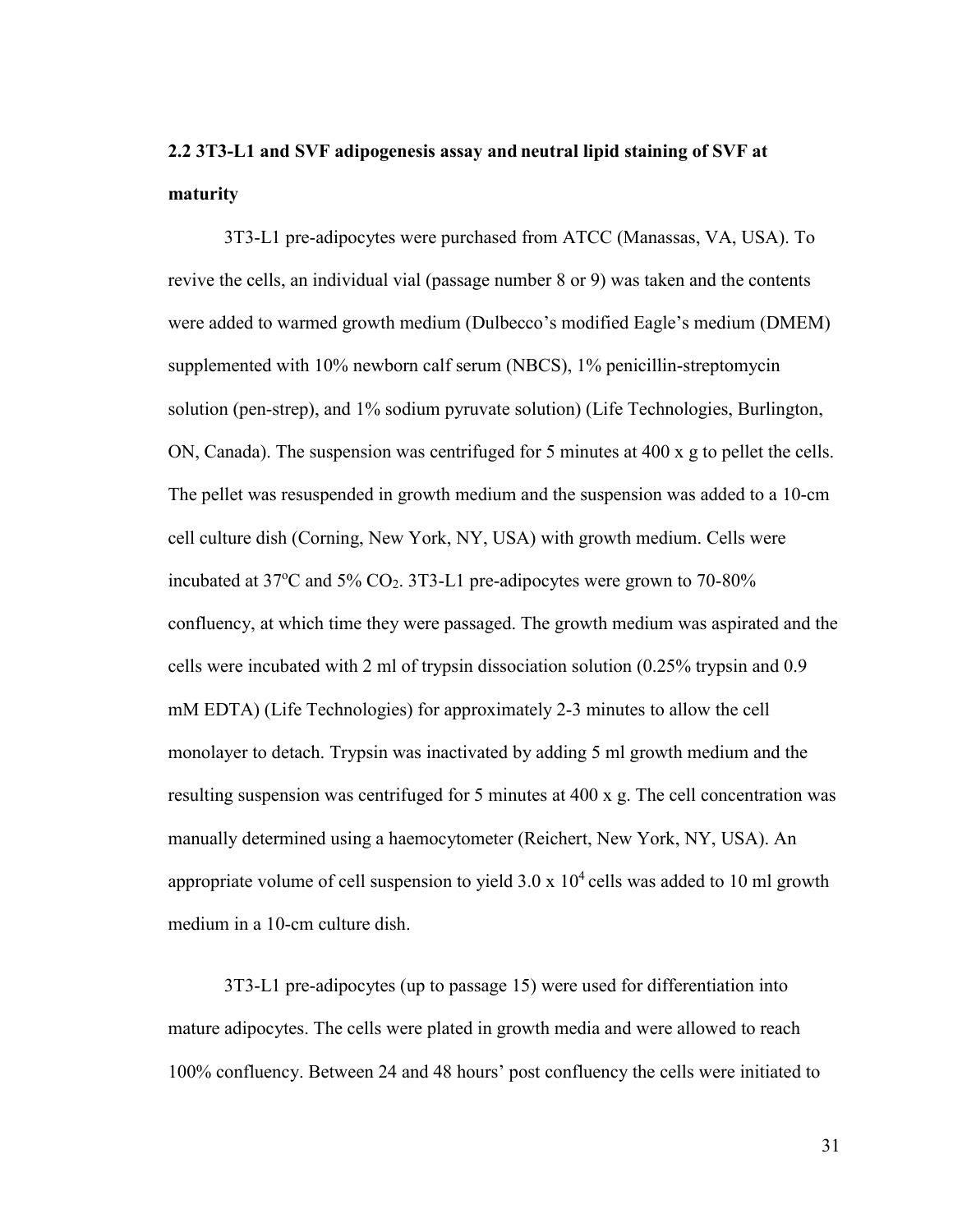undergo adipogenesis in differentiation medium [DMEM supplemented with 10% fetal bovine serum (FBS) (Life Technologies), 1% pen-strep, 1% sodium pyruvate, 0.5 mM IBMX (EMD Millipore, Billerica, MA, USA), and 0.1 μM Dex (EMD Millipore)]. The medium was changed 48 hours later with the progression medium [(DMEM supplemented with 10% FBS, 1% pen-strep, 1% sodium pyruvate, and 10 μg/ml recombinant human insulin (Sigma-Aldrich, St. Louis, MO, USA)] and every 48 hours after that to adipocyte maintenance medium (DMEM supplemented with 10% FBS, 1% pen-strep, and 1% sodium pyruvate) for 5 days.

For SVF isolation, inguinal and epididymal WAT were harvested from 15-weekold WT and CD24KO mice for the adipogenesis and the gene expression analyses. To isolate the SVF, about 100 – 200 mg of WAT was minced with a sterile razor blade and digested with 15mg/ml collagenase type 1 (Life Technologies) in Krebs-Ringer-HEPES bicarbonate buffer (pH 7.4) containing 200 nM adenosine and 1% bovine serum albumin  $(KRH)$  and incubated for 1 h at 37 $^{\circ}$ C (Joost and Schurmann 2001). Tissue debris was removed by filtering through a 100 μm nylon mesh cell strainer (ThermoScientific) and the SVF was collected by centrifuging for 5 minutes at 400 x g. The cells were washed three times in the adipogenesis maintenance media (see section 2.1) and  $5.0 \times 10^4$  cells per well from each depot were plated in the adipogenesis maintenance media and were grown in 24-well plates for RNA isolation and Oil Red O staining. Adipogenesis was initiated as per the adipogenesis protocol. Unlike 3T3-L1 pre-adipocytes, SVFs reach maturity 8 days' post treatment with the adipogenesis progression media (Yang 2008). At maturity, the cells were stained with 0.36% Oil Red O in 60% isopropanol and visualized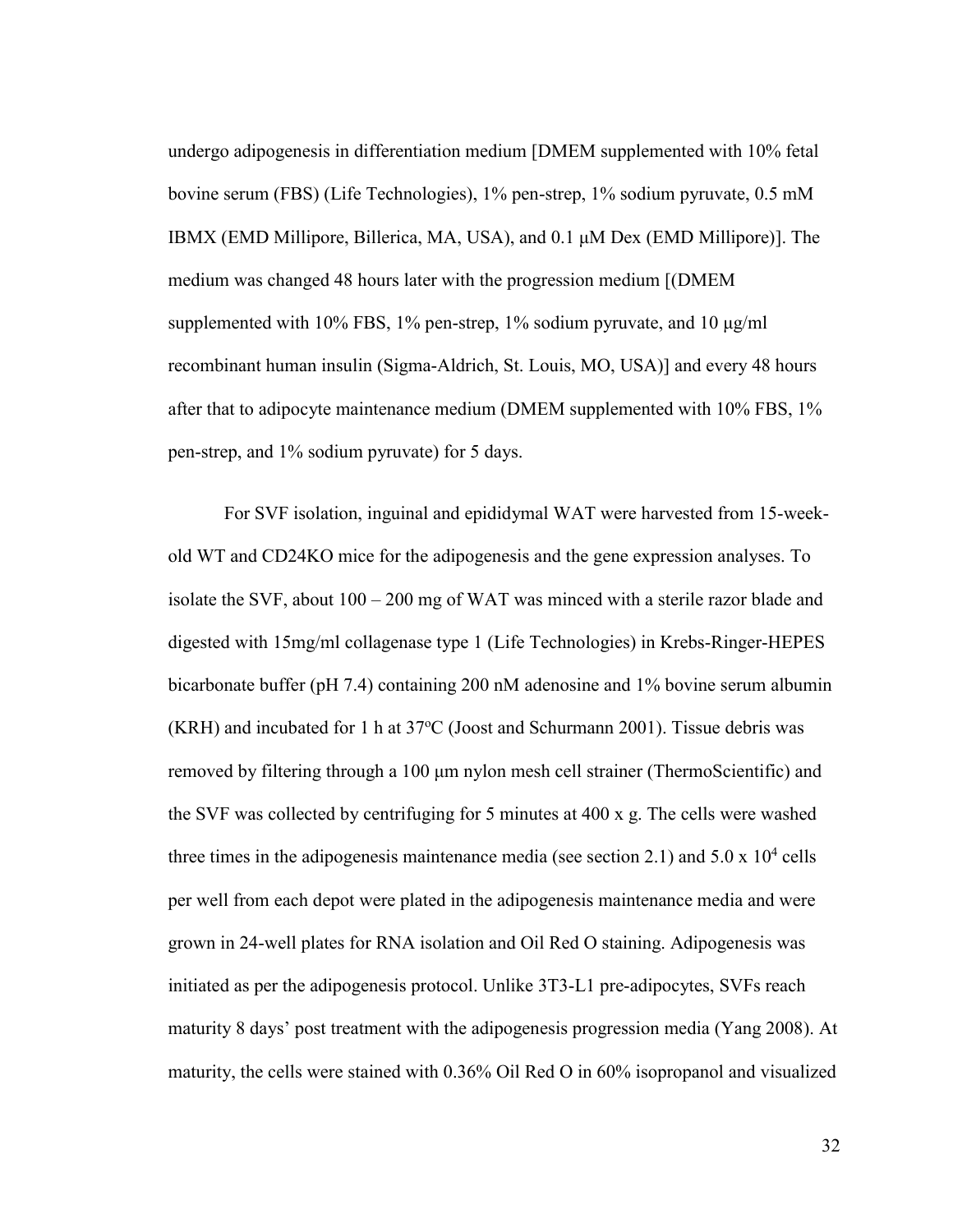using the Axio PrimoVert inverted microscope (Zeiss, Oberkochen, Germany). Images were taken after staining at 20X magnification using an Apple iPhone 4 (Apple Inc, Cupertino, CA, USA) primary camera (5 megapixel with autofocus) through the eyepiece (10X magnification). The images were cropped to the dimensions 2000x3000 pixels with ImageJ. After imaging, the excess Oil Red O stain was removed by washing the wells three times with 2 ml of 1X PBS (137 mM NaCl, 2.7 mM KCl, 10 mM Na<sub>2</sub>HPO<sub>4</sub>, 1.8 mM KH<sub>2</sub>PO<sub>4</sub>, and pH 7.4). The dye was extracted with 500 µl of 100% isopropanol and quantified at 520 nm using the Agilent 8453 UV – visible spectrophotometer (Agilent Technologies, Santa Clara, CA, USA).

# **2.3 RNA Isolation, DNase treatment, cDNA synthesis and quantitative Reverse Transcriptase PCR**

RNA was isolated from  $5.0 \times 10^4$  cells using  $500 \mu l$  of Trizol as per the Trizol protocol (Life Technologies). RNA concentrations, in  $\frac{ng}{\mu}$ , were determined using the NanoDrop 2000c spectrophotometer (ThermoScientific, Waltham, MA, USA). An agarose gel was run with 200 ng of RNA for each sample, both before and after DNase treatment and visualized under the UV light of the ChemiImager 5500 (Alpha Innotech, San Leandro, CA, USA) to check for the RNA integrity. Contaminating genomic DNA was removed from a total of 2 µg of RNA from each sample using TURBO DNase (Life Technologies), following the instructions for highly concentrated RNA. cDNA was synthesized from 500 ng of Turbo DNase treated RNA using MMLV-RT (Life Technologies). Quantitative Reverse transcriptase polymerase chain reaction (qRT-PCR) was carried out using the Fermentas Maxima SYBR Green qPCR mastermix  $(2X)$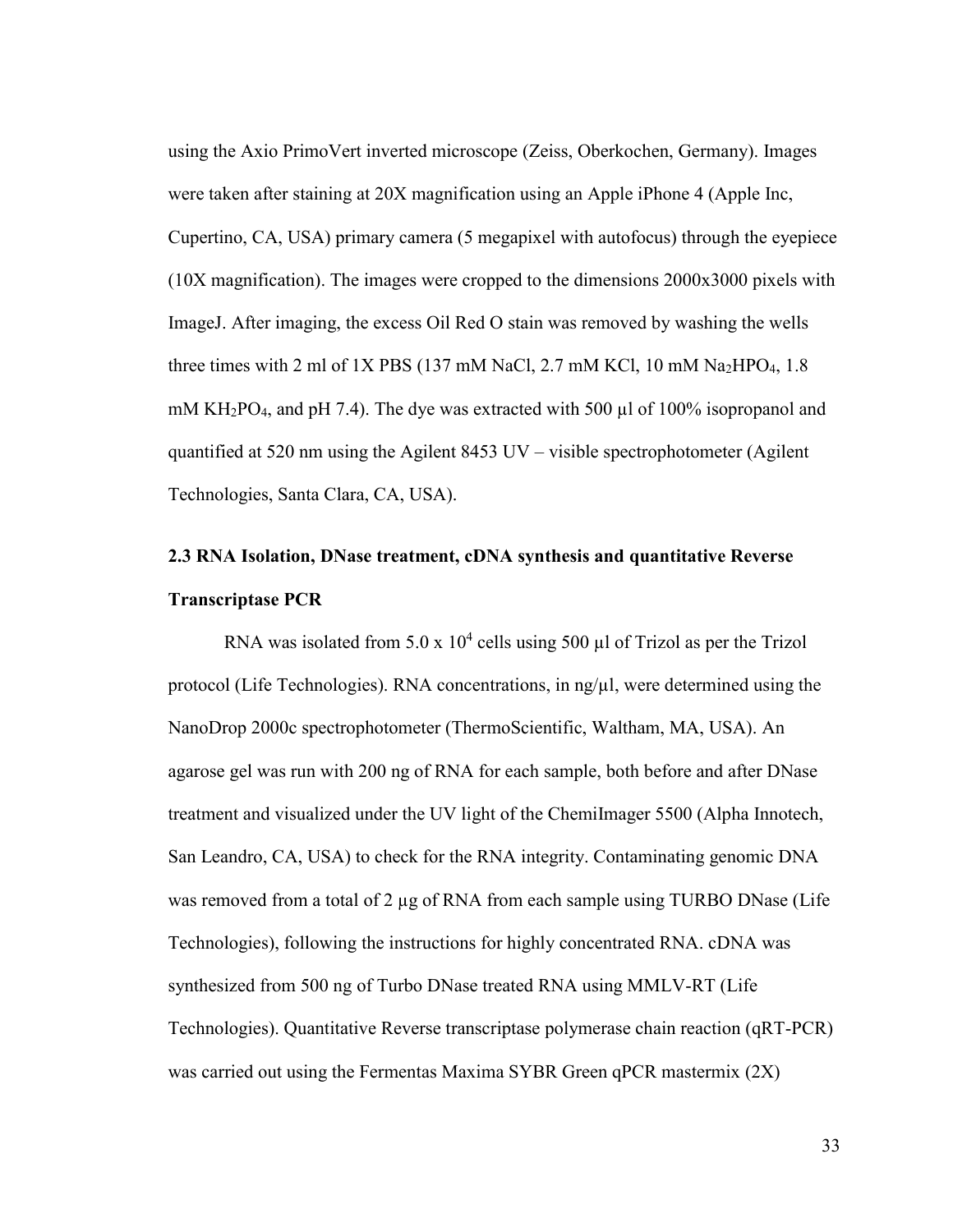(ThermoScientific) with the Eppendorf Mastercycler RealPlex<sup>2</sup> qPCR instrument (Eppendorf, Hamburg, Germany). For the gene expression analysis in 3T3-L1 preadipocytes, cDNA was used at an optimized dilution based on standard curves (Table 2.1). For the gene expression analysis in SVF, the final cDNA concentration for all the samples used was 1 ng/ $\mu$ l. All primer sets have been validated and primer efficiencies determined according to the MIQE guidelines (Bustin et al. 2009) and can be found in Table 2.1. Ct values were analyzed after 40 cycles according to the Pfaffl equation (Pfaffl 2001), which is a modified version of  $\Delta\Delta$  cycle threshold (Ct) equation but takes into account the empirically determined efficiency of each primer set (Pfaffl 2001). *Rplp0* and *Gusb* were used as the normalizer genes for the gene expression analysis in 3T3-L1 preadipocytes, while *Actb* and *Rplp0* were used as the normalizer genes for the gene expression analysis in SVFs. The geometric mean of the normalizer genes was used to calculate the overall normalized relative quantities (RQs) of the target genes of interest (Table 2.1). The gene expression of *PparȖ* was only analyzed in the SVF samples as its expression in 3T3-L1 pre-adipocytes was determined previously (Smith et al. 2015). When performing multi-plate runs necessary for analysis of gene expression in SVF, a pooled inter-run calibrator that contained cDNA from all of the different samples (1ng/μl) was used on all the plates. The individual Ct values of the samples were normalized to the pooled calibrator Ct values.

The expression of *Cd24* and the normalizer genes *Rplp0* and *Actb* from cells plated in the 96-well format was determined using the Power SYBR Green qPCR mastermix for the 2 – step Cell to Ct kit (ThermoScientific). For RNA isolation,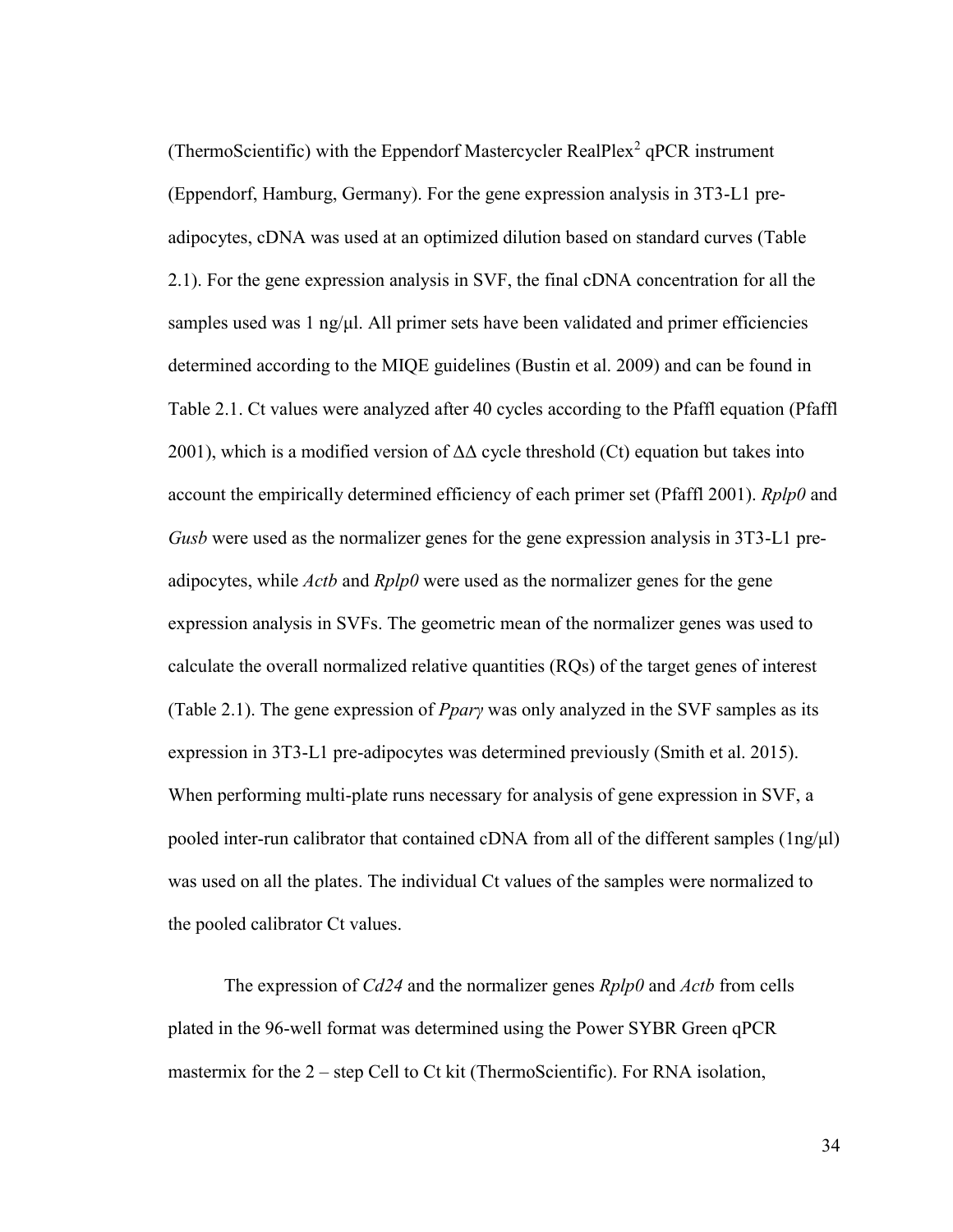| Gene name and           | <b>Sequence</b>                     | <b>Efficiency</b> | cDNA           |
|-------------------------|-------------------------------------|-------------------|----------------|
| symbol                  |                                     |                   | concentration  |
|                         |                                     |                   | used $(ng/µl)$ |
|                         |                                     |                   |                |
| Ribosomal               | F: 5'-TCA CTGTGC CAG CTC AGA AC-3'  | 1.03              | 0.2            |
| Protein Lateral         | R: 5'-AAT TTC AAT GGT GCC TCT GG-3' |                   |                |
| <b>Stalk Subunit P0</b> |                                     |                   |                |
| (Rplp0)                 |                                     |                   |                |
|                         |                                     |                   |                |
| Glucuronidase           | F: 5'-CAG CGG CTG GGC TTT TTA G-3'  | 0.91              | 5              |
| Beta (Gusb)             | R: 5'-CGC TTG CCC TCA ACC AAG TT -  |                   |                |
|                         | 3'                                  |                   |                |
|                         |                                     |                   |                |
| Beta Actin (Actb)       | F: 5'-CAC CCG CGA GCA CAG CTT CTT-  | 0.89              | $\mathbf{1}$   |
|                         | 3'                                  |                   |                |
|                         | R: 5'-TTT GCA CAT GCC GGA GCC GTT-  |                   |                |
|                         |                                     |                   |                |
|                         | 3'                                  |                   |                |
| Peroxisome              | F: 5'-TGT TAT GGG TGA AAC TCT GGG   | 1                 | 1              |
|                         |                                     |                   |                |
| proliferator-           | $-3'$                               |                   |                |
|                         |                                     |                   |                |

**Table 2.1:** Validated qRT-PCR primers using Maxima SYBR green qPCR mastermix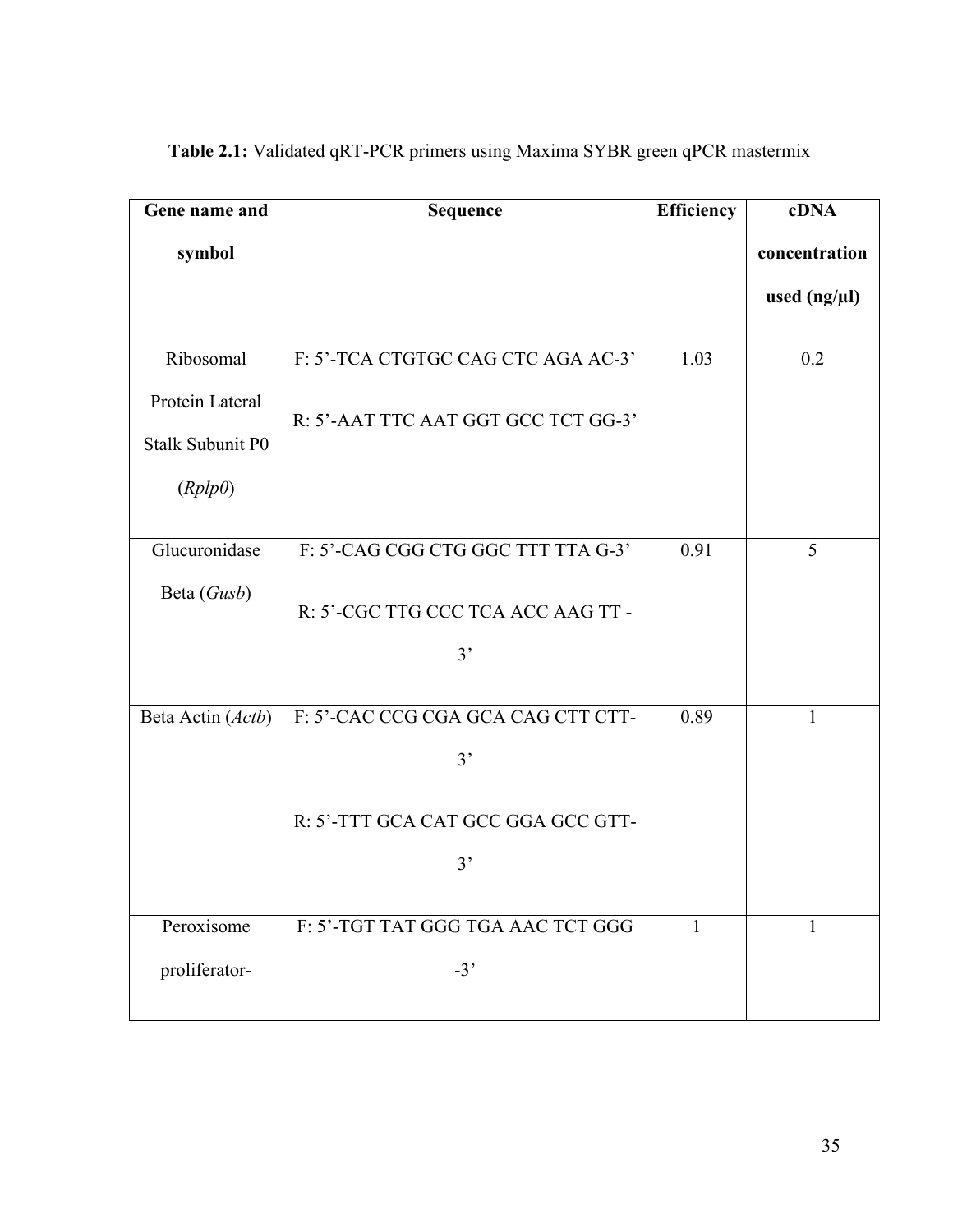| activated receptor | R: 5'-AGA GCT GAT TCC GAA GTT GG -  |              |     |
|--------------------|-------------------------------------|--------------|-----|
| gamma (Ppary)      | 3'                                  |              |     |
|                    |                                     |              |     |
| Cytotoxic T        | F: 5'-ACA GGC TGC TCT CCT CAA GT-3' | $\mathbf{1}$ | 5   |
| lymphocyte-        | R: 5'-GAT GAG CAG GAA GAC AGC ACT   |              |     |
| associated protein |                                     |              |     |
| 2 alpha Transcript | $GAA-3'$                            |              |     |
| variant 1          |                                     |              |     |
| (Cla2a.v1)         |                                     |              |     |
|                    |                                     |              |     |
| Cytotoxic T        | F: 5'-TTG CTC TTC AGA GAC CGT GGA-  | 1.04         | 0.2 |
| lymphocyte-        | 3'                                  |              |     |
| associated protein | R: 5'-TGC TTT TCT CTG CTC TCA CCT   |              |     |
| 2 alpha Transcript |                                     |              |     |
| variant 2          | $G-3'$                              |              |     |
|                    |                                     |              |     |
| (Cla2a.v2)         |                                     |              |     |
| RING1 and YY1      | F: 5'-CCT TTA GGA ACA GCG CCG AA-   | 0.9          | 1   |
| Binding protein    | 3'                                  |              |     |
|                    |                                     |              |     |
| (Rybp)             | R: 5'-ATT GAT GCG AGG TTT CCT GG-3' |              |     |
|                    |                                     |              |     |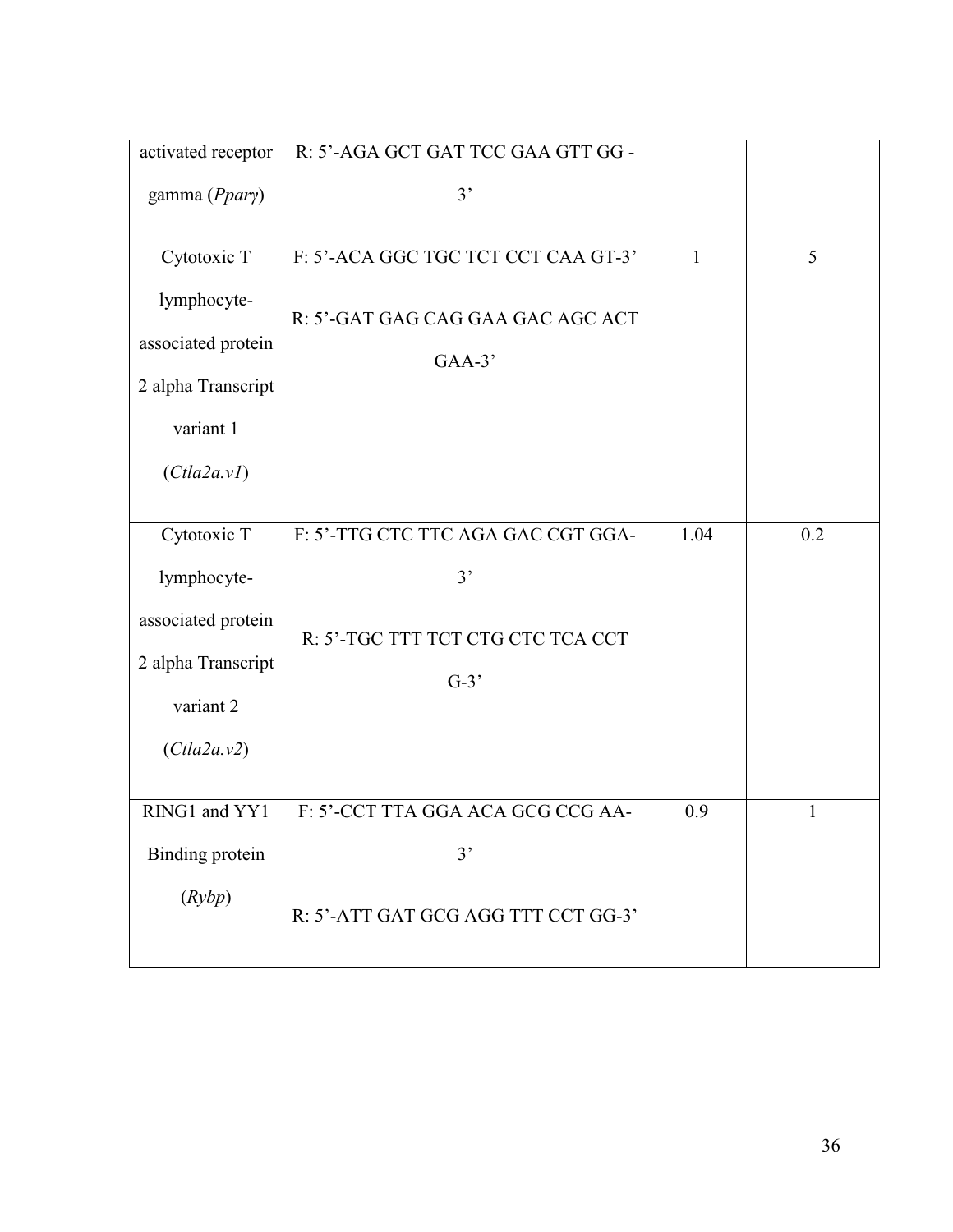| Regulator of G-    | F: 5'-TGA AGC GGA CAC TCT TAA AGG   | 0.83 | 0.2          |
|--------------------|-------------------------------------|------|--------------|
| protein signaling  | $A-3'$                              |      |              |
| 2 (Rgs2)           | R: 5'-CTT GCC AGT TTT GGG CTT CC-3' |      |              |
| Coiled-Coil        | F: 5'-TCACCTGGGCGAGATCCGT-3'        | 1.36 | 0.2          |
| Domain             | R: 5'-CTAGCTTCTGCCAACAGCCAC-3'      |      |              |
| Containing 85B     |                                     |      |              |
| Transcript variant |                                     |      |              |
| 1 (Ccdc85b.vl)     |                                     |      |              |
| Coiled-Coil        | F: 5'-CTGCCTCTTCCACTGCCTAC-3'       | 0.98 | 25           |
| Domain             | R: 5'-GGTTCTCCGCCCAGCGCC-3'         |      |              |
| Containing 85B     |                                     |      |              |
| Transcript variant |                                     |      |              |
| 2 (Ccdc85b.v2)     |                                     |      |              |
|                    |                                     |      |              |
| Mesenteric         | F: 5'-GTGCCAATCAACCAGTGACA-3'       | 1.03 | $\mathbf{1}$ |
| Estrogen           | R: 5'-GCCCTGATGTCCAGTGTACC-3'       |      |              |
| Dependent          |                                     |      |              |
| Adipogenesis       |                                     |      |              |
| (Medag)            |                                     |      |              |
|                    |                                     |      |              |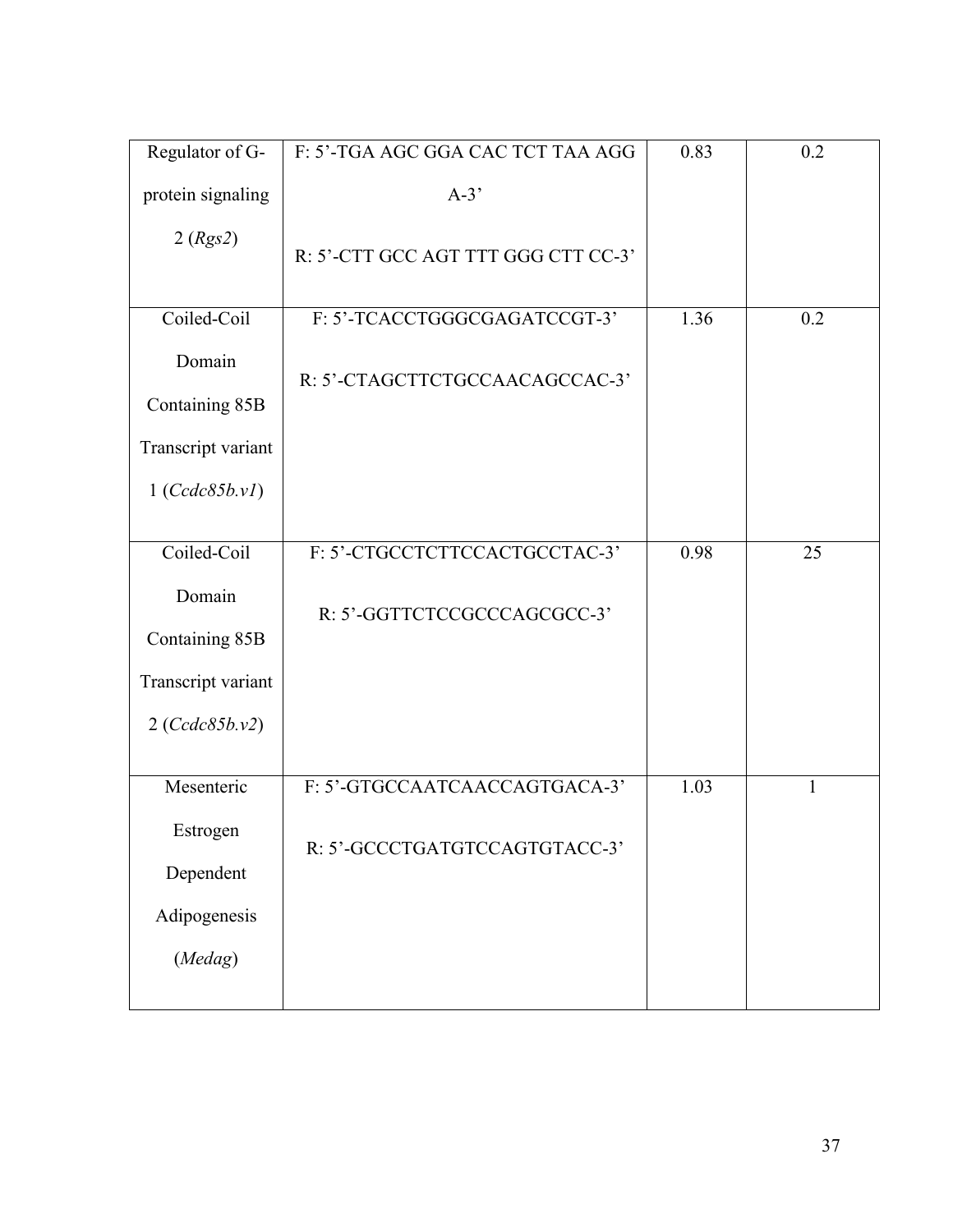| Protein                  | F: 5'-GGGCAGATAACACAAGTGCC-3'         | 1.08 | 1            |
|--------------------------|---------------------------------------|------|--------------|
| Phosphatase,             | $R: 5'$ -                             |      |              |
| $Mg2+/Mn2+$              | CCCCTGTAGTACTTTGTACCTTGA-3'           |      |              |
| Dependent 1D             |                                       |      |              |
| (PpmId)                  |                                       |      |              |
| Fibrinogen-like          | F: 5'-GTCACAGCCGGTTCAACATC-3'         | 1.05 | $\mathbf{1}$ |
| protein 2 $(Fgl2)$       | R: 5'-AGGGGTAACTCTGTAGGCCC-3'         |      |              |
| FOS Like 1               | F: 5'-GCAAGTGGTTCAGCCCAAGA-3'         | 0.95 | $\mathbf{1}$ |
| (Fosl1)                  | R: 5'-CCGTAGTCTCGGTACATGCC-3'         |      |              |
| Integrin Subunit         | F: 5'-TACCGATGGGCACAGACCTA-3'         | 1.01 | 1            |
| Alpha 3 (Itga3)          | R: 5'-TCCACTTTGGCCCTTGACTC-3'         |      |              |
| SH3 and PX               | F: 5'-TAGGGAAGCCTTTTCTGCCC-3'         | 1.05 | 1            |
| Domains 2A<br>(Sh3pxd2a) | R: 5'-TTCCCCCACCAACCATCCTA-3'         |      |              |
| <b>TCDD</b> Inducible    | F: 5'-AGGACTTCATCCAAGTGCCTG-3'        | 1.14 | 1            |
| Poly (ADP-<br>Ribose)    | R: 5'-AGTTTTCATACTTCTGACTCACCT-<br>3' |      |              |
|                          |                                       |      |              |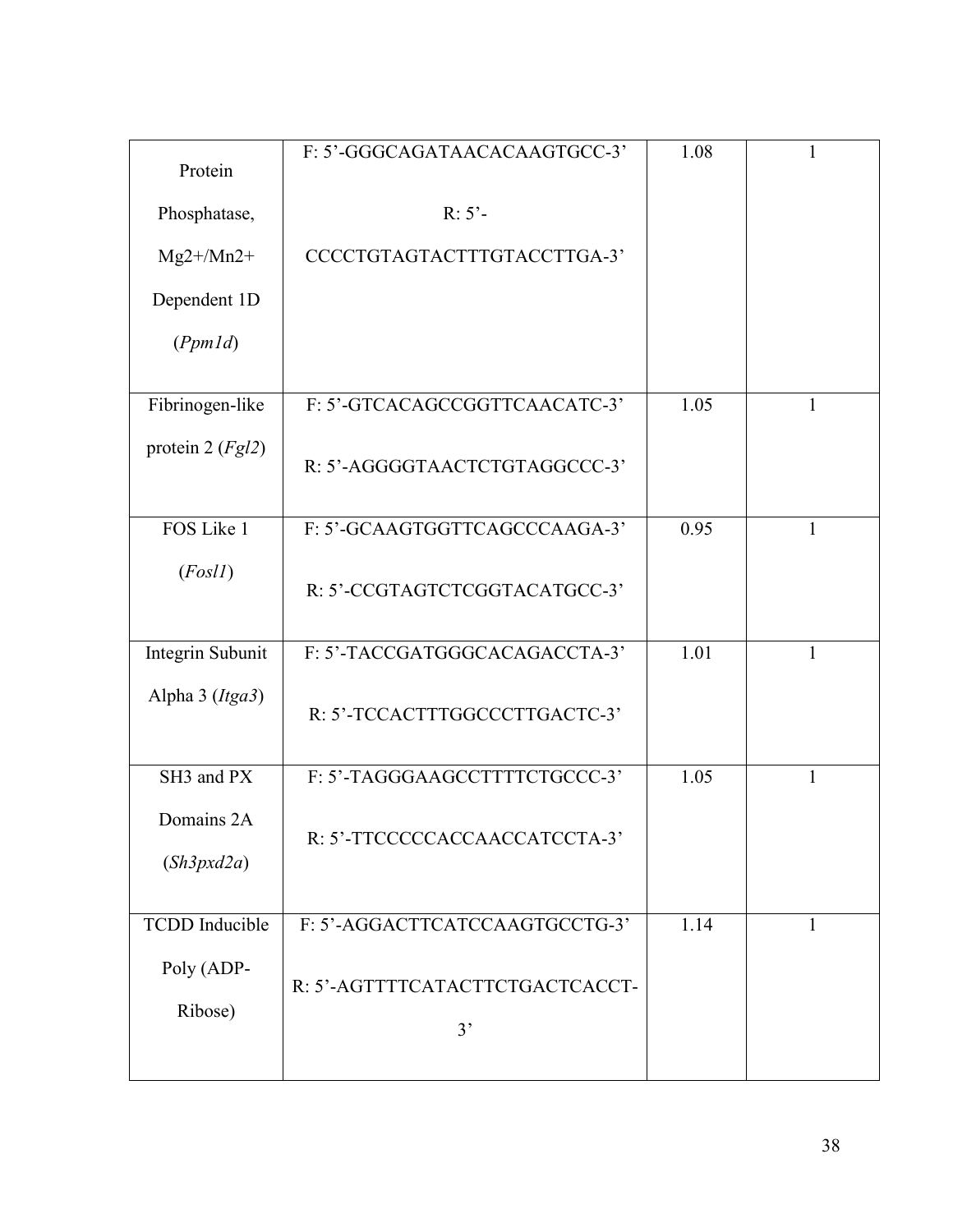| Polymerase |  |  |
|------------|--|--|
| (Tiparp)   |  |  |
|            |  |  |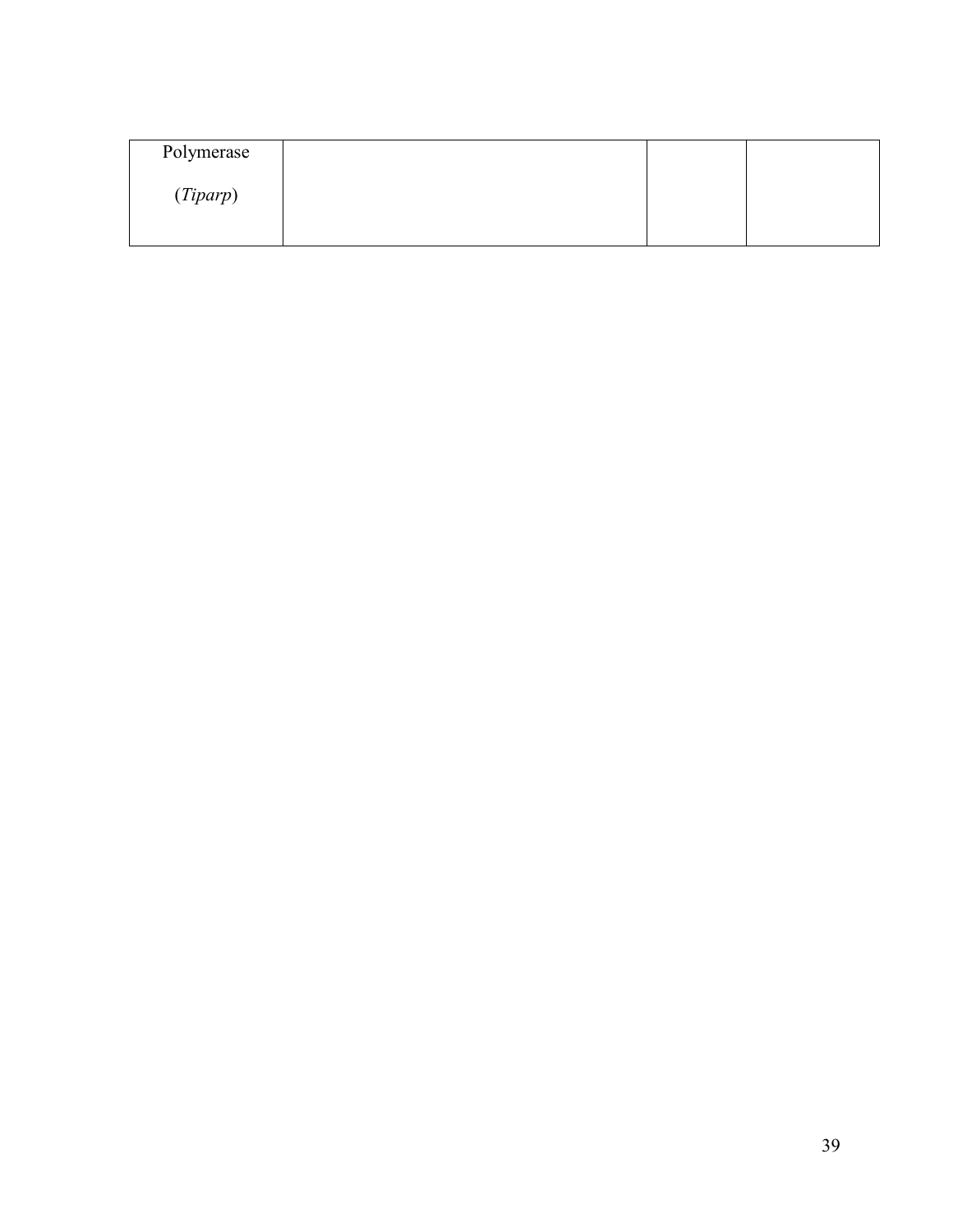1.0 x 10<sup>4</sup> cells/well were seeded in a 96-well plate and adipogenesis was induced. RNA isolation was carried out by adding 50  $\mu$ l of the lysis mix (49.5  $\mu$ l lysis solution and 0.5 µl DNase 1). The mixture was resuspended five times, by pipetting up and down, and incubated for five minutes at room temperature. After incubation, 5 µl of the stop solution was added to stop the lysis reaction. The cell lysate was then incubated at room temperature for two minutes followed by cDNA synthesis as per the Cell to Ct kit protocol. Standard curves were obtained by performing qPCR on serially diluted cDNA samples. Since the Cell to Ct kit does not provide a way to measure the RNA concentrations in ng/ $\mu$ l, cells/well was used as the concentration unit for serial dilutions instead. Efficiencies from the standard curves are shown in Table 2.2.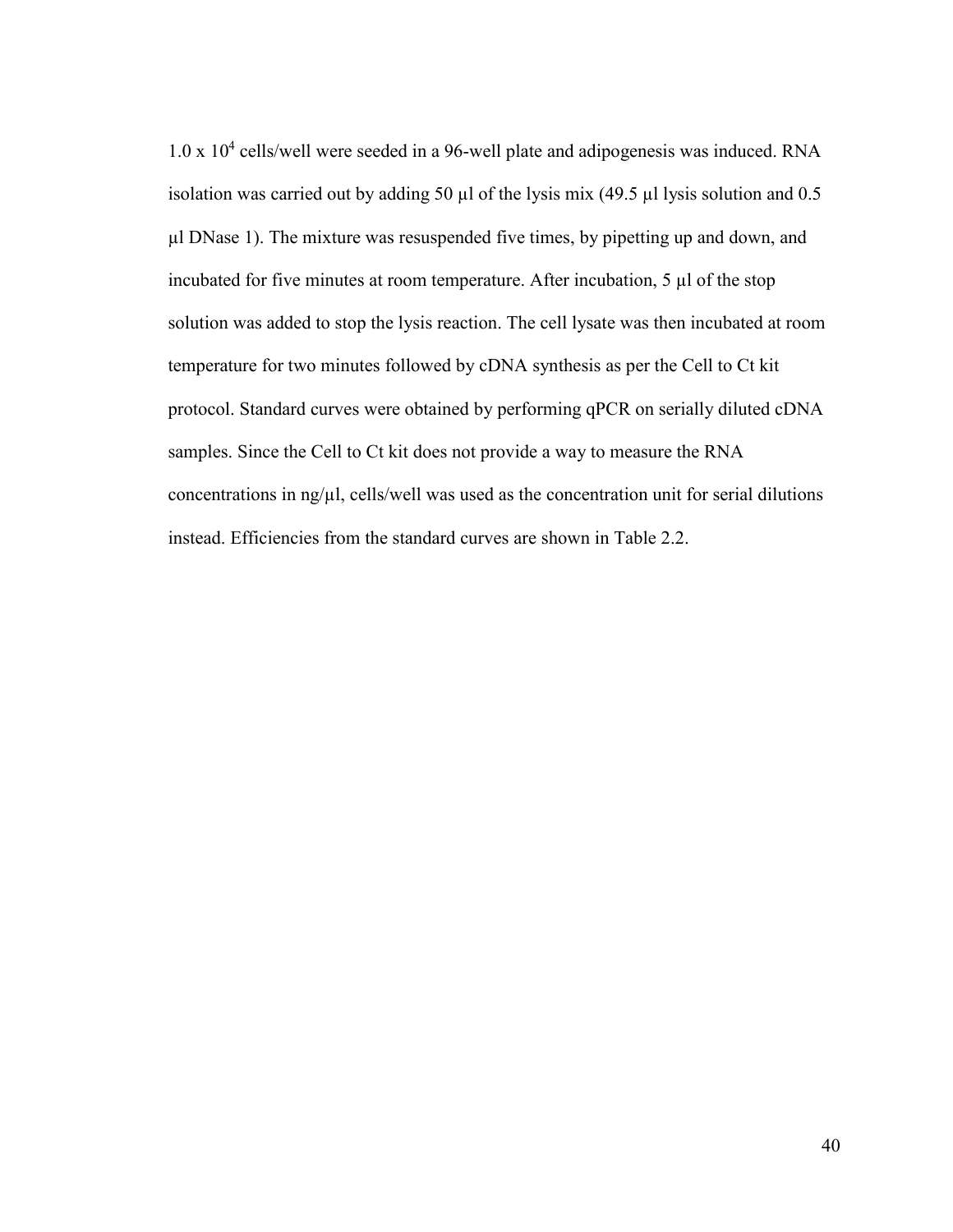| Gene   | <b>Sequence</b>                        | <b>Efficiency</b> |
|--------|----------------------------------------|-------------------|
| symbol |                                        |                   |
| Rplp0  | F: 5'-TCA CTGTGC CAG CTC AGA AC-3'     | 1.29              |
|        | R: 5'-AAT TTC AAT GGT GCC TCT GG-3'    |                   |
| Actb   | F: 5'-CAC CCG CGA GCA CAG CTT CTT-3'   | 1.2               |
|        | R: 5'-TTT GCA CAT GCC GGA GCC GTT-3'   |                   |
| Cd24   | F: 5'-ACT CAG GCC AGG AAA CGT CTC T-3' | 1.01              |
|        | R: 5'-AAC AGC CAA TTC GAG GTG GAC-3'   |                   |

**Table 2.2:** Validated qRT-PCR primers using Power SYBR green qPCR mastermix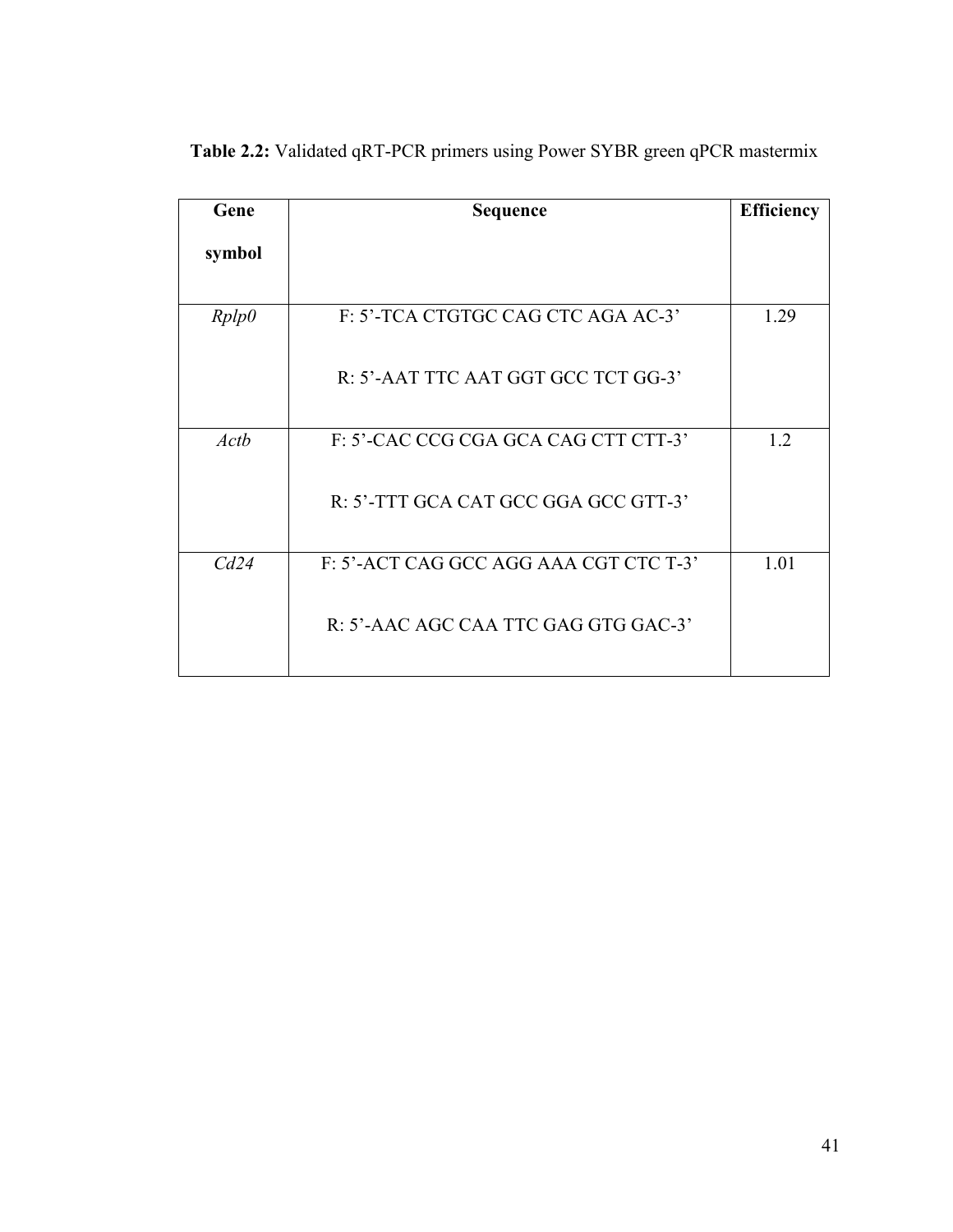#### **2.4 Physiological assessments**

Glucose tolerance tests (GTT) were performed by fasting the WT and CD24KO mice overnight for 14 h after which they were injected intraperitoneally with 2  $g/kg$  Dglucose in sterile PBS (137 mM NaCl, 2.7 mM KCl, 10 mM Na<sub>2</sub>HPO<sub>4</sub>, 1.8 mM KH<sub>2</sub>PO<sub>4</sub>, and pH 7.4). Blood glucose from the tail was determined at 0, 15, 30, 60 and 120 min post-injection, using a Freestyle Lite glucose meter (Abbott Diabetes Care, Mississauga, ON, Canada), which measures blood glucose concentrations up to 28 mM. Overall glucose load was determined by calculating total area under the curve from baseline, while the glucose response was calculated as area from the initial fasting blood glucose level. The mice were fasted overnight for 16 h before harvest.

### **2.5 Morphological assessments**

Mice at 15 weeks of age were fasted overnight for 16h and then body weight, body length and body temperature were determined. The body length was measured under isoflurane anesthesia from the tip of the nose to the base of the tail, using a centimeter ruler. The body temperature of the mice was measured under isoflurane anesthesia by inserting the probe of the traceable total-range thermometer (ThermoScientific) into the rectum of the mice. Blood glucose levels after anaesthesia were measured for the WT and CD24KO mice as indicated above. Spleen and liver weights, subcutaneous inguinal and interscapular WAT, and visceral epididymal WAT depot weights of the mice were harvested and recorded. Percent (%) WAT and BAT depot weights were determined by calculating the ratio of the individual depot weights to the total body weight multiplied by 100. Body mass index (BMI), in  $g/cm^2$  was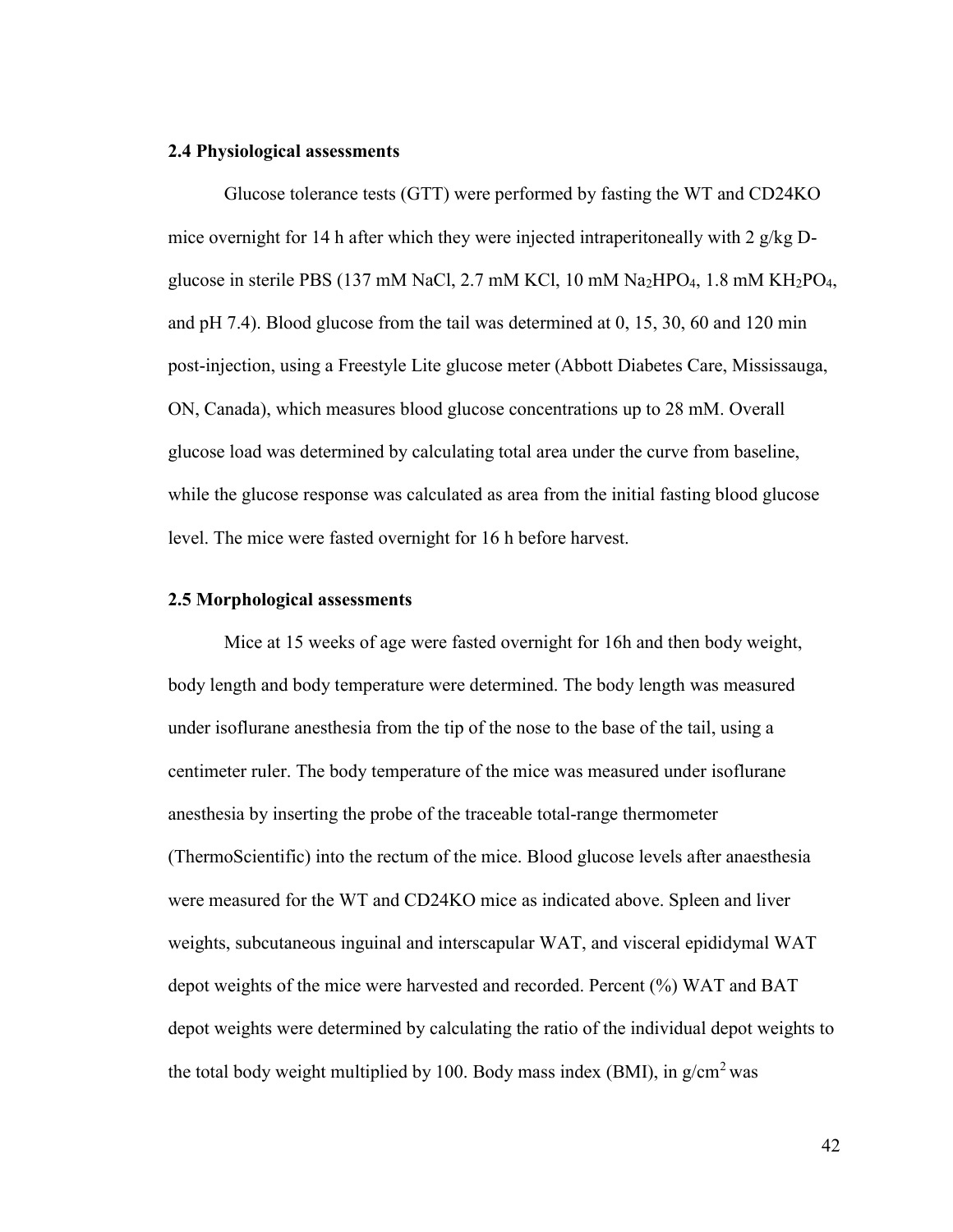determined as the ratio of the body weight to the square of the body length for all the mice (He et al. 2010; Gargiulo et al. 2014; Mutiso, Rono, Bukachi 2014).

# **2.6 Glucose uptake and lipid accumulation in 3T3-L1 pre-adipocytes with CD24 siRNA knock-down**

3T3-L1 pre-adipocytes  $(2.0 \times 10^4 \text{ cells/well})$  were seeded in a flat-bottom μClearR black 96-well plate (Cat. No. 655090; Greiner Bio-One, Kremsmunster, Austria) as previously described (Hogan et al. 2016). In the empty wells surrounding the cells, 200 μl of 1X PBS was added to mitigate evaporation of the medium. After reaching 50% confluency, the cells were transfected with 100 nmol of one of the two siRNAs for CD24 (MM.RNAI.N009846.12.1, IDT, Coralville, Iowa, USA) or (CD24.13.1, IDT) or 100 nmol of scrambled (Scr) siRNA control (51-01-19-08, IDT) using a combination of 0.2 µl/well of Jetprime and 0.1 µl/well of Interferin (PolyPlus Transfection, New York, NY, USA) according to the manufacturer's protocol for Jetprime. The Scr and siCD24 siRNA transfection mixes were incubated at room temperature for 10 minutes and then 10 µl of the respective siRNA transfection mix was added dropwise to the cells. The media in the transfected wells were replaced with 100 µl of the growth medium after 6 h. After cells reached confluency, adipogenesis was induced as described in section 2.2.

To measure glucose uptake, cells were washed once with 40 µl of glucose-free serum-free (GS free media) DMEM (Life Technologies) and then 100 µl of GS free media added. The cells were stained for 45 minutes at 37<sup>o</sup>C with 100 μg/ml 2-(N-(7-Nitrobenz-2-oxa-1, 3-diazol-4-yl) Amino)-2-deoxyglucose (2-NBDG) (Cayman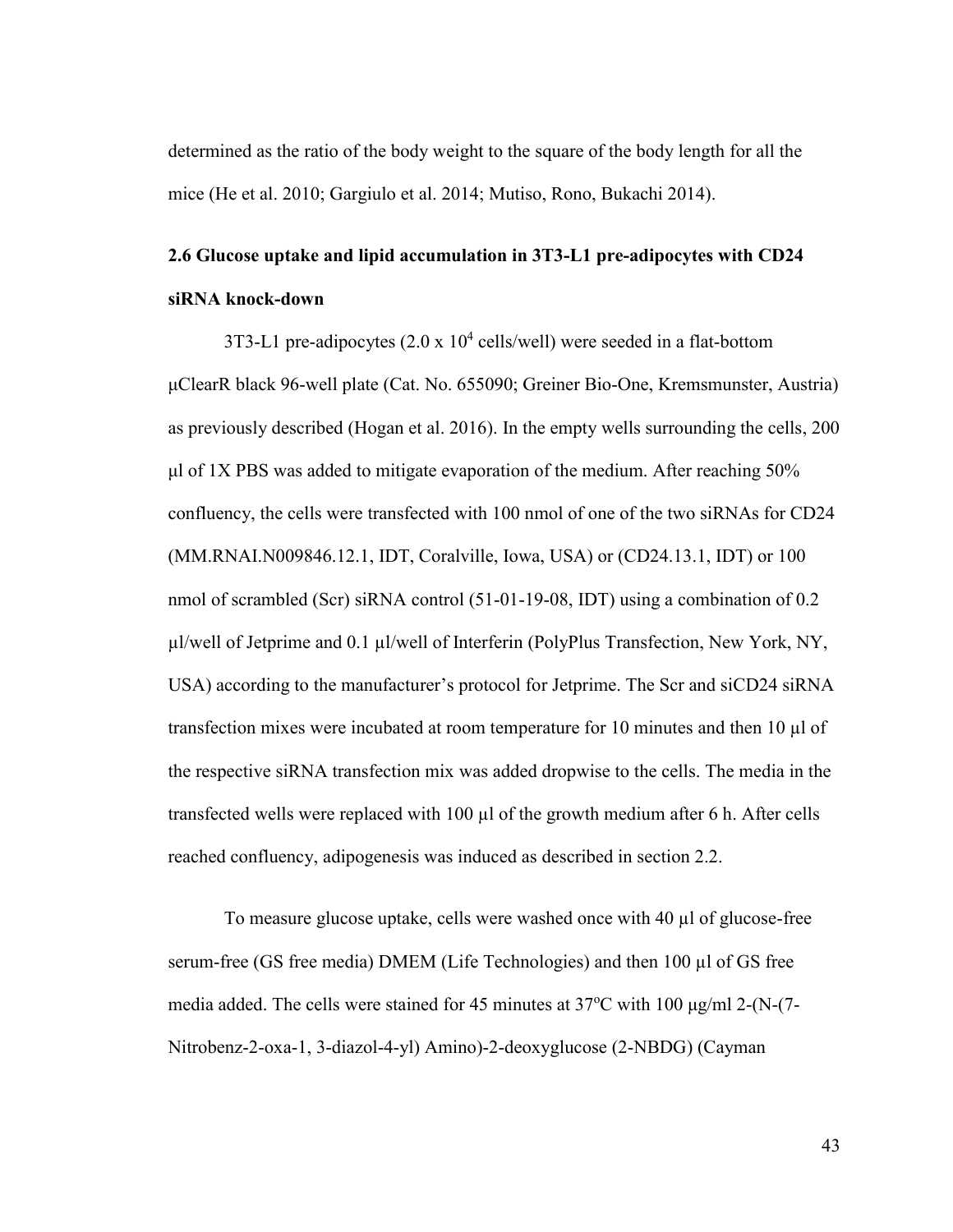Chemical, Ann Arbor, MI, USA) in GS free media. After incubation with 2-NBDG, the wells were washed seven times with 1X PBS to remove excess 2-NBDG. Fluorescence was measured immediately using a Synergy Mx fluorescence plate reader (Biotek, Winooski, VT, USA) at an excitation and emission wavelength of 480 and 550 nm, respectively.

Cells were lysed after incubation for 6 h or 24 h, with or without IBMX/Dex or vehicle control, with the lysis buffer/DNase 1 mix from the 2 - step Cell to Ct kit (ThermoScientific) and the cell lysates were stored at -80°C. cDNA was synthesized following the manufacturer's protocol. To determine the RQ of CD24 after the siRNA mediated knock down of CD24, qRT-PCR was performed for *Cd24*, *Rplp0* and *Actb* genes using the Power SYBR Green qPCR mastermix as mentioned above (section 2.3). The geometric mean of the normalizer genes was used to determine the final RQ of *Cd24*, using the Pfaffle's equation (Pfaffl 2001). For the mature adipocytes (5 days post insulin treatment) after 2-NBDG staining, the wells were stained with 10 μg/ml Nile red (Santa Cruz, Dallas, TX, USA) and fluorescence was measured on a Synergy Mx fluorescence plate reader at an excitation and emission wavelength of 520 and 580 nm respectively. Each experiment had five technical replicates, except for one which had three technical replicates, for each treatment. Data were analyzed from a minimum of three biological replicates.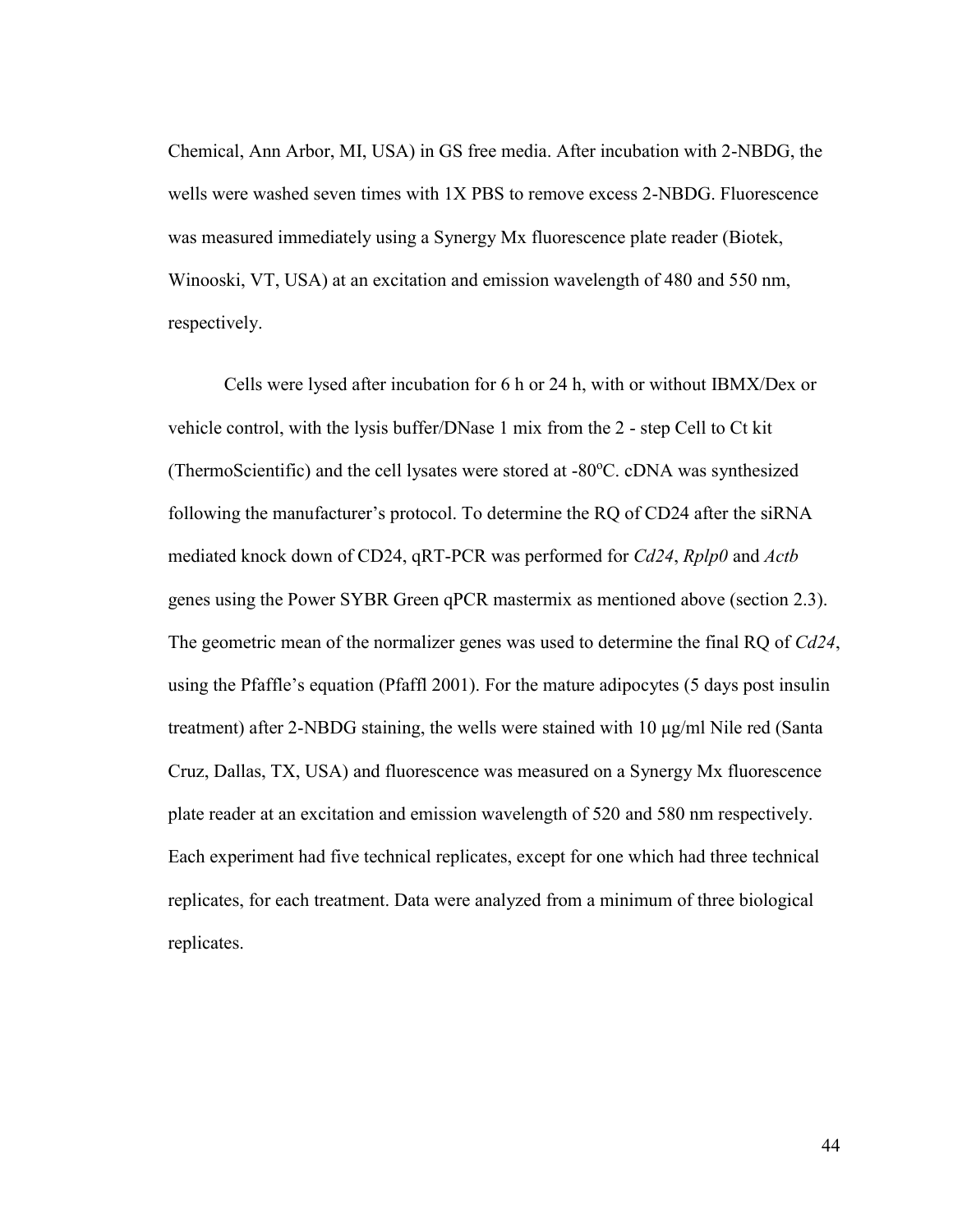## **2.7 Statistical analysis**

Statistical analysis was performed in R v.3 (Team 2014). Pairwise comparison of parametric data was analyzed by Student's T-test. All other analyses were performed using a Two-way ANOVA followed by a Tukey post hoc test if significant, when comparing more than 2 samples. Differences were considered statistically significant at p<0.05.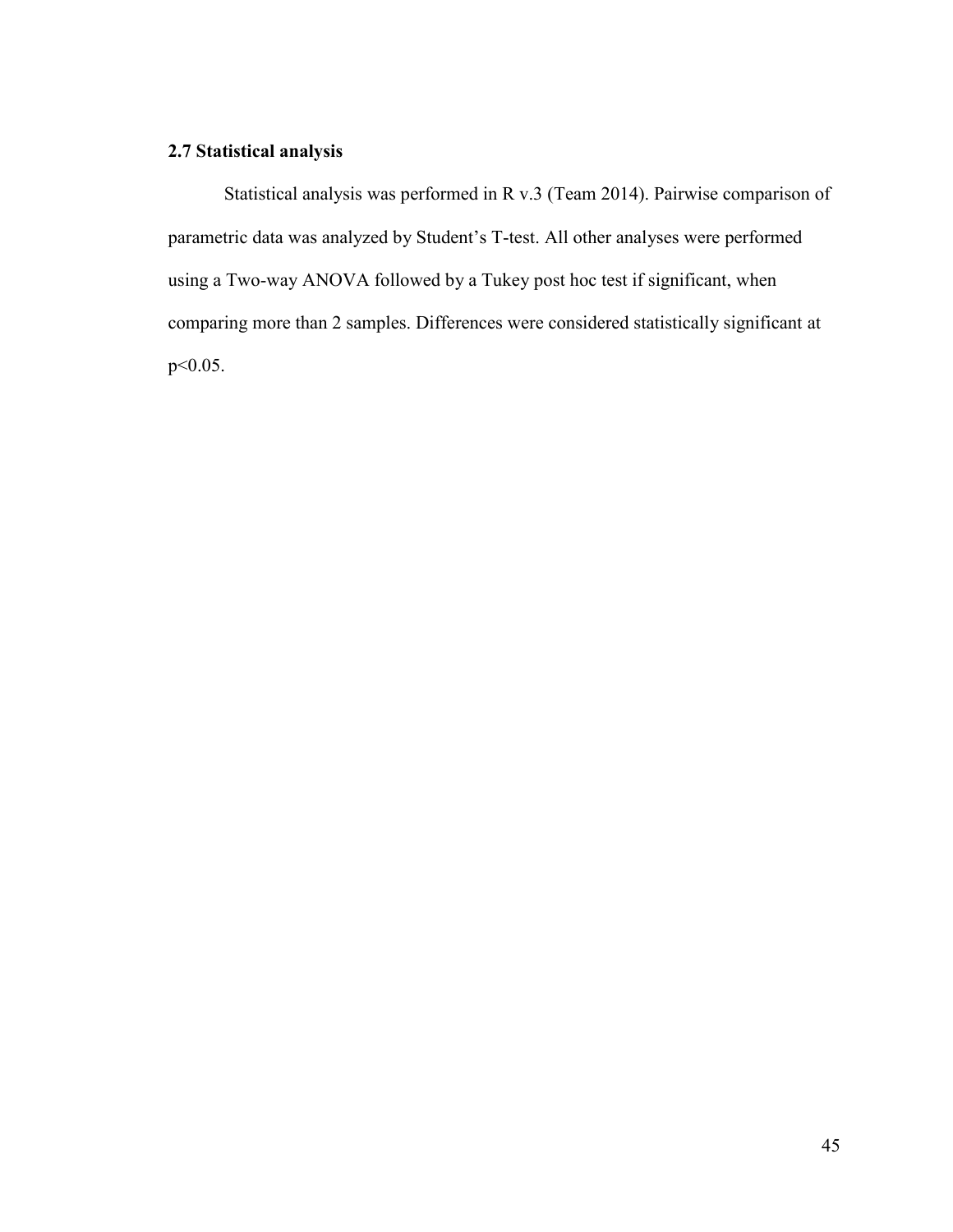#### **3.0 Results**

# **3.1 CD24 does not regulate glucose uptake in 3T3-L1 pre-adipocytes during adipogenesis** *in vitro*

Previous *in vivo* analysis in our lab has shown that CD24KO mice have elevated blood glucose levels and hypotrophic adipocytes (Fairbridge et al. 2015). CD24 was also shown to regulate lipid accumulation and adipogenesis in 3T3-L1 pre-adipocytes *in vitro*  (Smith et al. 2015). Since glucose is an important lipogenic precursor in adipocytes (Figure 1.2), I wanted to determine how CD24 regulates lipid accumulation by measuring glucose uptake in adipocytes. I hypothesized that CD24 might regulate lipid accumulation by directly regulating glucose uptake in adipocytes. To test this, CD24 expression was knocked down and glucose uptake was measured, at different stages of adipogenesis.

Since CD24 has been shown to be significantly upregulated during the initiation (6h to 24h post IBMX/Dex treatment) of adipogenesis (Smith et al. 2015), CD24 expression was blocked during the 6h and 24h post IBMX/Dex (ID) treated stages using siCD24 siRNAs. After knocking down the expression of CD24, the RQ of CD24 was determined by qRT-PCR. To verify that any effects that were observed were not due to off-target effects, two different siCD24 siRNA sequences (CD24 13.1 and N0098) were used to achieve the knockdown of CD24. While doing so, I initially observed that the knockdown of CD24 was variable in all the wells of the 96-well plate (data not shown). Therefore, to only analyze wells with an effective knockdown of CD24 for the glucose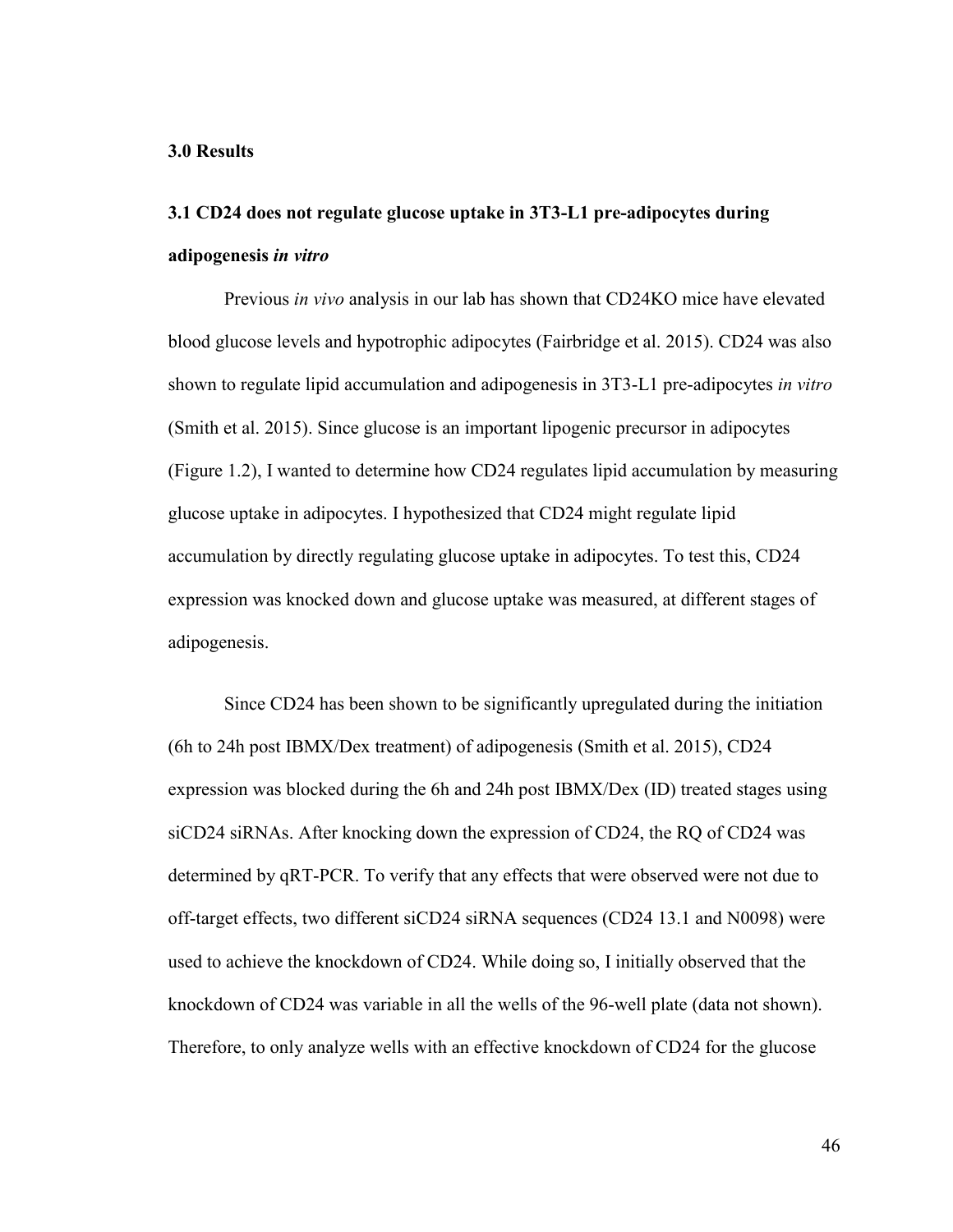uptake analysis, I used a selection criteria. When the Scr siRNA transfected cells had an RQ of CD24 greater than 70% of the average Scr control and the siCD24 siRNA transfected cells had an RQ of CD24 less than 50% of the average Scr control, they were selected for the glucose uptake analysis. Based on these criteria, a minimum of three technical replicates for the Scr siRNA transfected cells and a minimum of two technical replicates for the siCD24 siRNA transfected cells, per biological replicate, were used for the analysis. The average RQ of CD24 for Scr and siCD24 siRNA transfected cells were determined separately, for both the 6h and 24h post ID stages. It was found that the RQ of CD24 was significantly lower in the siCD24 siRNA transfected cells compared to the Scr transfected cells, for both the 6h (Figure 3.1A) and 24h post ID (Figure 3.1B) stages. This observation was consistent for both siRNA sequences used. These results indicate that the increase in CD24 expression was effectively reduced at both the stages examined.

After verifying the knockdown of CD24 at a gene expression level, I then verified the role of CD24 in regulating lipid accumulation at maturity, in a 96-well plate experimental layout. Previous studies in our lab determined that blocking the increase in CD24 expression significantly decreased lipid accumulation in 3T3-L1 pre-adipocytes *in vitro* (Smith et al. 2015)*.* To first verify the differentiation of mature adipocytes, lipid accumulation between differentiated and undifferentiated adipocytes at maturity was compared and it was found that differentiated adipocytes had significantly higher lipid accumulation compared to the undifferentiated pre-adipocytes (Figure 3.1C  $\&$  D). These results verify the differentiation of the mature adipocytes in the 96-well plate experimental layout. The expression of CD24 was then knocked down and it was found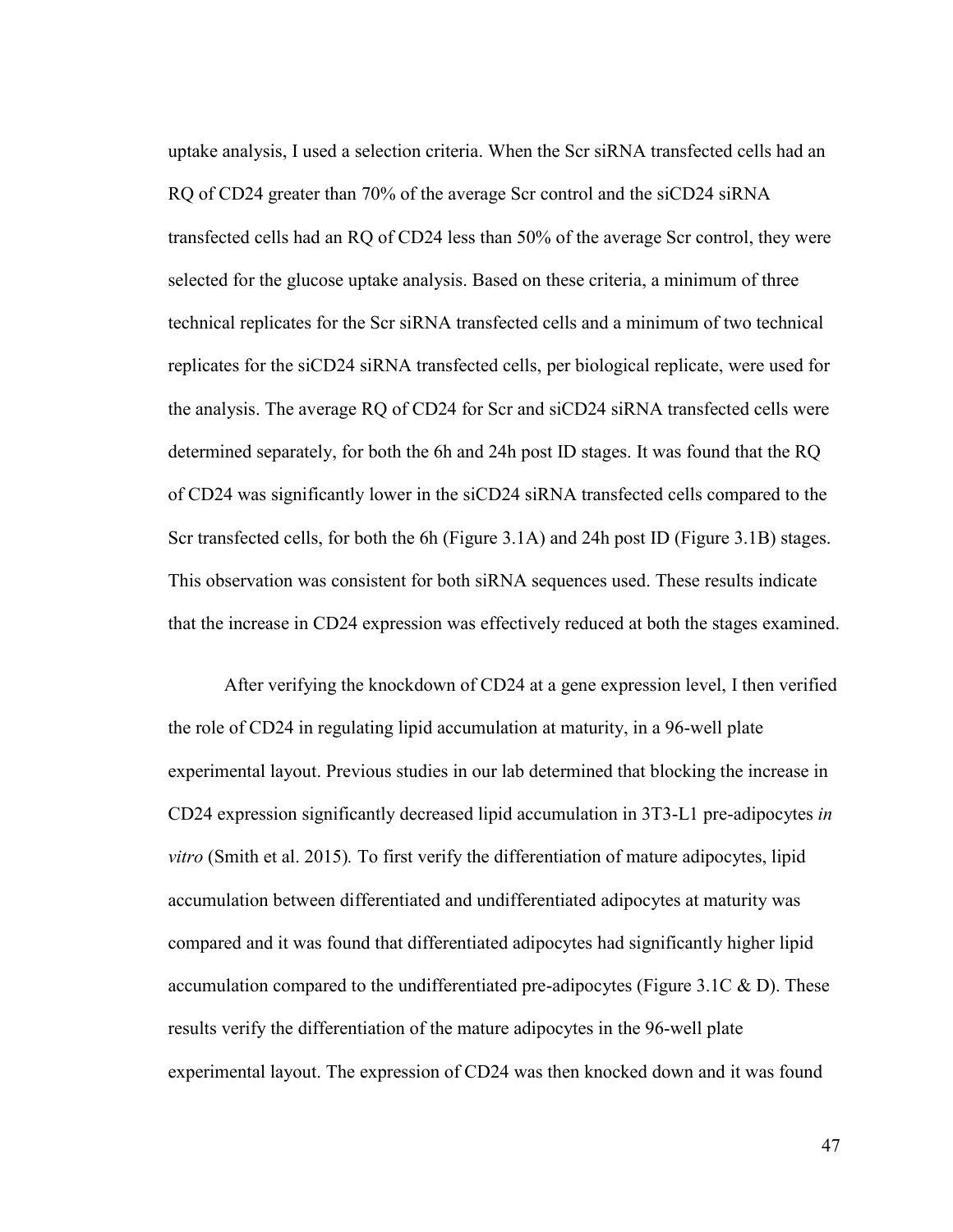

**Figure 3.1:** Validating the knockdown of CD24 at mRNA level and verifying lipid accumulation at maturity. The knockdown of CD24 was effective with the siCD24 siRNA 13.1 **(A)** and N0098 **(B)** at 6h post IBMX/Dex treatment (6h ID) and at 24h post IBMX/Dex treatment (24h ID) by qRT-PCR. Data shown as mean  $\pm$  s.e.m., For siCD24 13.1,  $n = 3$ , 3 for scrambled (Scr) & siCD24 siRNA for both 6h & 24h ID respectively, For sequence siCD24 N0098,  $n = 4$ , 4 for Scr & siCD24 siRNA for 6h ID and  $n = 3$ , 3 Scr & siCD24 siRNA for 24h ID respectively. Verifying the role of CD24 in adipocyte lipid accumulation using siCD24 13.1 **(C)** and siCD24 N0098 **(D)**, at maturity. Data shown as mean  $\pm$  s.e.m., For sequence siCD24 13.1, n = 3, 3 for controls and treatments respectively, For sequence siCD24 N0098,  $n = 4$ , 4 for controls and treatments respectively, a.u. = arbitrary unit. Statistical significance was determined using the student's T-test. \* p<0.05, \*\*p<0.01, \*\*\*p<0.001.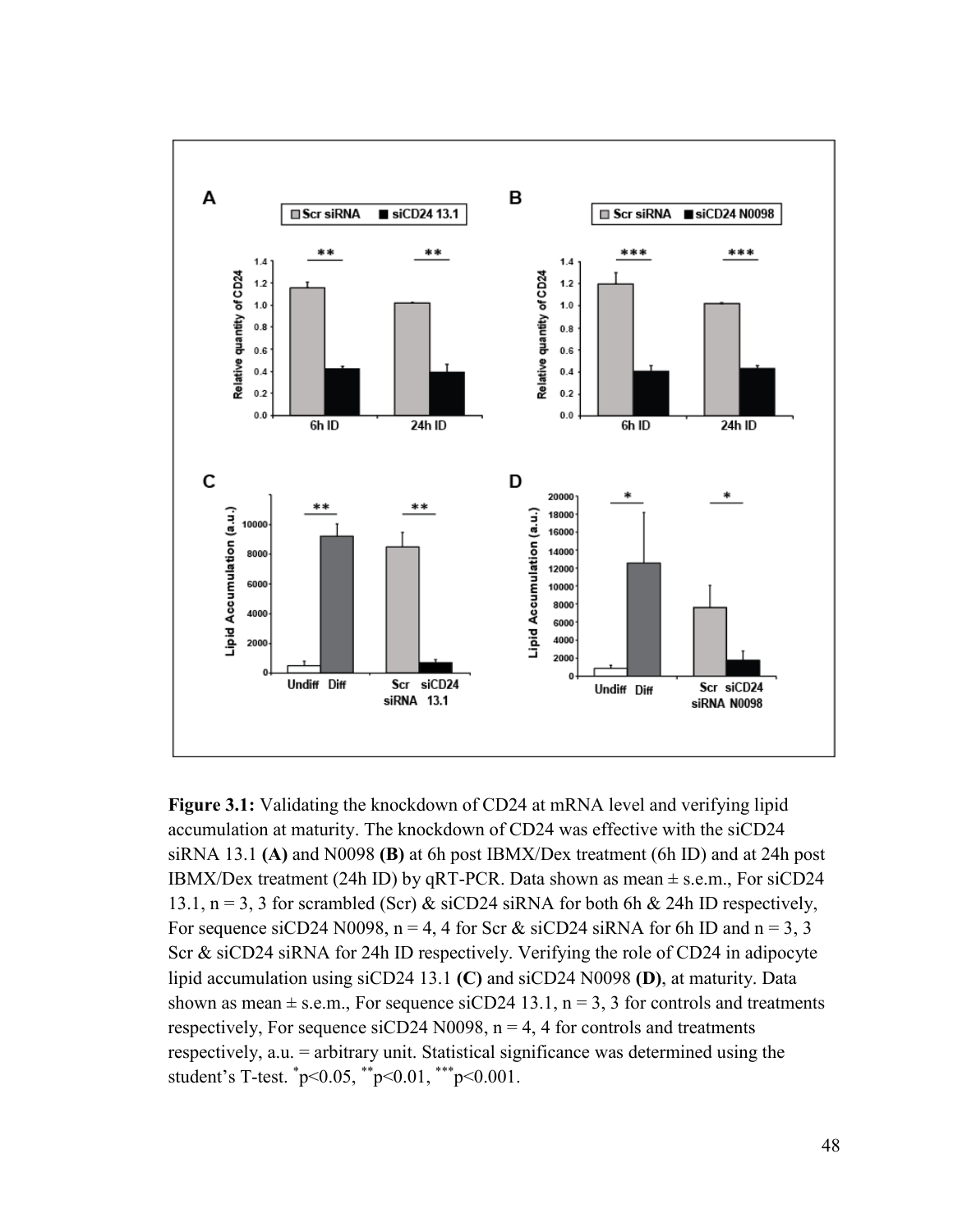that there was significant reduction in lipid accumulation when CD24 was knocked down compared to the Scr transfected cells, for both of the siRNA sequences used (Figure 3.1C & D). These results verify the role of CD24 in regulating lipid accumulation in 3T3-L1 pre-adipocytes.

Next, glucose uptake was measured using the fluorescent analog of glucose, 2- NBDG (Hogan et al. 2016). It was found that differentiated adipocytes had significantly higher glucose uptake compared to undifferentiated pre-adipocytes at maturity (Figure 3.2A  $\&$  B). This result was in accordance with the previous results from our lab (Hogan et al. 2016). It was also found that there was no significant change in glucose uptake, when CD24 was knocked down, at any stage during adipogenesis, which was consistent for both siCD24 siRNA sequences (Figure 3.2A & B).

Since only a selected number of wells with cells that met the selection criteria, indicated above, was used, I then wanted to determine if there was a correlation between the RQ of CD24 and the glucose uptake of cells, irrespective of the selection criteria. No significant correlation between the overall glucose uptake and the overall RQ of CD24 for knockdown was observed with either siCD24 13.1 ( $R^2$  = 0.006, p = 0.857) or siCD24 N0098 ( $R^2$  = 0.026, p = 0.168) (Figure 3.2C). There was again no correlation between the expression of CD24 and glucose uptake at 6h ID for siCD24 13.1 ( $R^2$  = 0005, p = 0.704) and for siCD24 N0098 ( $R^2$  = 0.046, p = 0.185), respectively (Figure 3.2D). This was also the case between the expression of CD24 and glucose uptake at 24h ID for siCD24 13.1  $(R^2 = 0.021, p = 0.447)$  and for siCD24 N0098 ( $R^2 = 0.002, p = 0.787$ ), respectively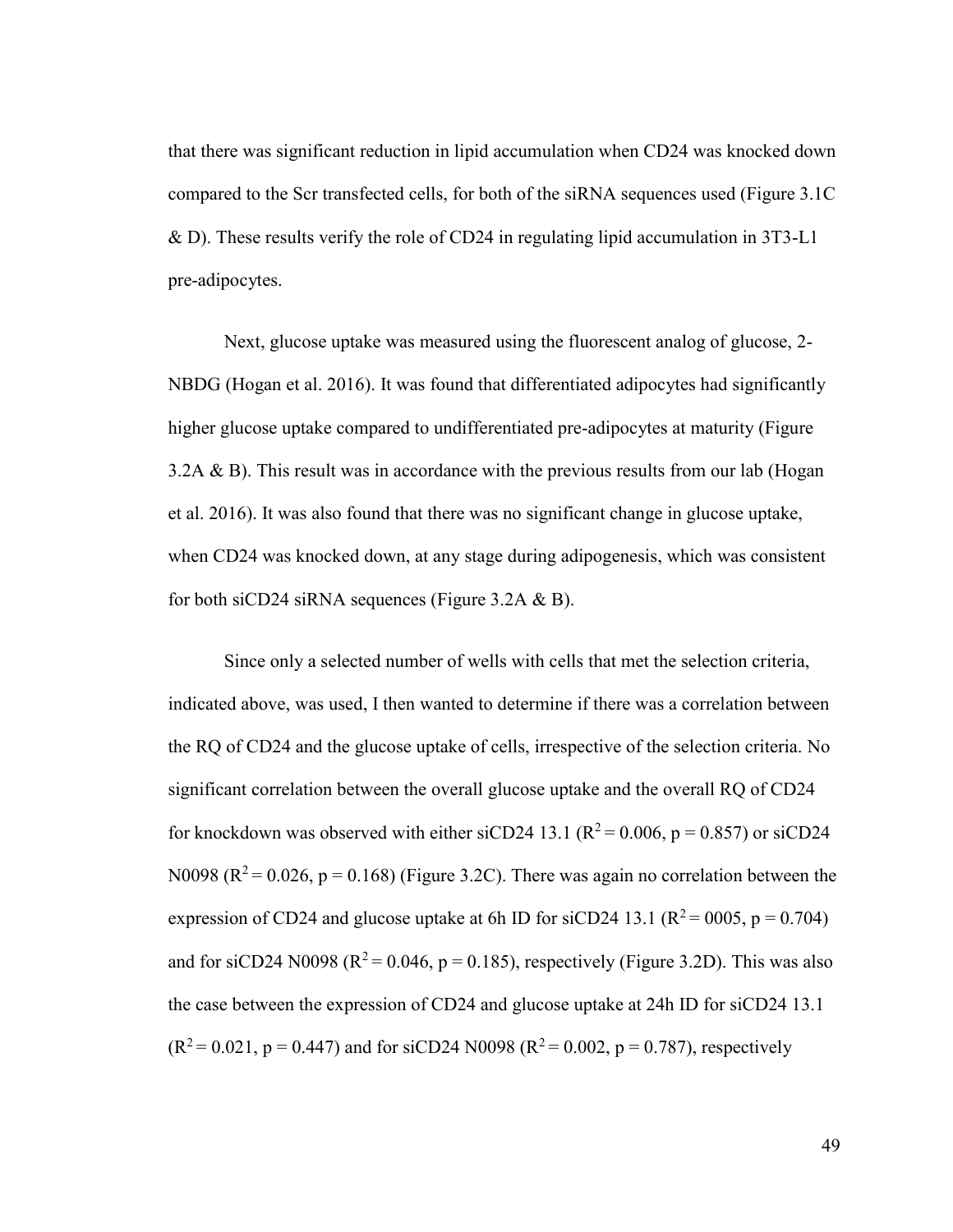

**Figure 3.2:** CD24 does not regulate glucose uptake in 3T3-L1 pre-adipocytes during adipogenesis. Knock down of CD24 does not affect adipocyte glucose uptake for siCD24 siRNA 13.1 **(A)** and N0098 **(B)** during adipogenesis. For sequence siCD24 13.1,  $n = 3$ for controls and treatments and for sequence siCD24 N0098,  $n = 3$  to 5 for controls and treatments, a.u. = arbitrary unit. **(C)** No correlation exists between the Relative Quantity (RQ) of CD24 and glucose uptake (GU) overall during adipogenesis, **(D)** at 6h post IBMX/Dex (6h ID) treatment and **(E)** at 24h post IBMX/Dex (24h ID) treatment respectively.  $n = 3$ , 6 for siCD24 sequences 13.1 & N0098 respectively. Correlation was determined using Pearson's product-moment correlation. Statistical significance was determined using the student's T-test.  $+p<0.10$ ,  $^{*}p<0.05$ ,  $^{*}p<0.01$ .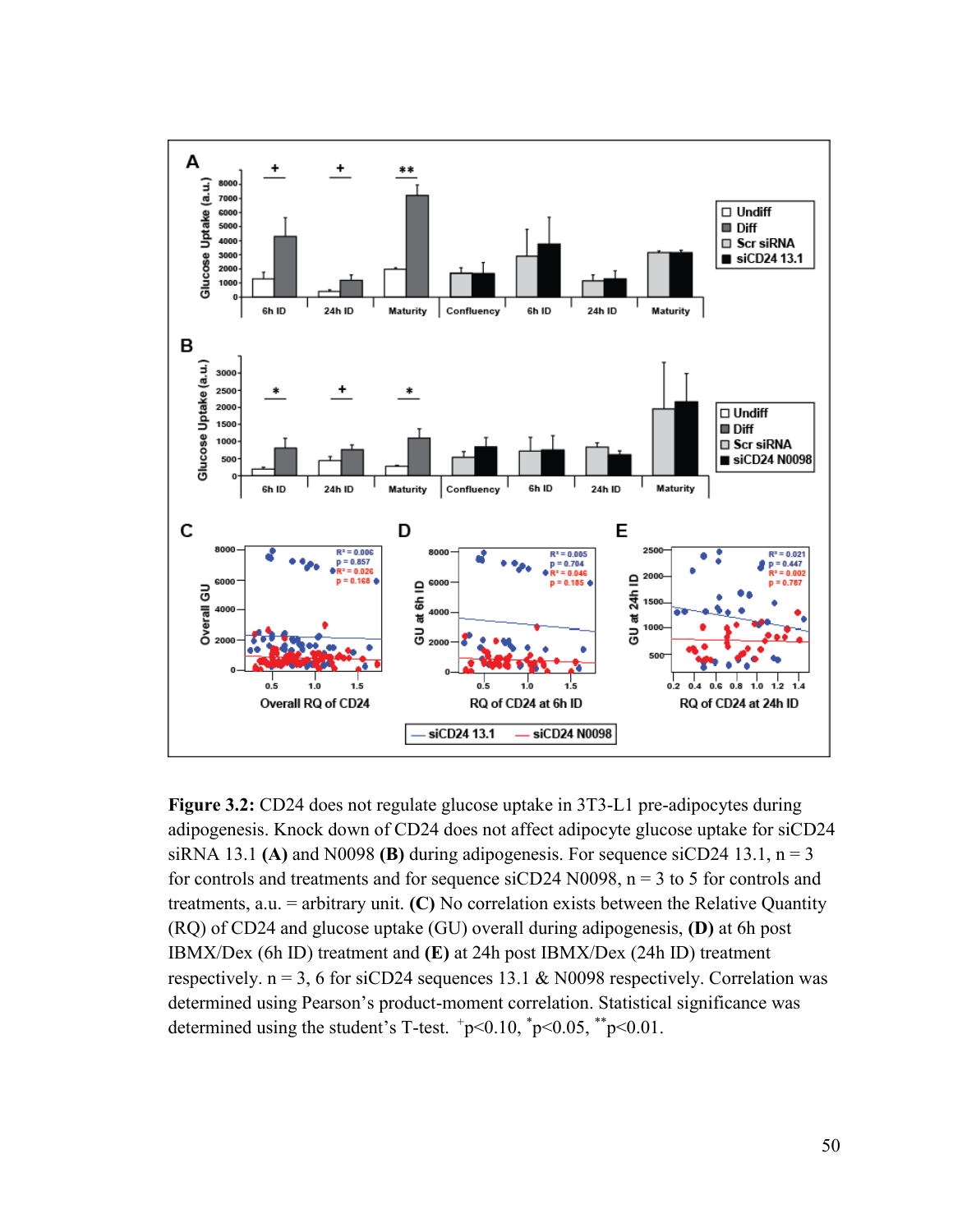(Figure 3.2E). Taken together, these results indicate that CD24 does not regulate lipid accumulation via the regulation of glucose uptake in 3T3-L1 pre-adipocytes*.*

# **3.2 CD24 regulates the expression of selected candidate genes in 3T3-L1 preadipocytes** *in vitro* **as determined by DNA microarray analysis and qRT-PCR**

I next sought to determine if CD24 might regulate gene expression, which may then regulate lipid accumulation. Therefore, I focused on the results of a preliminary DNA microarray analysis using the Affymetrix mouse Gene 2.0 DNA microarray that was previously performed in our lab. In this analysis, global gene expression of over 41,000 genes was investigated when CD24 was knocked down, to identify genes that are regulated by CD24, early during adipogenesis. The results from the preliminary microarray analysis suggests that CD24 might regulate the expression of 134 genes during adipogenesis and thereby regulate lipid accumulation (unpublished observations, Smith and Christian; see Figure 1.3).

To confirm the changes in gene expression identified by the DNA microarray analysis, eleven candidate genes were selected from the 134 genes that were found to be differentially upregulated when CD24 expression was knocked down. The candidate genes were selected based on two selection criteria. Genes that were significantly changed in cells stimulated with ID for 6h after transfection with Scr siRNA compared to the untreated control but not upregulated in cells transfected with siCD24, using a False Discovery Rate (FDR) cut-off of 0.05, and based on the fold change in gene expression values in the Scr siRNA control were ranked (Table 3.1). Among the genes that were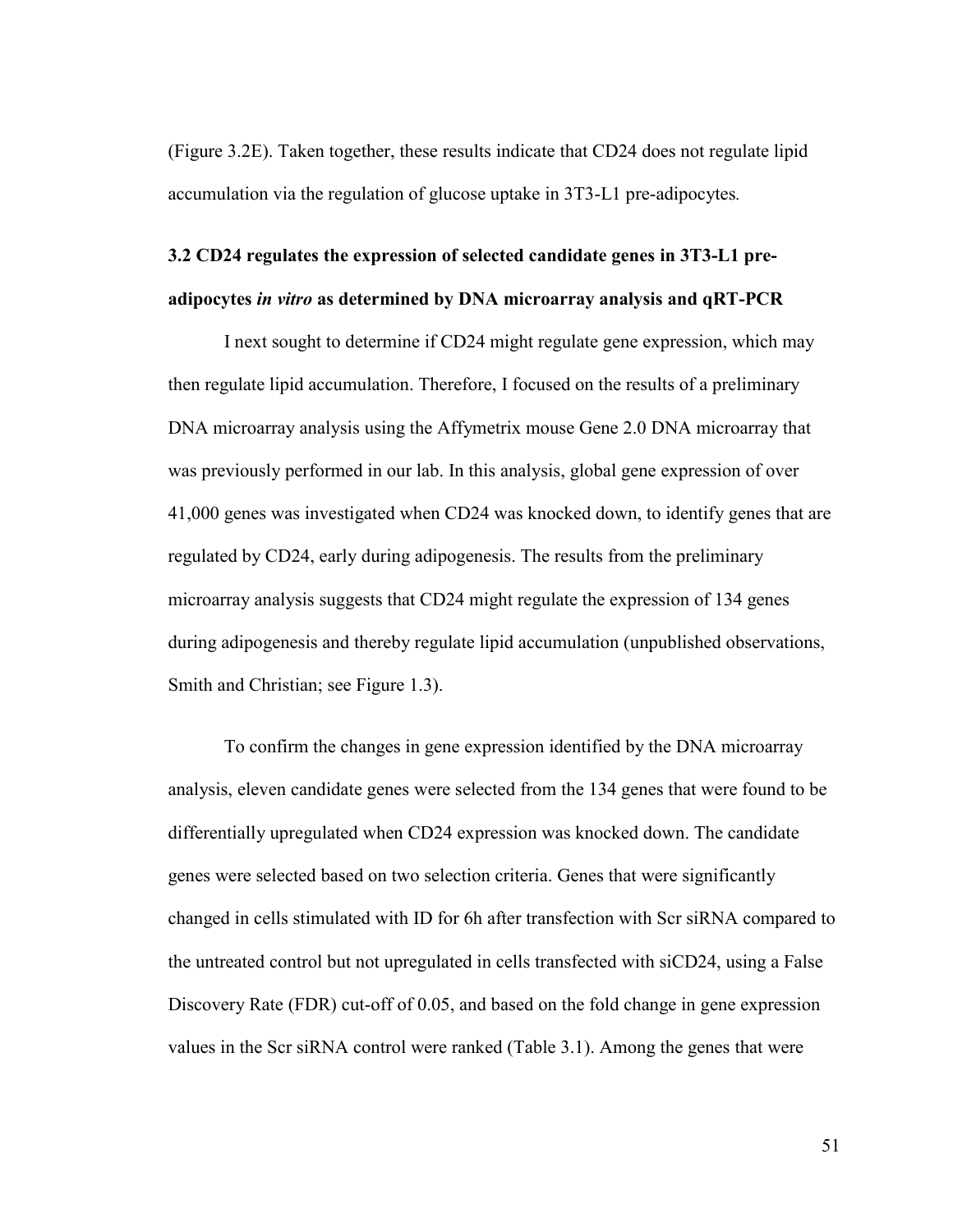Table 3.1: Candidate gene selection based on the LogFc values of the scrambled siRNA transfected samples with respect to the untreated samples.

| <b>Symbol</b> | <b>LogFc for Control-Negative</b> | <b>Transcript Variants</b> |
|---------------|-----------------------------------|----------------------------|
| Rgs2          | 3.438                             | None                       |
| Ctla2a        | 2.706                             | $\overline{2}$             |
| Fgl2          | 2.643                             | None                       |
| Ccdc85b       | 1.704                             | $\overline{2}$             |
| Rybp          | 1.573                             | None                       |
| Medag         | 1.495                             | None                       |
| Tiparp        | 1.558                             | None                       |
| Ppmld         | 1.060                             | None                       |
| Sh3pxd2a      | 1.115                             | None                       |
| Itga3         | 0.959                             | None                       |
| Fosl1         | 0.884                             | None                       |

FDR<0.05. Control negative = scrambled transfected samples with respect to the untreated samples, Fc = Gene expression at IBMX/Dex treatment/ Gene expression at confluency.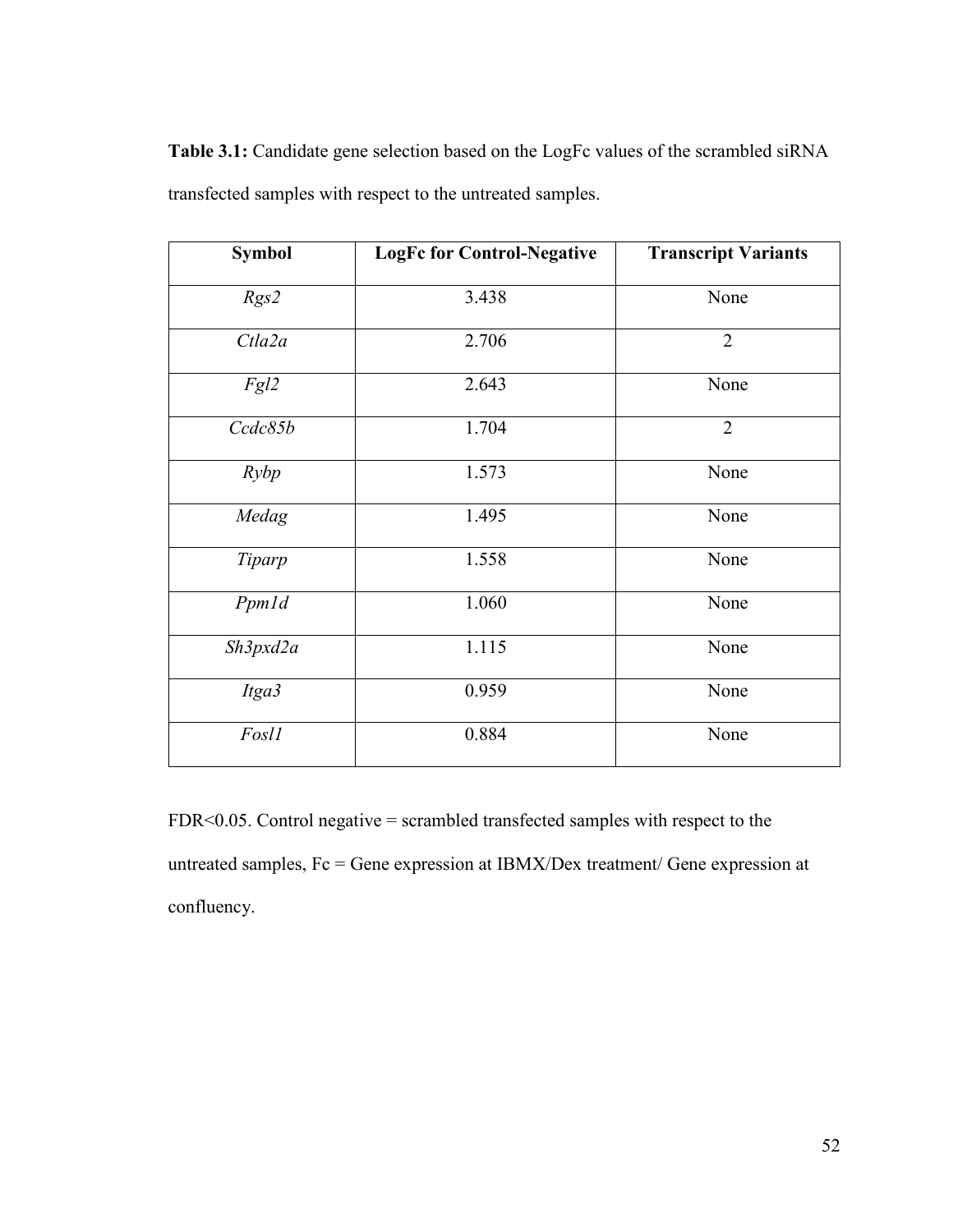selected, Cytotoxic T-lymphocyte antigen-2 alpha (*Ctla2a*) and Coiled-Coil Domain Containing 85B (*Ccdc85b*) had two mRNA transcript variants each. Transcript variants are the longer or shorter mRNA isoforms of the original gene, with the transcript variant 1 (v1) being the longer isoform compared to the transcript variant 2 (v2). Therefore, to determine if the transcript variants for these genes were regulated by CD24, both the transcript variants were analyzed independently.

The changes in the selected candidate genes were examined when CD24 was knocked down during confluency, initiation and maturity stages, by qRT-PCR. The knockdown of CD24 by the siCD24 siRNA sequence N0098, which was used in this study, was verified previously by qRT-PCR (Figure 7A of Smith et al. 2015). RQs of the candidate genes were determined relative to their respective Scr siRNA controls, and represented as ratios for analysis. Among the candidate genes selected, it was found that six candidate genes (*Rybp*, *Fgl2*, *Fosl1*, *Itga3*, *Sh3pxd2a* and *Tiparp*) were not significantly changed in the qRT-PCR analysis, relative to the Scr siRNA control, at any stage of adipogenesis analyzed (Figure 3.3A). This indicates that CD24 does not regulate the expression of these genes *in vitro* in 3T3-L1 pre-adipocytes. However, five candidate genes (*Ctla2a.v1 & v2, Rgs2, Ccdc85b.v1 & v2, Ppm1d* and *Medag*) were either significantly different ( $p<0.05$ ) or trending towards significance ( $p<0.1$ ) at initiation, maturity, or at both the stages, relative to the Scr siRNA control, during adipogenesis *in vitro* (Figure 3.3B). *Ccdc85b.v1, Ccdc85b.v2, Rgs2* and *Ctla2a.v2* were differentially decreased, whereas *Ppm1d* was significantly increased at maturity, relative to the Scr siRNA control. Since CD24 is significantly upregulated during the initiation of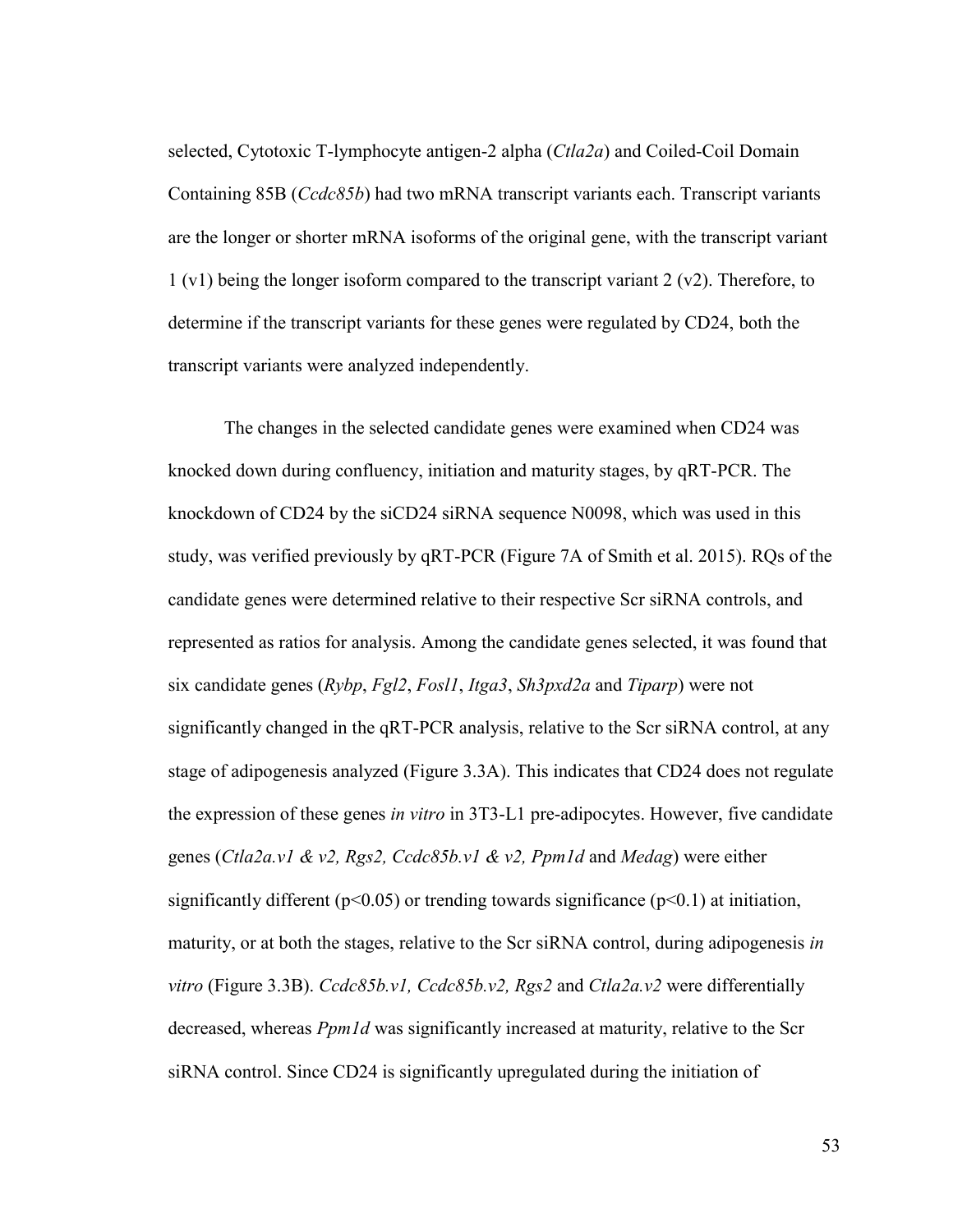

**Figure 3.3:** Candidate gene expression analysis in 3T3-L1 pre-adipocytes during adipogenesis. **(A)** Six candidate genes were not significantly changed when CD24 is knocked down during adipogenesis *in vitro*. Data shown as log2 transformed mean ± s.e.m., n = 4. Internal control genes used for normalization were *Rplp0* and *Gusb*. Relative quantities are shown as ratios with respect to the respective scrambled siRNA controls. **(B)** Seven genes were validated to have altered expression when CD24 is knocked down during adipogenesis. Data shown as  $log2$  transformed mean  $\pm$  s.e.m., n = 4. Internal control genes used for normalization were *Rplp0* and *Gusb*. Relative quantities are shown as ratios with respect to the respective scrambled siRNA controls. Statistical significance was determined using the student's T-test.  $+p<0.10$ ,  $^{*}p<0.05$ ,  $^{*}p<0.01$ .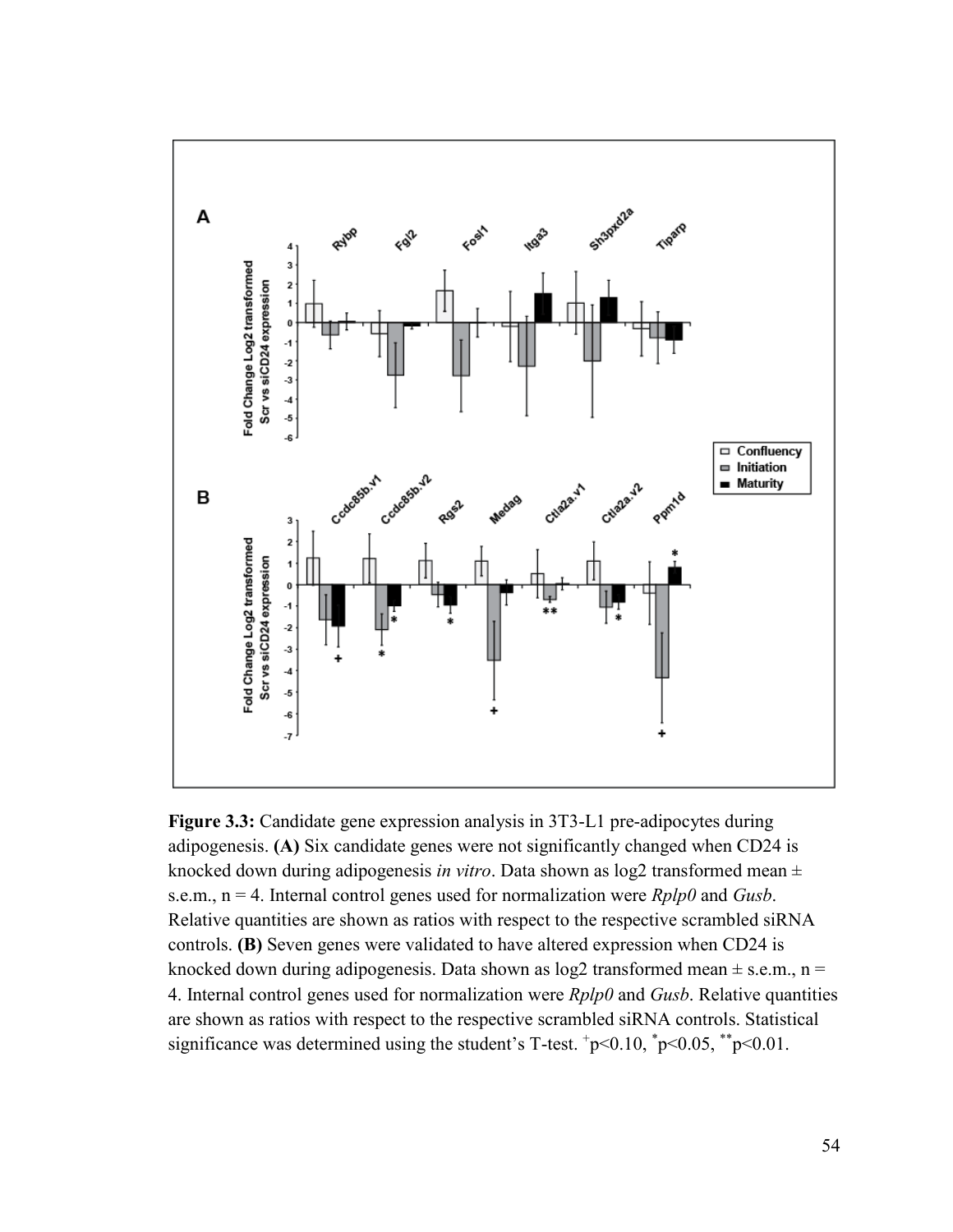adipogenesis (Smith et al. 2015), I was particularly interested in the four genes that were differentially decreased, relative to the Scr siRNA control, during the initiation of adipogenesis when CD24 is knocked down: *Ccdc85b.v2, Ctla2a.v1,* Protein Phosphatase, Mg2+/Mn2+ Dependent 1D (*Ppm1d*) and Mesenteric estrogen-dependent adipogenesis protein (*Medag*).

### **3.3 CD24 regulates differentiation in the stromal vascular fraction** *ex vivo*

Previous studies in our lab have shown that CD24 regulates hypertrophic adipocyte growth in both the visceral epididymal and subcutaneous inguinal WAT depots *in vivo* in 9-week-old male mice (Fairbridge et al. 2015). Although it is known that CD24 regulates differentiation in 3T3-L1 pre-adipocytes (Smith et al. 2015), the role of CD24 in adipocyte differentiation of SVF from the inguinal and epididymal depots is unknown. Therefore, epididymal and inguinal SVFs were isolated from 15-week-old littermate WT and CD24KO male mice and adipogenesis was induced as described above. Differentiation in treated SVF was measured by the neutral lipid stain, Oil Red O, and was quantified. The SVFs treated to differentiate, in both the epididymal and inguinal WAT depots of WT and CD24KO mice, had significantly higher lipid accumulation compared to the SVFs that were not treated to differentiate, at maturity (Figure 3.4A  $\&$ B).

To account for the background staining of Oil Red O and for the spontaneous differentiation of the undifferentiated SVFs, the adipogenic potential of the SVFs was determined. The adipogenic potential is the ratio of the absorbance of the differentiated SVFs to that of the undifferentiated SVFs. The adipogenic potential was significantly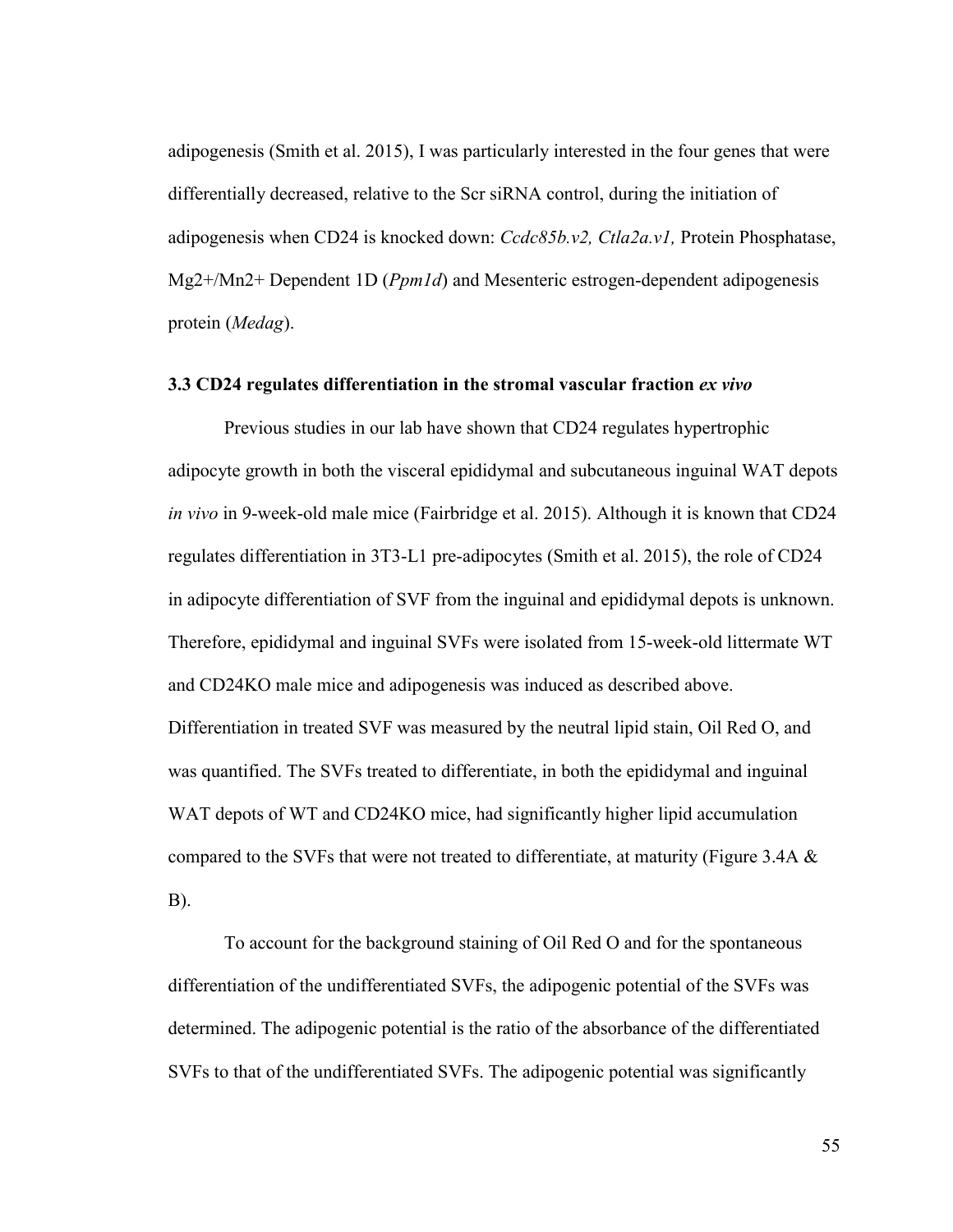

**Figure 3.4:** CD24 regulates differentiation in stromal vascular fraction (SVF) from the inguinal and epididymal depots, *ex vivo.* **(A)** Intracellular lipids of the SVF from the two WAT depots of WT and CD24KO mice, were stained with Oil Red O. Scale bar = 100 μm. Representative images are shown for both WT and CDβ4KO mice. **(B)** CD24 promotes maximal differentiation in SVF from both epididymal and inguinal depots. Data shown as mean  $\pm$  s.e.m., For epididymal SVF, n = 6, 7 for WT and CD24KO mice respectively and for inguinal SVF,  $n = 5$ , 7 for WT and CD24KO mice respectively. Statistical significance was determined using a Two-way ANOVA **(C)** CD24 regulates the adipogenic potential in SVF from both the depots. Data shown as mean  $\pm$  s.e.m., For epididymal SVF,  $n = 6$ , 7 for WT and CD24KO mice respectively and for inguinal SVF, n = 5, 7 for WT and CD24KO mice respectively. Statistical significance was determined using the student's T-test.  $\degree p$ <0.05,  $\degree$  $\degree p$ <0.01,  $\degree$  $\degree$  $\degree$  $\degree$ 0.001.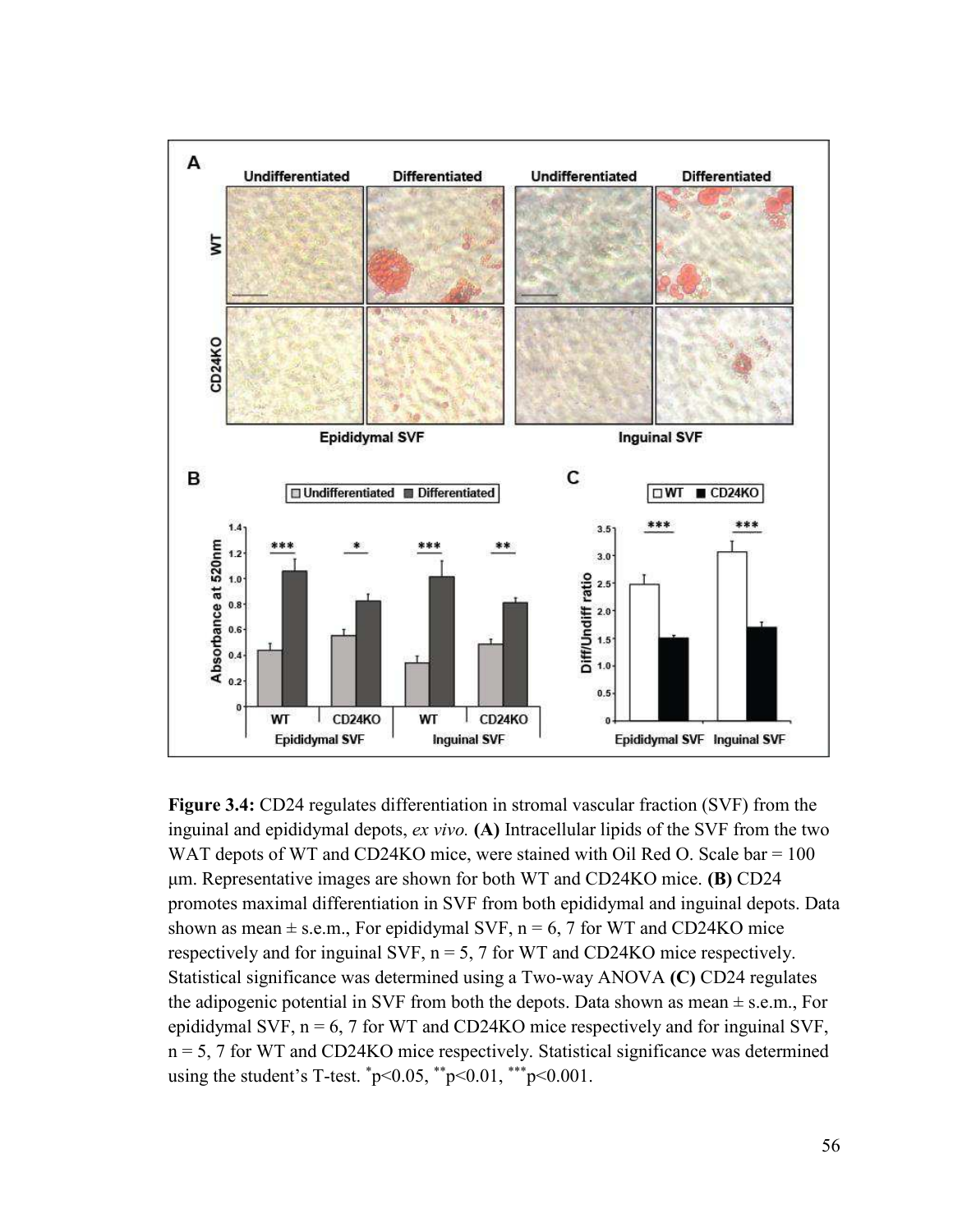lower in both the epididymal and inguinal SVFs of the CD24KO mice compared to the WT mice (Figure 3.4C).

# **3.4 CD24 regulates the expression of the selected genes in a depot specific manner** *ex vivo*

CD24 was found to regulate the expression of four genes (*Ccdc85b.v2, Ctla2a.v1, Ppm1d* and *Medag*) during the initiation of adipogenesis *in vitro* in 3T3-L1 preadipocytes. The next question was whether CD24 also regulates these genes in SVF from WT and CD24KO mice. The expression patterns of these genes were measured in SVF of the epididymal and inguinal depots from littermate WT and CD24KO mice during adipogenesis *ex vivo*. Previous analysis in our lab measured the expression of *PparȖ* in 3T3-L1 pre-adipocytes and found the expression to be substantially and significantly decreased, but not abrogated, at maturity when CD24 was knocked down *in vitro* (Smith et al. 2015). From this analysis, it is known that CD24 is necessary for the expression of *Ppary* in 3T3-L1 pre-adipocytes *in vitro*, however, it has not been determined whether CD24 is necessary for the expression of *PparȖ* in SVFs from the two WAT depots *ex vivo*. Therefore, the expression of *PparȖ* was determined in the epididymal and inguinal SVF from WT and CD24KO mice during adipogenesis by qRT-PCR. *PparȖ* expression was significantly lower at 6h post ID, 24h post ID and at maturity in both the epididymal and inguinal SVFs when CD24 was absent (Figure 3.5A & B).

Next the expression patterns of the four genes found to be differentially regulated by CD24 in 3T3-L1 pre-adipocytes was measured. The expression of *Medag* was significantly lower in the epididymal SVF at maturity in the CD24KO mice compared to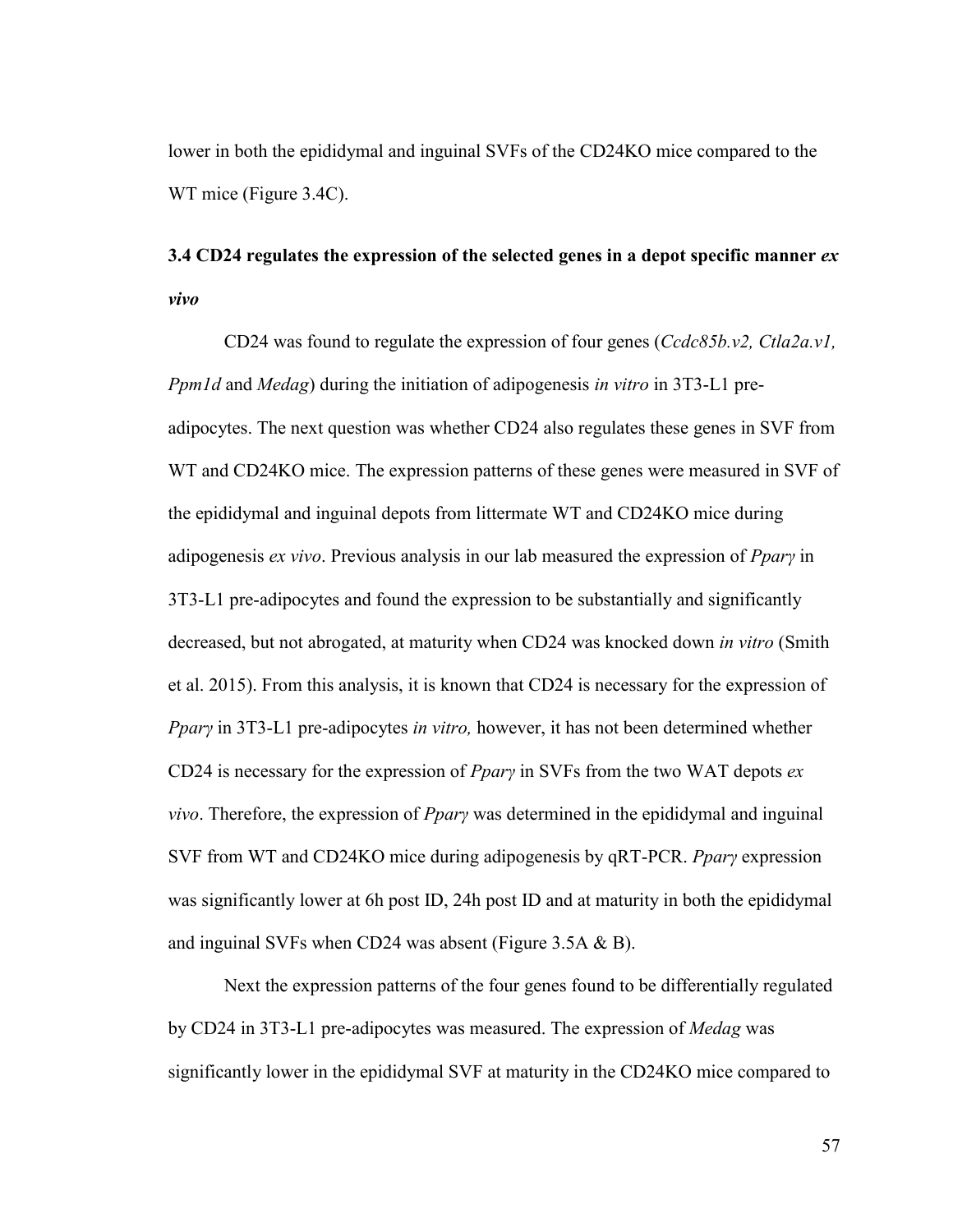

**Figure 3.5:** CD24 regulates the expression of *Ppary* in the stromal vascular fraction (SVF) of both the epididymal and inguinal white adipose tissue (WAT) depots *ex vivo*  during adipogenesis. The mRNA expression levels of *PparȖ* in SVF from epididymal **(A)**  and inguinal **(B)** WAT depots were determined by qRT-PCR followed by normalization to the internal control genes *Rplp0* & *Actb.* Relative quantities are shown with respect to the levels in the pooled calibrator. Data is shown as  $log2$  transformed mean  $\pm$  s.e.m., n = 5, 5 for epididymal and inguinal WAT from both WT and CD24KO mice respectively. Statistical significance was determined using the student's T-test.  $\degree$ p<0.05,  $\degree$  $\degree$ p<0.01,  $*^{**}p<0.001$ .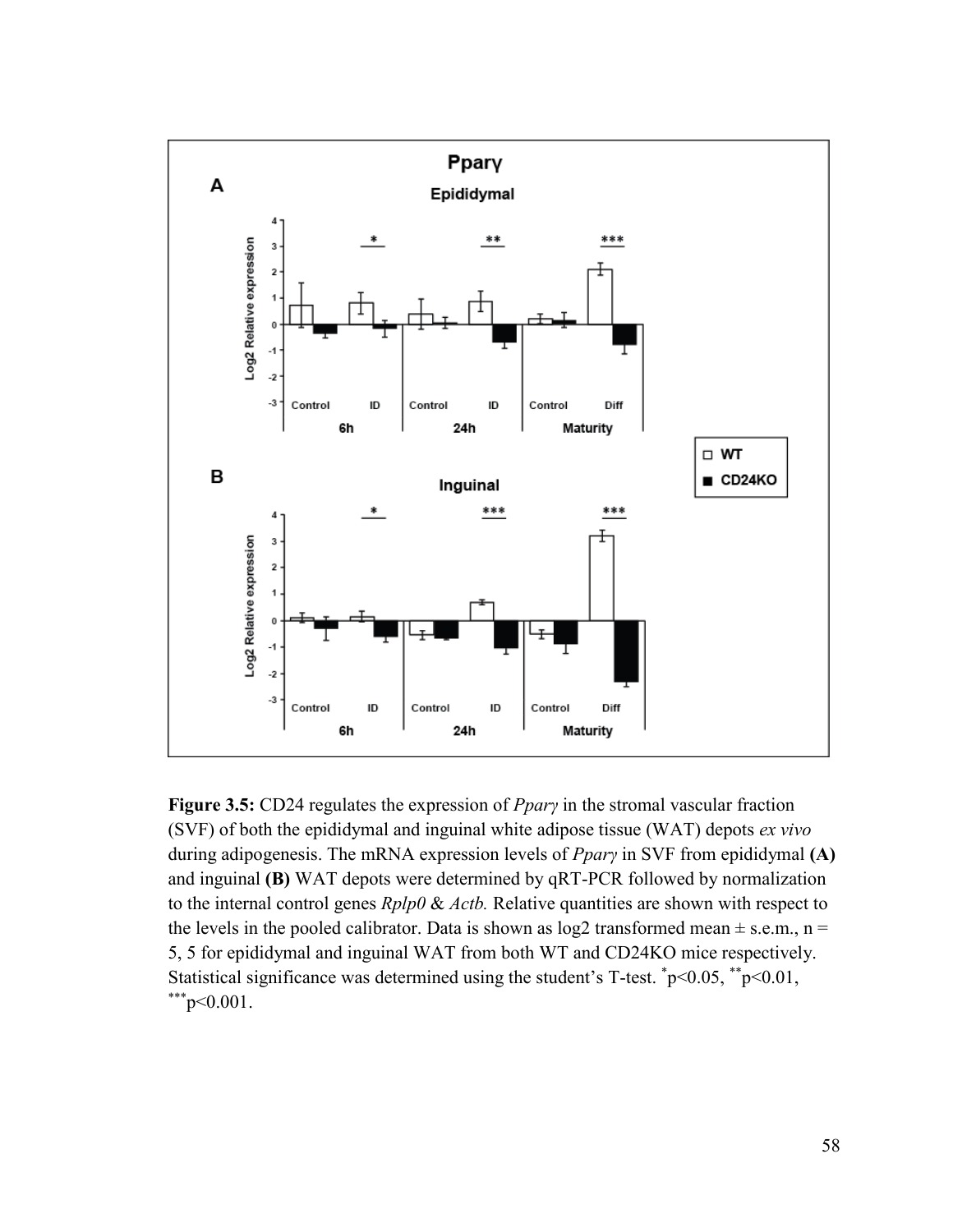WT mice, whereas there was no change in the expression of the other three genes (Figure)  $3.6A - D$ ).

In the inguinal SVF, however, all four genes were significantly lower at one or more stages during adipogenesis in CD24KO mice, compared to the WT mice *ex vivo*  (Figure 3.7). *Ccdc85b.v2* and *Ppm1d* were found to be significantly lower in the CD24KO mice compared to the WT mice at 6h post-confluency in control cells (Control 6h) and at maturity in differentiated cells (Figure 3.7A & D). *Ctla2a.v1* and *Medag* were found to be significantly lower at every stage of adipogenesis in the CD24KO mice compared to the WT mice, in all differentiating cells and in most of the control cells (Figure 3.7B & C). All the four genes were significantly higher in SVFs from the WT mice compared to the SVFs from the CD24KO mice, indicating that their expression in the control stage is necessary for the adipocytes to differentiate.

# **3.5 Cell autonomous effect of CD24 observed in the epididymal and inguinal SVF** *ex vivo* **wasn't maintained in 15-week old mice** *in vivo*

Previous data from the lab showed that 9-week-old male mice that lack CD24 had significantly less inguinal and epididymal WAT weights than WT mice (Fairbridge et al. 2015). Since there was a decrease in adipogenesis in the SVFs from the CD24KO mice, it was important to verify whether the cell autonomous effect observed was maintained *in vivo* in the epididymal and inguinal WAT depots of the 15-week-old CD24KO mice. Therefore, WAT depot weights of the inguinal and epididymal depots, were compared between 15-week-old male WT and CD24KO mice, whose epididymal and inguinal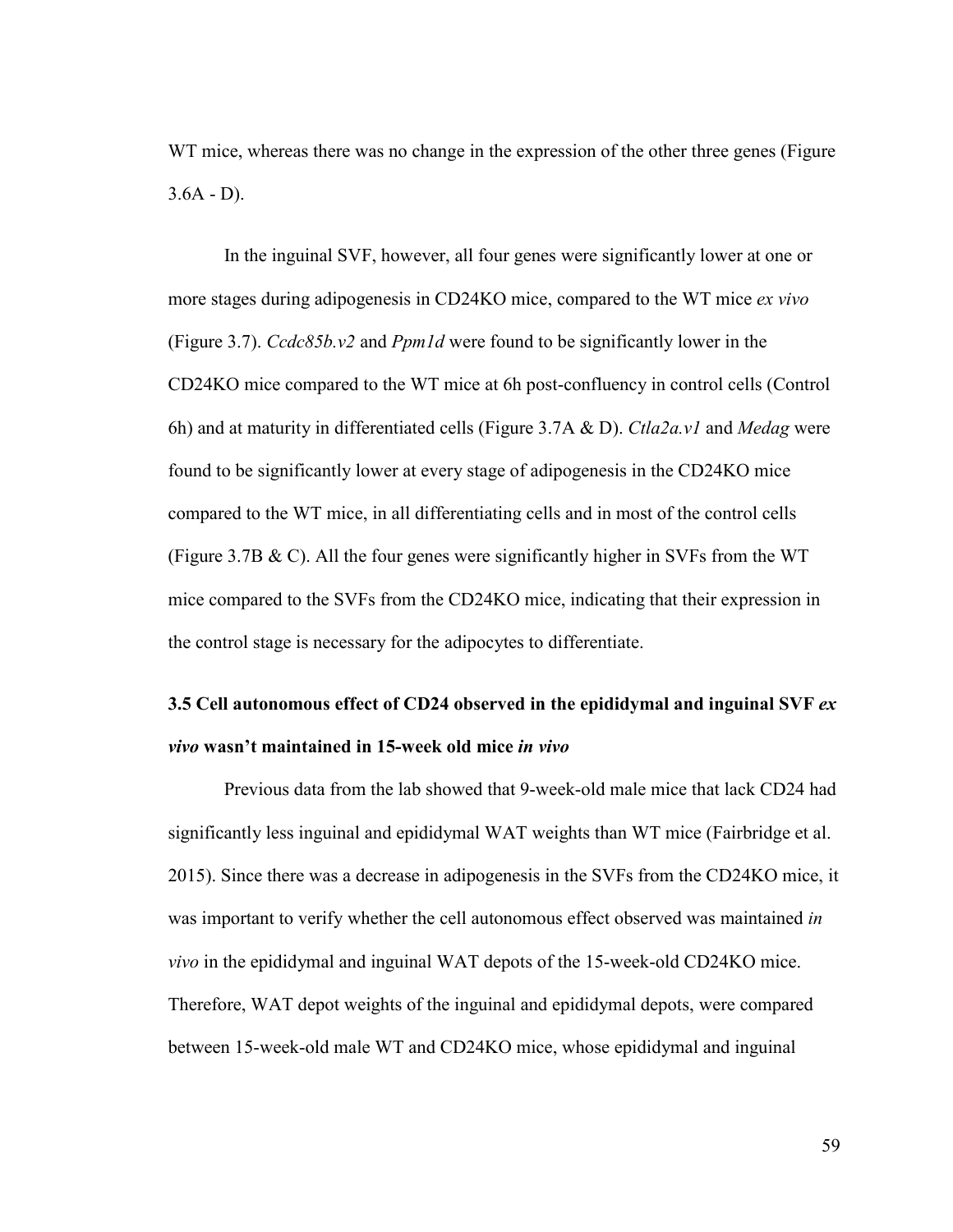

**Figure 3.6:** Three out of the four validated candidate genes were not significantly regulated by CD24 during adipogenesis *ex vivo* in stromal vascular fraction (SVF) from the epididymal white adipose tissue (WAT) depot. The mRNA expression levels of *Ccdc85b.v2* **(A)**, *Ctla2a.v1* **(B)**, *Medag* **(C)** and *Ppm1d* **(D)** in the SVF from the epididymal WAT depot were determined by qRT-PCR followed by normalization to the internal control genes *Rplp0* & *Actb.* Relative quantities are shown with respect to the levels in the pooled calibrator. Data is shown as  $log2$  transformed mean  $\pm$  s.e.m., n = 5, 5 for WT and CD24KO mice respectively. Statistical significance was determined using the student's T-test.  $+p<0.10$ ,  $^{*}p<0.05$ .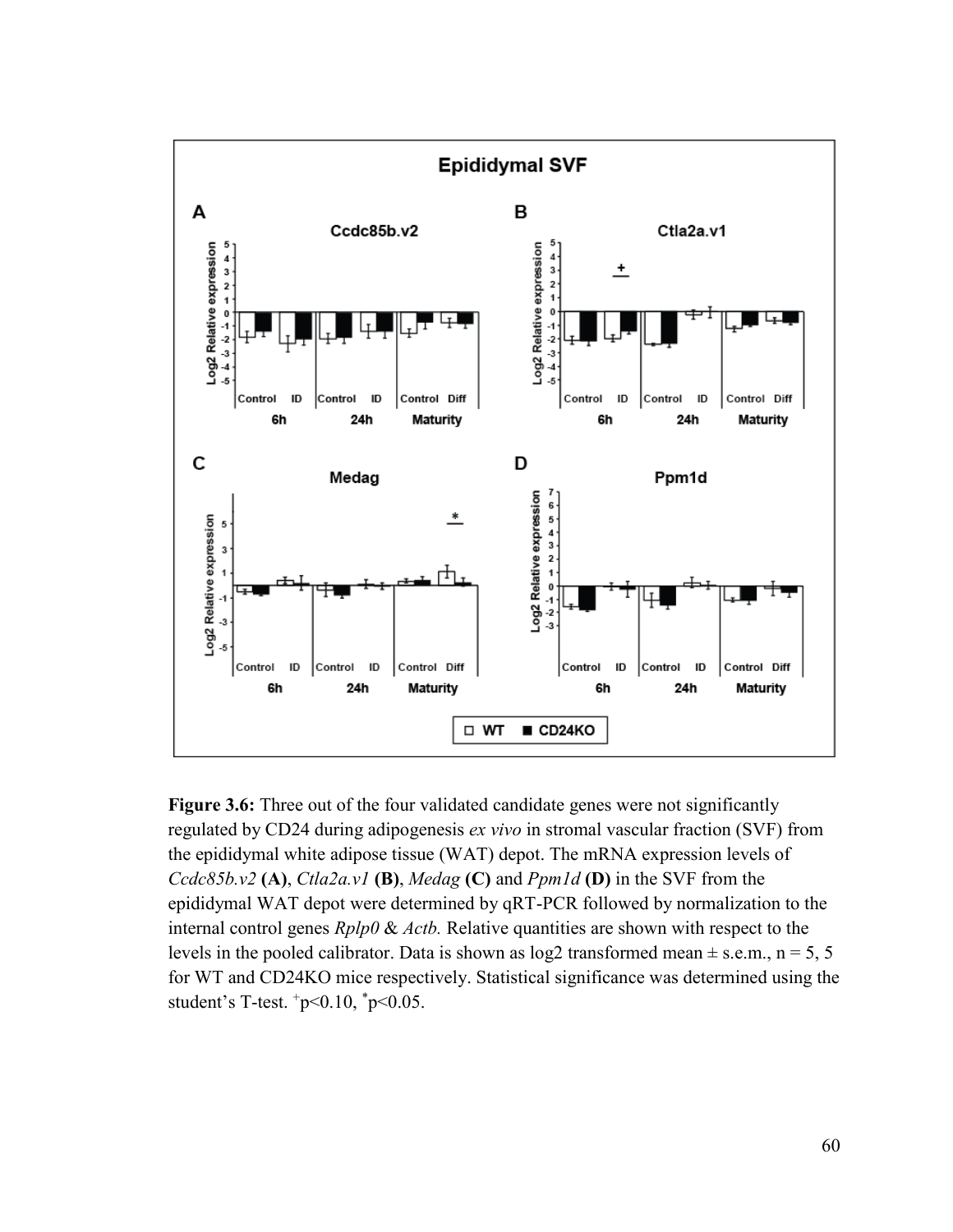

**Figure 3.7:** CD24 regulates the expression of all the four candidate genes, at different stages during adipogenesis *ex vivo* in stromal vascular fraction (SVF) from the inguinal white adipose tissue (WAT) depot. The mRNA expression levels of *Ccdc85b.v2* **(A)**, *Ctla2a.v1* **(B)**, *Medag* **(C)** and *Ppm1d* **(D)** in the SVF of the inguinal WAT depot were determined by qRT-PCR followed by normalization to the internal control genes *Rplp0* & *Actb.* Relative quantities are shown with respect to the levels in the pooled calibrator. Data is shown as  $log2$  transformed mean  $\pm$  s.e.m., n = 5, 5 for WT and CD24KO mice respectively. Statistical significance was determined using the student's T-test. +p<0.10,  $p<0.05$ ,  $p<0.01$ ,  $p<0.001$ .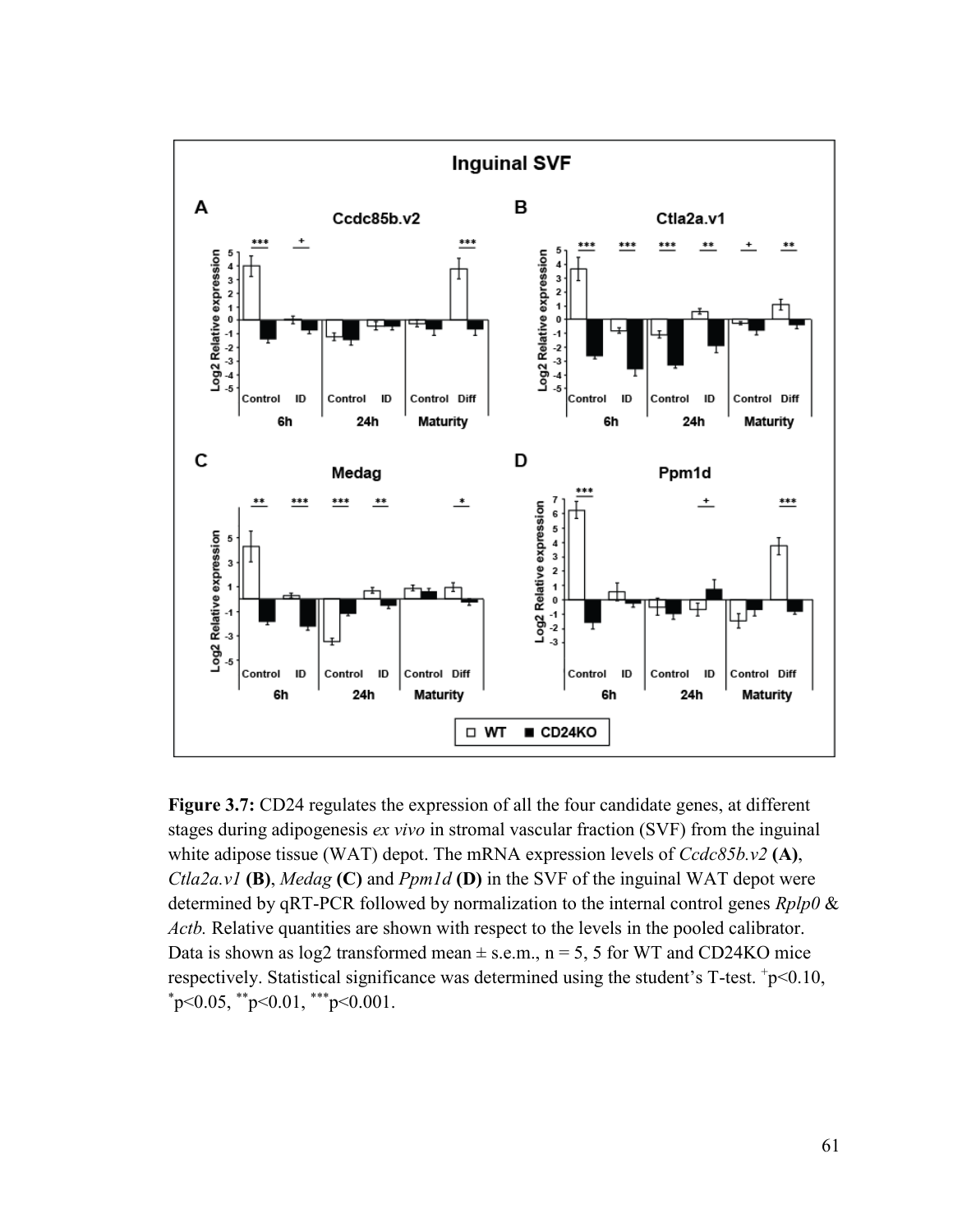SVFs were used for the differentiation and the adipogenic potential analyses. There was no significant difference in depot weights of intrascapular, inguinal, or epididymal WAT between the genotypes (Table 3.2). There were also no significant differences in % fat when compared to body weight, between the genotypes for these mice. No significant difference in body weight, body length, liver weight, interscapular BAT and % intrascapular BAT between the genotypes (Table 3.2  $\&$  3.3) at 15 weeks of age. The Body Mass Index (BMI) and spleen weight, were also not significantly different between the genotypes (Table 3.2  $&$  3.3).

Previous data showed that male mice that lack CD24 had higher blood glucose levels compared to WT mice at 9 weeks of age (Fairbridge et al. 2015). To determine if 15-week-old CD24KO mice have alterations to glucose metabolism, fasting glucose levels in WT and CD24KO mice were measured. There was significantly higher blood glucose levels in the CD24KO mice, compared to the WT mice (Table 3.3), which was in accordance with the previous findings in 9-week-old mice (Fairbridge et al. 2015). The CD24KO mice also had higher body temperature in comparison to the WT mice (Table 3.3).

## **3.6 Absence of CD24 does not affect glucose tolerance in 15-week old mice**

Since previous studies in our lab have shown that there was no significant difference in GTT between the CD24KO and WT mice (Fairbridge et al. 2015), I wanted to determine whether CD24KO mice have altered responsiveness to glucose as compared to WT mice at 15 weeks of age. Thus, glucose tolerance tests (GTT) was performed on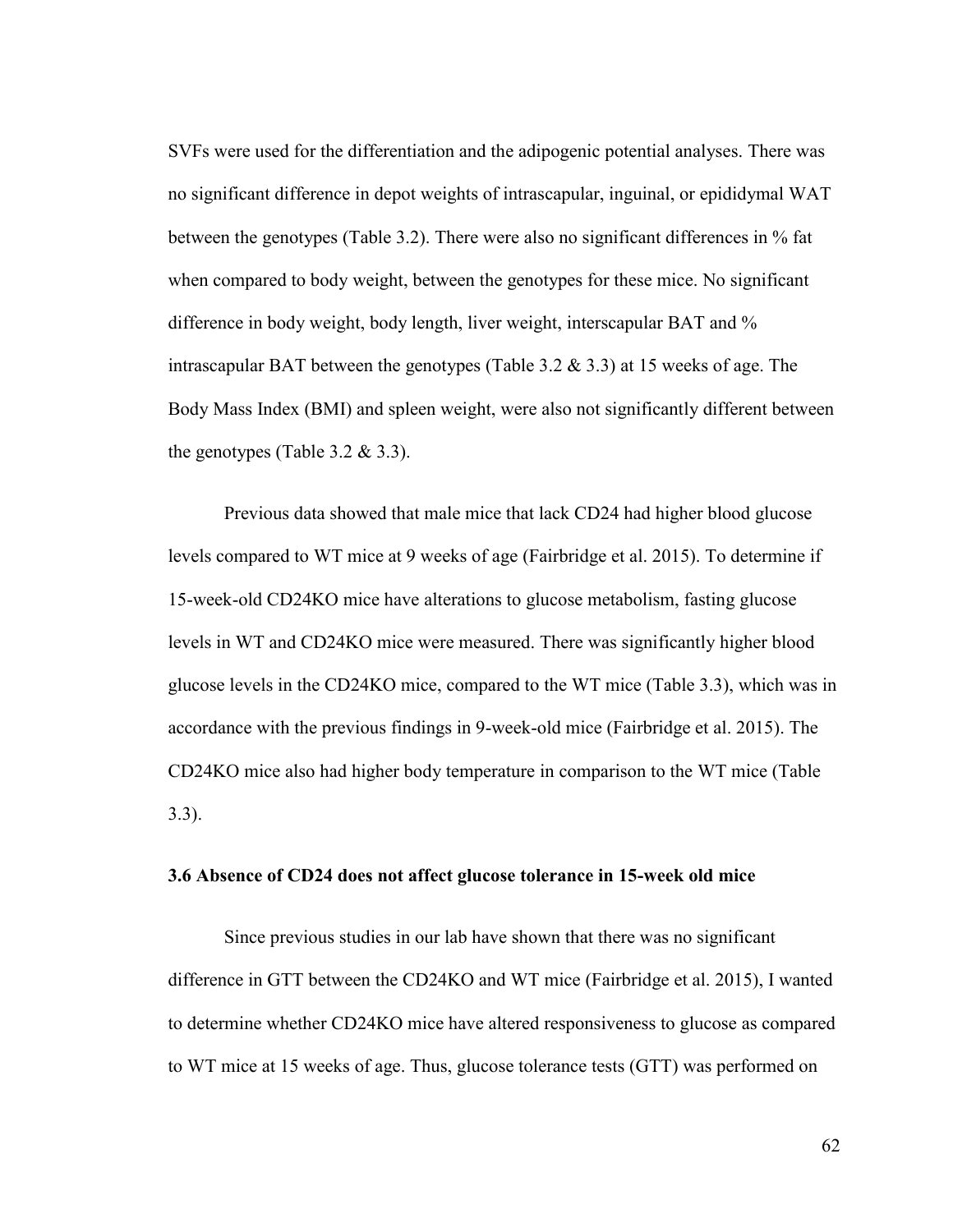|                         | <b>WT</b>        | CD24KO           |
|-------------------------|------------------|------------------|
| Body weight (g)         | $26.42 \pm 0.77$ | $26.88 \pm 0.79$ |
| <b>Body Length (cm)</b> | $9.32 \pm 0.08$  | $9.46 \pm 0.10$  |
| BMI $(g/cm2)$           | $0.31 \pm 0.01$  | $0.30 \pm 0.007$ |
| Intrascapular WAT (g)   | $0.38 \pm 0.04$  | $0.37 \pm 0.04$  |
| Inguinal WAT (g)        | $0.50 \pm 0.06$  | $0.55 \pm 0.05$  |
| Epididymal WAT (g)      | $0.65 \pm 0.08$  | $0.73 \pm 0.10$  |
| %fat Intrascapular WAT  | $1.44 \pm 0.15$  | $1.36 \pm 0.11$  |
| %fat Inguinal WAT       | $1.86 \pm 0.16$  | $2.02 \pm 0.15$  |
| %fat Epididymal WAT     | $2.42 \pm 0.26$  | $2.65 \pm 0.26$  |
| Intrascapular BAT (g)   | $0.15 \pm 0.02$  | $0.18 \pm 0.02$  |
| %fat Intrascapular BAT  | $0.58 \pm 0.09$  | $0.65 \pm 0.06$  |

**Table 3.2:** Body weight, fat pad weights and % fat weights between WT and CD24KO male mice at 15 weeks of age.

Data is shown as mean  $\pm$  s.e.m., n = 6, 8 for WT and CD24KO mice respectively. Statistical significance was determined using the student's T-test.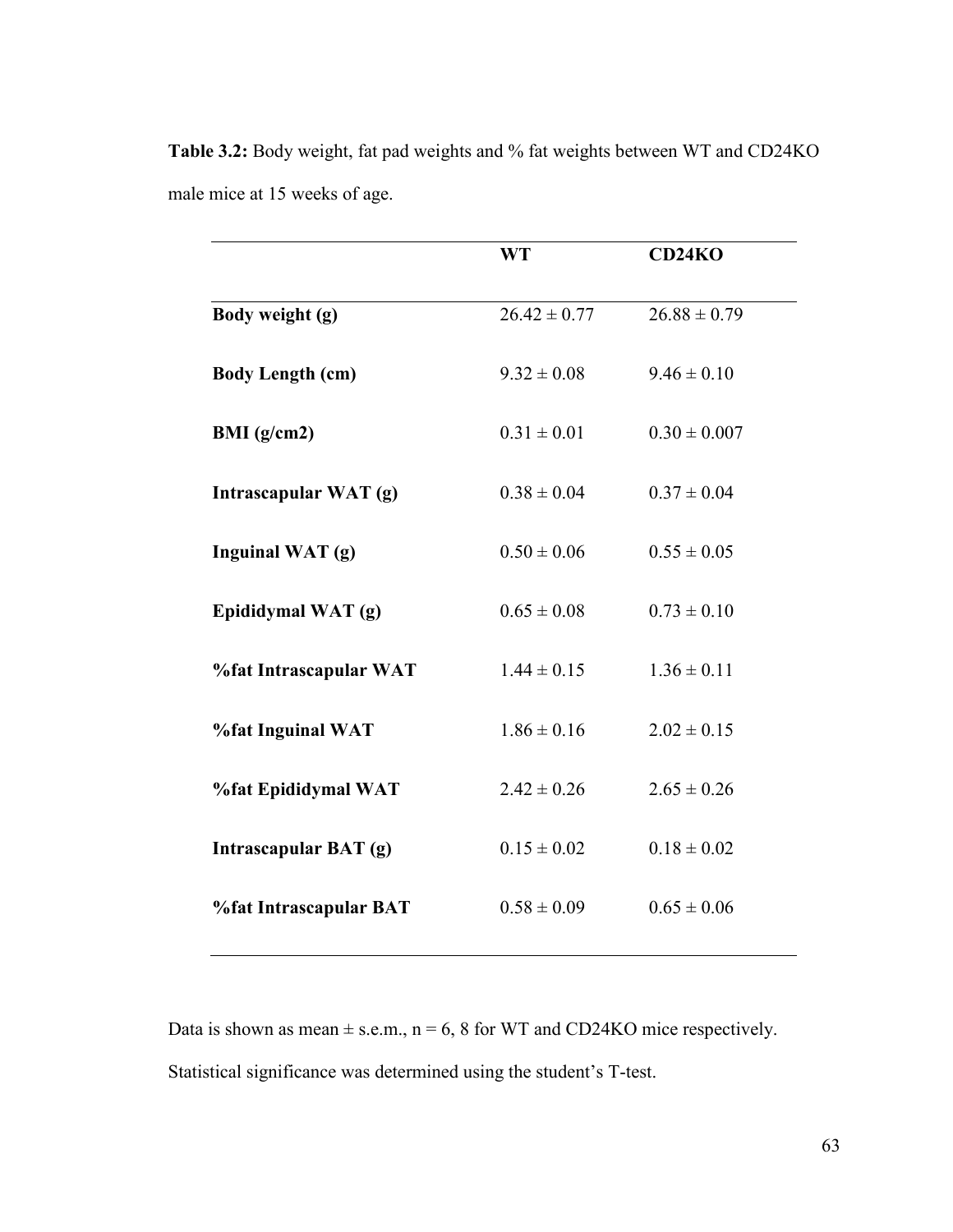**Table 3.3**: Fasting glucose level and body temperature of 15-week-old mice that lack CD24.

|                             | WT               | <b>CD24KO</b>     |
|-----------------------------|------------------|-------------------|
| <b>Fasting glucose (mM)</b> | $6.3 \pm 0.41$   | $7.59 \pm 0.49*$  |
| Body temp $(^{\circ}C)$     | $34.7 \pm 0.36$  | $35.98 \pm 0.17*$ |
| Spleen (g)                  | $0.05 \pm 0.004$ | $0.06 \pm 0.003$  |
| Liver $(g)$                 | $1.07 \pm 0.09$  | $1.12 \pm 0.05$   |

Data is shown as mean  $\pm$  s.e.m., n = 6, 8 for WT and CD24KO mice respectively. Statistical significance was determined using the student's T-test.  $\text{*p}$  < 0.05.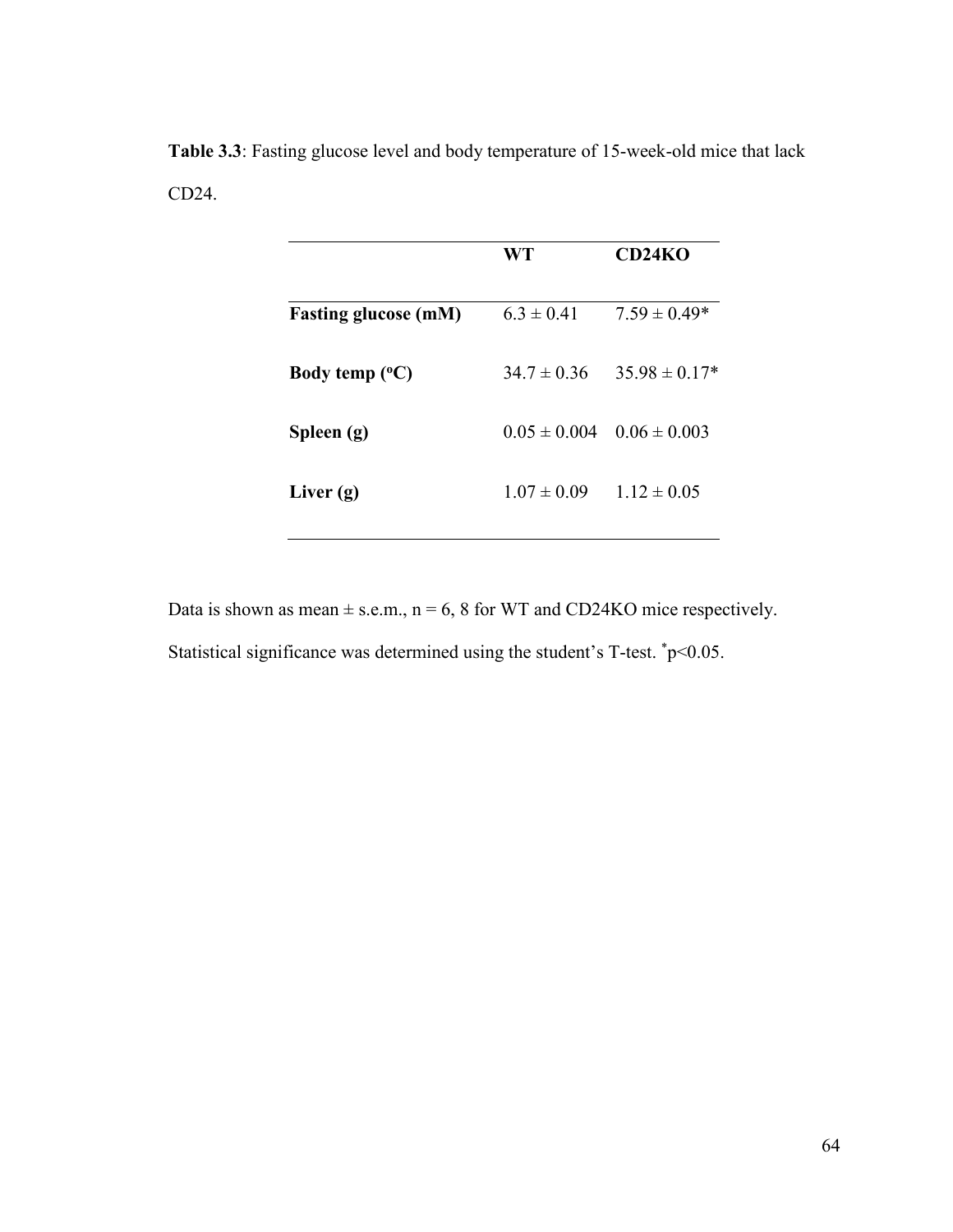both WT and CD24KO mice at 15 weeks of age. It was observed that CD24KO and WT mice showed no difference in total glucose load and glucose response to GTT (Figure 3.8A & B). No significant difference in adipocyte cell sizes was observed between the genotypes, on both the epididymal and inguinal depots, at 15 weeks of age (Figure 3.8C).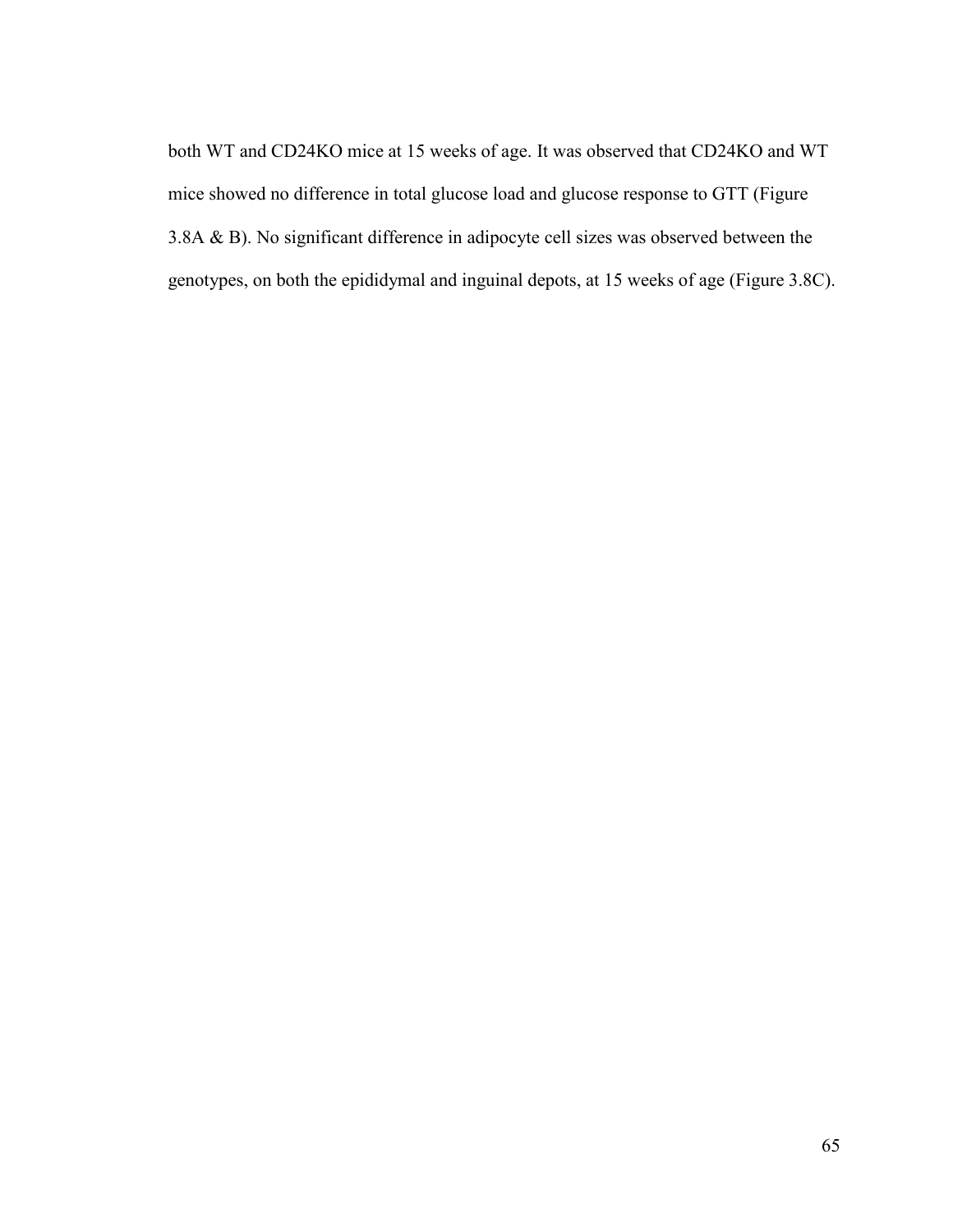

**Figure 3.8:** CD24KO male mice did not show altered glucose tolerance and adipocyte cell sizes on both the epididymal and inguinal WAT depots at 15-weeks of age. **(A)** Blood glucose was determined after 0 min, 15 min, 30 min, 60 min, and 120 min following intraperitoneal injection of 2 mg/g glucose for glucose tolerance test. **(B)** The total glucose load and the glucose response from control levels were determined for both WT and CD24KO mice. **(C)** Adipocyte cell sizes compared to the WT mice from the inguinal and the epididymal WAT depots are shown. Data is shown as mean  $\pm$  s.e.m., n = 6, 8 for WT and CD24KO mice respectively. Statistical significance was determined using a student's T-test.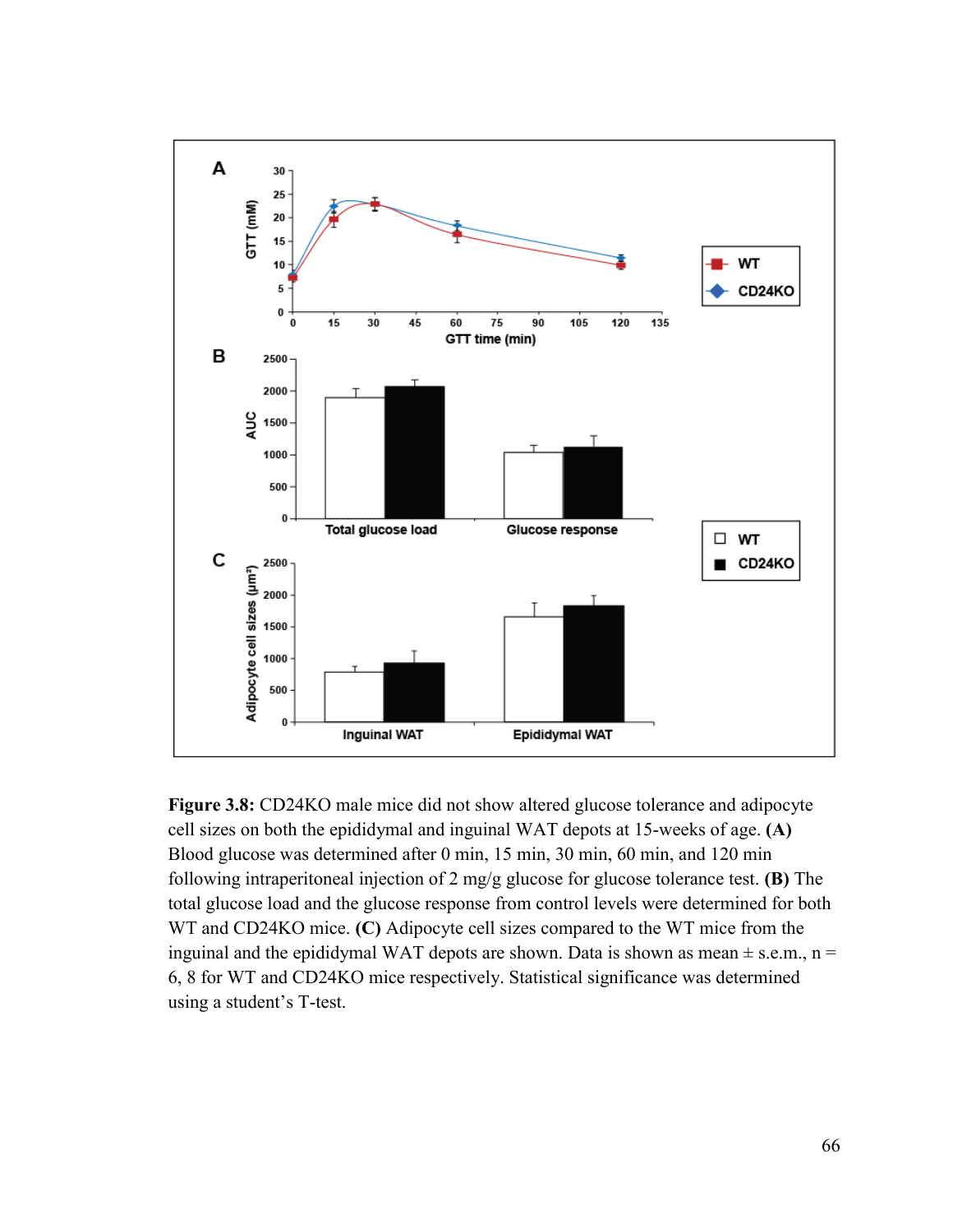### **4.0 Discussion**

The main goal of this thesis was to determine how CD24 regulates lipid accumulation in adipocytes. I first examined glucose uptake as glucose is an important precursor of lipid synthesis, however it was found that CD24 does not regulate glucose uptake in 3T3-L1 pre-adipocytes *in vitro.* Instead, CD24 knockdown dysregulated four genes during the initiation of adipogenesis in 3T3-L1 pre-adipocytes *in vitro.*  Furthermore, these four genes were dysregulated when SVFs from the inguinal but not epididymal white adipose depot from CD24 knockout mice when induced to undergo adipogenesis *ex vivo.* Overall, these data demonstrate that CD24 is necessary for select gene expression but not glucose uptake during adipogenesis to affect lipid accumulation*.* 

Previous *in vitro* studies in our lab using 3T3-L1 pre-adipocytes have shown that the upregulation of CD24, during the initiation of adipogenesis followed by its down regulation at maturity, is required for effective adipogenesis (Smith et al. 2015). Decreasing this initial increase in CD24 expression significantly decreases lipid accumulation in 3T3-L1 pre-adipocytes *in vitro* (Smith et al. 2015). To prevent the initial increase in CD24 expression, two independent siRNA sequences, siCD24 13.1 and siCD24 N0098 (Smith et al. 2015) were used to further verify that any effects observed were not due to off-target effects. Effective knockdown of CD24 was observed at two stages, 6h ID and 24h ID for both the sequences. It was also observed that the knockdown of CD24 significantly reduced lipid accumulation, thereby confirming previous findings that CD24 regulates lipid accumulation in 3T3-L1 pre-adipocytes *in vitro.*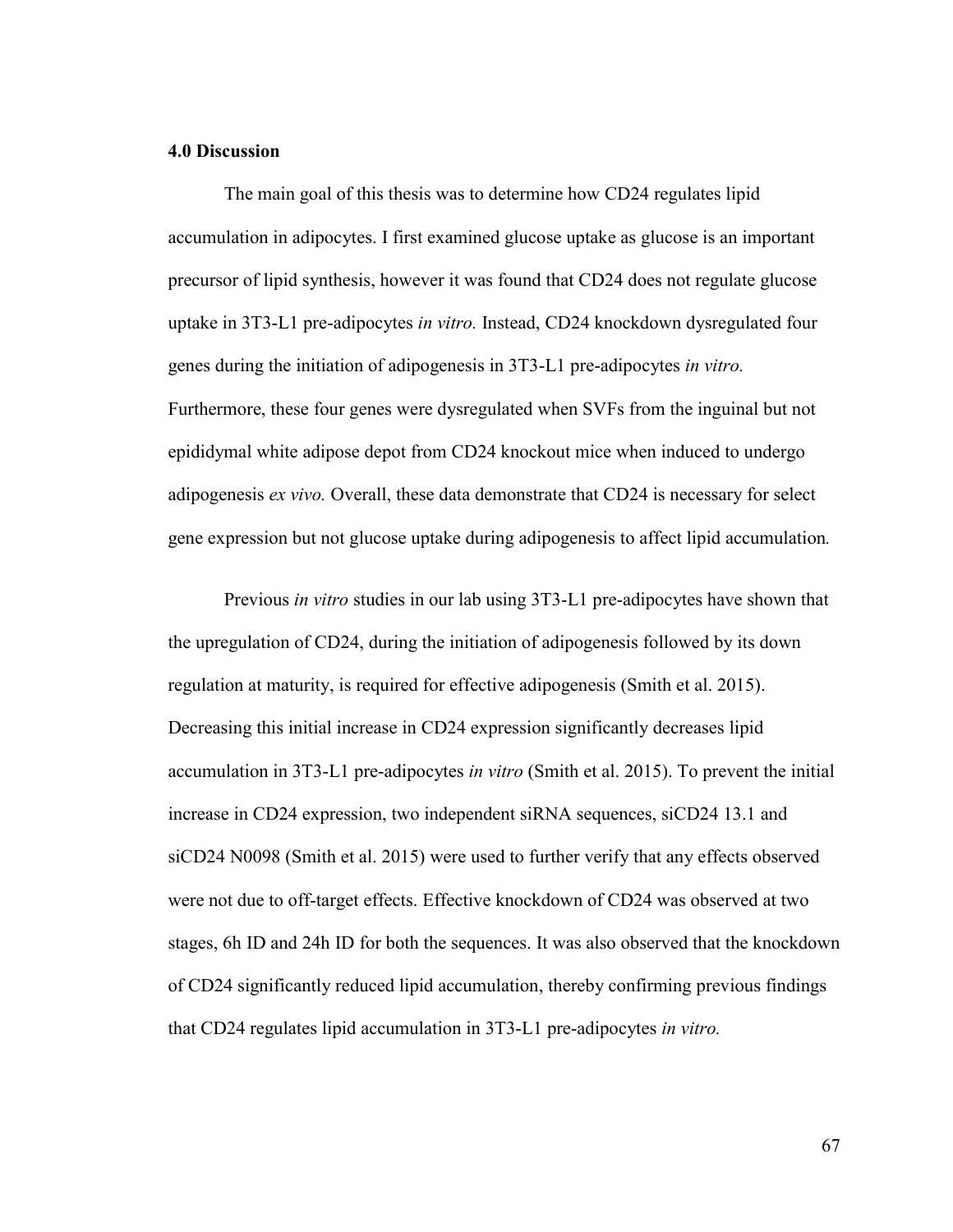Intracellular lipid accumulation is the distinct characteristic of mature adipocytes and is defined by triacylglycerol and cholesterol ester abundance in the lipid droplet (Frayn and Humphreys 2012). Triacylglycerol synthesis can occur from glucose precursors by *de novo* lipogenesis. For this, glucose from the extracellular space is transported into the adipocytes by the GLUT transporters. Glucose that is taken up by this method is used for the synthesis of both triacylglycerols and free fatty acids. The free fatty acids produced by this process activate *PparȖ.* The activated *PparȖ* further activates enzymes that regulate lipogenesis, thereby promoting overall adipogenesis (Rutkowski, Stern, Scherer 2015). Moreover, as the pre-adipocytes differentiate to mature adipocytes the demand for glucose increases which increases the expression of glucose transporters. To add to this, it was found that fully differentiated adipocytes have higher glucose uptake than undifferentiated pre-adipocytes, which was also in accordance with previous findings from our lab (Hogan et al. 2016). Suppressing the expression of CD24 with either siCD24 sequences did not affect the uptake of glucose during adipogenesis. These results indicate that glucose uptake in adipocytes is not regulated by CD24.

Previous studies from our lab have found that knocking down the increase in CD24 expression significantly decreases, but not completely inhibits, lipid accumulation in 3T3-L1 pre-adipocytes at maturity (Smith et al. 2015). The low levels of CD24 remaining after knockdown could have caused the low level of lipid accumulation. Therefore, I wanted to determine if the complete absence of CD24 in knockout mice would fully inhibit lipid accumulation during adipogenesis.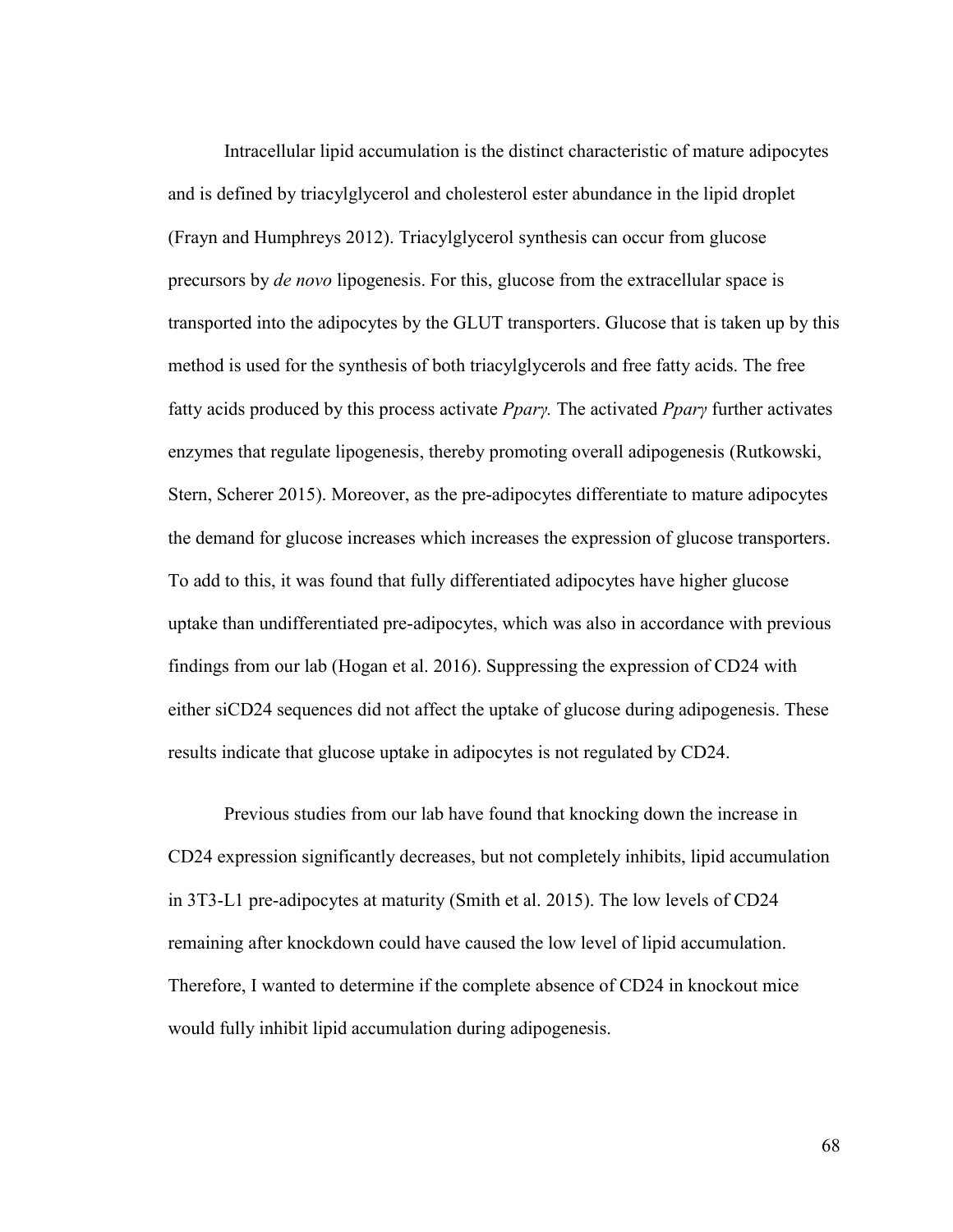Therefore, I measured the differentiation of epididymal and inguinal SVF, from 15-week old male WT and CD24KO mice, *ex vivo.* I found that CD24 regulates the differentiation of both the epididymal and the inguinal SVFs. I also found that despite the absence of CD24, differentiation did occur in both the epididymal and inguinal SVFs, although it was not as prominent as in the SVFs from the WT mice. This supports the previous *in vitro* work showing that CD24 is a modulator but not a master regulator of adipogenesis (Smith et al. 2015).

*Ppary* has been shown to play an important role in lipid accumulation of mature 3T3-L1 pre-adipocytes *in vitro* (Gregoire, Smas, Sul 1998; Tamori et al. 2002). Studies from our lab have identified that CD24 was necessary for the regulation of *PparȖ* in 3T3- L1 pre-adipocytes *in vitro* (Smith et al. 2015). My *ex vivo* lipid accumulation analysis in the epididymal and inguinal SVFs from WT and CD24KO mice showed that there was a decrease, but not absence, in lipid accumulation in the inguinal and the epididymal SVF, when CD24 was absent*.* Therefore, in order to confirm the effect on adipogenesis, at a gene expression level, and to determine if CD24 is necessary for *PparȖ* expression in the SVFs, the expression of *Ppary* was analyzed in the epididymal and inguinal SVFs from WT and CD24KO mice. It was found that, in the absence of CD24, *Ppary* was significantly lower throughout adipogenesis in both the epididymal and the inguinal SVF. Previous *in vitro* analysis in 3T3-L1 pre-adipocytes, when CD24 was knocked down, showed that *Ppary* was significantly lower, compared to the Scr siRNA control, at maturity (Smith et al. 2015). Although this was the case at maturity, there was no significant change in *PparȖ* expression during the initiation of adipogenesis (Smith et al.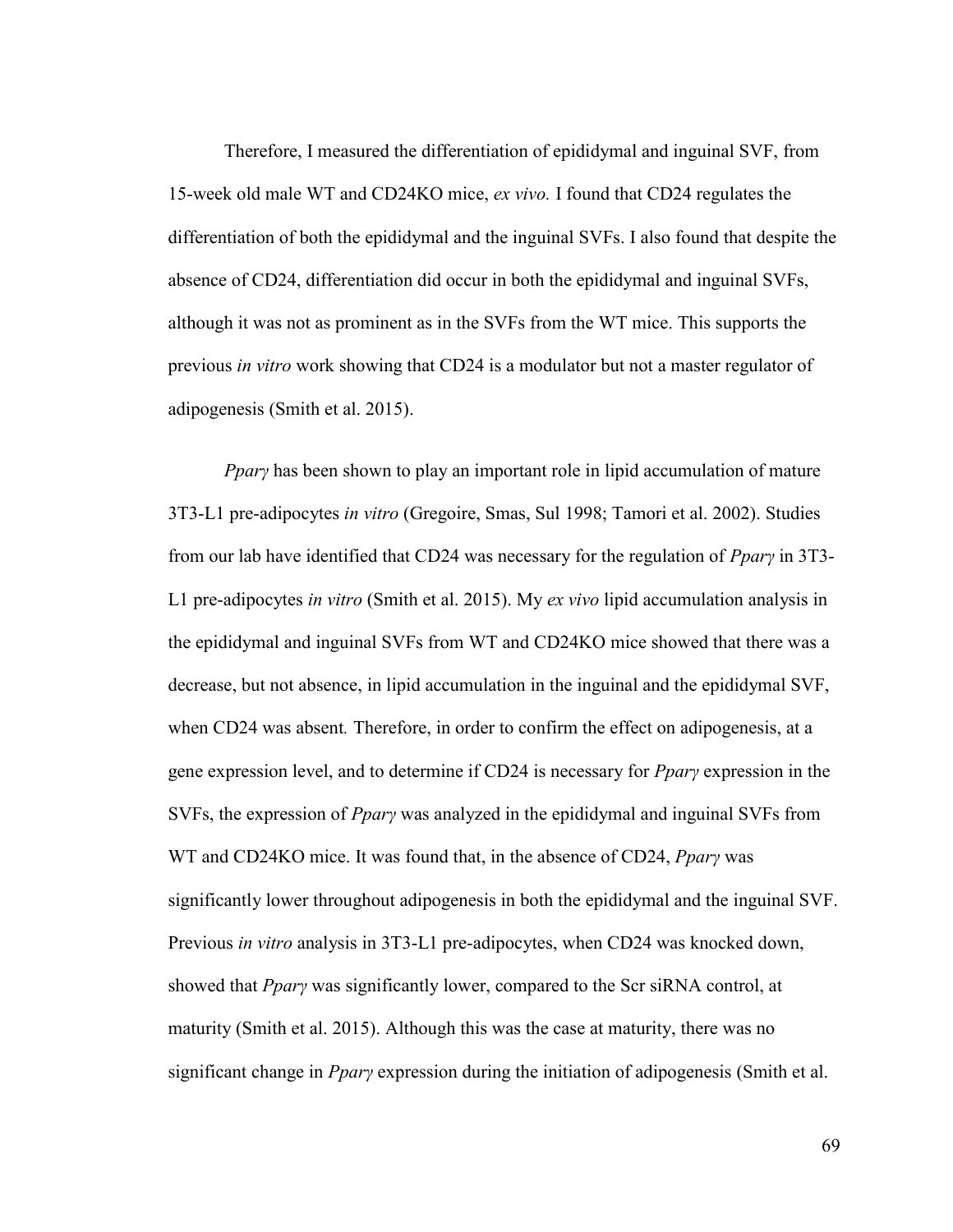2015). Since the expression of CD24 was not completely abrogated by the siCD24 siRNA, low levels of CD24 might have caused the expression of *PparȖ* to be higher during the initiation stage (Smith et al. 2015). But from the current analysis, *Ppary* was significantly lower, when CD24 was absent compared to the WT mice, in the SVFs from both the depots throughout adipogenesis. Moreover, I found that in the WT mice, *PparȖ* displayed a more substantial increase in the inguinal SVF than in the epididymal SVF, which was in accordance with previous reports (Tchkonia et al. 2002; Baglioni et al. 2012). These results indicate that CD24 is necessary for *PparȖ* expression in both the epididymal and the inguinal SVF *ex vivo.* 

Since CD24 does not regulate lipid accumulation by regulating glucose uptake in adipocytes *in vitro,* the alternative hypothesis was that CD24 regulates lipid accumulation by regulating genes during adipogenesis *in vitro.* To identify genes regulated by CD24 during adipogenesis, one study that was done in our lab investigated the results of a preliminary DNA microarray data that showed that siCD24 selectively prevented the upregulation of 134 genes in response to 6h of ID treatment (unpublished observations, Smith and Christian). From these results, I identified genes that are regulated during the differentiation of adipocytes.

The expression patterns of selected candidate genes were then analyzed, which were selected based on the two selection criteria as indicated previously, by qRT-PCR analysis *in vitro* in 3T3-L1 pre-adipocytes. Although there was differential regulation in the selected genes in 3T3-L1 pre-adipocytes, when CD24 is knocked down, there was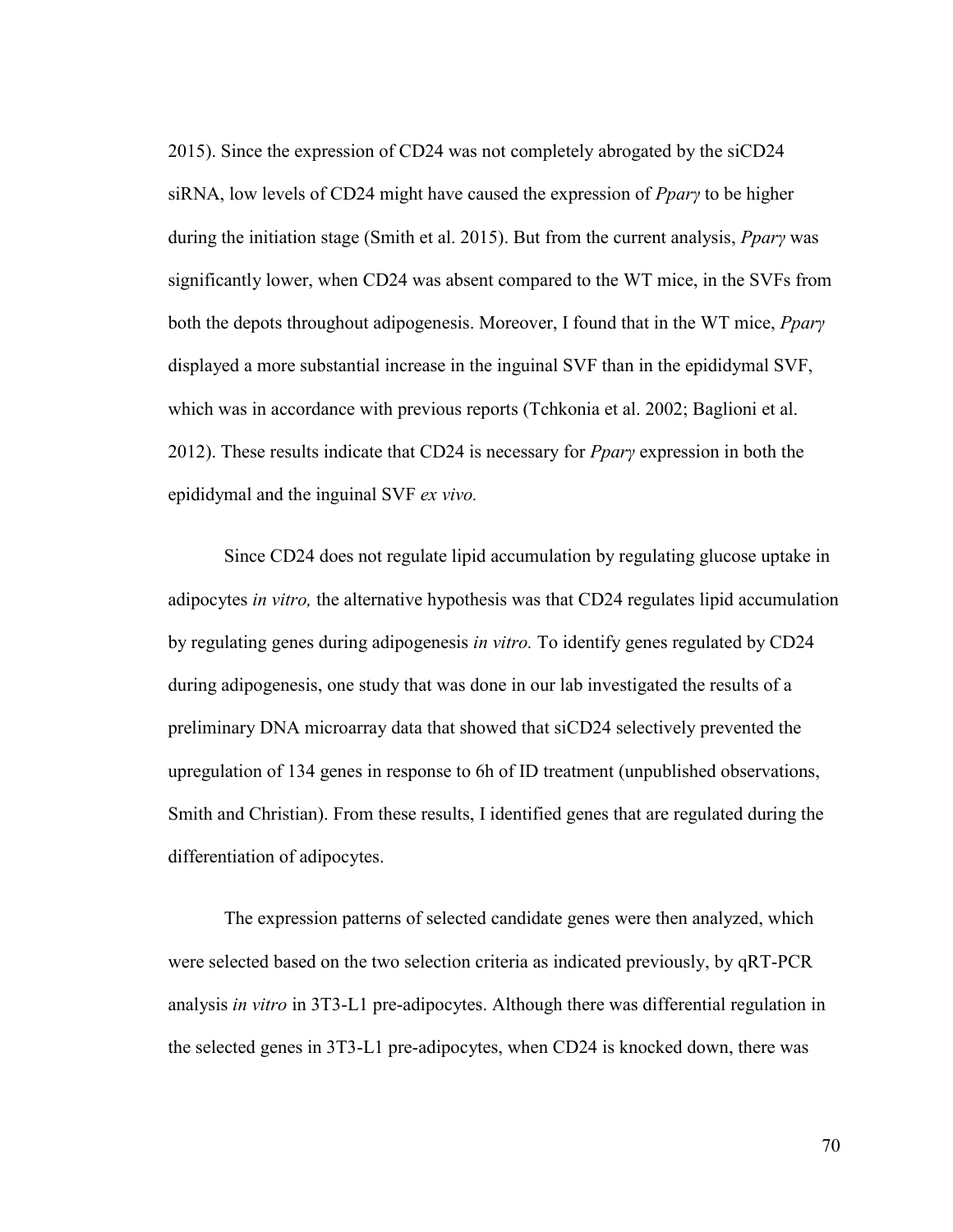high variability in gene expression patterns. This high variability might be due to the quality of the cDNA used or due to the variable knockdown of CD24. This might explain why *Medag,* which was shown to be involved in adipogenesis (Zhang et al. 2014), had a p value of 0.07 instead of being significantly decreased (p<0.05) during the initiation of adipogenesis, when CD24 was knocked down. The variability in CD24 knockdown might also explain why *Medag* and the other candidate genes were not significantly decreased at maturity or at other stages of adipogenesis. Another gene, *Ppm1d* was found to be significantly increased at maturity when CD24 was knocked down*. Rgs2* was significantly decreased, relative to the Scr siRNA control, at maturity. The second transcript variant of *Ccdc85b* was found to be significantly decreased at both initiation and maturity stages of adipogenesis. Apart from that, the first transcript variant of *Ctla2a*  was also significantly decreased during the initiation stage, whereas the second transcript variant of *Ctla2a* was significantly decreased at maturity, relative to the Scr siRNA control, in 3T3-L1 pre-adipocytes *in vitro.* 

Since CD24 is significantly upregulated during the initiation of adipogenesis (Smith et al. 2015), I was interested in four genes, *Ccdc85b.v2, Medag, Ctla2a.v1* and *Ppm1d,* as these genes were regulated by CD24 at initiation in 3T3-L1 pre-adipocytes *in vitro*. When the expression of these genes were analyzed in SVFs of 15-week-old WT and CD24KO mice, it was found that apart from *Medag,* none of the genes were regulated in the epididymal SVF*.* However, in the inguinal SVF it was observed that all the four genes were significantly regulated during adipogenesis *ex vivo.*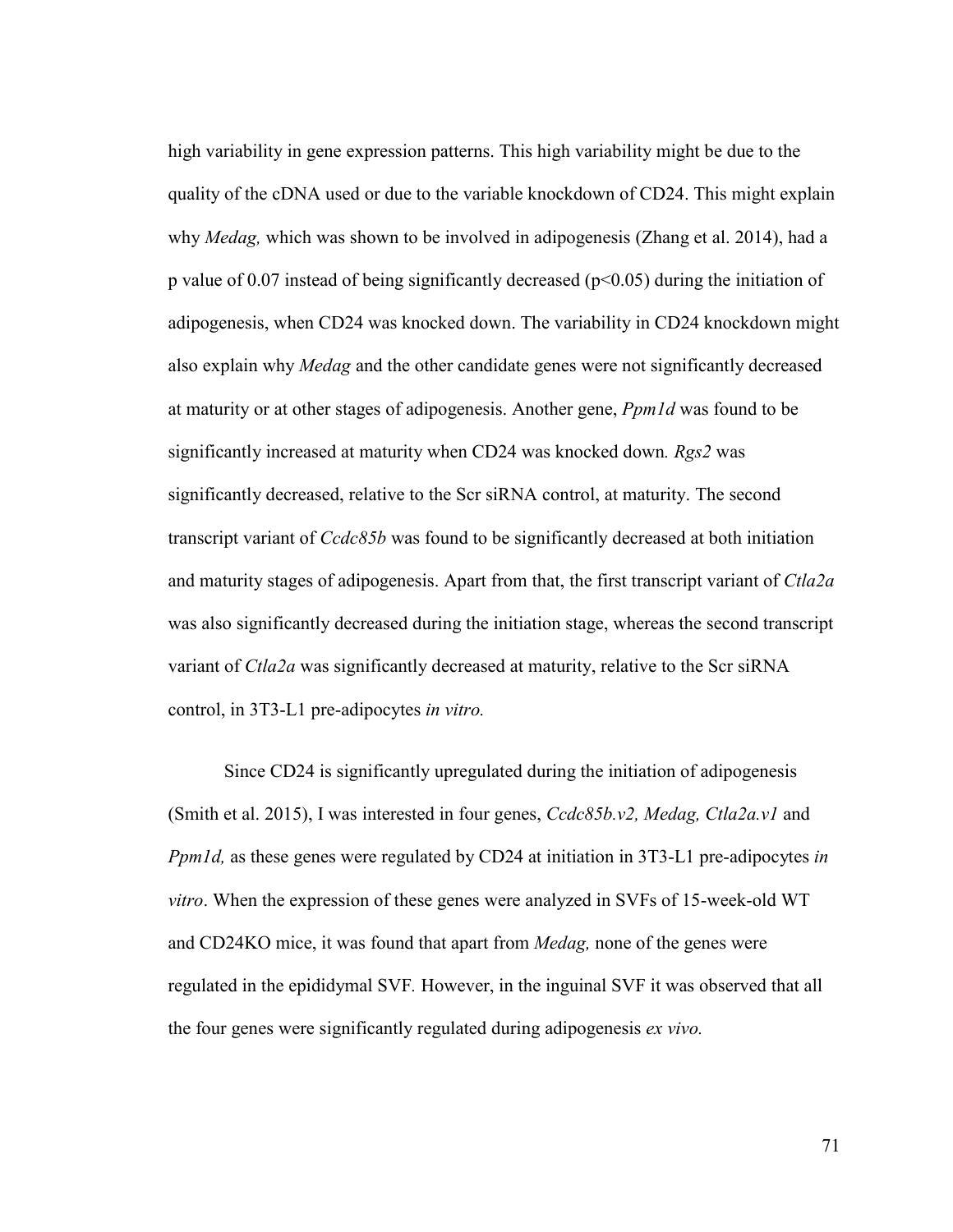*Medag* is a proinflammatory cytokine that has been shown to regulate the expression of *Ppar*2, *C/EBPα*, *aPβ, C/EBPδ, Plin1, Pref-1* and *Fas* during adipogenesis (Anghel and Wahli 2007; Lefterova and Lazar 2009; Zhang, Chen, Sairam 2012). *Medag* expression was shown to increase during the early stages of adipogenesis and reach higher levels in differentiated cells (Zhang, Chen, Sairam 2012). This expression profile of *Medag*, early during adipogenesis, resembles that of the adipogenic genes *C*/*EBP* $\beta$  and *C/EBPδ* (Phan, Peterfy, Reue 2004). The overexpression of *Medag* in pre-adipocytes was shown to promote differentiation of adipocytes, whereas the knockdown of *Medag*  decreases lipid accumulation in mature adipocytes (Zhang, Chen, Sairam 2012). These effects on lipid accumulation of *Medag* are similar to those observed when CD24 expression is blocked *in vitro* in 3T3-L1 pre-adipocytes (Smith et al. 2015). However, *Medag* has also been shown to promote glucose uptake in differentiating 3T3-L1 preadipocytes *in vitro* (Zhang, Chen, Sairam 2012). In this study, I have found that CD24 does not regulate glucose uptake during adipogenesis in 3T3-L1 pre-adipocytes *in vitro*. Moreover, the gene expression analysis of *Medag* in 3T3-L1 pre-adipocytes *in vitro*  suggests that CD24 might be necessary for *Medag* expression to promote adipogenenic gene expression and subsequently lipid accumulation. This also suggests that CD24 acts as an upstream regulator of *Medag* in 3T3-L1 pre-adipocytes *in vitro*. On further analyzing the regulation of *Medag ex vivo* in SVFs from WT and CD24KO mice, I found that *Medag* expression was dependent on the CD24 expression in the inguinal but not the epididymal SVF, at every stage of adipogenesis analyzed. Since *Medag* was shown to promote the differentiation of adipocytes by promoting the expression of *Ppary*<sup>2</sup> and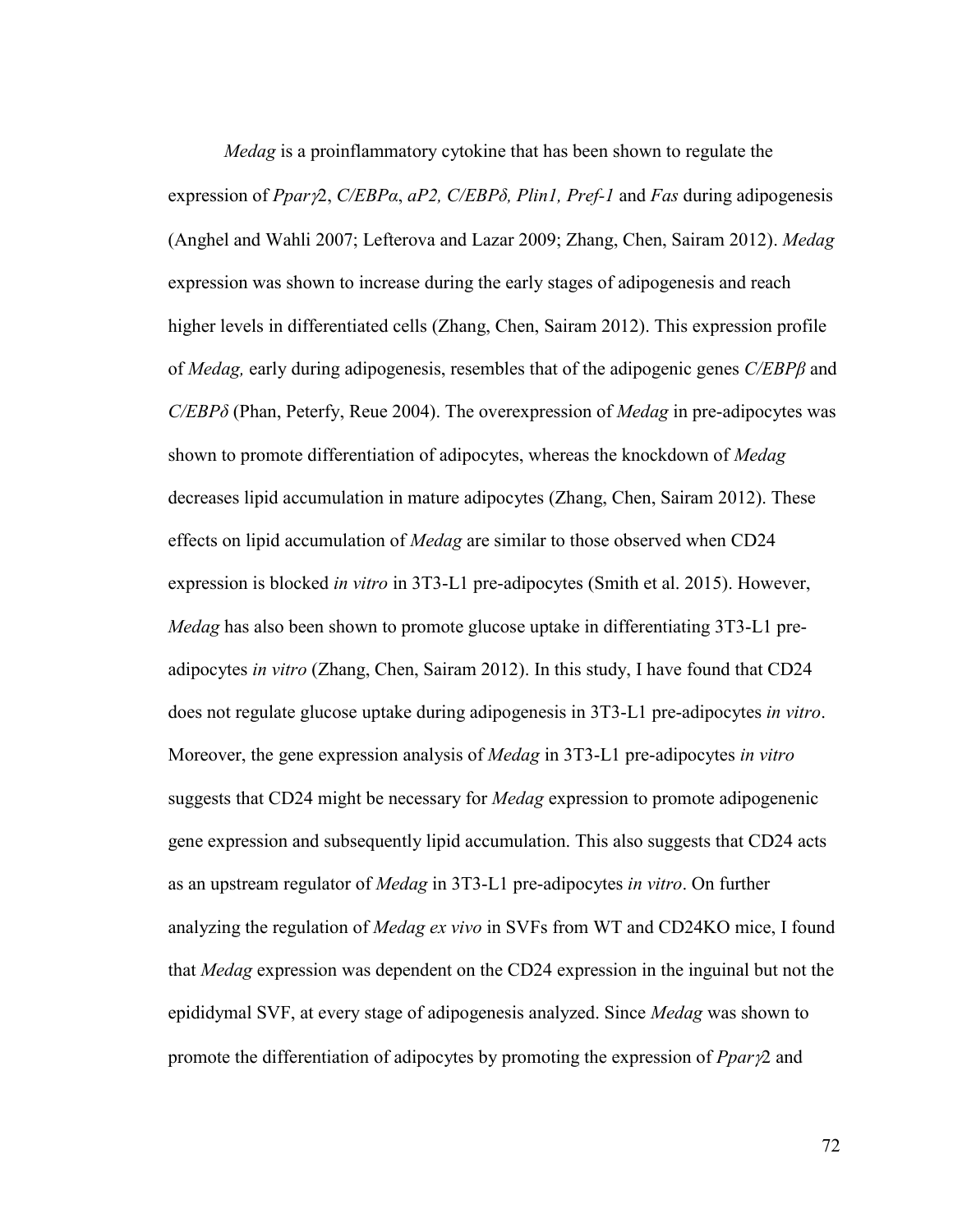*C/EBPα* (Zhang, Chen, Sairam 2012), my analysis in the epididymal and inguinal SVF suggests that the CD24 dependent decrease in *Medag* expression may decrease the expression of *Ppar*2 and *C/EBPα,* thereby reducing lipid accumulation, at maturity*.* Moreover, the decrease in *Medag* expression might have decreased glucose uptake in adipocytes (Zhang, Chen, Sairam 2012) thereby further decreasing lipid accumulation in mature adipocytes *in vitro.* But, further analyses are required to confirm these claims.

Apart from *Medag,* I also found that the second transcript variant of *Ccdc85b* to be differentially regulated in 3T3-L1 pre-adipocytes *in vitro. Ccdc85b* is a cellular homolog of the hepatitis delta virus antigen (HDAg) (Brazas and Ganem 1996) that acts as a transcriptional repressor. *Ccdc85b* has roles in negatively regulating cell growth, transcription and cellular differentiation. In pre-adipocytes, *Ccdc85b* has been reported to inhibit members of the C/EBP family, except  $C/EBP\alpha$ , and thereby negatively regulates adipogenesis (Bezy et al. 2005). The overexpression of *Ccdc85b* led to the partial inhibition of adipogenesis, where only 45% of the cells produced lipid droplets compared to 80% of the cells in the control vector treatment (Bezy et al. 2005). This was due to the reduction of cells in the synthesis phase (S phase) of the cell cycle, where DNA replication occurs. This reduction in cell number thereby leads to the reduction in adipogenesis (Bezy et al. 2005). *Ccdc85b* has also been shown to inhibit the expression of important adipogenic markers like GPDH and lipoprotein lipase (LPL) to inhibit adipogenesis (Bezy et al. 2005). In my study, it was observed that the second transcript variant of *Ccdc85b* was decreased in 3T3-L1 pre-adipocytes during the initiation and maturity stages of adipogenesis. This suggests that the expression of *Ccdc85b*.v2 during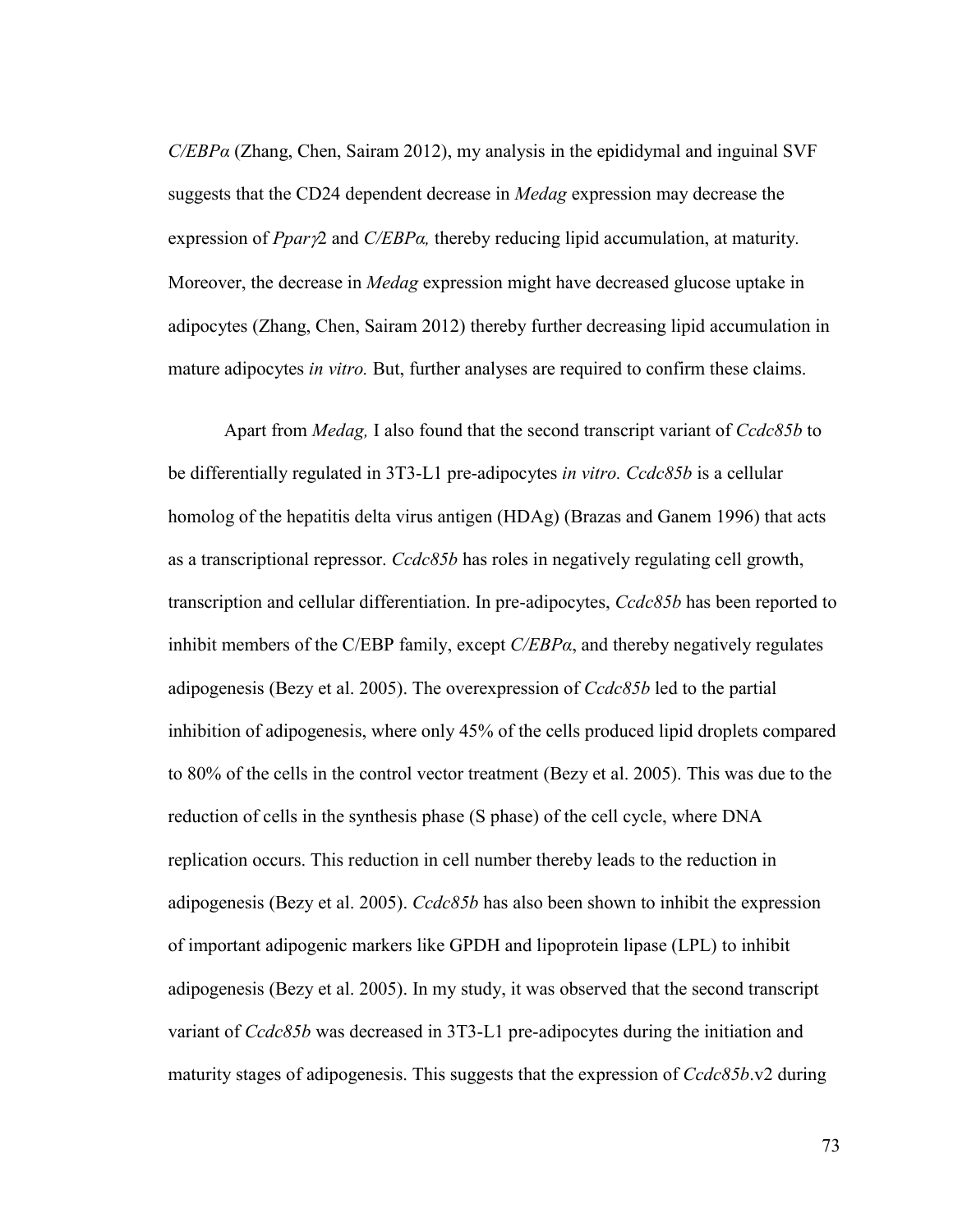these two stages might be necessary for optimal mature adipogenic gene expression and lipid accumulation in 3T3-L1 pre-adipocytes *in vitro.* The decreased expression in *Ccdc85b.v2* observed at maturity, might have also caused partial expression of *C/EBPȕ*  and *C/EBPδ* thereby contributing to mild lipid droplet formation in mature adipocytes. Further *ex vivo* analysis showed that CD24 does not affect the expression of *Ccdc85b.v2*  in the epididymal SVF. In the inguinal SVF, however, it was observed that high levels of *Ccdc85b.v2* expression during the Control 6h stage, which then decreased throughout adipogenesis and reached high levels at the maturity stage, in the WT mice compared to the CD24KO mice. These results suggest that CD24 is necessary for the expression of the negative regulator of adipogenesis, *Ccdc85b.v2,* in the inguinal but not the epididymal SVF*.* The high levels of *Ccdc85b.v2* in WT but not in the CD24KO mice, at Control 6h stage and at maturity, suggests that the CD24 dependent *Ccdc85b.v2* expression is necessary for the optimal differentiation of the inguinal adipocytes*.* Since *Ccdc85b* has been shown to inhibit the transcriptional activities of *C/EBPβ* and *C/EBPδ* (Bezy et al. 2005), CD24 might be indirectly controlling the expression of *C/EBPȕ* and *C/EBPδ* via *Ccdc85b.v2*, thereby regulating lipid accumulation in mature adipocytes of the inguinal SVF. Since the expression of  $C/EBP\beta$  is a prerequisite for mitotic clonal expansion, early during adipogenesis (Tang, Otto, Lane 2003; Zhang et al. 2004), the *Ccdc85b.v2*  mediated decrease in *C/EBPß* expression might have also decreased the mitotic clonal expansion in pre-adipocytes, thereby reducing adipogenesis and lipid accumulation overall. But further analyses are required to confirm these claims and to determine the cause of the depot specific regulation of *Ccdc85b.v2* by CD24 in SVFs.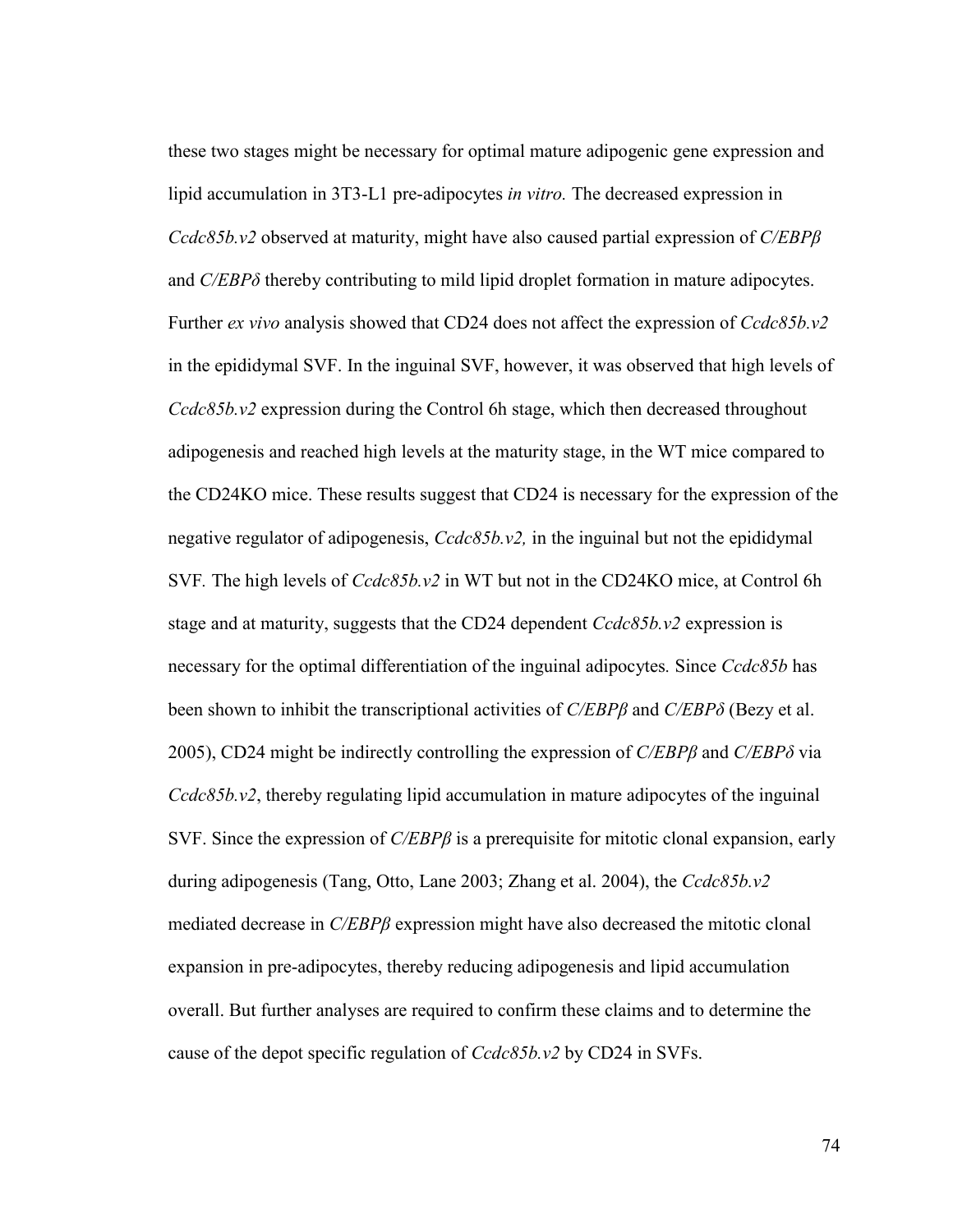It was also observed that the first transcript variant of *Ctla2a* to be differentially regulated during adipogenesis in 3T3-L1 pre-adipocytes *in vitro. Ctla2a* is a cysteine protease inhibitor protein that is found to be expressed in mouse activated T-cells, mast cells and dendritic cells (Luziga et al. 2008). Although many of its functions are not well understood, it has been shown to negatively regulate the inflammatory response and protein processing (Sugita et al. 2009) but positively regulate T cell differentiation (Sugita et al. 2011). Although this gene has not been previously shown to be involved in adipogenesis, my analysis in 3T3-L1 pre-adipocytes showed that *Ctla2a.v1* was significantly decreased during the initiation of adipogenesis, when CD24 is knocked down. This suggests that the CD24 dependent *Ctla2a.v1* expression, during the initiation of adipogenesis, might be necessary for downstream adipogenic gene expression to initiate lipid accumulation. On further analyzing the expression of *Ctla2a.v1* in the epididymal SVF *ex vivo,* similar expression patterns of this gene was observed in the CD24KO mice to that of the WT mice, throughout adipogenesis. However, the analysis in inguinal SVF showed a significant decrease of *Ctla2a.v1,* when CD24 is absent, throughout adipogenesis. The depot specific expression patterns of *Ctla2a.v1* along with its CD24-dependent decrease at every stage of adipogenesis suggests that *Ctla2a.v1*  might be regulating other adipogenic genes, especially mature adipogenic genes, to promote lipid accumulation in the inguinal SVF. Further analyses of this gene during adipogenesis might provide new insights in its regulation of mature adipogenic genes and lipid accumulation in mature adipocytes, both in 3T3-L1 pre-adipocytes and in the inguinal SVF.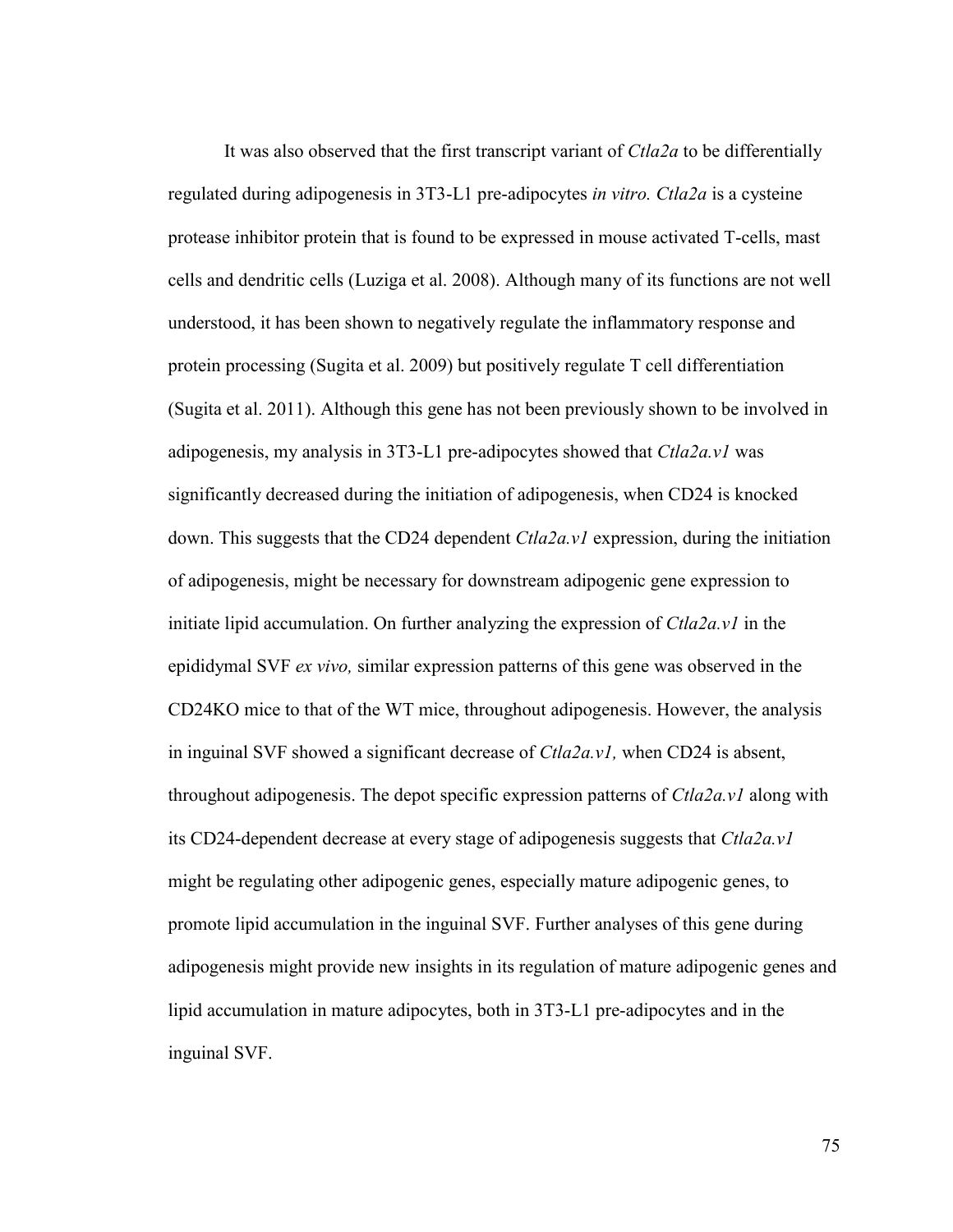The fourth gene that was regulated in my analysis in 3T3-L1 pre-adipocytes *in vitro* was *Ppm1d. Ppm1d* belongs to the PP2C family of Ser/Thr protein phosphatases that are known to negatively regulate cell stress responses and are expressed in the cellular response to starvation (Takekawa et al. 2000). Similar to *Ctla2a.v1,* the involvement of *Ppm1d* in adipogenesis has not been reported previously. In my analysis, it was found that *Ppm1d* expression decreased during the initiation of adipogenesis and was increased at maturity, when CD24 is knocked down, in 3T3-L1 pre-adipocytes *in vitro.* Since pre-adipocytes must undergo clonal expansion after receiving the IBMX/Dex signal, the decrease in *Ppm1d,* during the initiation of adipogenesis, could potentially cause a reduction in cells that underwent the clonal expansion stage. Previous studies have shown that blocking clonal expansion with various compounds have disrupted adipocyte differentiation (Yeh, Bierer, McKnight 1995; Reichert and Eick 1999; Tang, Otto, Lane 2003). Therefore, the decrease in *Ppm1d* might have resulted in the overall decrease in adipogenesis leading to a decrease in lipid accumulation. On further analyzing *Ppm1d* expression in the epididymal SVF, it was found that there was no significant difference in *Ppm1d* expression between the genotypes during adipogenesis *ex vivo*. In the inguinal SVF, however, *Ppm1d* was significantly decreased in the CD24KO mice, compared to WT mice, at the Control 6h stage and at maturity. One of the key roles of *Ppm1d* is to mediate the G2/M transition of the mitotic cell cycle (Choi et al. 2002). The G2/M transition phase is one of the three checkpoints of the mitotic cell cycle, the other two being, the major G1 checkpoint and the metaphase checkpoint. The G2/M transition phase of the cell cycle ensures that cells do not initiate mitosis before repairing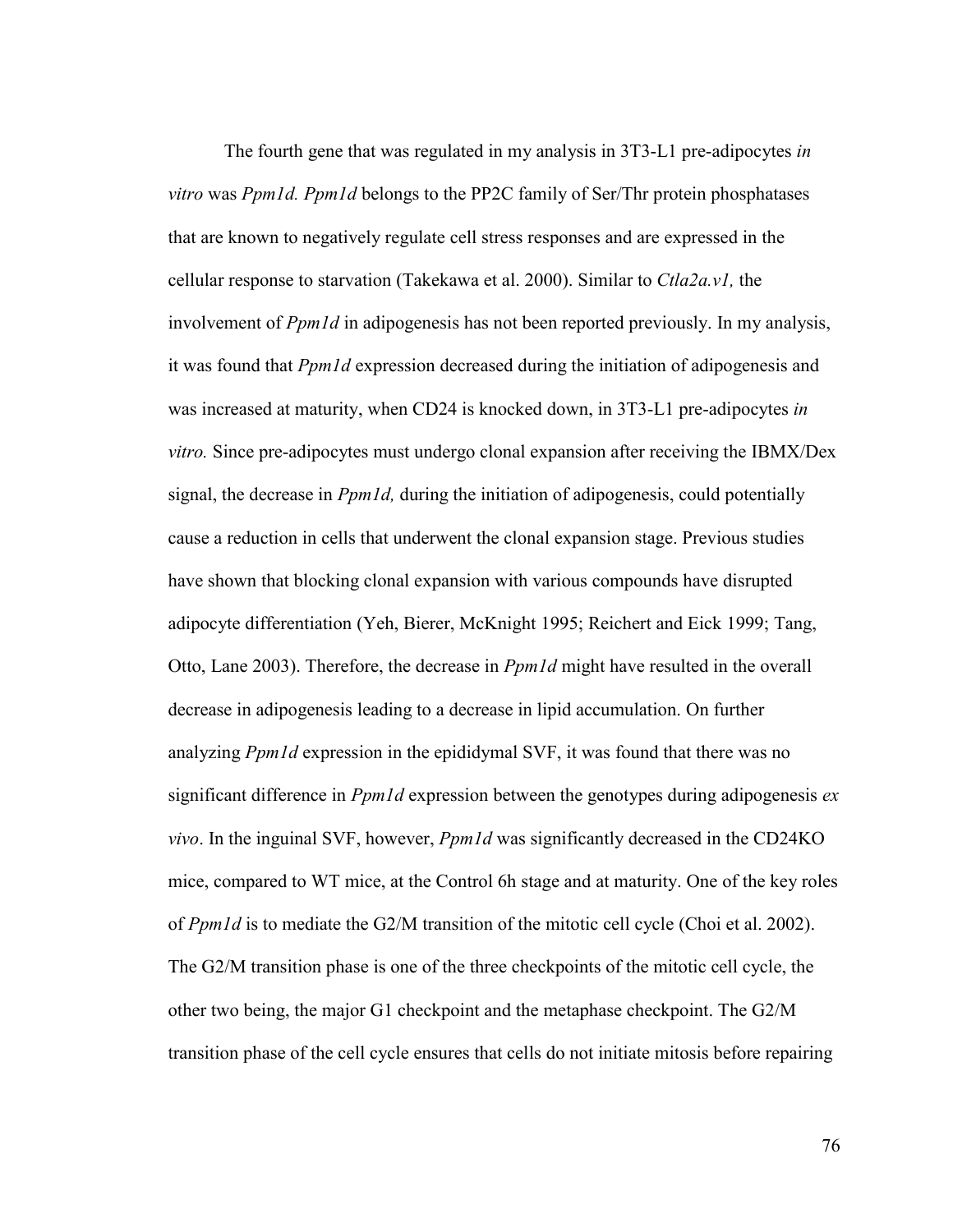their DNA after replication (Cuddihy and O'Connell 2003). The high levels of *Ppm1d* in the inguinal SVF of WT mice, at Control 6h stage, suggests that the CD24 dependent *Ppm1d* expression is necessary for the pre-adipocytes to undergo growth arrest, which allows them to receive the adipogenic signal mediated by IBMX/Dex, during the initiation stage. The high levels of *Ppm1d* in the inguinal SVF of WT mice, at maturity, suggest that the CD24 dependent *Ppm1d* expression might be required for the mature adipogenic gene expression and lipid accumulation in mature adipocytes. Further studies are required to confirm this claim and to determine the cause for the depot specific regulation of *Ppm1d,* by CD24.

Since the inguinal and the epididymal WAT depots display an array of differences including their gene expression patterns (Grove et al. 2010; Karastergiou et al. 2013; Cohen et al. 2014), it was not surprising that the select four genes showed differences in expression between the SVFs from the two depots. The differences observed in the biology of the two depots might possibly explain the difference in gene expression patterns of the select four genes in my study. For example, recent studies reveal that precursor cells from the epididymal depot display less differentiation capacity compared to the inguinal depot (Macotela et al. 2012). Moreover, studies have also shown the presence of more adipogenic progenitors in the inguinal WAT than the epididymal WAT depot (Tchkonia et al. 2002; Joe et al. 2009; Baglioni et al. 2012). It has also been demonstrated that pre-adipocytes from the epididymal depot highly express antiadipogenic factors, as opposed to pre-adipocytes from the inguinal depot, which show higher expression of pro-adipogenic genes (Macotela et al. 2012). These results might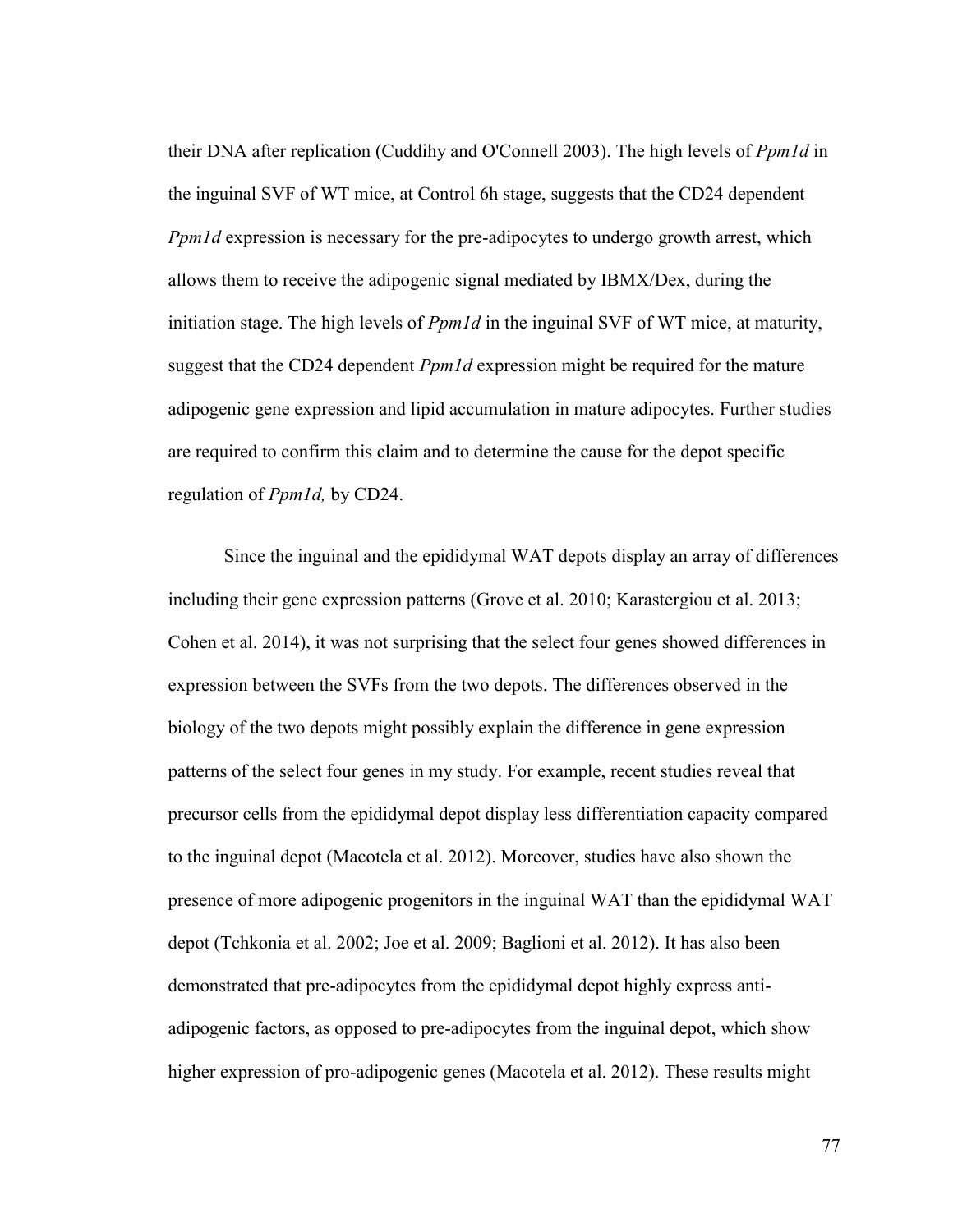explain the large differences in the expression patterns of the four selected genes, between the two depots, in my gene expression analysis.

Moreover, studies performed on WT male C57BL/6J mice showed that the epididymal depot are heavier than the inguinal depot and that the mean adipocyte sizes of the inguinal depot were smaller than the epididymal depot (Sackmann‐Sala et al. 2012). This could possibly be explained due to the simultaneous increase in the expression of the pro-adipogenic gene, *Medag,* and the decreased expression of the anti-adipogenic gene, *Ccdc85b.v2,* at maturity in the epididymal depot from my analysis. This simultaneous expression might have increased lipid accumulation thereby causing an increase in mean adipocyte sizes of the epididymal adipocytes further leading to the epididymal depot being heavier than the inguinal depot as claimed by that study (Sackmann‐Sala et al. 2012). Similarly, the increased expression of *Ccdc85b.v2,* at maturity, in the inguinal depot of WT mice that was observed in my study might have led to reduced differentiation and lipid accumulation thereby causing a decrease in the mean adipocyte sizes of the inguinal adipocytes causing an overall decrease in inguinal depot as described before (Sackmann‐Sala et al. 2012).

Apart from that, other studies have shown that there is increased expression of resistin, angiotensinogen, adiponectin, and *PparȖ* in the epididymal fat pad (Atzmon et al. 2002), while the inguinal fat showed greater expression of PAI-1 and leptin (Atzmon et al. 2002; Chusyd et al. 2016). Since *Medag* has previously been shown to regulate the expression of *Ppary* (Zhang, Chen, Sairam 2012), it could be possible that the high levels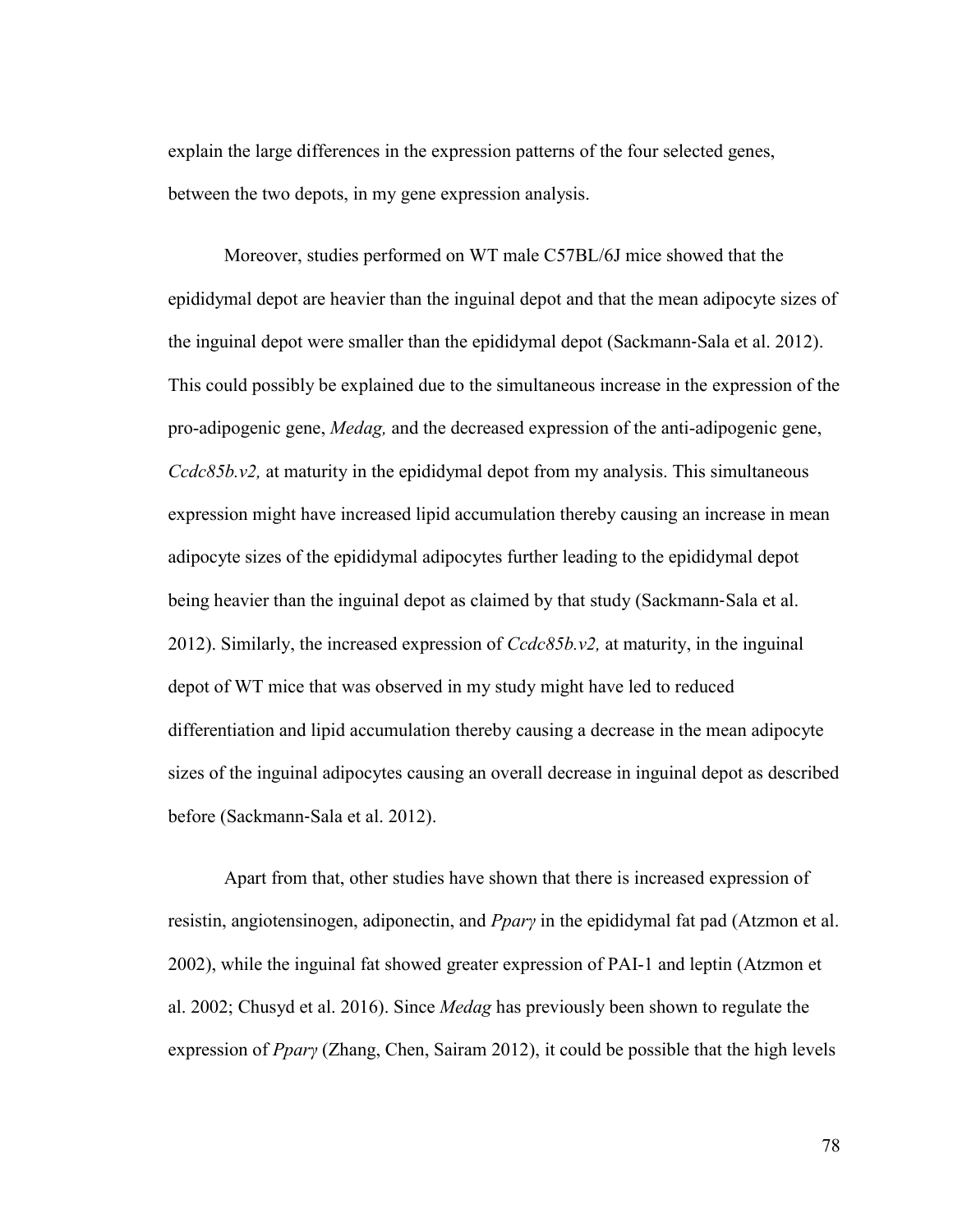of *Medag* observed in the epididymal depot in my analysis could possibly be regulating *Ppary* expression thereby leading to increased lipid accumulation in this depot. Studies have also shown that enzymes that are involved in glucose metabolism such as enolase (ENO) and triosephosphate isomerase (TIM) are highly expressed in the epididymal compared to the inguinal depot (Sackmann‐Sala et al. 2012). Since *Medag* was shown to promote glucose uptake in adipocytes (Zhang, Chen, Sairam 2012), the high levels of *Medag,* at maturity, in the epididymal depot observed in my analysis might have promoted glucose uptake in this depot thereby facilitating glucose metabolism via ENO and TIM, whose expressions were shown to be high (Sackmann‐Sala et al. 2012). Studies have also shown that the surgical removal of epididymal fat pad has restored insulin action and also normalized the levels of TNF-α, IL-6 and adiponectin levels (Pitombo et al. 2006). Moreover, it has also been shown that the oxidative damage is lower in the inguinal depot than the epididymal depot (Sackmann‐Sala et al. 2012). Since *Ctla2a.v1*  and *Ppm1d* play roles in negatively regulating inflammation and cell stress responses, it might be possible that their high expression levels, observed in my analysis, might have caused reduced oxidative damage in the inguinal depot. Since *Ctla2a.v1* and *Ppm1d* expression levels are low in epididymal depot, this might have led to high oxidative damage in the epididymal depot as observed by the previous studies (Sackmann‐Sala et al. 2012). Apart from this, studies have also shown that HOXC8, a protein that has been shown to be involved in the differentiation of white and brown adipocytes (Nakagami 2013), is highly expressed in the epididymal depot (Tchkonia et al. 2002; Cantile et al. 2003; Vohl et al. 2004; Gesta, Tseng, Kahn 2007). Based on the expression levels of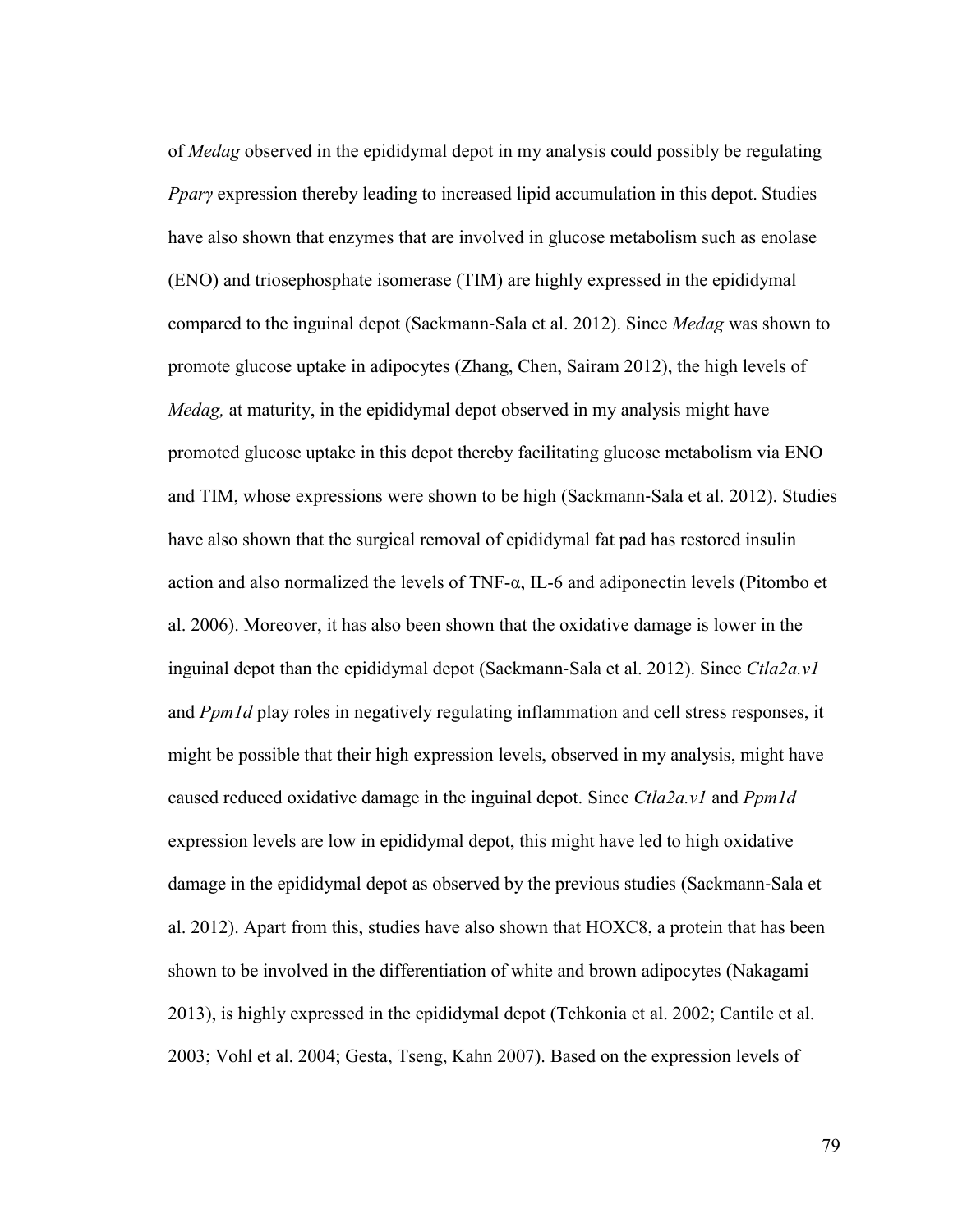*Medag* in my analysis, it could be possible that the CD24 dependent *Medag* expression could potentially be involved in the expression of HOXC8 and thereby leading to increased epididymal adipogenesis.

Apart from the expression of the select four genes, I also observed that the expression of CD24 to be different between the two WAT depots. CD24 increases rapidly and decreases in the 3T3-L1 pre-adipocytes and in the inguinal SVF, whereas in the epididymal SVF, there is a rapid increase but delayed, gradual decrease in expression (Smith et al. 2015). The expression patterns of CD24 and select four genes in 3T3-L1 pre-adipocytes and the inguinal SVF appeared to be similar. My analysis of the select four genes showed that CD24 was necessary for the expression of *Medag* in the epididymal SVF, whereas CD24 was necessary for the expression of all the four genes in the inguinal SVF *ex vivo*. In the inguinal SVF, it was also found that all the four genes were significantly higher in the WT mice compared to the CD24KO mice during the Control 6h stage. This might indicate that CD24 expression establishes a permissive environment for the expression of these genes to promote differentiation of the inguinal SVF. Moreover, all the four genes were significantly lower in the CD24KO mice compared to the WT mice at maturity, in the inguinal SVF, which suggests their role in the development of mature adipocytes in the inguinal WAT depot. Overall the results from the expression of *PparȖ* along with the expression of the four select genes in the inguinal SVF indicates that CD24 is a regulator of these genes during adipogenesis *ex vivo*.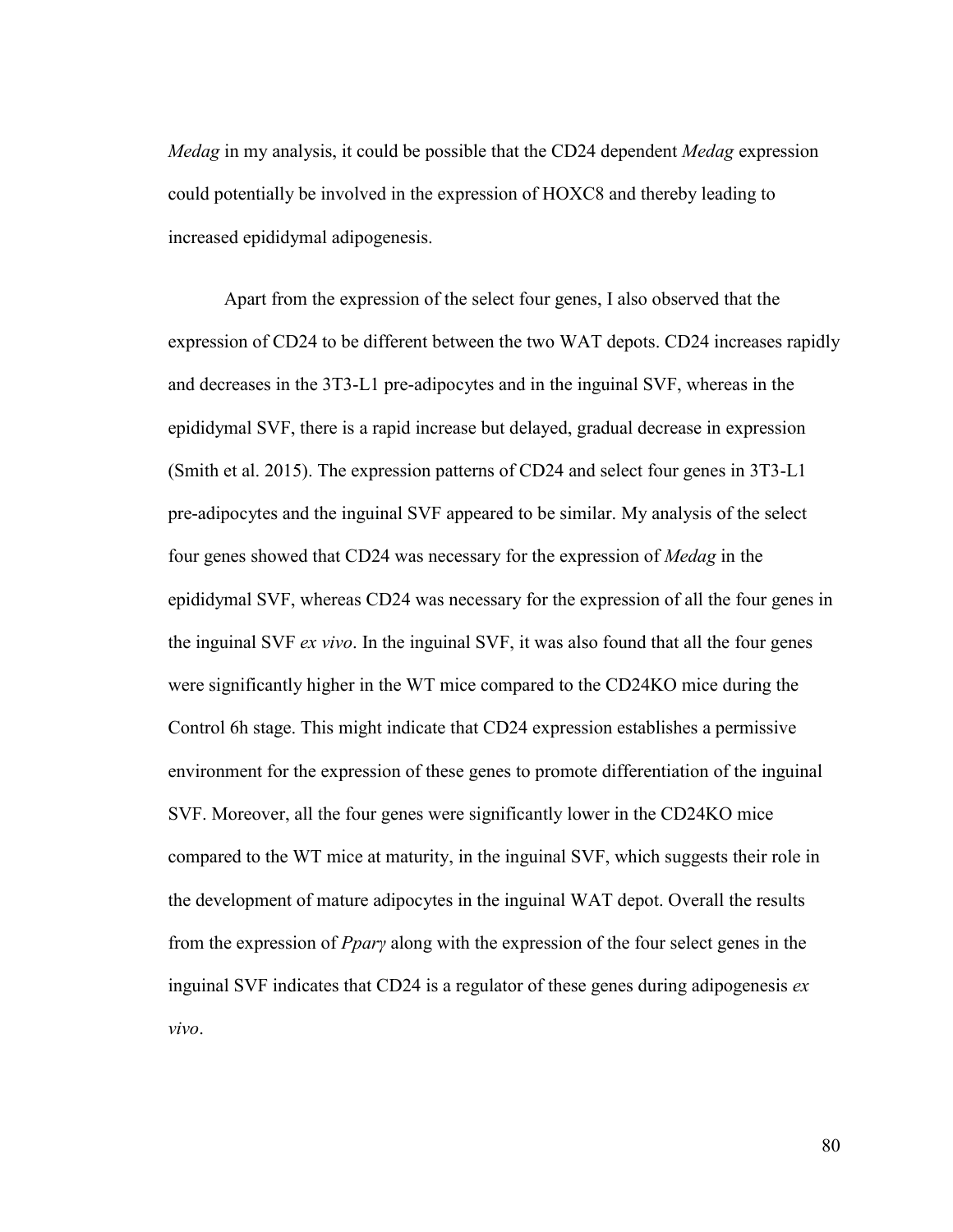Previous analyses on 9-week-old CD24KO male mice showed that CD24 regulates hypertrophic adipocyte growth *in vivo* (Fairbridge et al. 2015). I wanted to verify the role of CD24 in regulating hypertrophy in the epididymal and inguinal WAT depots in the 15-week-old WT and CD24KO male mice, which were used for the differentiation and the gene expression analyses. The study done in 9-week-old mice had a limitation in that CD24KO mice were not compared to littermate controls (Fairbridge et al. 2015). Therefore, sub-strain or *in utero* differences may have been a factor in some of the differences that were observed between CD24KO and WT mice, along with the absence of CD24. Therefore, singly housed WT and CD24KO male littermates, from the C57BL/6N background were used to better control for these effects. It was found that at 15 weeks of age, there was no difference in body weight between the genotypes, as expected (Fairbridge et al. 2015). Surprisingly, no difference in WAT depot weights or adipocyte cell sizes (Figure 3.8C) were observed between the genotypes on the epididymal and inguinal WAT depots. These results were not in accordance with the previous results that showed that CD24KO mice had significantly lower WAT depot weight, with the adipocyte cell sizes being approximately half the size to that of the WT mice at 9 weeks of age (Fairbridge et al. 2015). This suggests that the 15-week-old CD24KO mice were able to compensate for the CD24 mediated defect in WAT development and had similar WAT depot weights to the WT mice *in vivo. Ex vivo,*  however, the CD24KO mice had significantly less differentiation potential compared to the WT mice on both the WAT depots. Therefore, at 15 weeks of age the small adipocytes in the CD24KO mice were able to effectively develop into large adipocytes.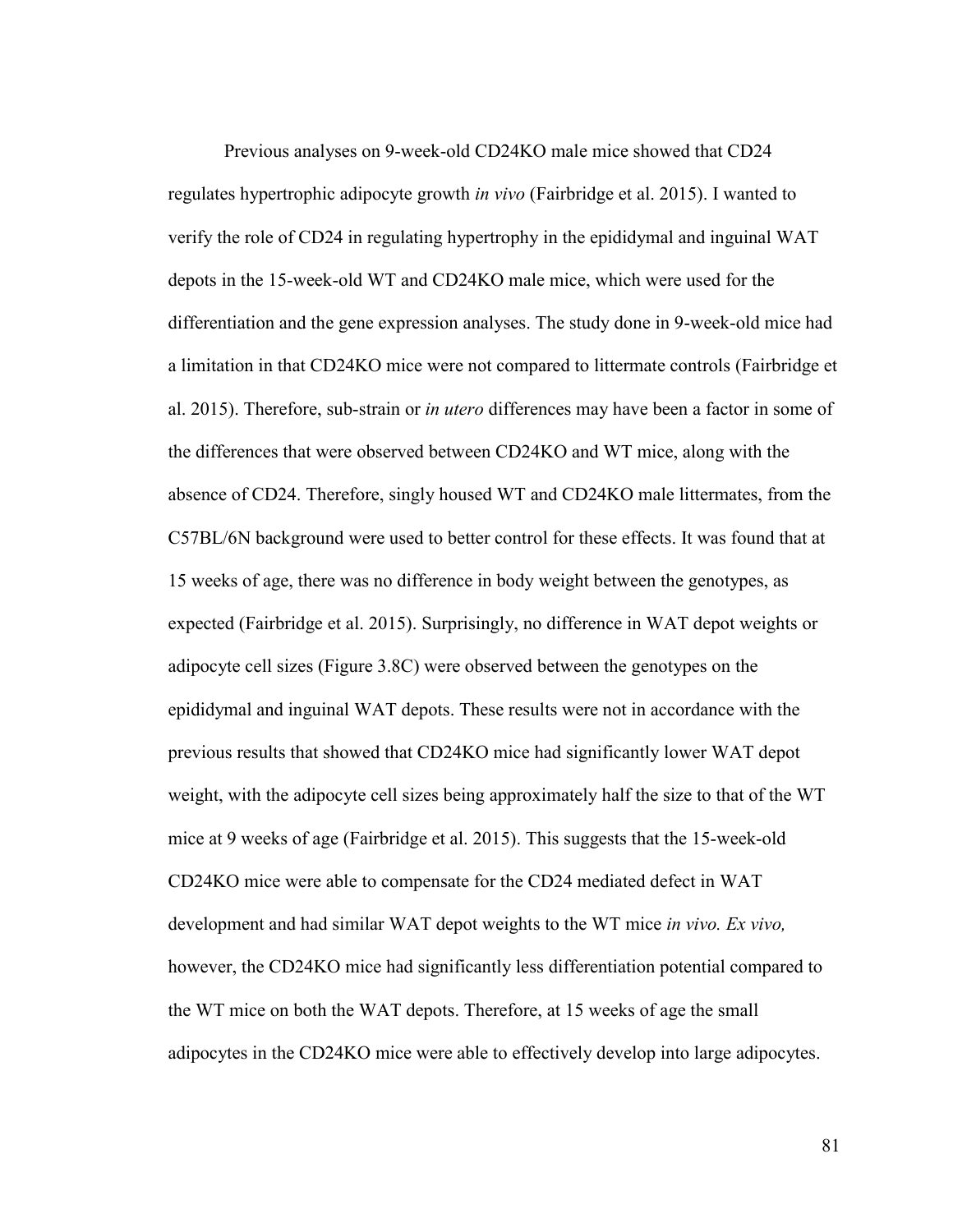This suggests that the SVFs from the epididymal and the inguinal WAT depots have a cell autonomous effect associated with them to behave differently *in vivo* and *ex vivo*. Further investigation is required to determine the cause of the cell autonomous effect in 15-week-old CD24KO mice. Since the 15-week-old WT and CD24KO littermates were born from the HetxHet breeding to parents that had at least one allele of CD24 present, I suspected that the maternal genotype would have somehow caused the unregulated expression of CD24 in the CD24KO pups, thereby causing the hypertrophic WAT growth of the CD24KO mice *in vivo.* CD24 has been shown to be present in exosomes of the fetal amniotic fluid in mice (Keller et al. 2007). Moreover, exosomes have also been shown to be present in various other body fluids such as blood plasma, urine and cerebrospinal fluid (Pisitkun, Shen, Knepper 2004; Caby et al. 2005; Gutwein et al. 2005; Street et al. 2012). Therefore, it would be interesting to determine if the CD24 expressing exosomes possibly rescued the CD24 mediated reduction in WAT depots in CD24KO offspring. Another possible explanation for the dysregulation of WAT depots in CD24KO mice includes the epigenetic modifications, such as DNA methylation or histone modifications, from the maternal programming that might have regulated the expression patterns of the adipogenic genes, such as *Ppary*, in the SVFs of the pups differently, *in vivo* and *ex vivo.* Moreover, since the mice were singly housed, one other possible factor that could have influenced the cell autonomous effect in the CD24KO mice could be the stress of being singly housed. Therefore, identifying the possible factors that caused the cell autonomous effect might provide a better understanding of WAT development by CD24 *in vivo*.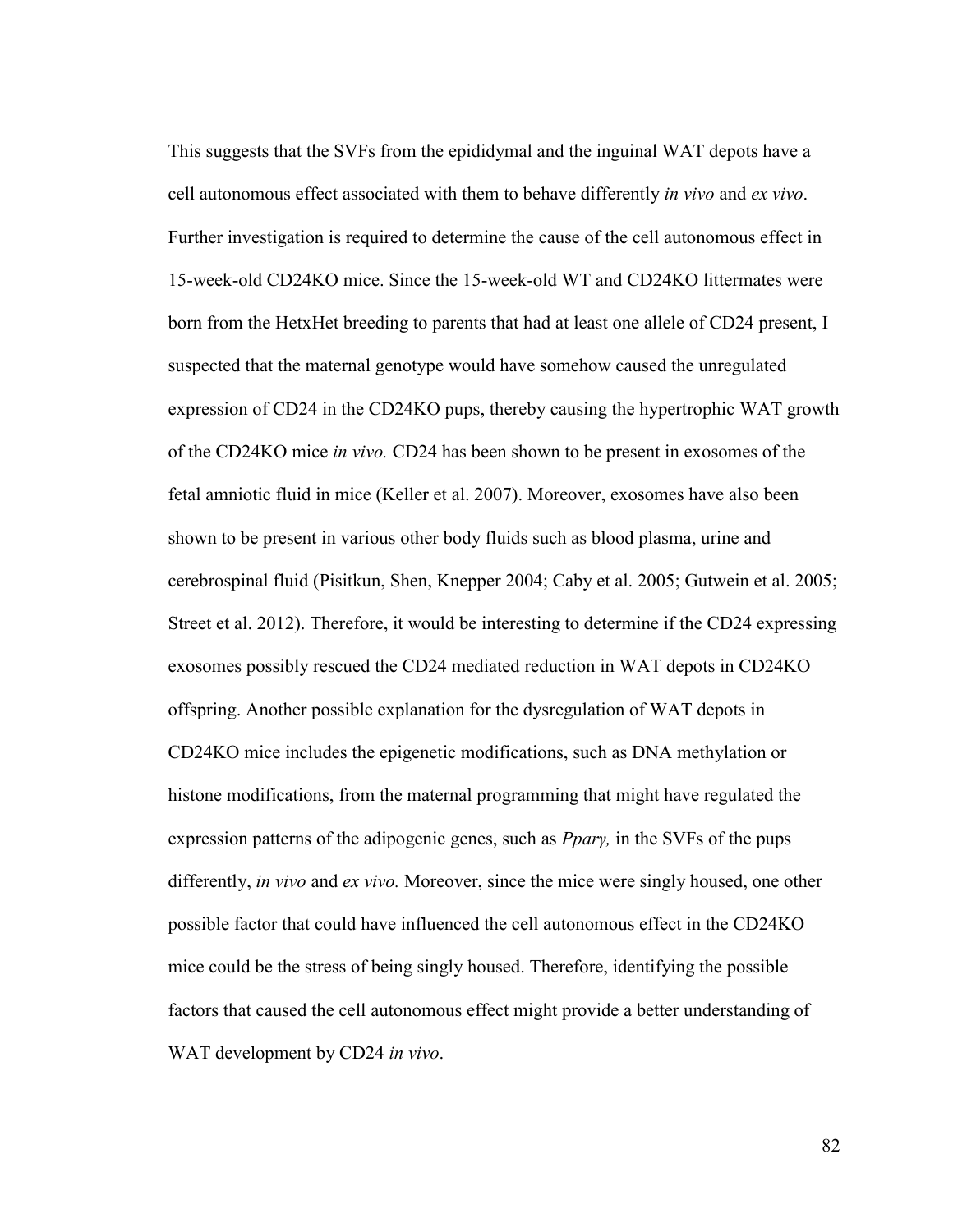I then compared the intrascapular BAT, liver and spleen weights and found no significant differences between the genotypes, as previously demonstrated (Fairbridge et al. 2015). But it was found that 15 weeks of age, CD24KO mice have significantly higher fasting glucose levels, which was in accordance with previous studies (Fairbridge et al. 2015). This observation might possibly be due to the effect of isofluorane anesthesia in blood glucose levels as previously reported (Pomplun et al. 2004). Although the differences in body temperatures between the genotypes were not analyzed in 9-weekold-mice, my study found that CD24KO mice have significantly higher body temperature than the WT mice at 15 weeks of age. Despite alterations in BAT metabolism of the CD24KO mice could have possibly caused an increase in body temperature, I was not able to find any information that supports this hypothesis from the literature. Therefore, further investigation is required to determine the cause of the increase in body temperatures of CD24KO mice at 15 weeks of age.

Similar to the 9-week-old mice data, the intrascapular BAT weight and the liver and the spleen weights were similar between the genotypes at 15 weeks of age(Fairbridge et al. 2015). Based on the GTT data, it was found that at 15 weeks of age, CD24KO mice are capable of clearing glucose in response to an insulin challenge, similar to the 9-weekold mice (Fairbridge et al. 2015). No significant difference in total glucose load and glucose response was observed after GTT between the genotypes, at 15 weeks of age, as observed in 9-week-old mice (Fairbridge et al. 2015). Therefore, the GTT response demonstrates that, in the CD24KO mice, glucose can be transported out of the blood in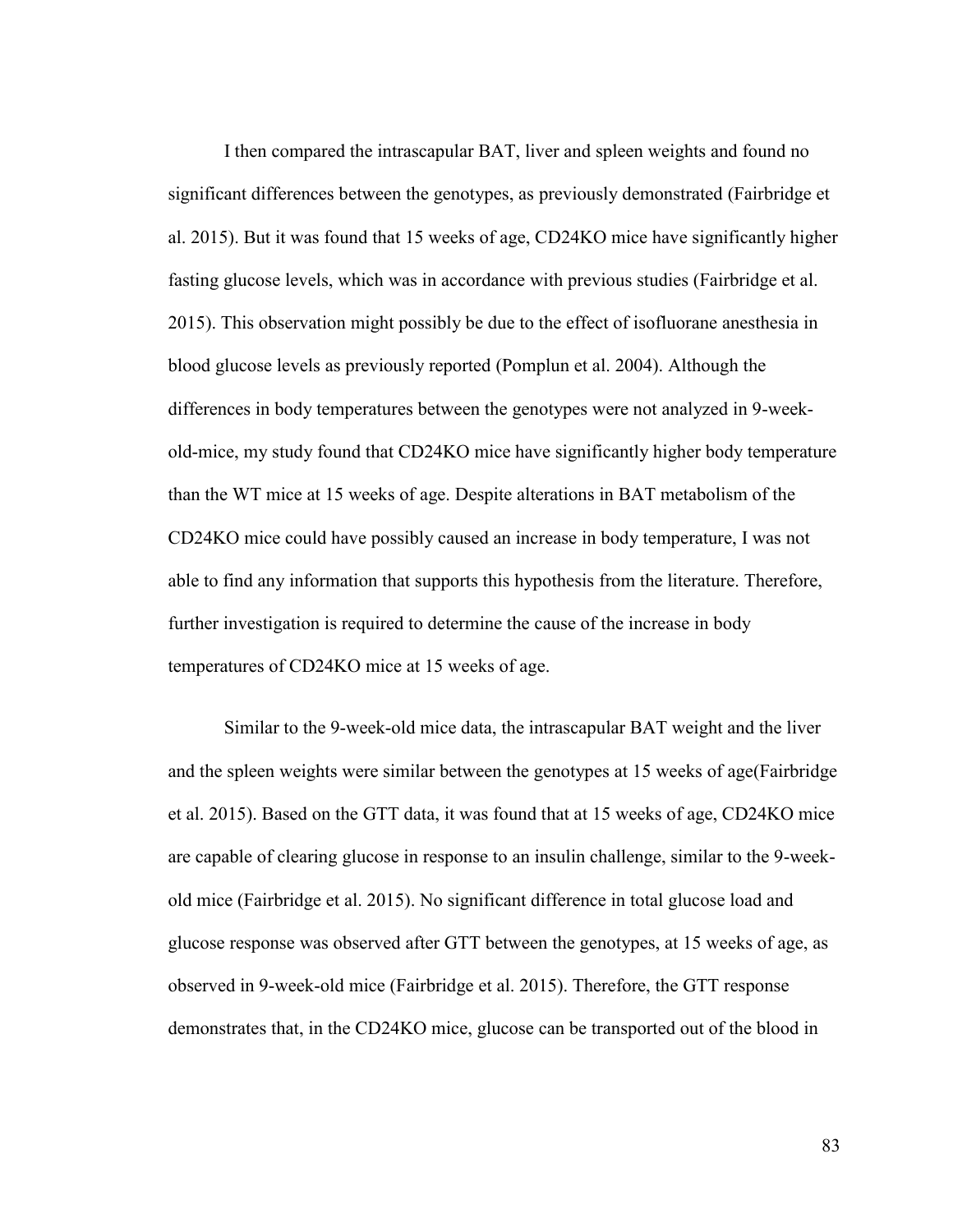response to insulin with comparable kinetics to WT at the level of the whole organism, similar to 9-week-old mice (Fairbridge et al. 2015).

# **4.1 Future directions**

Further analyses are required to determine the mechanism of action of CD24 in regulating these genes. For example, subsequent targeted analysis on these genes will provide further evidence for their importance in lipid accumulation and adipocyte development. By silencing each of the genes using siRNA followed by lipid accumulation analysis and adipogenic gene expression analysis, the role of these genes in adipogenesis and lipid accumulation could be determined in future experiments. To determine if the increased gene expression of the four genes affect adipogenesis, the four genes should be overexpressed in 3T3-L1 pre-adipocytes and adipogenesis should be measured by both mRNA expressions of the adipogenic markers, as well as by Oil Red O staining. If these genes are identified to play a role in adipogenesis then they can be reexpressed, when CD24 is reduced, to see if this could potentially rescue the CD24 mediated defects in lipid accumulation. Future loss of function studies in CD24KO mice *in vivo* will be designed to knockout these genes and determine the role of CD24 in their regulation.

# **4.2 Conclusion**

In conclusion, the major goal of this study was to determine how CD24 regulates lipid accumulation in adipocytes *in vitro.* It was found that CD24 does not regulate lipid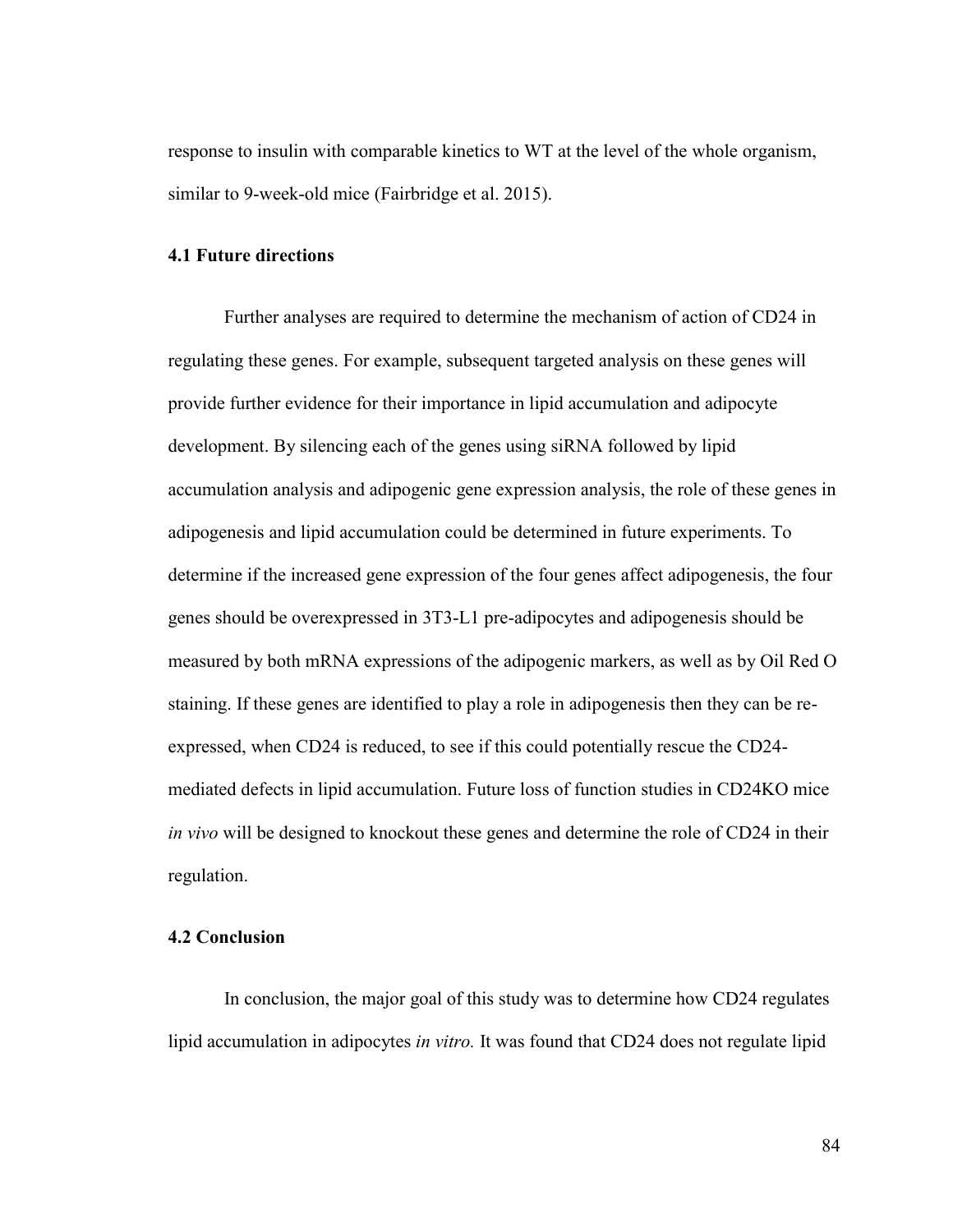accumulation by regulating glucose uptake in 3T3-L1 pre-adipocytes *in vitro* (Figure 4.1A). Instead CD24 caused the dysregulation of the expression of 134 genes in 3T3-L1 pre-adipocytes as determined by DNA microarray analysis. Among the 134 genes, the expression of four genes by CD24 was validated in 3T3-L1 pre-adipocytes *in vitro.*  Further analysis of these four genes in SVFs from WT and CD24KO mice showed that only *Medag* was dysregulated in the absence of CD24 in the epididymal SVF. Analysis of the four genes in the inguinal SVF revealed that all four genes were dysregulated in the absence of CD24 (Figure 4.1C). Moreover, it was also found that CD24 is necessary for *Ppary* expression in both the epididymal and inguinal SVFs (Figure 4.1B & C). Taken together, these results suggest that *Medag* might play a role in lipid accumulation in epididymal SVF, whereas all four genes might play a role in lipid accumulation in the inguinal SVF. This study is also the first to show that the select four genes are regulated by CD24, at a gene expression level, during adipogenesis *ex vivo.* Future work that helps explain the role of these genes in lipid accumulation will provide a better understanding of the regulation of lipid accumulation in adipocytes and will be useful if targeted therapies aimed at obesity and lipodystrophy are to be produced.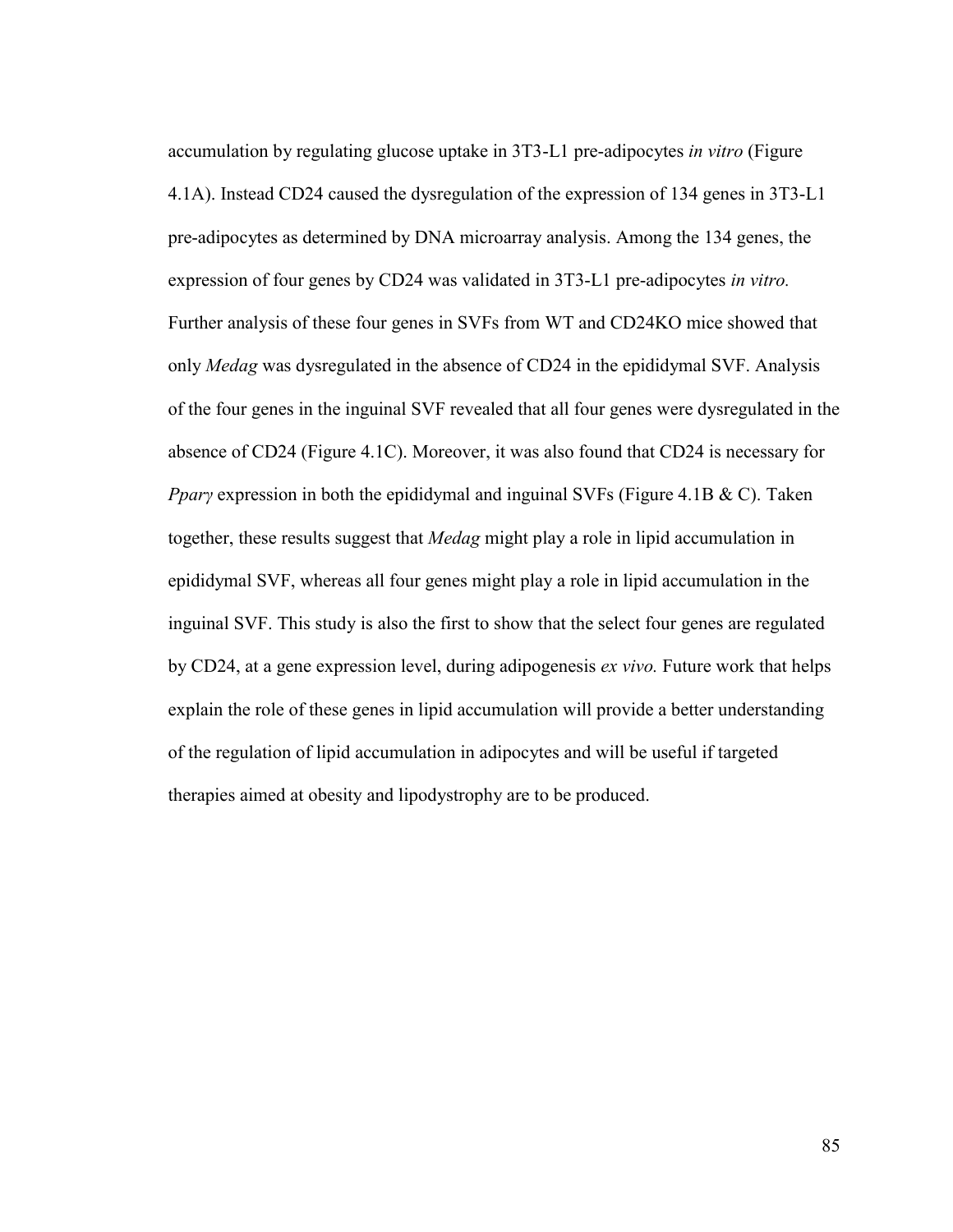

**Figure 4.1:** Schematic diagram of the role of CD24 in regulating key aspects of adipogenesis. **(A)** CD24 does not regulate glucose uptake in 3T3-L1 pre-adipocytes during adipogenesis **(B)** CD24 regulates the gene expression of *PparȖ* and *Medag* at maturity in the epididymal SVF. **(C)** CD24 regulates the gene expression of *Ccdc85b.v2, Medag, Ctla2a.v1, Ppm1d and Ppary at maturity in the inguinal SVF. Green arrows* represent positive regulation across multiple stages of adipogenesis. TG = Triglycerides.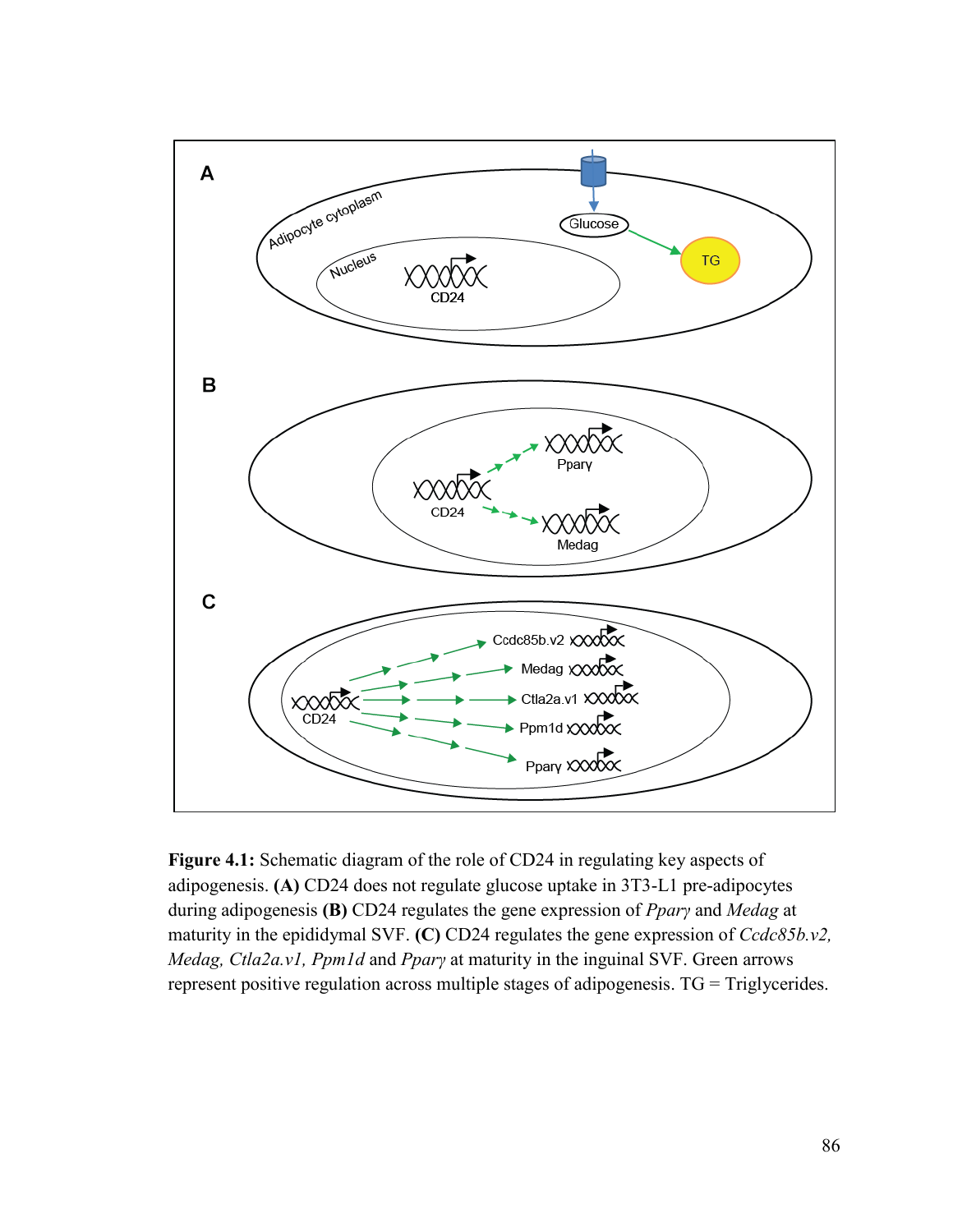### **5.0 References**

- Adebonojo FO. 1975. Studies on human adipose cells in culture: Relation of cell size and multiplication to donor age. Yale J Biol Med. 48(1):9-16.
- Agrawal S, Kuvshinoff BW, Khoury T, Yu J, Javle MM, LeVea C, Groth J, Coignet LJ, Gibbs JF. 2007. CD24 expression is an independent prognostic marker in cholangiocarcinoma. J Gastrointest Surg. 11(4):445-51.
- Aigner S, Ruppert M, Hubbe M, Sammar M, Sthoeger Z, Butcher EC, Vestweber D, Altevogt P. 1995. Heat stable antigen (mouse CD24) supports myeloid cell binding to endothelial and platelet P-selectin. Int Immunol. 7(10):1557-65.
- Anghel SI, Wahli W. 2007. Fat poetry: A kingdom for PPAR gamma. Cell Res. 17(6):486-511.
- Armani A, Mammi C, Marzolla V, Calanchini M, Antelmi A, Rosano GM, Fabbri A, Caprio M. 2010. Cellular models for understanding adipogenesis, adipose dysfunction, and obesity. J Cell Biochem. 110(3):564-72.
- Arner E, Westermark PO, Spalding KL, Britton T, Ryden M, Frisen J, Bernard S, Arner P. 2010. Adipocyte turnover: Relevance to human adipose tissue morphology. Diabetes. 59(1):105-9.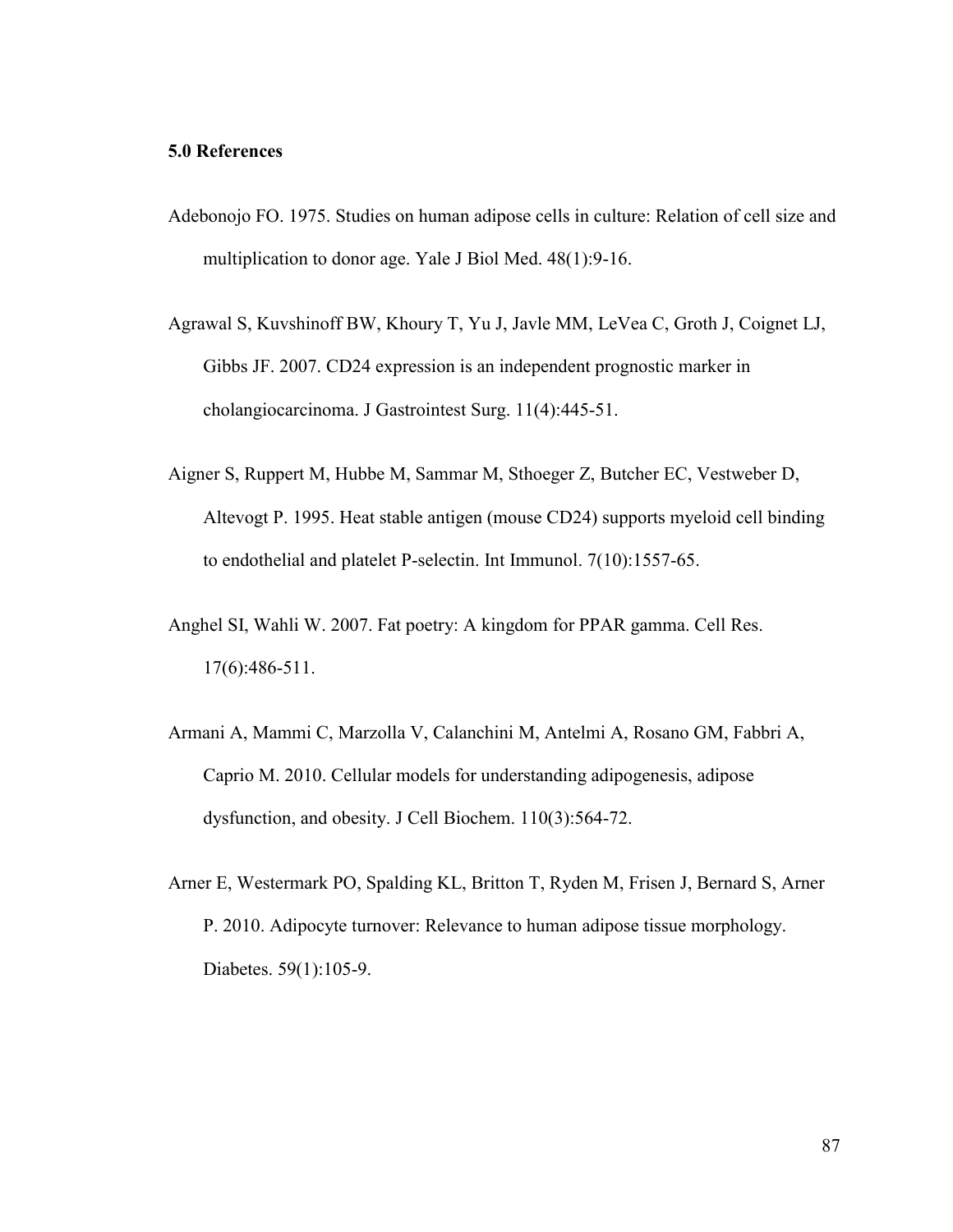- Atzmon G, Yang X, Muzumdar R, Ma X, Gabriely I, Barzilai N. 2002. Differential gene expression between visceral and subcutaneous fat depots. Hormone and Metabolic Research. 34(11/12):622-8.
- Ayre DC, Christian SL. 2016. CD24: A rheostat that modulates cell surface receptor signalling of diverse receptors. Frontiers in Cell and Developmental Biology. 4:146.
- Ayre DC, Pallegar NK, Fairbridge NA, Canuti M, Lang AS, Christian SL. 2016. Analysis of the structure, evolution, and expression of CD24, an important regulator of cell fate. Gene. 590(2):324-37.
- Ayre DC, Elstner M, Smith NC, Moores ES, Hogan AM, Christian SL. 2015. Dynamic regulation of CD24 expression and release of CD24-containing microvesicles in immature B cells in response to CD24 engagement. Immunology. 146(2):217-33.
- Baglioni S, Cantini G, Poli G, Francalanci M, Squecco R, Di Franco A, Borgogni E, Frontera S, Nesi G, Liotta F. 2012. Functional differences in visceral and subcutaneous fat pads originate from differences in the adipose stem cell. PLoS One. 7(5):69.
- Banerjee SS, Feinberg MW, Watanabe M, Gray S, Haspel RL, Denkinger DJ, Kawahara R, Hauner H, Jain MK. 2003. The kruppel-like factor KLF2 inhibits peroxisome proliferator-activated receptor-gamma expression and adipogenesis. J Biol Chem. 278(4):2581-4.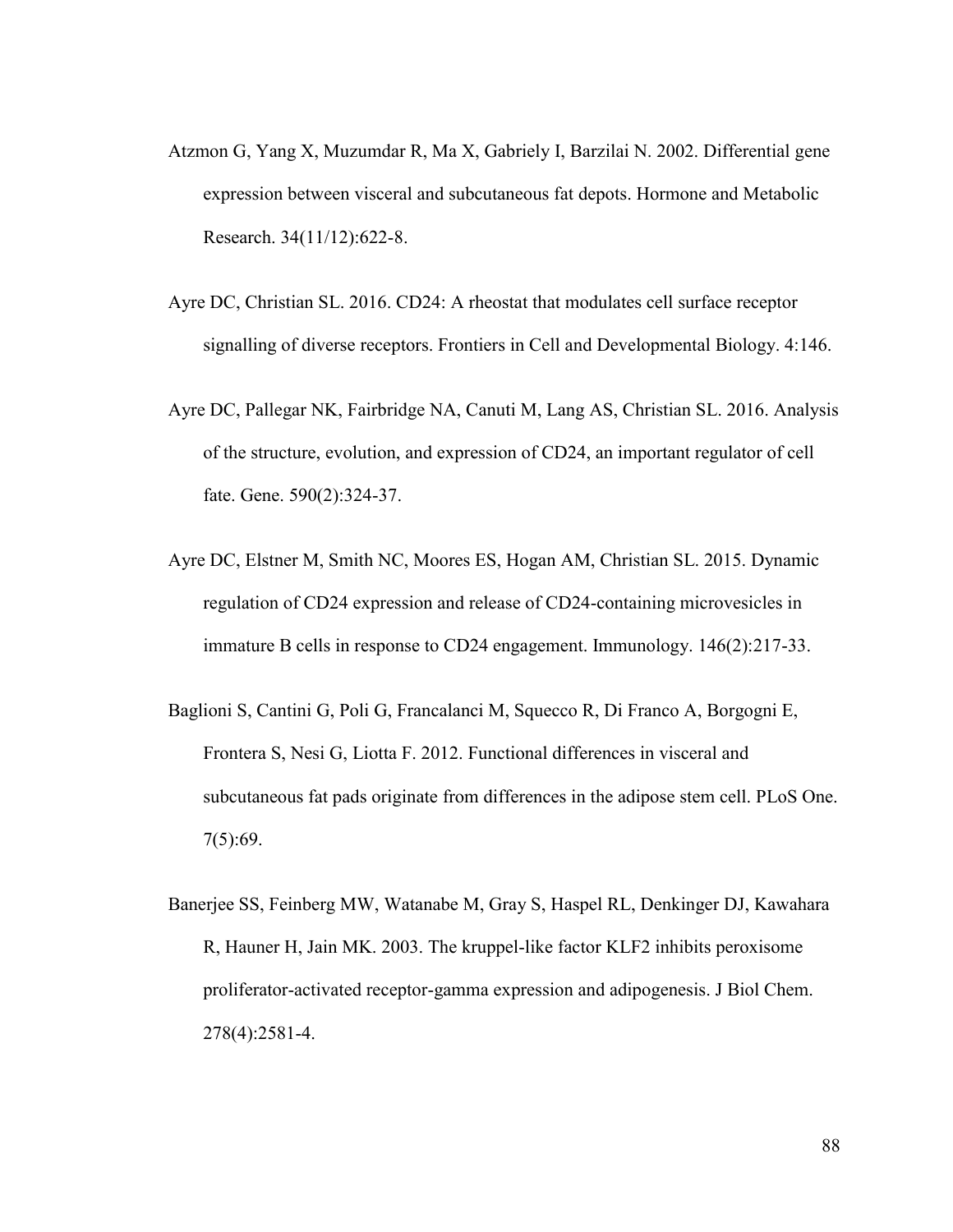- Bastard JP, Maachi M, Lagathu C, Kim MJ, Caron M, Vidal H, Capeau J, Feve B. 2006. Recent advances in the relationship between obesity, inflammation, and insulin resistance. Eur Cytokine Netw. 17(1):4-12.
- Benhamed F, Denechaud PD, Lemoine M, Robichon C, Moldes M, Bertrand-Michel J, Ratziu V, Serfaty L, Housset C, Capeau J, et al. 2012. The lipogenic transcription factor ChREBP dissociates hepatic steatosis from insulin resistance in mice and humans. J Clin Invest. 122(6):2176-94.
- Berg JM, Tymoczko JL, Stryer L. 2002. Lipids and cell membranes. Biochemistry, Fifth Edition.New York: WH Freeman. 1050.
- Bernlohr DA, Bolanowski MA, Kelly TJ,Jr, Lane MD. 1985. Evidence for an increase in transcription of specific mRNAs during differentiation of 3T3-L1 preadipocytes. J Biol Chem. 260(9):5563-7.
- Berrington de Gonzalez A, Hartge P, Cerhan JR, Flint AJ, Hannan L, MacInnis RJ, Moore SC, Tobias GS, Anton-Culver H, Freeman LB. 2010. Body-mass index and mortality among 1.46 million white adults. N Engl J Med. 2010(363):2211-9.
- Berry DC, Stenesen D, Zeve D, Graff JM. 2013. The developmental origins of adipose tissue. Development. 140(19):3939-49.
- Berry R, Rodeheffer MS. 2013. Characterization of the adipocyte cellular lineage in vivo. Nat Cell Biol. 15(3):302-8.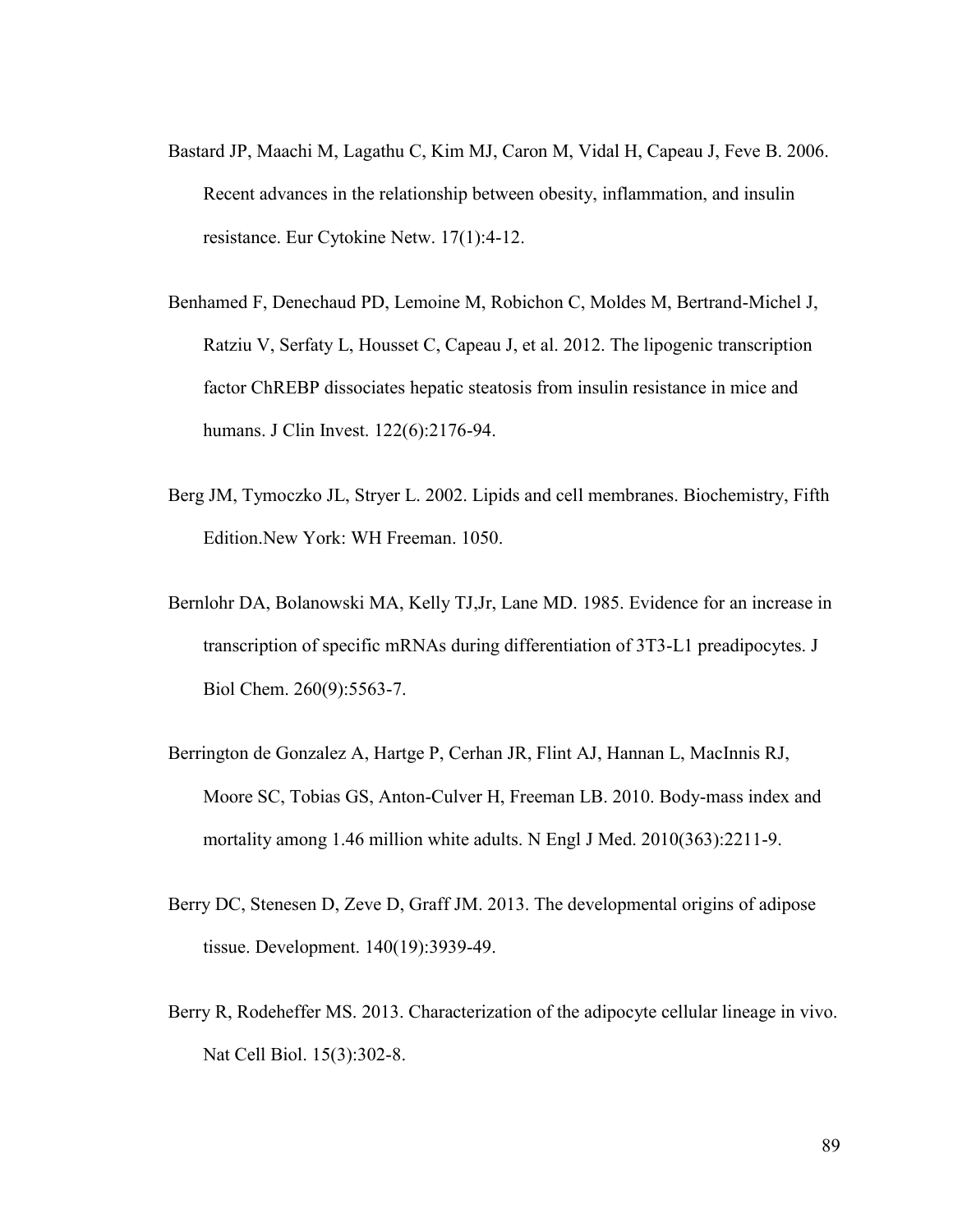- Bezy O, Elabd C, Cochet O, Petersen RK, Kristiansen K, Dani C, Ailhaud G, Amri EZ. 2005. Delta-interacting protein A, a new inhibitory partner of CCAAT/enhancerbinding protein beta, implicated in adipocyte differentiation. J Biol Chem. 280(12):11432-8.
- Bhaskaran K, Douglas I, Forbes H, dos-Santos-Silva I, Leon DA, Smeeth L. 2014. Bodymass index and risk of 22 specific cancers: A population-based cohort study of  $5 \cdot 24$ million UK adults. The Lancet. 384(9945):755-65.
- Bindlish S, Presswala LS, Schwartz F. 2015. Lipodystrophy: Syndrome of severe insulin resistance. Postgrad Med. 127(5):511-6.
- Birsoy K, Chen Z, Friedman J. 2008. Transcriptional regulation of adipogenesis by KLF4. Cell Metab. 7(4):339-47.
- Birsoy K, Berry R, Wang T, Ceyhan O, Tavazoie S, Friedman JM, Rodeheffer MS. 2011. Analysis of gene networks in white adipose tissue development reveals a role for ETS2 in adipogenesis. Development. 138(21):4709-19.
- Bothe GW, Bolivar VJ, Vedder MJ, Geistfeld JG. 2004. Genetic and behavioral differences among five inbred mouse strains commonly used in the production of transgenic and knockout mice. Genes Brain Behav. 3(3):149-57.
- Brazas R, Ganem D. 1996. A cellular homolog of hepatitis delta antigen: Implications for viral replication and evolution. Science. 274(5284):90-4.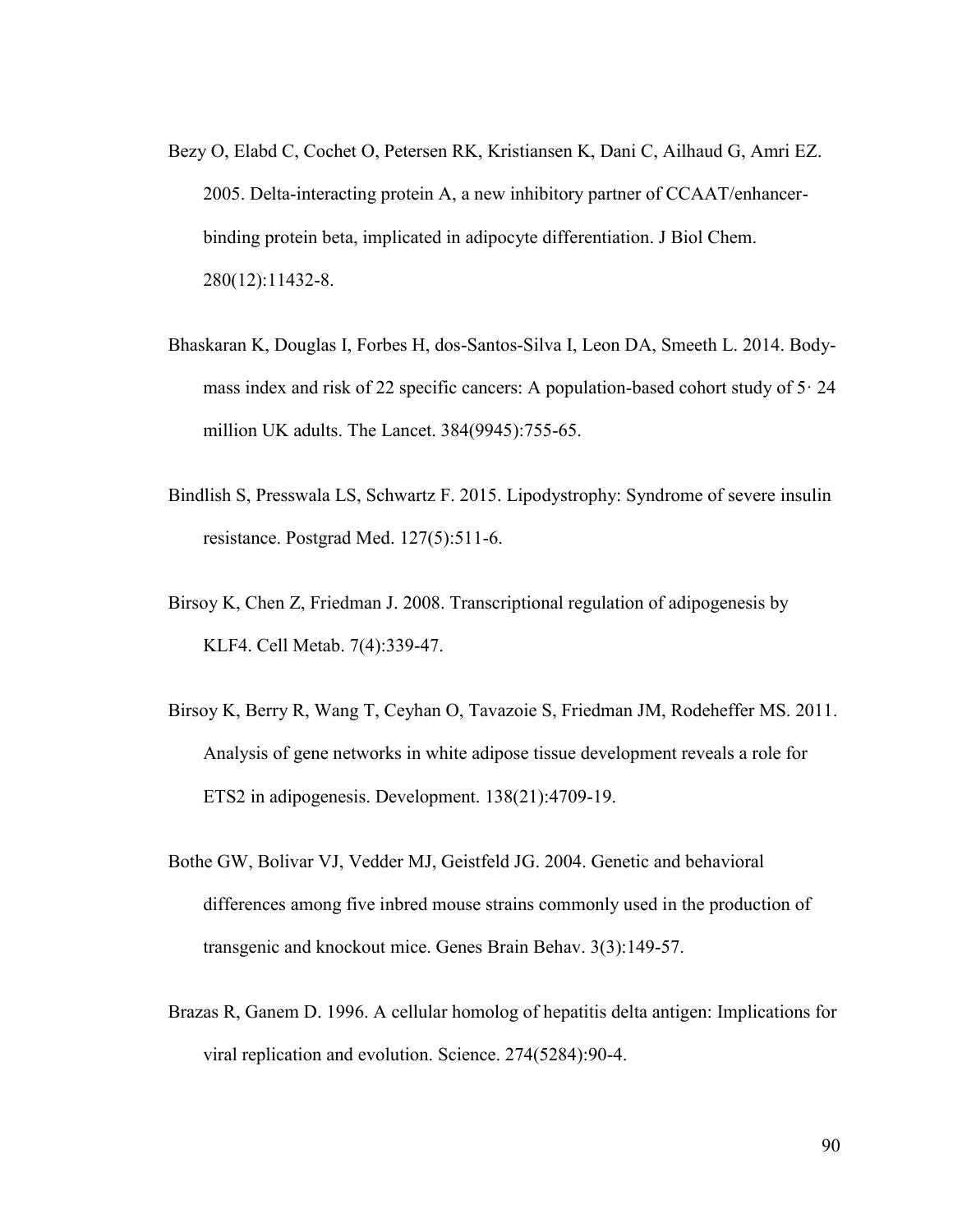- Bryant CD, Zhang NN, Sokoloff G, Fanselow MS, Ennes HS, Palmer AA, McRoberts JA. 2008. Behavioral differences among C57BL/6 substrains: Implications for transgenic and knockout studies. J Neurogenet. 22(4):315-31.
- Bustin SA, Benes V, Garson JA, Hellemans J, Huggett J, Kubista M, Mueller R, Nolan T, Pfaffl MW, Shipley GL, et al. 2009. The MIQE guidelines: Minimum information for publication of quantitative real-time PCR experiments. Clin Chem. 55(4):611-22.
- Caby MP, Lankar D, Vincendeau-Scherrer C, Raposo G, Bonnerot C. 2005. Exosomallike vesicles are present in human blood plasma. Int Immunol. 17(7):879-87.
- Cannon B, Nedergaard J. 2008. Developmental biology: Neither fat nor flesh. Nature. 454(7207):947-8.
- Cannon B, Nedergaard J. 2004. Brown adipose tissue: Function and physiological significance. Physiol Rev. 84(1):277-359.
- Cantile M, Procino A, D'armiento M, Cindolo L, Cillo C. 2003. HOX gene network is involved in the transcriptional regulation of in vivo human adipogenesis. J Cell Physiol. 194(2):225-36.
- Cao Z, Umek RM, McKnight SL. 1991. Regulated expression of three C/EBP isoforms during adipose conversion of 3T3-L1 cells. Genes Dev. 5(9):1538-52.
- Carayannopoulos MO, Chi MM, Cui Y, Pingsterhaus JM, McKnight RA, Mueckler M, Devaskar SU, Moley KH. 2000. GLUT8 is a glucose transporter responsible for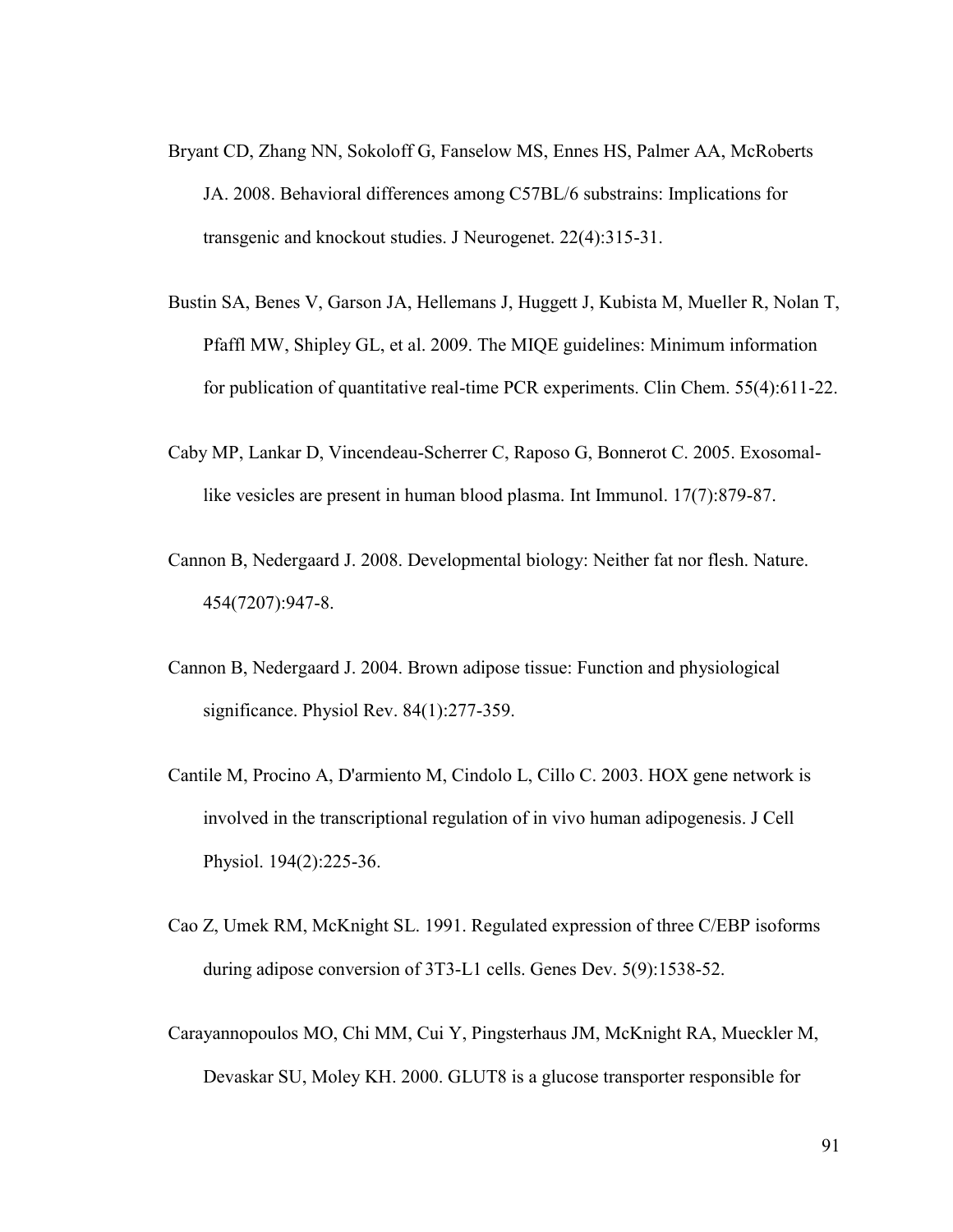insulin-stimulated glucose uptake in the blastocyst. Proc Natl Acad Sci U S A. 97(13):7313-8.

- Carey VJ, Walters EE, Colditz GA, Solomon CG, Willett WC, Rosner BA, Speizer FE, Manson JE. 1997. Body fat distribution and risk of non-insulin-dependent diabetes mellitus in women. the nurses' health study. Am J Epidemiol. 145(7):614-9.
- Cawthorn WP, Scheller EL, MacDougald OA. 2012. Adipose tissue stem cells meet preadipocyte commitment: Going back to the future. J Lipid Res. 53(2):227-46.
- Chan JM, Rimm EB, Colditz GA, Stampfer MJ, Willett WC. 1994. Obesity, fat distribution, and weight gain as risk factors for clinical diabetes in men. Diabetes Care. 17(9):961-9.
- Chappel MS, Hough MR, Mittel A, Takei F, Kay R, Humphries RK. 1996. Cross-linking the murine heat-stable antigen induces apoptosis in B cell precursors and suppresses the anti-CD40-induced proliferation of mature resting B lymphocytes. J Exp Med. 184(5):1639-49.
- Chaput JP, Doucet E, Tremblay A. 2012. Obesity: A disease or a biological adaptation? an update. Obes Rev. 13(8):681-91.
- Chau YY, Bandiera R, Serrels A, Martinez-Estrada OM, Qing W, Lee M, Slight J, Thornburn A, Berry R, McHaffie S, et al. 2014. Visceral and subcutaneous fat have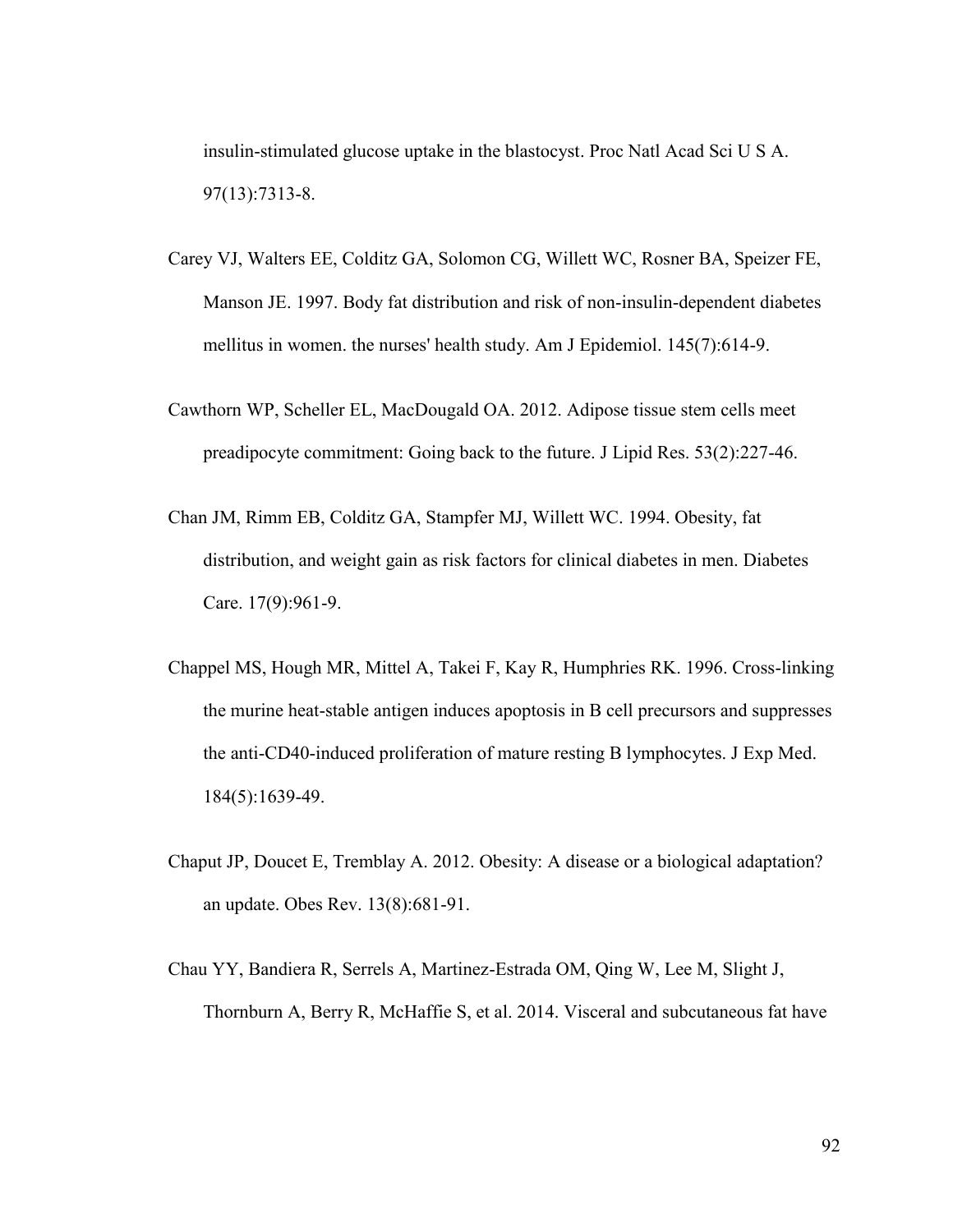different origins and evidence supports a mesothelial source. Nat Cell Biol. 16(4):367-75.

- Chen GY, Tang J, Zheng P, Liu Y. 2009. CD24 and siglec-10 selectively repress tissue damage-induced immune responses. Science. 323(5922):1722-5.
- Chen Z, Torrens JI, Anand A, Spiegelman BM, Friedman JM. 2005. Krox20 stimulates adipogenesis via C/EBPbeta-dependent and -independent mechanisms. Cell Metab. 1(2):93-106.
- Choi J, Nannenga B, Demidov ON, Bulavin DV, Cooney A, Brayton C, Zhang Y, Mbawuike IN, Bradley A, Appella E, et al. 2002. Mice deficient for the wild-type p53-induced phosphatase gene (Wip1) exhibit defects in reproductive organs, immune function, and cell cycle control. Mol Cell Biol. 22(4):1094-105.
- Christodoulides C, Lagathu C, Sethi JK, Vidal-Puig A. 2009. Adipogenesis and WNT signalling. Trends Endocrinol Metab. 20(1):16-24.
- Chusyd DE, Wang D, Huffman DM, Nagy TR. 2016. Relationships between rodent white adipose fat pads and human white adipose fat depots. Front Nutr. 3:10.

Cinti S. 2005. The adipose organ. Prostaglandins Leukot Essent Fatty Acids. 73(1):9-15.

Claire MFS. 2003. Transgenic Animal Technology: A Laboratory Handbook, Carl A.Pinkert, Editor.Academic Press, San Diego, 2002, 618.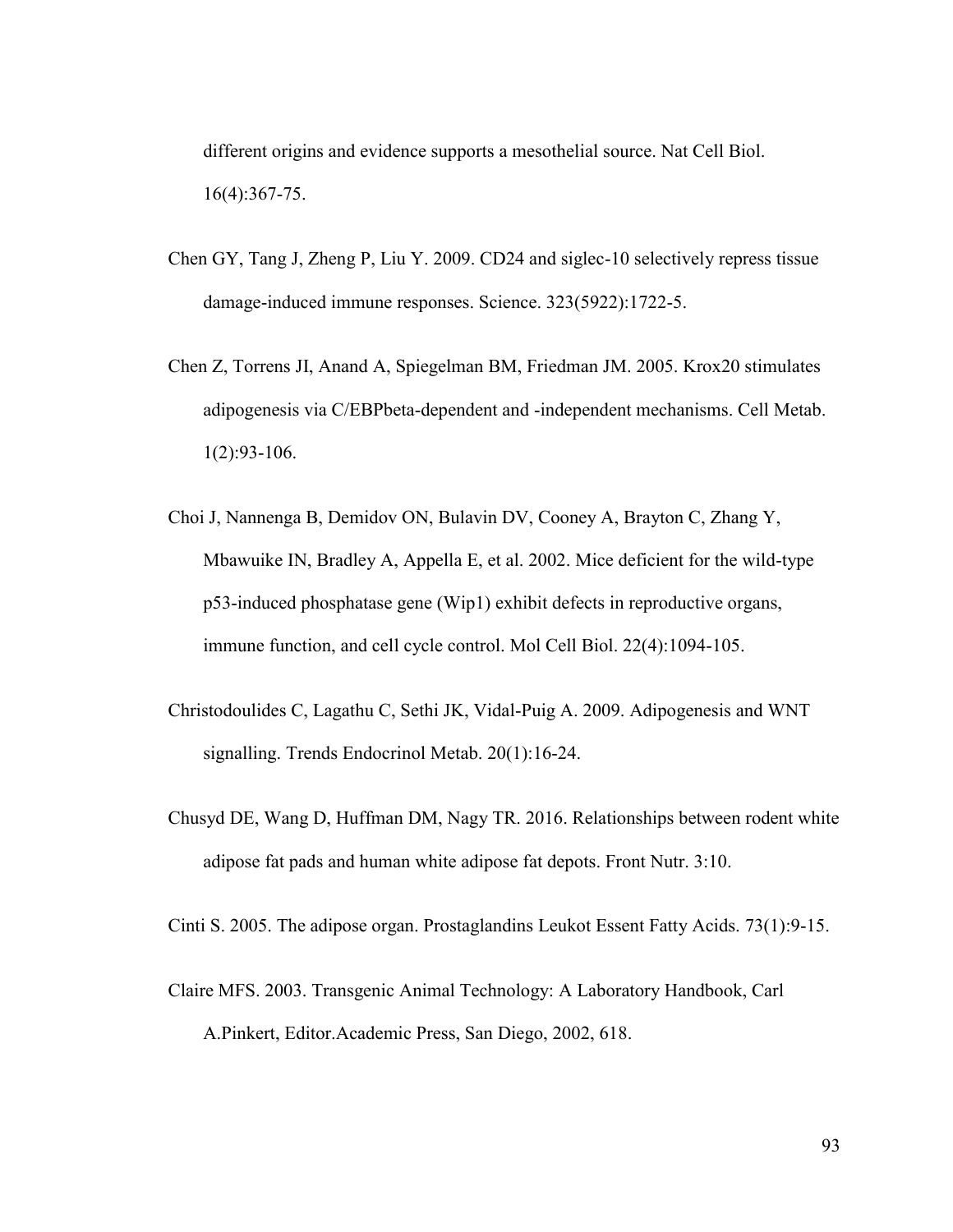- Clarke JF, Young PW, Yonezawa K, Kasuga M, Holman GD. 1994. Inhibition of the translocation of GLUT1 and GLUT4 in 3T3-L1 cells by the phosphatidylinositol 3 kinase inhibitor, wortmannin. Biochem J. 300 ( Pt 3)(Pt 3):631-5.
- Coelho M, Oliveira T, Fernandes R. 2013. Biochemistry of adipose tissue: An endocrine organ. Arch Med Sci. 9(2):191-200.
- Cohen P, Levy JD, Zhang Y, Frontini A, Kolodin DP, Svensson KJ, Lo JC, Zeng X, Ye L, Khandekar MJ, et al. 2014. Ablation of PRDM16 and beige adipose causes metabolic dysfunction and a subcutaneous to visceral fat switch. Cell. 156(1-2):304- 16.
- Coleman RA, Lee DP. 2004. Enzymes of triacylglycerol synthesis and their regulation. Prog Lipid Res. 43(2):134-76.
- Collins S, Martin TL, Surwit RS, Robidoux J. 2004. Genetic vulnerability to diet-induced obesity in the C57BL/6J mouse: Physiological and molecular characteristics. Physiol Behav. 81(2):243-8.
- Cousin B, Cinti S, Morroni M, Raimbault S, Ricquier D, Penicaud L, Casteilla L. 1992. Occurrence of brown adipocytes in rat white adipose tissue: Molecular and morphological characterization. J Cell Sci. 103 ( Pt 4)(Pt 4):931-42.
- Cuddihy AR, O'Connell MJ. 2003. Cell-cycle responses to DNA damage in G2. Int Rev Cytol. 222:99-140.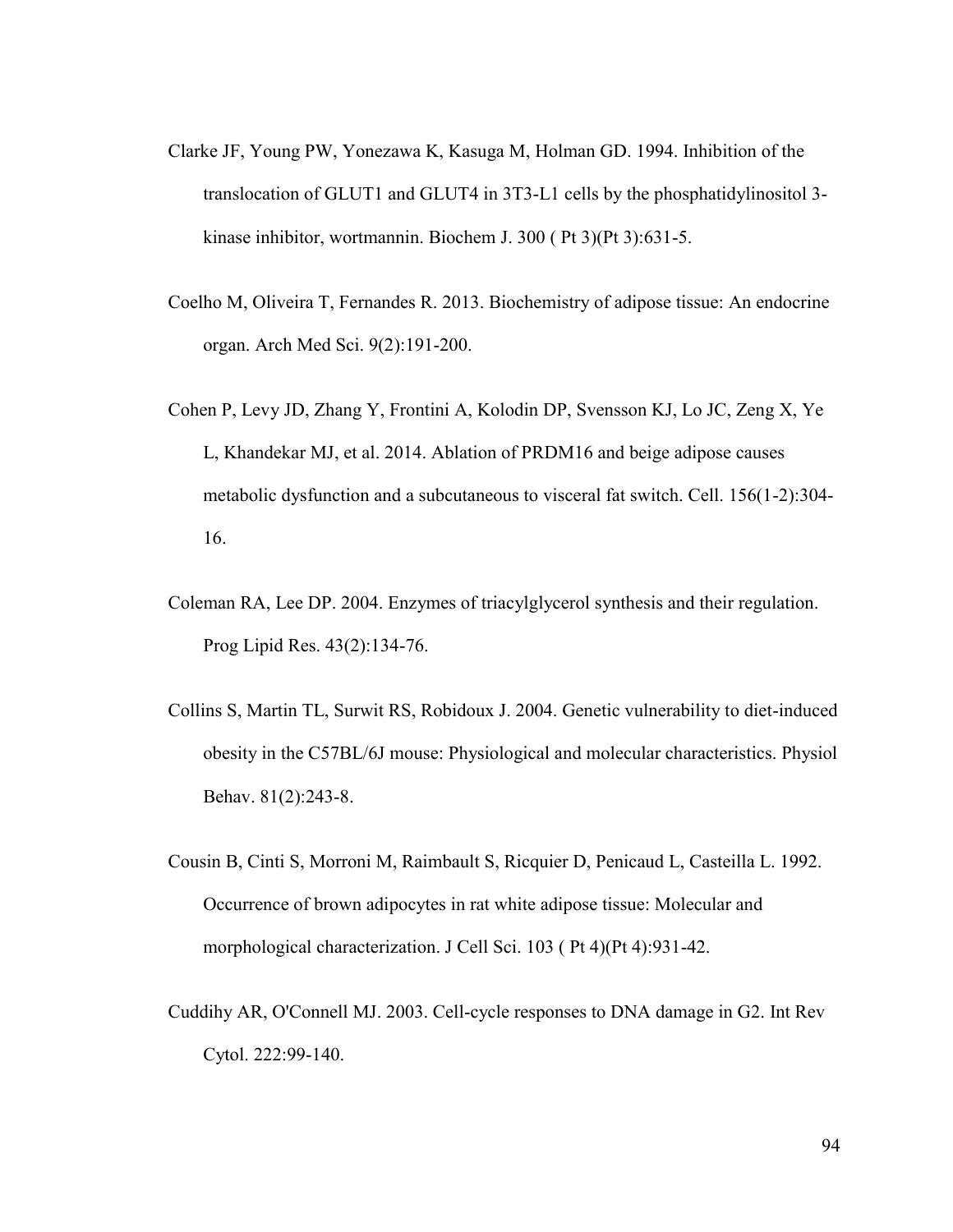- Dawson PA, Mychaleckyj JC, Fossey SC, Mihic SJ, Craddock AL, Bowden DW. 2001. Sequence and functional analysis of GLUT10: A glucose transporter in the type 2 diabetes-linked region of chromosome 20q12-13.1. Mol Genet Metab. 74(1-2):186- 99.
- de Rooij J, Zwartkruis FJ, Verheijen MH, Cool RH, Nijman SM, Wittinghofer A, Bos JL. 1998. Epac is a Rap1 guanine-nucleotide-exchange factor directly activated by cyclic AMP. Nature. 396(6710):474-7.
- Dicker A, Le Blanc K, Astrom G, van Harmelen V, Gotherstrom C, Blomqvist L, Arner P, Ryden M. 2005. Functional studies of mesenchymal stem cells derived from adult human adipose tissue. Exp Cell Res. 308(2):283-90.
- Dobbs R, Sawers C, Thompson F, Manyika J, Woetzel JR, Child P, McKenna S, Spatharou A. 2014. Overcoming obesity: An initial economic analysis. McKinsey Global Institute.
- Duflou J, Virmani R, Rabin I, Burke A, Farb A, Smialek J. 1995. Sudden death as a result of heart disease in morbid obesity. Am Heart J. 130(2):306-13.
- Ebbert JO, Elrashidi MY, Jensen MD. 2014. Managing overweight and obesity in adults to reduce cardiovascular disease risk. Curr Atheroscler Rep. 16(10):445, 014-045.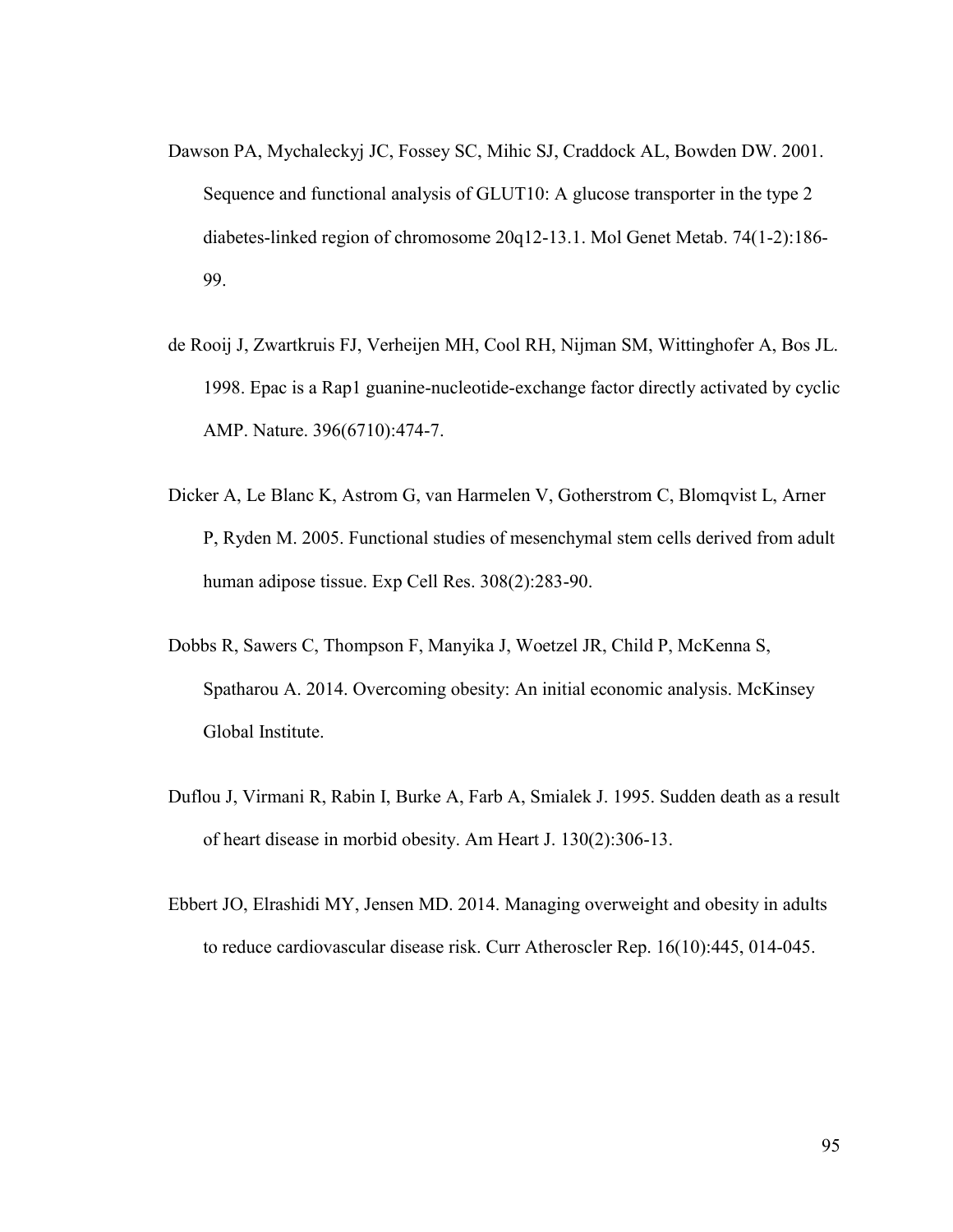- El-Jack AK, Kandror KV, Pilch PF. 1999. The formation of an insulin-responsive vesicular cargo compartment is an early event in 3T3-L1 adipocyte differentiation. Mol Biol Cell. 10(5):1581-94.
- Ericsson J, Jackson SM, Kim JB, Spiegelman BM, Edwards PA. 1997. Identification of glycerol-3-phosphate acyltransferase as an adipocyte determination and differentiation factor 1- and sterol regulatory element-binding protein-responsive gene. J Biol Chem. 272(11):7298-305.
- Fairbridge NA, Southall TM, Ayre DC, Komatsu Y, Raquet PI, Brown RJ, Randell E, Kovacs CS, Christian SL. 2015. Loss of CD24 in mice leads to metabolic dysfunctions and a reduction in white adipocyte tissue. PLoS One. 10(11):e0141966.
- Fang X, Zheng P, Tang J, Liu Y. 2010. CD24: From A to Z. Cell Mol Immunol. 7(2):100-3.
- Farmer SR. 2006. Transcriptional control of adipocyte formation. Cell Metab. 4(4):263- 73.
- Fischer GF, Majdic O, Gadd S, Knapp W. 1990. Signal transduction in lymphocytic and myeloid cells via CD24, a new member of phosphoinositol-anchored membrane molecules. J Immunol. 144(2):638-41.
- Foretz M, Guichard C, Ferre P, Foufelle F. 1999. Sterol regulatory element binding protein-1c is a major mediator of insulin action on the hepatic expression of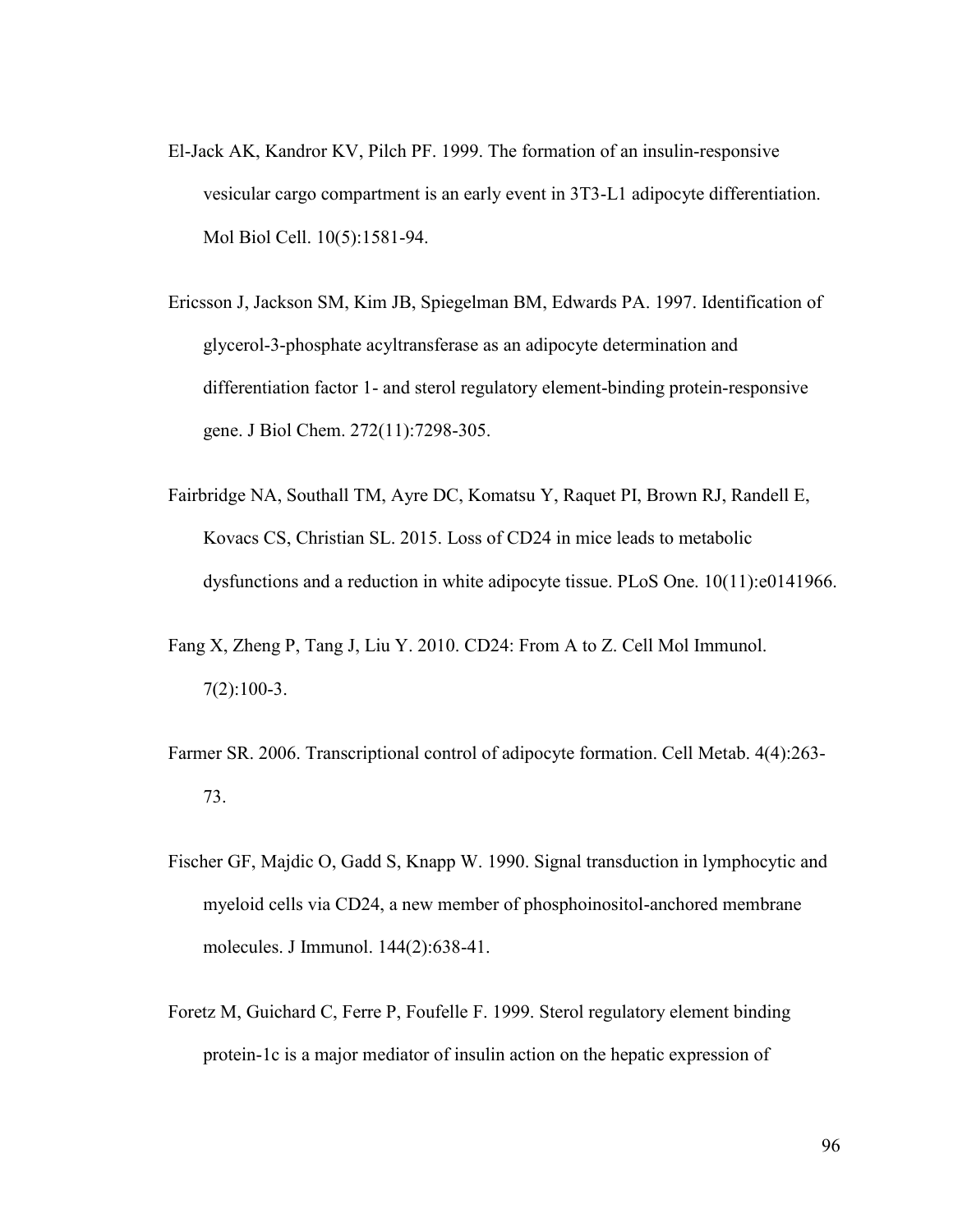glucokinase and lipogenesis-related genes. Proc Natl Acad Sci U S A. 96(22):12737- 42.

- Foster MT, Shi H, Seeley RJ, Woods SC. 2010. Transplantation or removal of intraabdominal adipose tissue prevents age-induced glucose insensitivity. Physiol Behav. 101(2):282-8.
- Frayn KN, Humphreys SM. 2012. Metabolic characteristics of human subcutaneous abdominal adipose tissue after overnight fast. Am J Physiol Endocrinol Metab. 302(4):E468-75.
- Friedman JM, Halaas JL. 1998. Leptin and the regulation of body weight in mammals. Nature. 395(6704):763-70.
- Frontini A, Cinti S. 2010. Distribution and development of brown adipocytes in the murine and human adipose organ. Cell Metabolism. 11(4):253-6.
- Fu Z, R Gilbert E, Liu D. 2013. Regulation of insulin synthesis and secretion and pancreatic beta-cell dysfunction in diabetes. Current Diabetes Reviews. 9(1):25-53.
- Gallou-Kabani C, Vige A, Gross MS, Rabes JP, Boileau C, Larue-Achagiotis C, Tome D, Jais JP, Junien C. 2007. C57BL/6J and A/J mice fed a high-fat diet delineate components of metabolic syndrome. Obesity (Silver Spring). 15(8):1996-2005.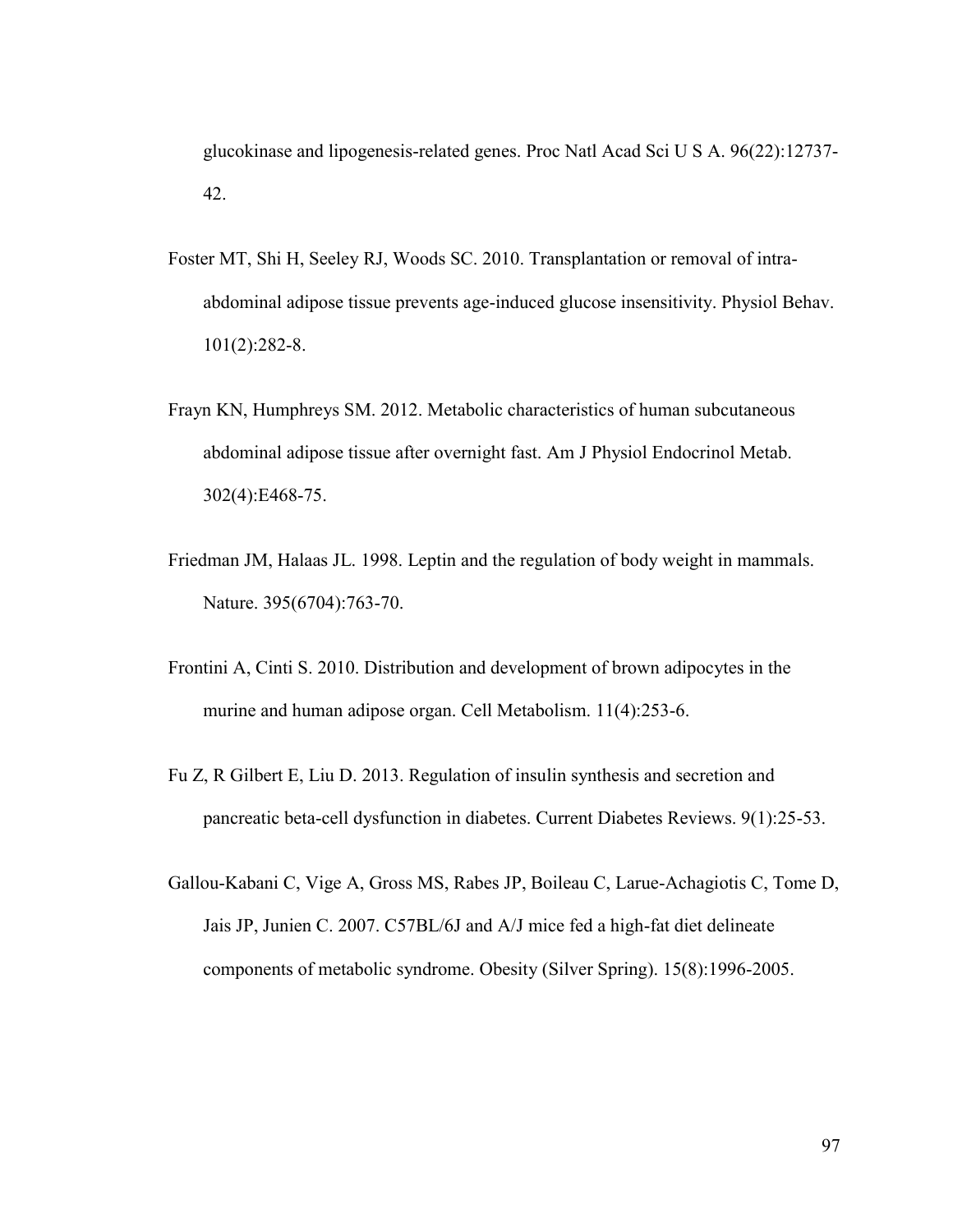- Garcia de Herreros A, Birnbaum MJ. 1989. The acquisition of increased insulinresponsive hexose transport in 3T3-L1 adipocytes correlates with expression of a novel transporter gene. J Biol Chem. 264(33):19994-9.
- Gargiulo S, Gramanzini M, Megna R, Greco A, Albanese S, Manfredi C, Brunetti A. 2014. Evaluation of growth patterns and body composition in C57Bl/6J mice using dual energy X-ray absorptiometry. Biomed Res Int. 2014:253067.
- Geer EB, Shen W. 2009. Gender differences in insulin resistance, body composition, and energy balance. Gender Medicine. 6:60-75.
- Gesta S, Tseng YH, Kahn CR. 2007. Developmental origin of fat: Tracking obesity to its source. Cell. 131(2):242-56.
- Goodpaster BH, Thaete FL, Simoneau JA, Kelley DE. 1997. Subcutaneous abdominal fat and thigh muscle composition predict insulin sensitivity independently of visceral fat. Diabetes. 46(10):1579-85.
- Gosmain Y, Dif N, Berbe V, Loizon E, Rieusset J, Vidal H, Lefai E. 2005. Regulation of SREBP-1 expression and transcriptional action on HKII and FAS genes during fasting and refeeding in rat tissues. J Lipid Res. 46(4):697-705.
- Green H, Kehinde O. 1979. Formation of normally differentiated subcutaneous fat pads by an established preadipose cell line. J Cell Physiol. 101(1):169-71.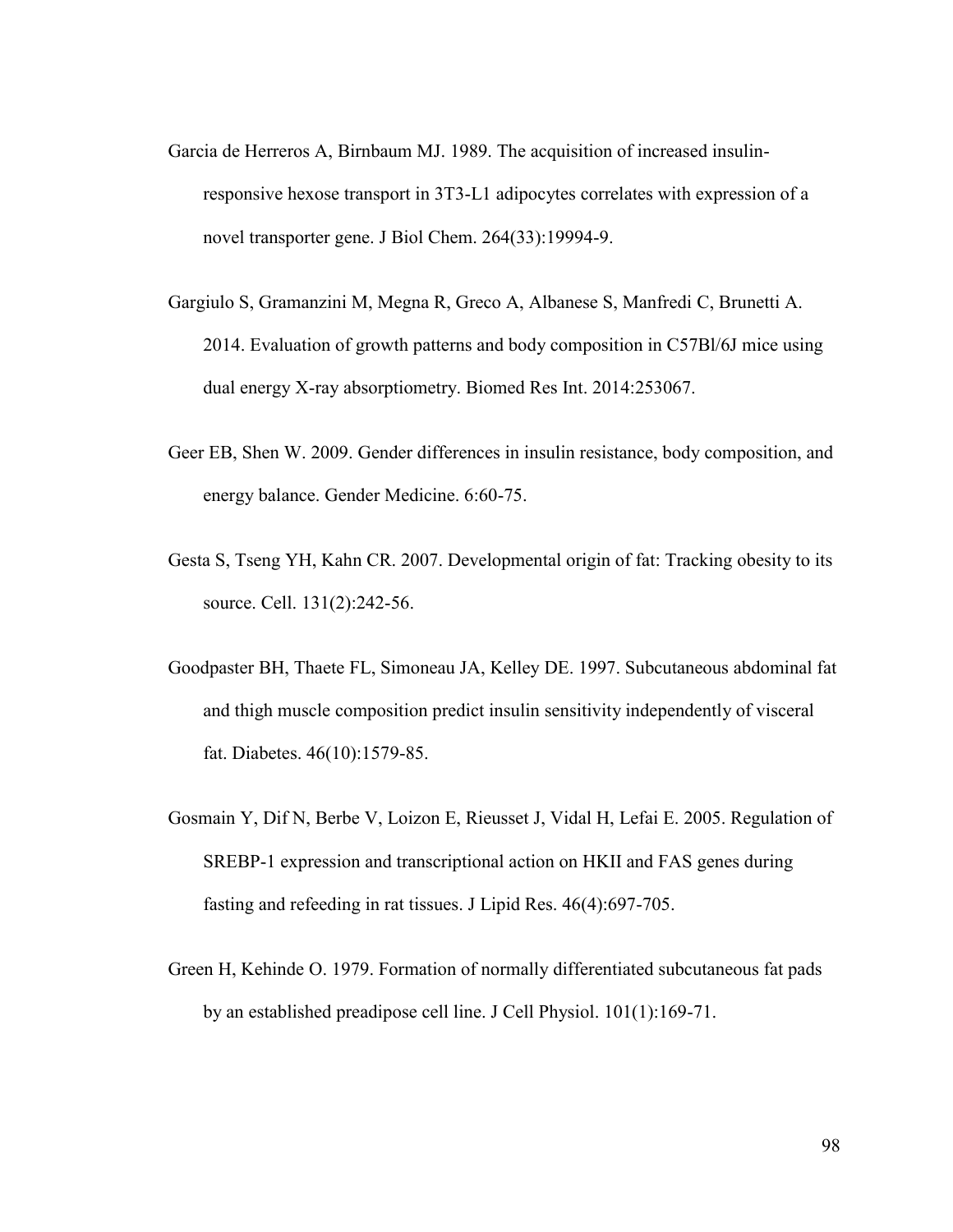- Green H, Kehinde O. 1975. An established preadipose cell line and its differentiation in culture. II. factors affecting the adipose conversion. Cell. 5(1):19-27.
- Gregoire FM, Smas CM, Sul HS. 1998. Understanding adipocyte differentiation. Physiol Rev. 78(3):783-809.
- Grove KL, Fried SK, Greenberg AS, Xiao XQ, Clegg DJ. 2010. A microarray analysis of sexual dimorphism of adipose tissues in high-fat-diet-induced obese mice. Int J Obes (Lond). 34(6):989-1000.
- Guan HP, Li Y, Jensen MV, Newgard CB, Steppan CM, Lazar MA. 2002. A futile metabolic cycle activated in adipocytes by antidiabetic agents. Nat Med. 8(10):1122- 8.
- Gutwein P, Stoeck A, Riedle S, Gast D, Runz S, Condon TP, Marme A, Phong MC, Linderkamp O, Skorokhod A, et al. 2005. Cleavage of L1 in exosomes and apoptotic membrane vesicles released from ovarian carcinoma cells. Clin Cancer Res. 11(7):2492-501.
- Han J, Lee JE, Jin J, Lim JS, Oh N, Kim K, Chang SI, Shibuya M, Kim H, Koh GY. 2011. The spatiotemporal development of adipose tissue. Development. 138(22):5027-37.
- Hasty AH, Shimano H, Yahagi N, Amemiya-Kudo M, Perrey S, Yoshikawa T, Osuga J, Okazaki H, Tamura Y, Iizuka Y, et al. 2000. Sterol regulatory element-binding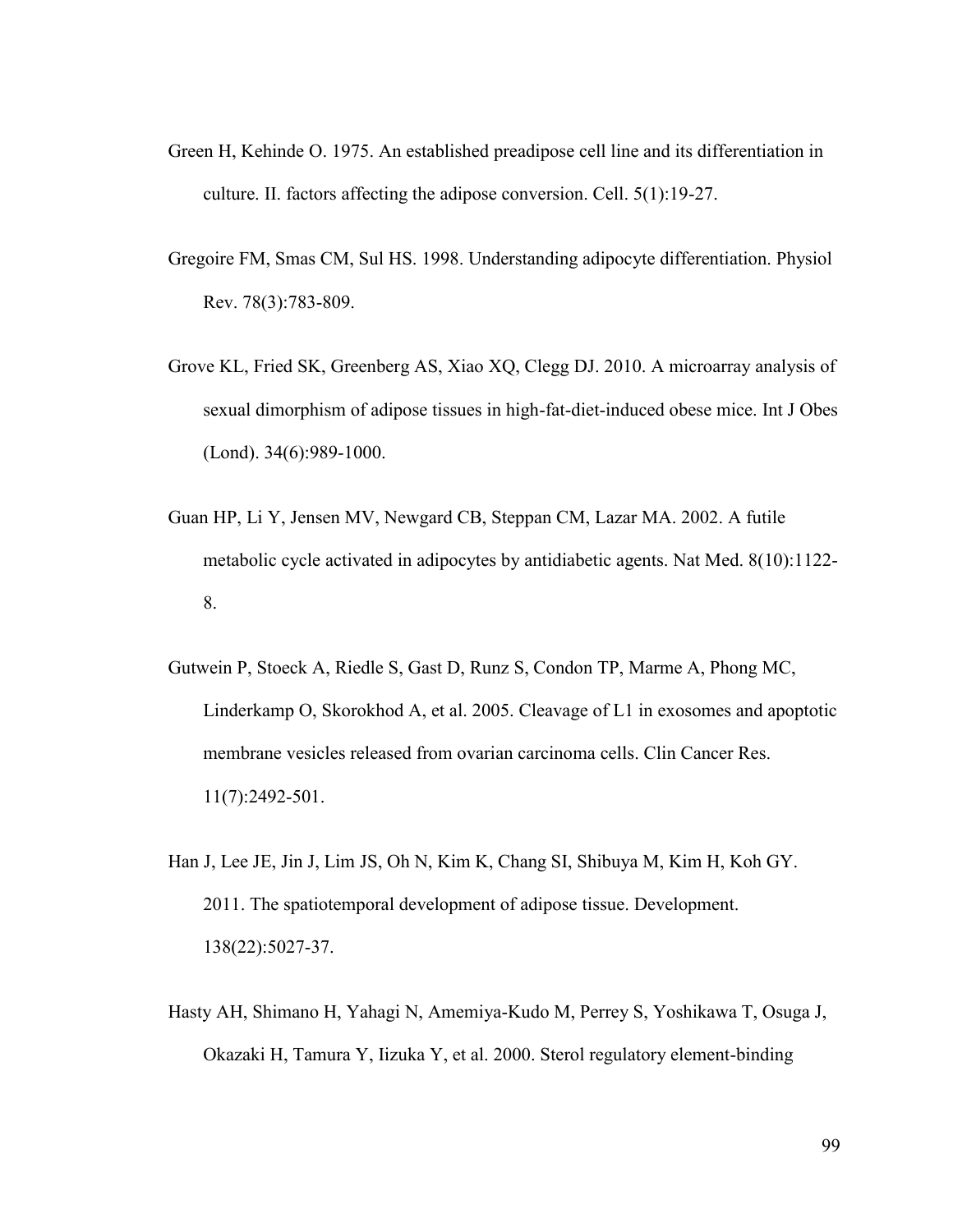protein-1 is regulated by glucose at the transcriptional level. J Biol Chem. 275(40):31069-77.

- He M, Su H, Gao W, Johansson SM, Liu Q, Wu X, Liao J, Young AA, Bartfai T, Wang M. 2010. Reversal of obesity and insulin resistance by a non-peptidic glucagon-like peptide-1 receptor agonist in diet-induced obese mice. PLoS One. 5(12):e14205.
- Hogan AM, Swaminathan V, Pallegar NK, Christian SL. 2016. Nile red and 2-NBDG are incompatible for the simultaneous detection of lipid and glucose accumulation. International Journal of Spectroscopy. 2016.
- Horton JD, Shimomura I, Ikemoto S, Bashmakov Y, Hammer RE. 2003. Overexpression of sterol regulatory element-binding protein-1a in mouse adipose tissue produces adipocyte hypertrophy, increased fatty acid secretion, and fatty liver. J Biol Chem. 278(38):36652-60.
- Hough MR, Rosten PM, Sexton TL, Kay R, Humphries RK. 1994. Mapping of CD24 and homologous sequences to multiple chromosomal loci. Genomics. 22(1):154-61.
- Hough MR, Chappel MS, Sauvageau G, Takei F, Kay R, Humphries RK. 1996. Reduction of early B lymphocyte precursors in transgenic mice overexpressing the murine heat-stable antigen. J Immunol. 156(2):479-88.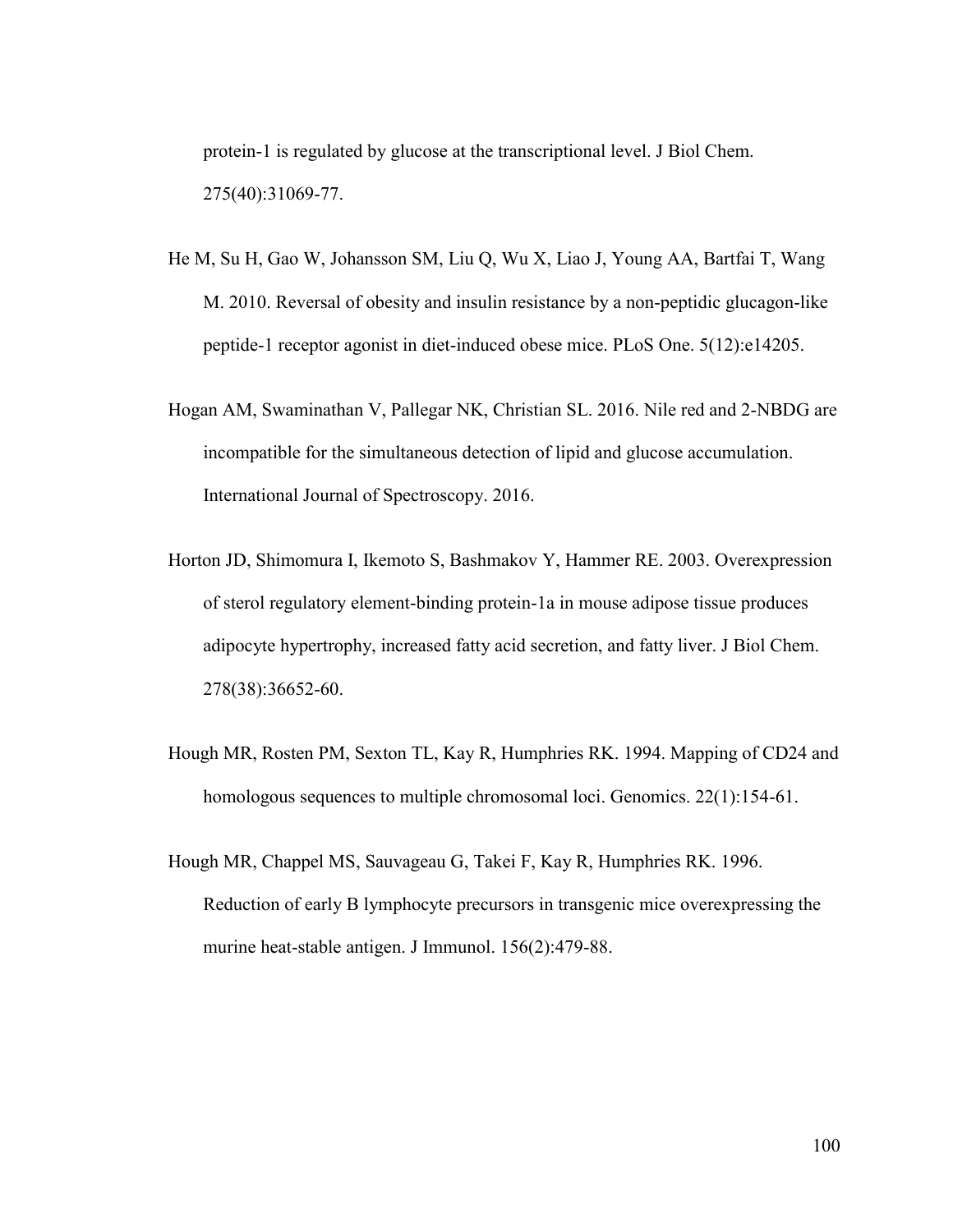- Houstek J, Vizek K, Pavelka S, Kopecky J, Krejcova E, Hermanska J, Cermakova M. 1993. Type II iodothyronine 5'-deiodinase and uncoupling protein in brown adipose tissue of human newborns. J Clin Endocrinol Metab. 77(2):382-7.
- Huang LR, Hsu HC. 1995. Cloning and expression of CD24 gene in human hepatocellular carcinoma: A potential early tumor marker gene correlates with p53 mutation and tumor differentiation. Cancer Res. 55(20):4717-21.
- Hunt CE, Lindsey JR, Walkley SU. 1976. Animal models of diabetes and obesity, including the PBB/ld mouse. Fed Proc. 35(5):1206-17.
- Iizuka K, Horikawa Y. 2008. ChREBP: A glucose-activated transcription factor involved in the development of metabolic syndrome. Endocr J. 55(4):617-24.
- Jack BH, Crossley M. 2010. GATA proteins work together with friend of GATA (FOG) and C-terminal binding protein (CTBP) co-regulators to control adipogenesis. J Biol Chem. 285(42):32405-14.
- Jeffery E, Church CD, Holtrup B, Colman L, Rodeheffer MS. 2015. Rapid depot-specific activation of adipocyte precursor cells at the onset of obesity. Nat Cell Biol. 17(4):376-85.
- Jeffery E, Wing A, Holtrup B, Sebo Z, Kaplan JL, Saavedra-Pena R, Church CD, Colman L, Berry R, Rodeheffer MS. 2016. The adipose tissue microenvironment regulates depot-specific adipogenesis in obesity. Cell Metab. 24(1):142-50.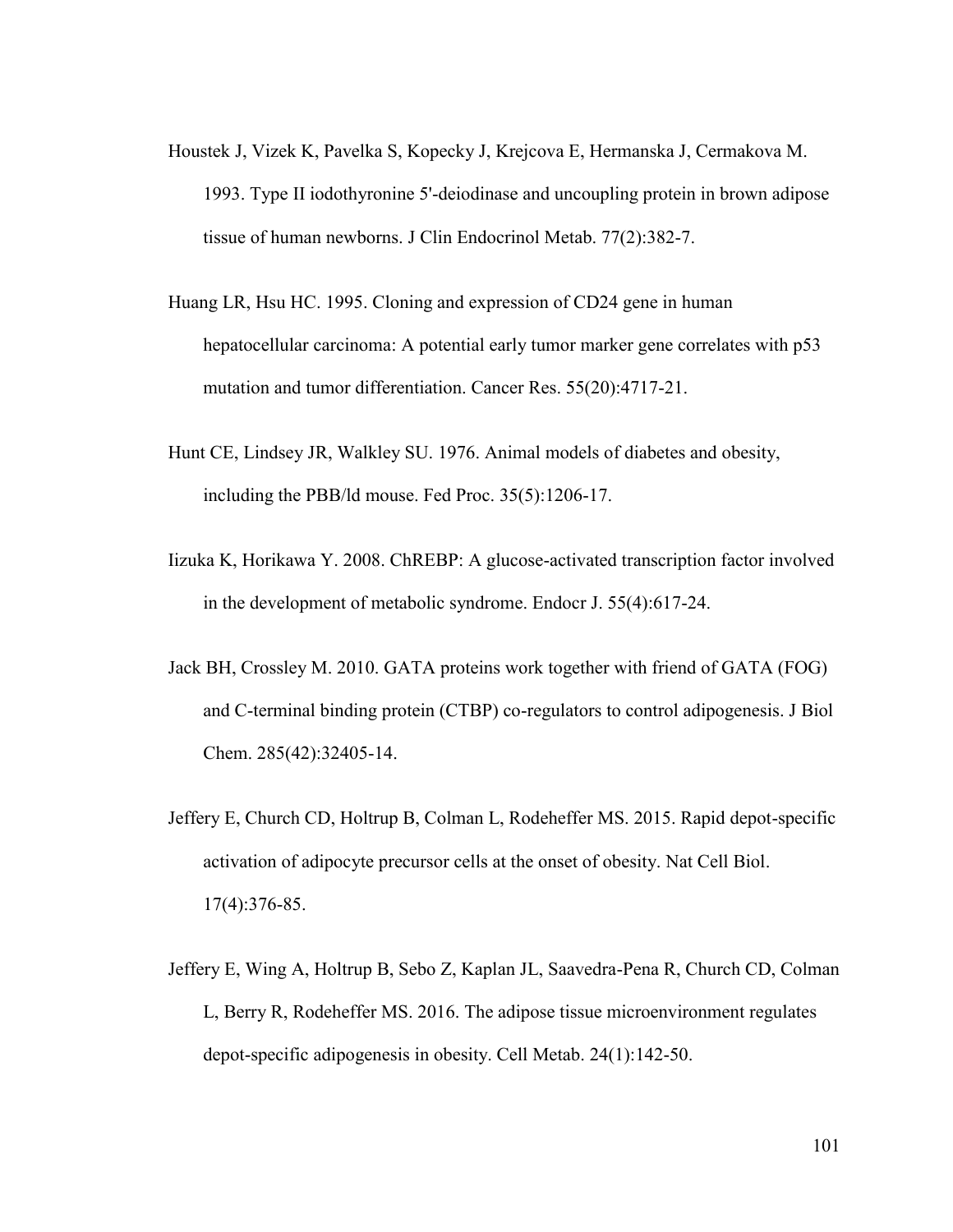- Jensen MD, Ryan DH, Apovian CM, Ard JD, Comuzzie AG, Donato KA, Hu FB, Hubbard VS, Jakicic JM, Kushner RF. 2014. 2013 AHA/ACC/TOS guideline for the management of overweight and obesity in adults: A report of the american college of cardiology/american heart association task force on practice guidelines and the obesity society. Circulation. 129(25 Suppl 2):S102-38.
- Jimenez MA, Akerblad P, Sigvardsson M, Rosen ED. 2007. Critical role for Ebf1 and Ebf2 in the adipogenic transcriptional cascade. Mol Cell Biol. 27(2):743-57.
- Jo J, Gavrilova O, Pack S, Jou W, Mullen S, Sumner AE, Cushman SW, Periwal V. 2009. Hypertrophy and/or hyperplasia: Dynamics of adipose tissue growth. PLoS Comput Biol. 5(3):e1000324.
- Joe AW, Yi L, Even Y, Vogl AW, Rossi FM. 2009. Depot-specific differences in adipogenic progenitor abundance and proliferative response to high-fat diet. Stem Cells. 27(10):2563-70.
- Joost HG, Schurmann A. 2001. Subcellular fractionation of adipocytes and 3T3-L1 cells. Methods Mol Biol. 155:77-82.
- Ju JH, Jang K, Lee KM, Kim M, Kim J, Yi JY, Noh DY, Shin I. 2011. CD24 enhances DNA damage-induced apoptosis by modulating NF-kappaB signaling in CD44 expressing breast cancer cells. Carcinogenesis. 32(10):1474-83.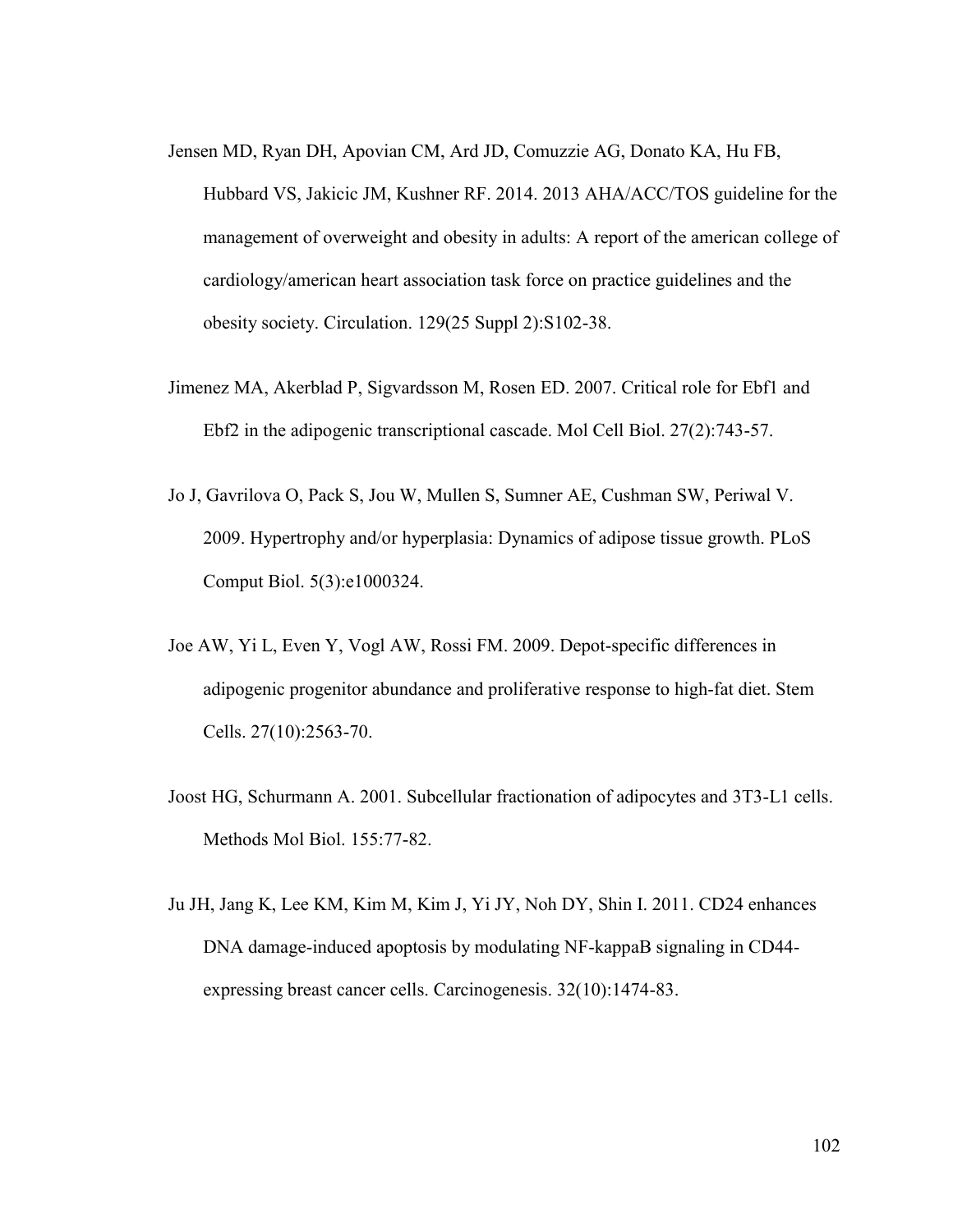- Kadmon G, Eckert M, Sammar M, Schachner M, Altevogt P. 1992. Nectadrin, the heatstable antigen, is a cell adhesion molecule. J Cell Biol. 118(5):1245-58.
- Kahn BB, Flier JS. 2000. Obesity and insulin resistance. J Clin Invest. 106(4):473-81.
- Karastergiou K, Fried SK. 2013. Multiple adipose depots increase cardiovascular risk via local and systemic effects. Curr Atheroscler Rep. 15(10):361,013-0361-5.
- Karastergiou K, Smith SR, Greenberg AS, Fried SK. 2012. Sex differences in human adipose tissues - the biology of pear shape. Biol Sex Differ. 3(1):13,6410-3-13.
- Karastergiou K, Fried SK, Xie H, Lee MJ, Divoux A, Rosencrantz MA, Chang RJ, Smith SR. 2013. Distinct developmental signatures of human abdominal and gluteal subcutaneous adipose tissue depots. J Clin Endocrinol Metab. 98(1):362-71.
- Keller S, Rupp C, Stoeck A, Runz S, Fogel M, Lugert S, Hager HD, Abdel-Bakky MS, Gutwein P, Altevogt P. 2007. CD24 is a marker of exosomes secreted into urine and amniotic fluid. Kidney Int. 72(9):1095-102.
- Kelley DE, Thaete FL, Troost F, Huwe T, Goodpaster BH. 2000. Subdivisions of subcutaneous abdominal adipose tissue and insulin resistance. Am J Physiol Endocrinol Metab. 278(5):E941-8.
- Kersten S. 2001. Mechanisms of nutritional and hormonal regulation of lipogenesis. EMBO Rep. 2(4):282-6.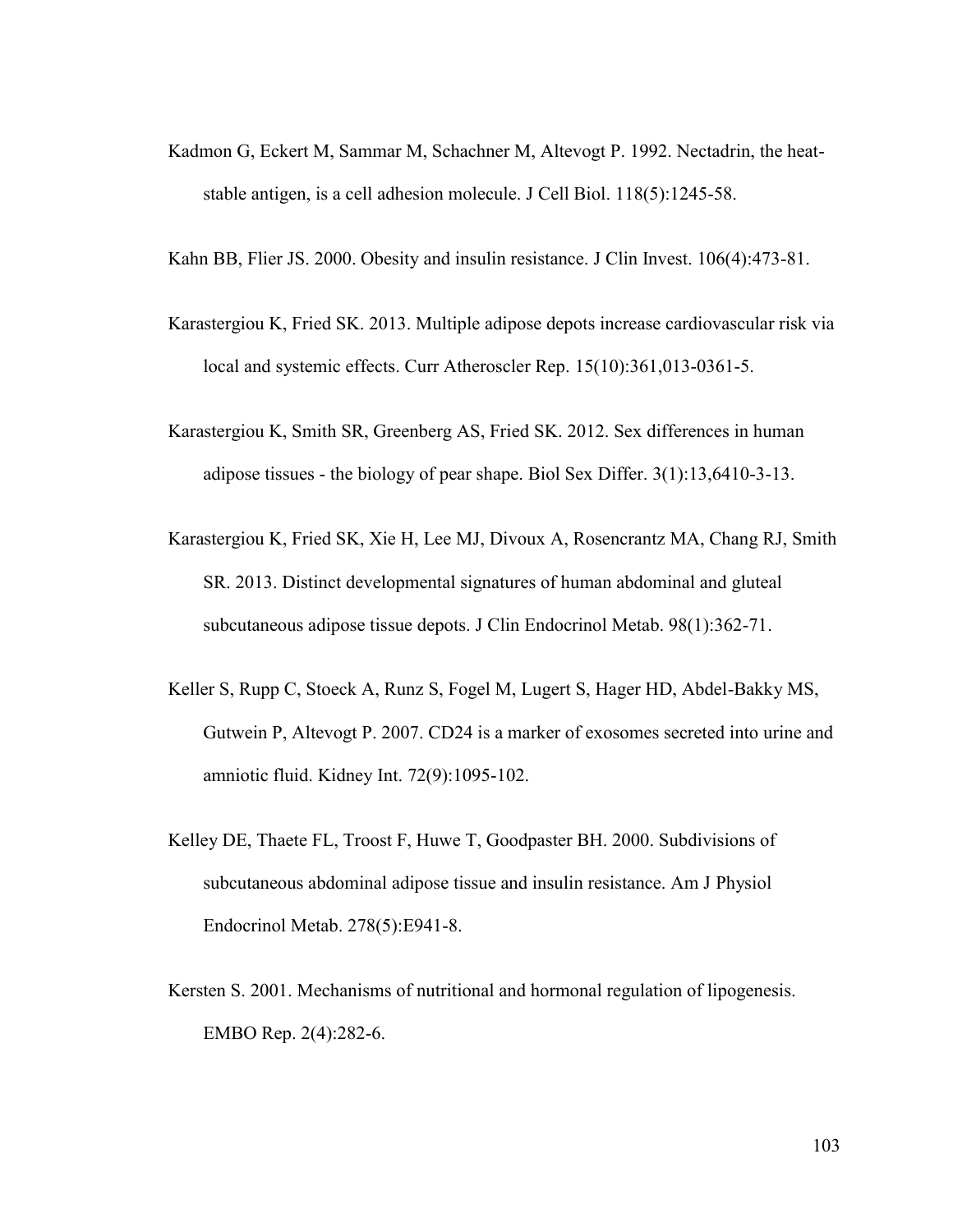- Kim JB, Wright HM, Wright M, Spiegelman BM. 1998. ADD1/SREBP1 activates PPARgamma through the production of endogenous ligand. Proc Natl Acad Sci U S A. 95(8):4333-7.
- Kim KA, Kim JH, Wang Y, Sul HS. 2007. Pref-1 (preadipocyte factor 1) activates the MEK/extracellular signal-regulated kinase pathway to inhibit adipocyte differentiation. Mol Cell Biol. 27(6):2294-308.
- Koza RA, Nikonova L, Hogan J, Rim JS, Mendoza T, Faulk C, Skaf J, Kozak LP. 2006. Changes in gene expression foreshadow diet-induced obesity in genetically identical mice. PLoS Genet. 2(5):e81.
- Kristiansen G, Sammar M, Altevogt P. 2004. Tumour biological aspects of CD24, a mucin-like adhesion molecule. Journal of Molecular Histology. 35(3):255-62.
- Krueger KC, Costa MJ, Du H, Feldman BJ. 2014. Characterization of cre recombinase activity for in vivo targeting of adipocyte precursor cells. Stem Cell Reports. 3(6):1147-58.
- Lane MD, Tang QQ. 2005. From multipotent stem cell to adipocyte. Birth Defects Res A Clin Mol Teratol. 73(7):476-7.
- Large V, Peroni O, Letexier D, Ray H, Beylot M. 2004. Metabolism of lipids in human white adipocyte. Diabetes Metab. 30(4):294-309.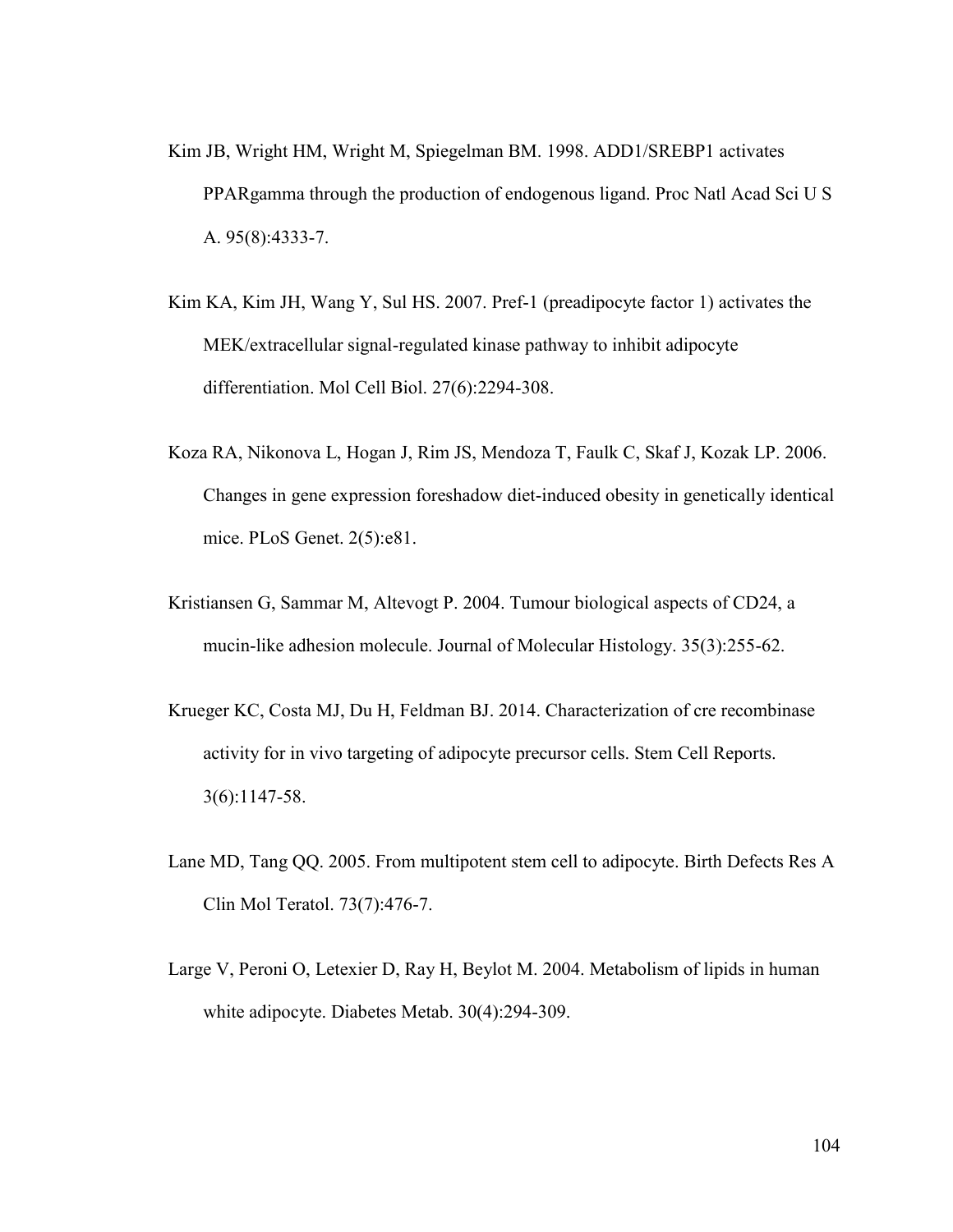- Lee Y, Petkova AP, Mottillo EP, Granneman JG. 2012. In vivo identification of bipotential adipocyte progenitors recruited by  $\beta$ 3-adrenoceptor activation and highfat feeding. Cell Metabolism. 15(4):480-91.
- Lefterova MI, Lazar MA. 2009. New developments in adipogenesis. Trends Endocrinol Metab. 20(3):107-14.
- Levin BE, Dunn-Meynell AA, Balkan B, Keesey RE. 1997. Selective breeding for dietinduced obesity and resistance in sprague-dawley rats. Am J Physiol. 273(2 Pt 2):R725-30.
- Lew EA. 1985. Mortality and weight: Insured lives and the american cancer society studies. Ann Intern Med. 103(6\_Part\_2):1024-9.
- Li D, Yea S, Li S, Chen Z, Narla G, Banck M, Laborda J, Tan S, Friedman JM, Friedman SL, et al. 2005. Kruppel-like factor-6 promotes preadipocyte differentiation through histone deacetylase 3-dependent repression of DLK1. J Biol Chem. 280(29):26941- 52.
- Lin FT, Lane MD. 1994. CCAAT/enhancer binding protein alpha is sufficient to initiate the 3T3-L1 adipocyte differentiation program. Proc Natl Acad Sci U S A. 91(19):8757-61.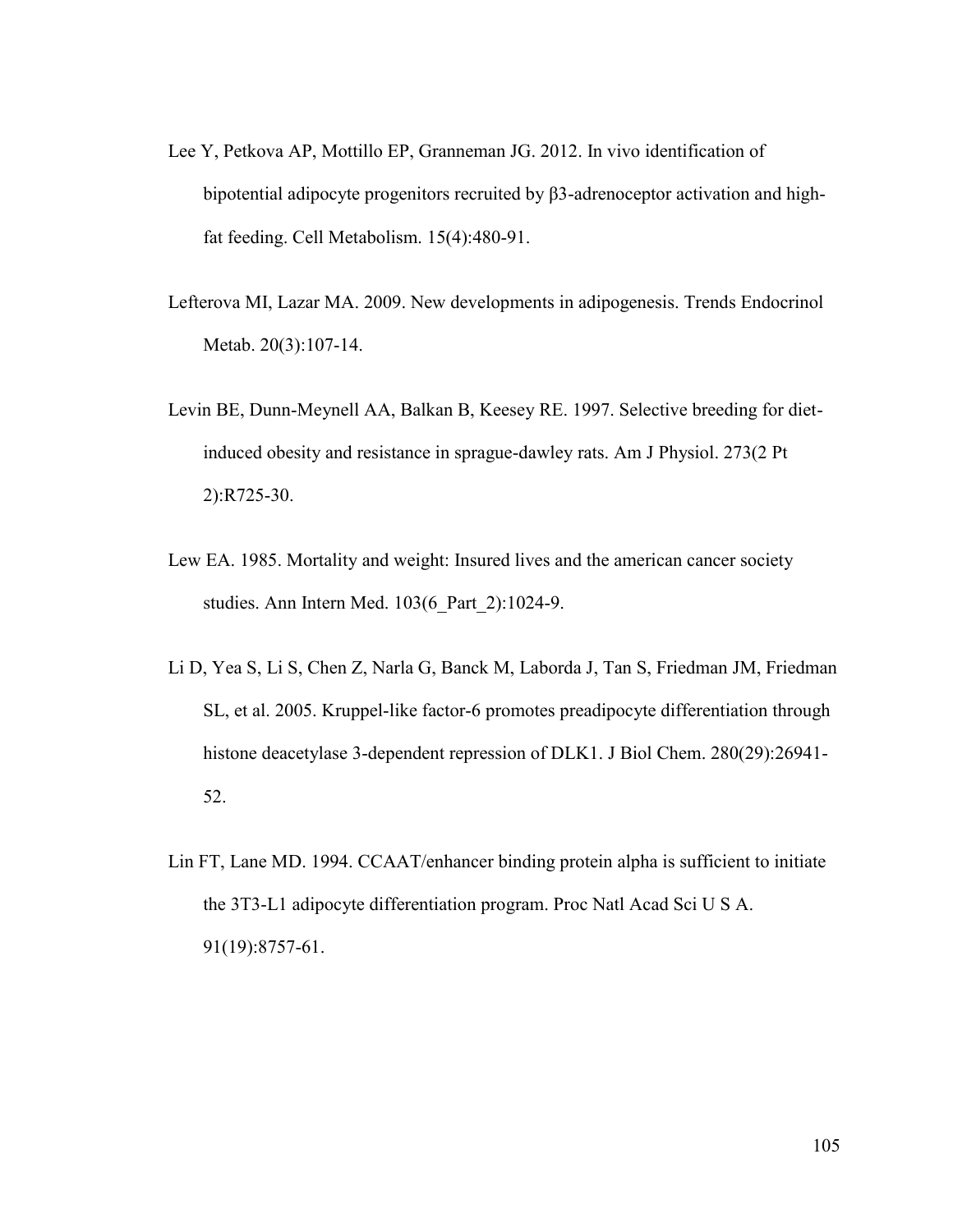- Lin FT, Lane MD. 1992. Antisense CCAAT/enhancer-binding protein RNA suppresses coordinate gene expression and triglyceride accumulation during differentiation of 3T3-L1 preadipocytes. Genes Dev. 6(4):533-44.
- Liu L, Zheng LD, Donnelly SR, Emont MP, Wu J, Cheng Z. 2017. Isolation of mouse stromal vascular cells for monolayer culture. Thermogenic Fat: Methods and Protocols. 9-16.
- Luziga C, Nakamura O, Deshapriya R, Usui M, Miyaji M, Wakimoto M, Wada N, Mbassa G, Yamamoto Y. 2008. Dendritic and axonal localization of cytotoxic Tlymphocyte antigen-2 alpha protein in mouse brain. Brain Res. 1204:40-52.
- MacDougald OA, Lane MD. 1995. Transcriptional regulation of gene expression during adipocyte differentiation. Annu Rev Biochem. 64:345-73.
- Macotela Y, Emanuelli B, Mori MA, Gesta S, Schulz TJ, Tseng YH, Kahn CR. 2012. Intrinsic differences in adipocyte precursor cells from different white fat depots. Diabetes. 61(7):1691-9.
- Magun R, Burgering BM, Coffer PJ, Pardasani D, Lin Y, Chabot J, Sorisky A. 1996. Expression of a constitutively activated form of protein kinase B (c-akt) in 3T3-L1 preadipose cells causes spontaneous differentiation. Endocrinology. 137(8):3590-3.
- Manolopoulos KN, Karpe F, Frayn KN. 2010. Gluteofemoral body fat as a determinant of metabolic health. Int J Obes (Lond). 34(6):949-59.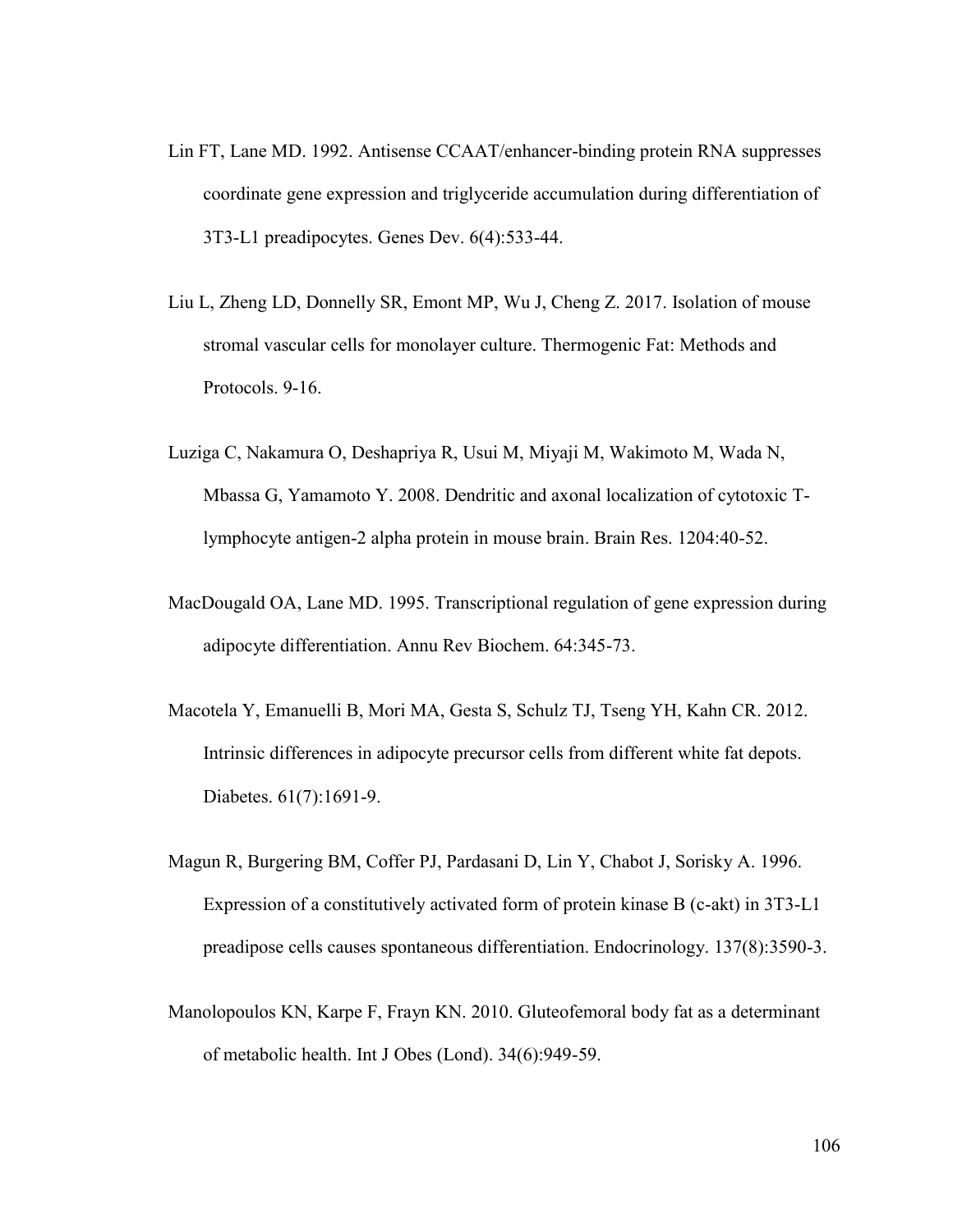- Meier U, Gressner AM. 2004. Endocrine regulation of energy metabolism: Review of pathobiochemical and clinical chemical aspects of leptin, ghrelin, adiponectin, and resistin. Clin Chem. 50(9):1511-25.
- Mekada K, Abe K, Murakami A, Nakamura S, Nakata H, Moriwaki K, Obata Y, Yoshiki A. 2009. Genetic differences among C57BL/6 substrains. Exp Anim. 58(2):141-9.
- Minokoshi Y, Toda C, Okamoto S. 2012. Regulatory role of leptin in glucose and lipid metabolism in skeletal muscle. Indian Journal of Endocrinology and Metabolism. 16(9):562.
- Misra A, Garg A, Abate N, Peshock RM, Stray-Gundersen J, Grundy SM. 1997. Relationship of anterior and posterior subcutaneous abdominal fat to insulin sensitivity in nondiabetic men. Obes Res. 5(2):93-9.
- Mori T, Sakaue H, Iguchi H, Gomi H, Okada Y, Takashima Y, Nakamura K, Nakamura T, Yamauchi T, Kubota N, et al. 2005. Role of kruppel-like factor 15 (KLF15) in transcriptional regulation of adipogenesis. J Biol Chem. 280(13):12867-75.
- Mutiso SK, Rono DK, Bukachi F. 2014. Relationship between anthropometric measures and early electrocardiographic changes in obese rats. BMC Research Notes. 7(1):931.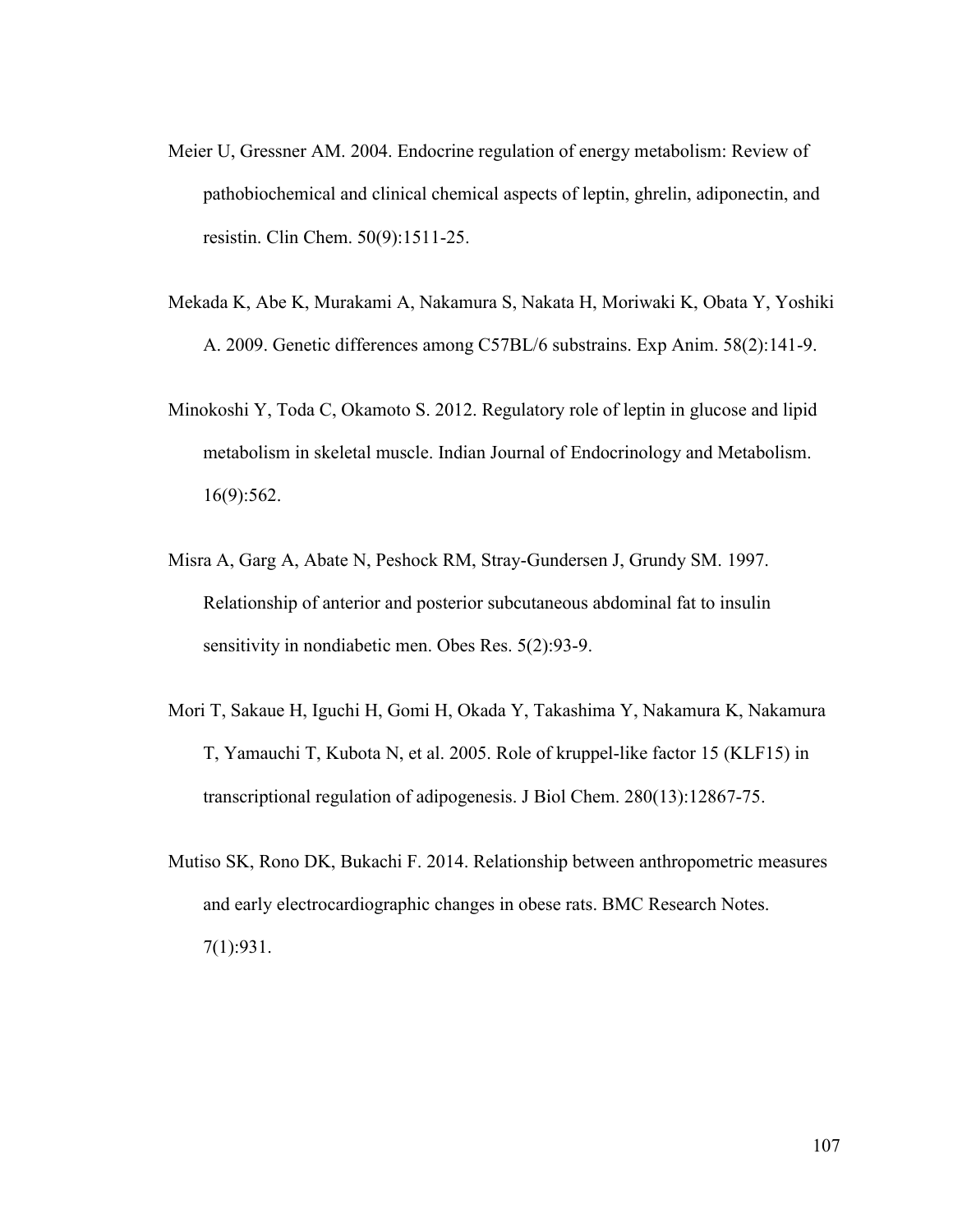- Myung JH, Gajjar KA, Pearson RM, Launiere CA, Eddington DT, Hong S. 2011. Direct measurements on CD24-mediated rolling of human breast cancer MCF-7 cells on Eselectin. Anal Chem. 83(3):1078-83.
- Nakae J, Kitamura T, Kitamura Y, Biggs WH,3rd, Arden KC, Accili D. 2003. The forkhead transcription factor Foxo1 regulates adipocyte differentiation. Dev Cell. 4(1):119-29.
- Nakagami H. 2013. The mechanism of white and brown adipocyte differentiation. Diabetes & Metabolism Journal. 37(2):85-90.
- Nicklas BJ, Cesari M, Penninx BW, Kritchevsky SB, Ding J, Newman A, Kitzman DW, Kanaya AM, Pahor M, Harris TB. 2006. Abdominal obesity is an independent risk factor for chronic heart failure in older people. J Am Geriatr Soc. 54(3):413-20.
- Nielsen PJ, Lorenz B, Muller AM, Wenger RH, Brombacher F, Simon M, von der Weid T, Langhorne WJ, Mossmann H, Kohler G. 1997. Altered erythrocytes and a leaky block in B-cell development in CD24/HSA-deficient mice. Blood. 89(3):1058-67.
- Ohl C, Albach C, Altevogt P, Schmitz B. 2003. N-glycosylation patterns of HSA/CD24 from different cell lines and brain homogenates: A comparison. Biochimie. 85(6):565-73.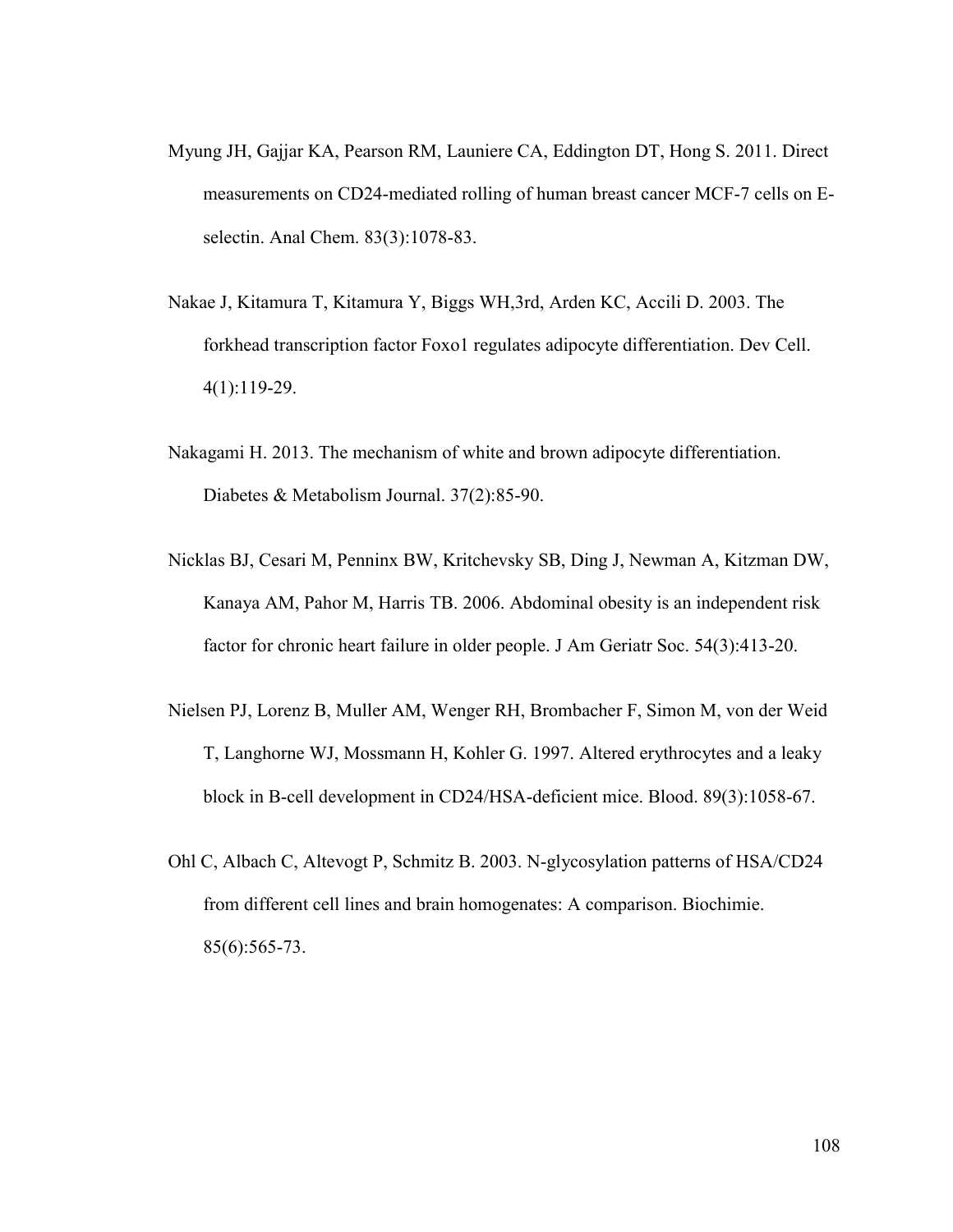- Oishi Y, Manabe I, Tobe K, Tsushima K, Shindo T, Fujiu K, Nishimura G, Maemura K, Yamauchi T, Kubota N, et al. 2005. Kruppel-like transcription factor KLF5 is a key regulator of adipocyte differentiation. Cell Metab. 1(1):27-39.
- Ouchi N, Parker JL, Lugus JJ, Walsh K. 2011. Adipokines in inflammation and metabolic disease. Nat Rev Immunol. 11(2):85-97.
- Pairault J, Green H. 1979. A study of the adipose conversion of suspended 3T3 cells by using glycerophosphate dehydrogenase as differentiation marker. Proc Natl Acad Sci U S A. 76(10):5138-42.
- Palmer BF, Clegg DJ. 2015. The sexual dimorphism of obesity. Mol Cell Endocrinol. 402:113-9.
- Parsons WJ, Ramkumar V, Stiles GL. 1988. Isobutylmethylxanthine stimulates adenylate cyclase by blocking the inhibitory regulatory protein, gi. Mol Pharmacol. 34(1):37- 41.
- Pecoraro N, Ginsberg AB, Warne JP, Gomez F, la Fleur SE, Dallman MF. 2006. Diverse basal and stress-related phenotypes of sprague dawley rats from three vendors. Physiol Behav. 89(4):598-610.
- Petersen RK, Madsen L, Pedersen LM, Hallenborg P, Hagland H, Viste K, Doskeland SO, Kristiansen K. 2008. Cyclic AMP (cAMP)-mediated stimulation of adipocyte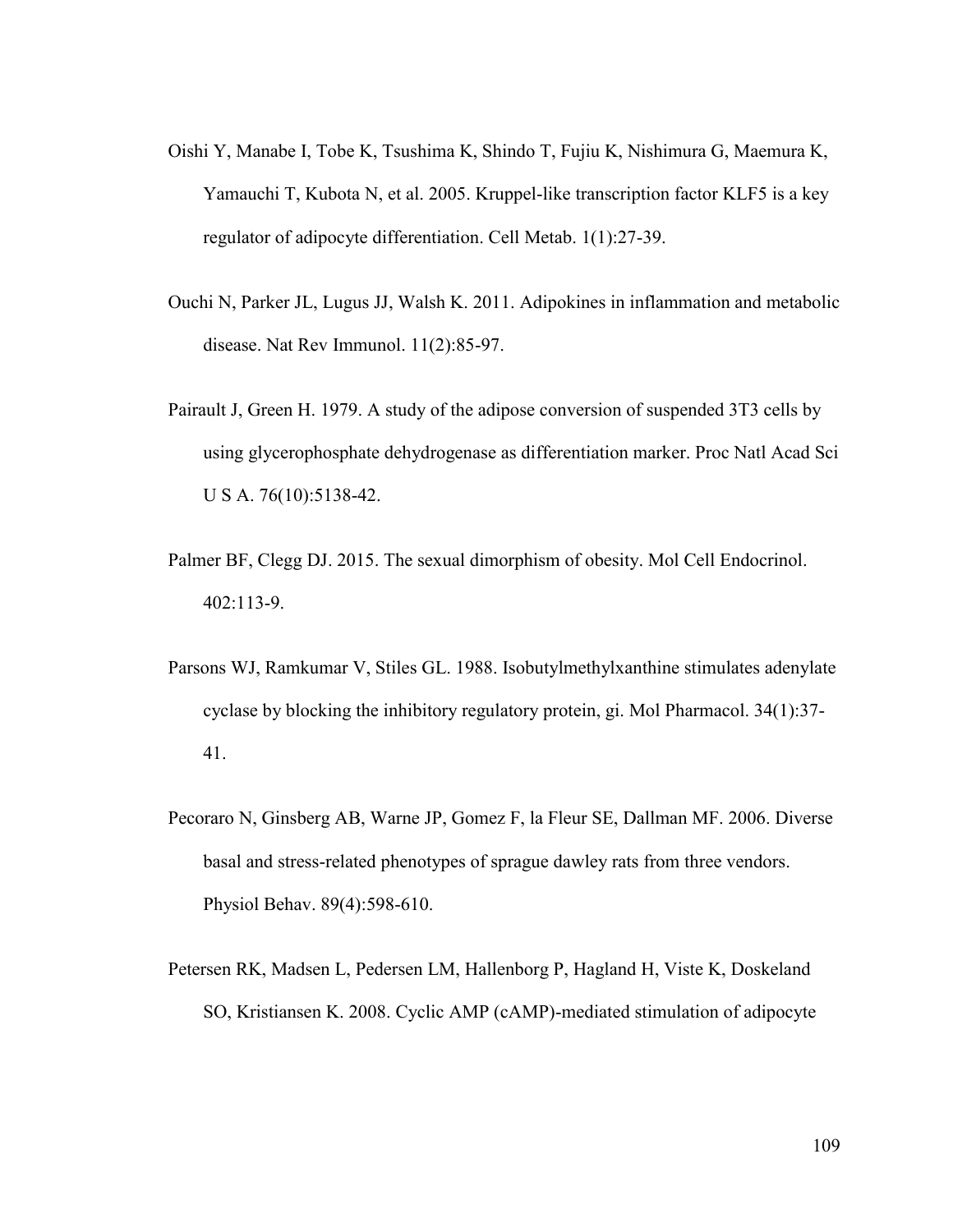differentiation requires the synergistic action of epac- and cAMP-dependent protein kinase-dependent processes. Mol Cell Biol. 28(11):3804-16.

- Pettersson US, Walden TB, Carlsson PO, Jansson L, Phillipson M. 2012. Female mice are protected against high-fat diet induced metabolic syndrome and increase the regulatory T cell population in adipose tissue. PLoS One. 7(9):e46057.
- Pfaffl MW. 2001. A new mathematical model for relative quantification in real-time RT-PCR. Nucleic Acids Res. 29(9):e45.
- Phan J, Peterfy M, Reue K. 2004. Lipin expression preceding peroxisome proliferatoractivated receptor-gamma is critical for adipogenesis in vivo and in vitro. J Biol Chem. 279(28):29558-64.
- Pirruccello SJ, LeBien TW. 1986. The human B cell-associated antigen CD24 is a single chain sialoglycoprotein. J Immunol. 136(10):3779-84.
- Pisitkun T, Shen RF, Knepper MA. 2004. Identification and proteomic profiling of exosomes in human urine. Proc Natl Acad Sci U S A. 101(36):13368-73.
- Pitombo C, Araujo EP, De Souza CT, Pareja JC, Geloneze B, Velloso LA. 2006. Amelioration of diet-induced diabetes mellitus by removal of visceral fat. J Endocrinol. 191(3):699-706.
- Poissonnet CM, Burdi AR, Bookstein FL. 1983. Growth and development of human adipose tissue during early gestation. Early Hum Dev. 8(1):1-11.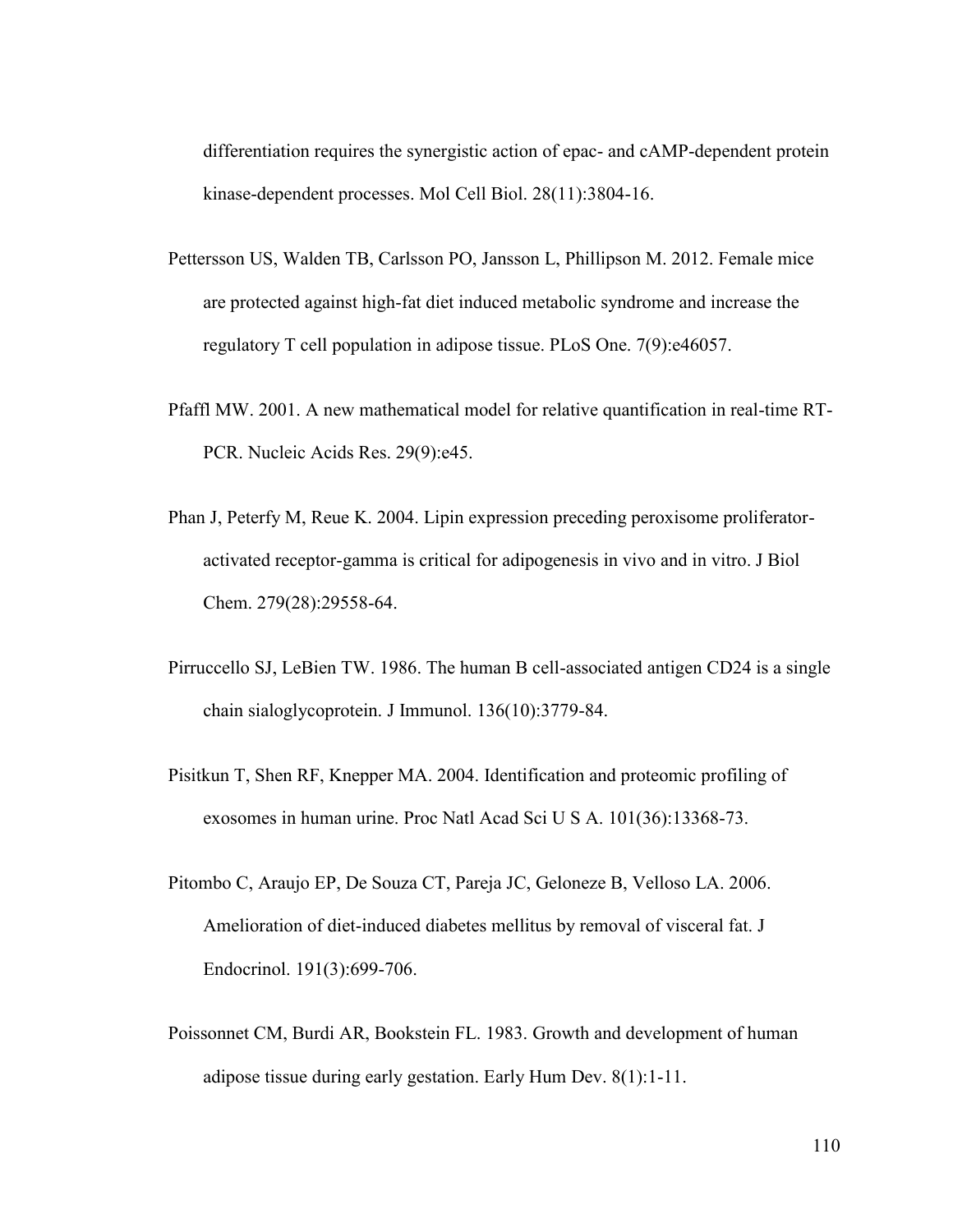- Poissonnet CM, Burdi AR, Garn SM. 1984. The chronology of adipose tissue appearance and distribution in the human fetus. Early Hum Dev. 10(1-2):1-11.
- Pomplun D, Möhlig M, Spranger J, Pfeiffer AF, Ristow M. 2004. Elevation of blood glucose following anaesthetic treatment in C57BL/6 mice. Hormone and Metabolic Research. 36(01):67-9.
- Poulos SP, Dodson MV, Hausman GJ. 2010. Cell line models for differentiation: Preadipocytes and adipocytes. Exp Biol Med (Maywood). 235(10):1185-93.
- Prpic V, Watson PM, Frampton IC, Sabol MA, Jezek GE, Gettys TW. 2002. Adaptive changes in adipocyte gene expression differ in AKR/J and SWR/J mice during dietinduced obesity. J Nutr. 132(11):3325-32.
- Rabkin SW, Mathewson FA, Hsu P. 1977. Relation of body weight to development of ischemic heart disease in a cohort of young north american men after a 26 year observation period: The manitoba study. Am J Cardiol. 39(3):452-8.
- Reichert M, Eick D. 1999. Analysis of cell cycle arrest in adipocyte differentiation. Oncogene. 18(2):459-66.
- Reitman M, Gavrilova O. 2000. A-ZIP/F-1 mice lacking white fat: A model for understanding lipoatrophic diabetes. Int J Obes. 24(S4):S11.
- Reusch JE, Colton LA, Klemm DJ. 2000. CREB activation induces adipogenesis in 3T3- L1 cells. Mol Cell Biol. 20(3):1008-20.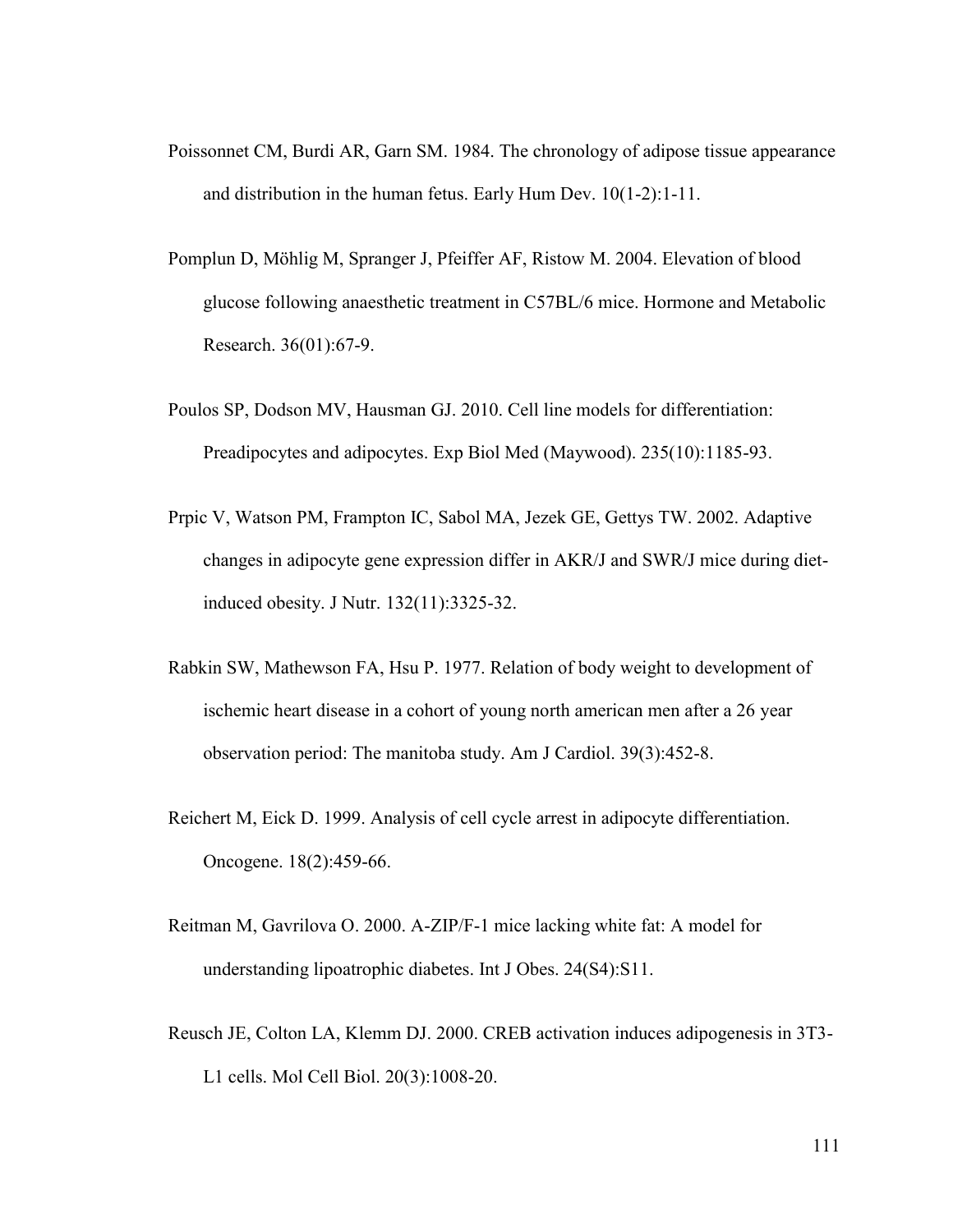- Ricquier D, Bouillaud F. 2000. The uncoupling protein homologues: UCP1, UCP2, UCP3, StUCP and AtUCP. Biochem J. 345 Pt 2:161-79.
- Riordan NH, Ichim TE, Min WP, Wang H, Solano F, Lara F, Alfaro M, Rodriguez JP, Harman RJ, Patel AN, et al. 2009. Non-expanded adipose stromal vascular fraction cell therapy for multiple sclerosis. J Transl Med. 7:29,5876-7-29.
- Rodeheffer MS, Birsoy K, Friedman JM. 2008. Identification of white adipocyte progenitor cells in vivo. Cell. 135(2):240-9.
- Rosen ED, MacDougald OA. 2006. Adipocyte differentiation from the inside out. Nat Rev Mol Cell Biol. 7(12):885-96.
- Rosen ED, Spiegelman BM. 2006. Adipocytes as regulators of energy balance and glucose homeostasis. Nature. 444(7121):847-53.
- Rosen ED, Hsu CH, Wang X, Sakai S, Freeman MW, Gonzalez FJ, Spiegelman BM. 2002. C/EBPalpha induces adipogenesis through PPARgamma: A unified pathway. Genes Dev. 16(1):22-6.
- Rosen ED, Sarraf P, Troy AE, Bradwin G, Moore K, Milstone DS, Spiegelman BM, Mortensen RM. 1999. PPAR gamma is required for the differentiation of adipose tissue in vivo and in vitro. Mol Cell. 4(4):611-7.
- Rutkowski JM, Stern JH, Scherer PE. 2015. The cell biology of fat expansion. J Cell Biol. 208(5):501-12.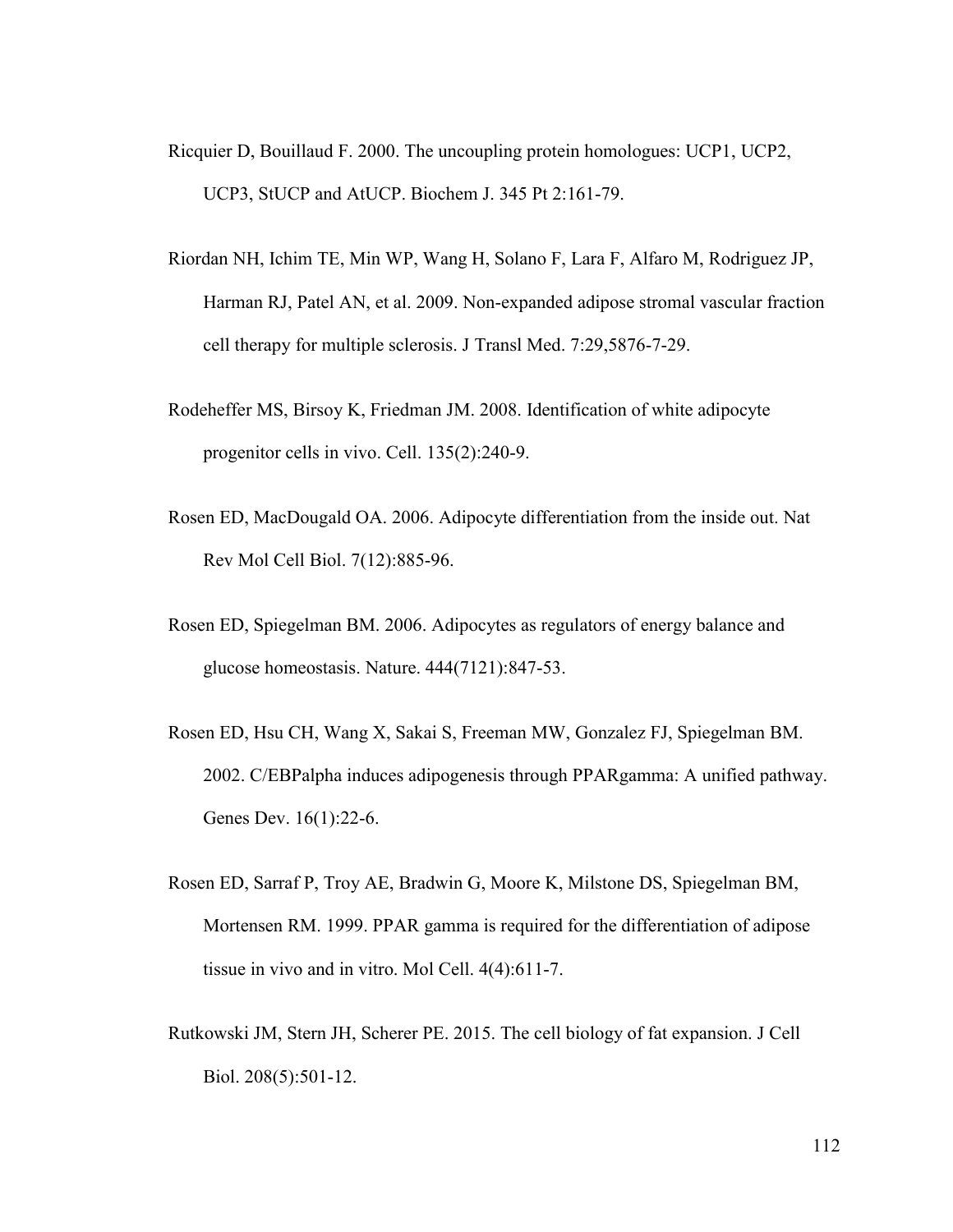Sackmann‐Sala L, Berryman DE, Munn RD, Lubbers ER, Kopchick JJ. 2012. Heterogeneity among white adipose tissue depots in male C57BL/6J mice. Obesity. 20(1):101-11.

- Sagiv E, Kazanov D, Arber N. 2006. CD24 plays an important role in the carcinogenesis process of the pancreas. Biomedicine & Pharmacotherapy. 60(6):280-4.
- Sanchez-Gurmaches J, Guertin DA. 2014. Adipocytes arise from multiple lineages that are heterogeneously and dynamically distributed. Nat Commun. 5:4099.
- Sandouk T, Reda D, Hofmann C. 1993. Antidiabetic agent pioglitazone enhances adipocyte differentiation of 3T3-F442A cells. Am J Physiol. 264(6 Pt 1):C1600-8.
- Sarjeant K, Stephens JM. 2012. Adipogenesis. Cold Spring Harb Perspect Biol. 4(9):a008417.
- Satoh S, Nishimura H, Clark AE, Kozka IJ, Vannucci SJ, Simpson IA, Quon MJ, Cushman SW, Holman GD. 1993. Use of bismannose photolabel to elucidate insulin-regulated GLUT4 subcellular trafficking kinetics in rat adipose cells. evidence that exocytosis is a critical site of hormone action. J Biol Chem. 268(24):17820-9.
- Scheepers A, Doege H, Joost HG, Schurmann A. 2001. Mouse GLUT8: Genomic organization and regulation of expression in 3T3-L1 adipocytes by glucose. Biochem Biophys Res Commun. 288(4):969-74.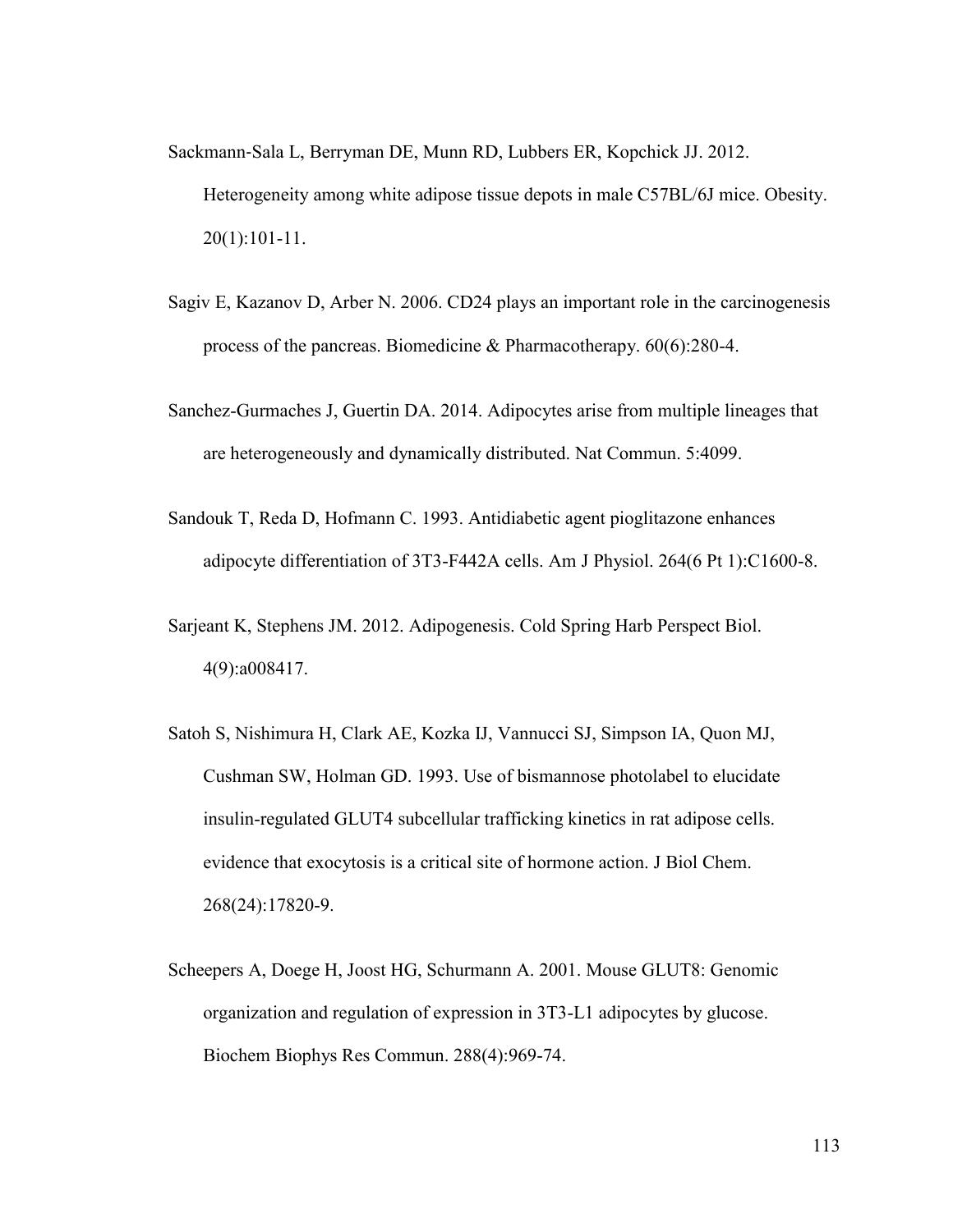- Schwarz EJ, Reginato MJ, Shao D, Krakow SL, Lazar MA. 1997. Retinoic acid blocks adipogenesis by inhibiting C/EBPbeta-mediated transcription. Mol Cell Biol. 17(3):1552-61.
- Selvarajan S, Lund LR, Takeuchi T, Craik CS, Werb Z. 2001. A plasma kallikreindependent plasminogen cascade required for adipocyte differentiation. Nat Cell Biol. 3(3):267-75.
- Sengenes C, Lolmede K, Zakaroff-Girard A, Busse R, Bouloumie A. 2005. Preadipocytes in the human subcutaneous adipose tissue display distinct features from the adult mesenchymal and hematopoietic stem cells. J Cell Physiol. 205(1):114-22.
- Shao D, Lazar MA. 1997. Peroxisome proliferator activated receptor gamma, CCAAT/enhancer-binding protein alpha, and cell cycle status regulate the commitment to adipocyte differentiation. J Biol Chem. 272(34):21473-8.
- Sharp LZ, Shinoda K, Ohno H, Scheel DW, Tomoda E, Ruiz L, Hu H, Wang L, Pavlova Z, Gilsanz V. 2012. Human BAT possesses molecular signatures that resemble beige/brite cells. PloS One. 7(11):e49452.
- Sheldon EF. 1924. The so-called hibernating gland in mammals: A form of adipose tissue. Anat Rec. 28(5):331-47.
- Shi H, Seeley RJ, Clegg DJ. 2009. Sexual differences in the control of energy homeostasis. Front Neuroendocrinol. 30(3):396-404.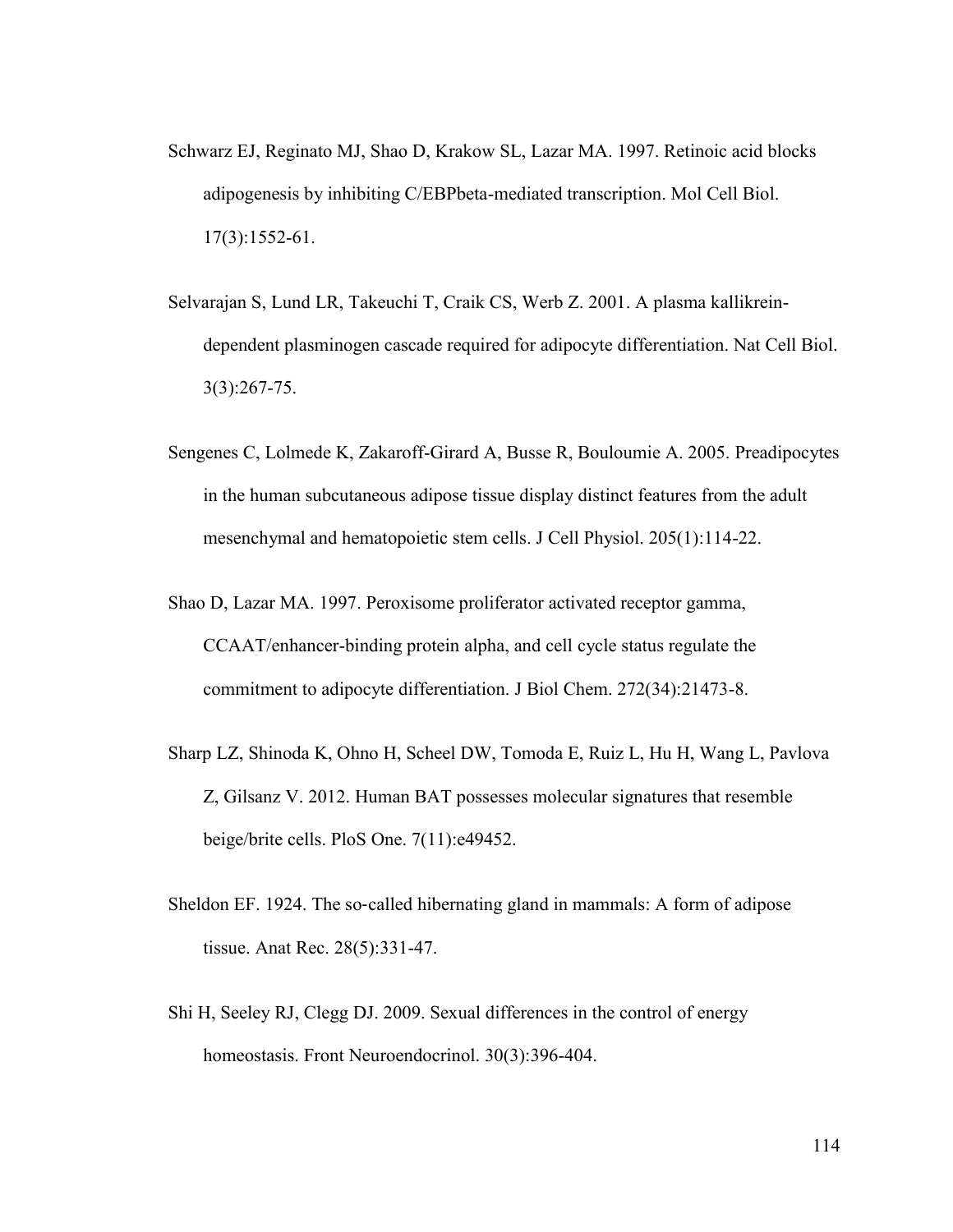- Shirasawa T, Akashi T, Sakamoto K, Takahashi H, Maruyama N, Hirokawa K. 1993. Gene expression of CD24 core peptide molecule in developing brain and developing non-neural tissues. Dev Dyn. 198(1):1-13.
- Simon MM, Greenaway S, White JK, Fuchs H, Gailus-Durner V, Wells S, Sorg T, Wong K, Bedu E, Cartwright EJ. 2013. A comparative phenotypic and genomic analysis of C57BL/6J and C57BL/6N mouse strains. Genome Biol. 14(7):R82.
- Smas CM, Sul HS. 1993. Pref-1, a protein containing EGF-like repeats, inhibits adipocyte differentiation. Cell. 73(4):725-34.
- Smith NC, Fairbridge NA, Pallegar NK, Christian SL. 2015. Dynamic upregulation of CD24 in pre-adipocytes promotes adipogenesis. Adipocyte. 4(2):89-100.
- Snijder MB, Dekker JM, Visser M, Yudkin JS, Stehouwer CD, Bouter LM, Heine RJ, Nijpels G, Seidell JC. 2003. Larger thigh and hip circumferences are associated with better glucose tolerance: The hoorn study. Obesity. 11(1):104-11.
- Spalding KL, Arner E, Westermark PO, Bernard S, Buchholz BA, Bergmann O, Blomqvist L, Hoffstedt J, Naslund E, Britton T, et al. 2008. Dynamics of fat cell turnover in humans. Nature. 453(7196):783-7.
- Spiegelman BM, Farmer SR. 1982. Decreases in tubulin and actin gene expression prior to morphological differentiation of 3T3 adipocytes. Cell. 29(1):53-60.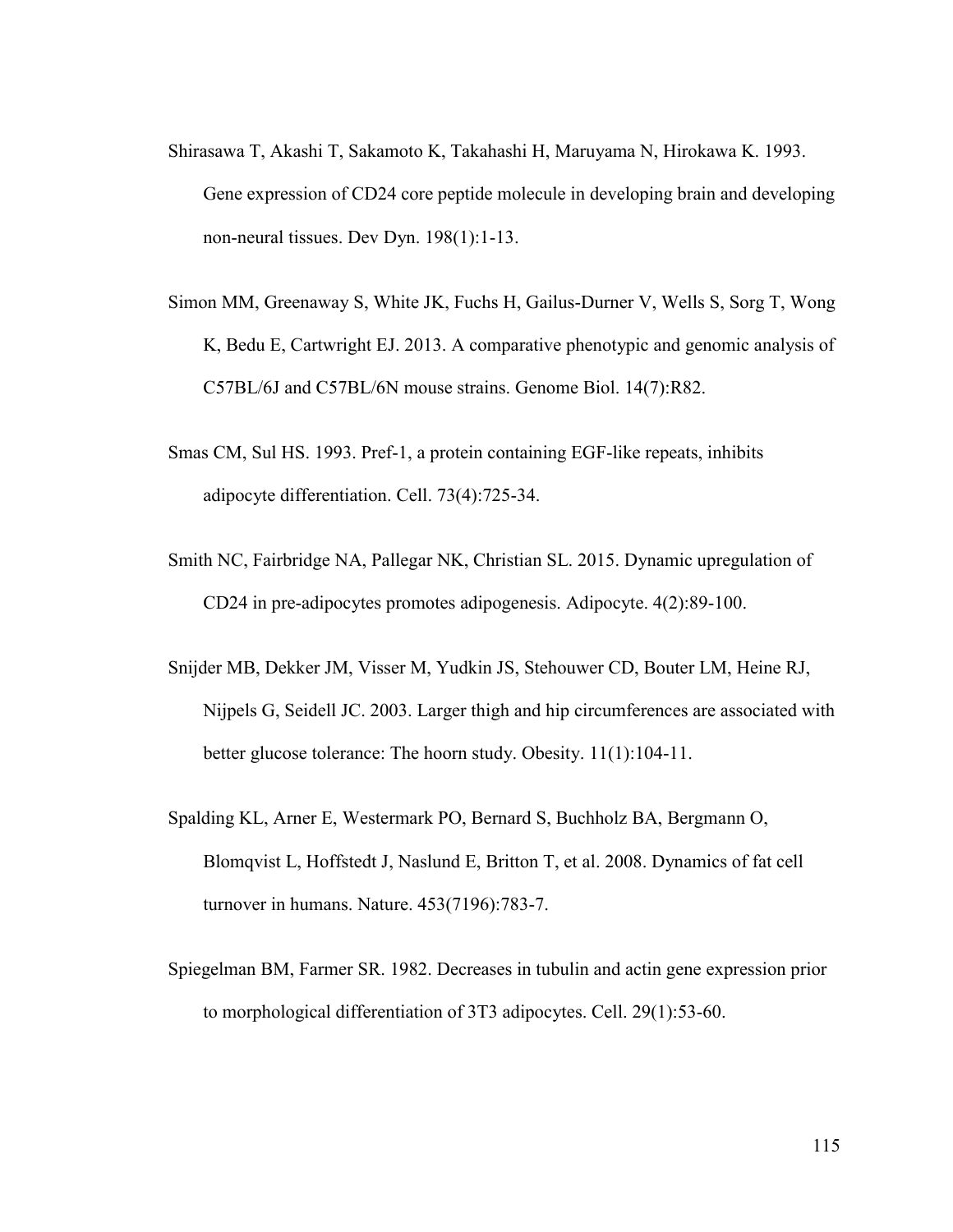- Springer T, Galfre G, Secher D, Milstein C. 1978. Monoclonal xenogeneic antibodies to murine cell surface antigens: Identification of novel leukocyte differentiation antigens. Eur J Immunol. 8(8):539-51.
- Staats J. 1980. Standardized nomenclature for inbred strains of mice: Seventh listing for the international committee on standardized genetic nomenclature for mice. Cancer Res. 40(7):2083-128.
- Street JM, Barran PE, Mackay CL, Weidt S, Balmforth C, Walsh TS, Chalmers RT, Webb DJ, Dear JW. 2012. Identification and proteomic profiling of exosomes in human cerebrospinal fluid. J. Transl. Med. 10(1):5.
- Sue N, Jack BH, Eaton SA, Pearson RC, Funnell AP, Turner J, Czolij R, Denyer G, Bao S, Molero-Navajas JC, et al. 2008. Targeted disruption of the basic kruppel-like factor gene (Klf3) reveals a role in adipogenesis. Mol Cell Biol. 28(12):3967-78.
- Sugita S, Yamada Y, Horie S, Nakamura O, Ishidoh K, Yamamoto Y, Yamagami S, Mochizuki M. 2011. Induction of T regulatory cells by cytotoxic T-lymphocyte antigen-2 $\alpha$  on corneal endothelial cells. Invest Ophthalmol Vis Sci. 52(5):2598-605.
- Sugita S, Horie S, Nakamura O, Maruyama K, Takase H, Usui Y, Takeuchi M, Ishidoh K, Koike M, Uchiyama Y, et al. 2009. Acquisition of T regulatory function in cathepsin L-inhibited T cells by eye-derived CTLA-2alpha during inflammatory conditions. J Immunol. 183(8):5013-22.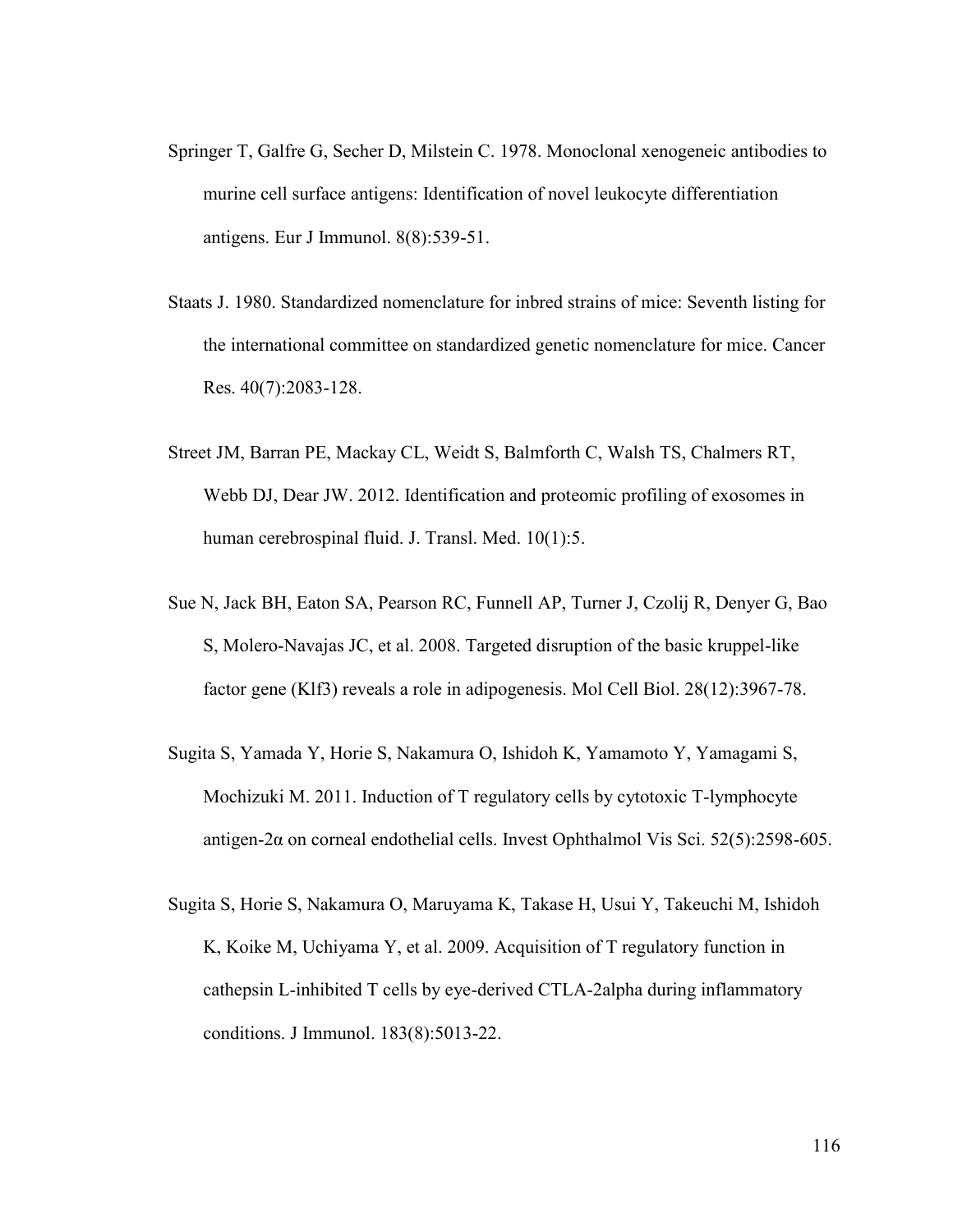- Suzuki T, Kiyokawa N, Taguchi T, Sekino T, Katagiri YU, Fujimoto J. 2001. CD24 induces apoptosis in human B cells via the glycolipid-enriched membrane domains/rafts-mediated signaling system. J Immunol. 166(9):5567-77.
- Takekawa M, Adachi M, Nakahata A, Nakayama I, Itoh F, Tsukuda H, Taya Y, Imai K. 2000. p53-inducible wip1 phosphatase mediates a negative feedback regulation of p38 MAPK-p53 signaling in response to UV radiation. Embo J. 19(23):6517-26.
- Tamori Y, Masugi J, Nishino N, Kasuga M. 2002. Role of peroxisome proliferatoractivated receptor-gamma in maintenance of the characteristics of mature 3T3-L1 adipocytes. Diabetes. 51(7):2045-55.
- Tan Y, Zhao M, Xiang B, Chang C, Lu Q. 2016. CD24: From a hematopoietic differentiation antigen to a genetic risk factor for multiple autoimmune diseases. Clin Rev Allergy Immunol. 50(1):70-83.
- Tang QQ, Otto TC, Lane MD. 2003. CCAAT/enhancer-binding protein beta is required for mitotic clonal expansion during adipogenesis. Proc Natl Acad Sci U S A. 100(3):850-5.
- Tang W, Zeve D, Suh JM, Bosnakovski D, Kyba M, Hammer RE, Tallquist MD, Graff JM. 2008. White fat progenitor cells reside in the adipose vasculature. Science. 322(5901):583-6.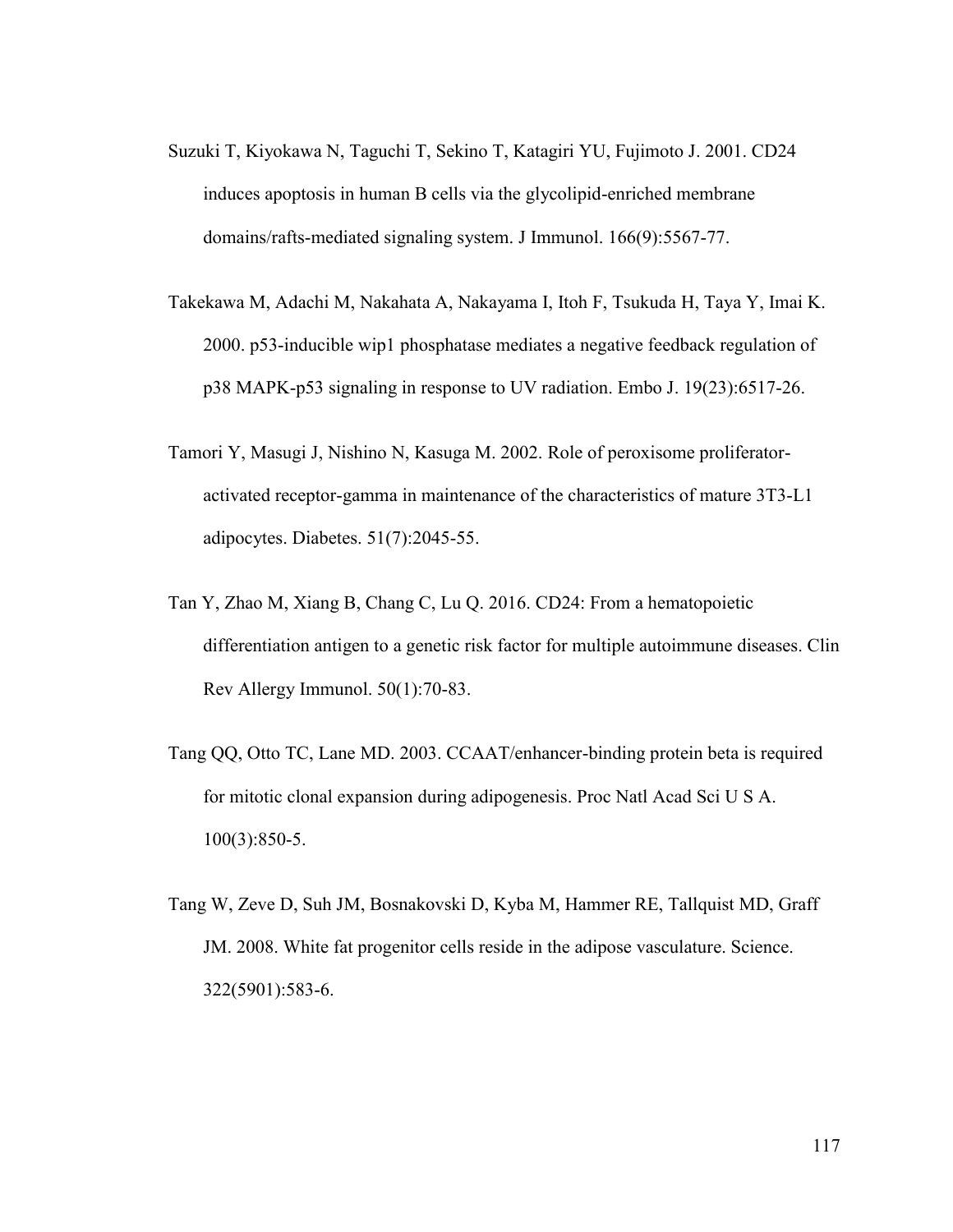- Tanko LB, Bagger YZ, Alexandersen P, Larsen PJ, Christiansen C. 2003. Peripheral adiposity exhibits an independent dominant antiatherogenic effect in elderly women. Circulation. 107(12):1626-31.
- Taylor SS, Buechler JA, Yonemoto W. 1990. cAMP-dependent protein kinase: Framework for a diverse family of regulatory enzymes. Annu Rev Biochem. 59(1):971-1005.
- Tchkonia T, Giorgadze N, Pirtskhalava T, Tchoukalova Y, Karagiannides I, Forse RA, DePonte M, Stevenson M, Guo W, Han J, et al. 2002. Fat depot origin affects adipogenesis in primary cultured and cloned human preadipocytes. Am J Physiol Regul Integr Comp Physiol. 282(5):R1286-96.
- Tchoukalova YD, Votruba SB, Tchkonia T, Giorgadze N, Kirkland JL, Jensen MD. 2010. Regional differences in cellular mechanisms of adipose tissue gain with overfeeding. Proc Natl Acad Sci U S A. 107(42):18226-31.
- Team RC. 2014. R: A Language and Environment for Statistical Computing.R Foundation for Statistical Computing, Vienna, Austria.2013.
- Temple KA, Basko X, Allison MB, Brady MJ. 2007. Uncoupling of 3T3-L1 gene expression from lipid accumulation during adipogenesis. FEBS Lett. 581(3):469-74.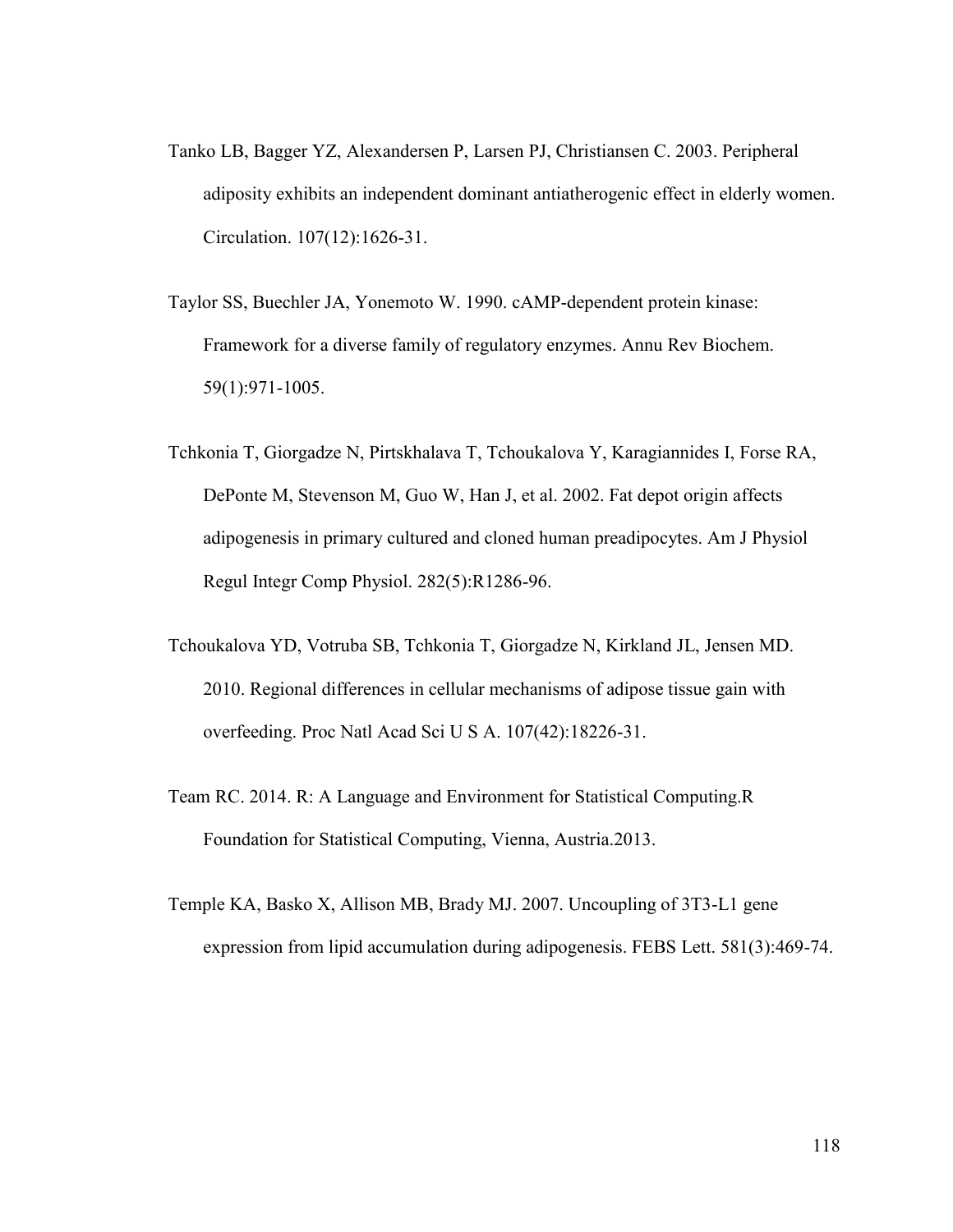- Tontonoz P, Hu E, Devine J, Beale EG, Spiegelman BM. 1995. PPAR gamma 2 regulates adipose expression of the phosphoenolpyruvate carboxykinase gene. Mol Cell Biol. 15(1):351-7.
- Tran TT, Yamamoto Y, Gesta S, Kahn CR. 2008. Beneficial effects of subcutaneous fat transplantation on metabolism. Cell Metab. 7(5):410-20.
- Tsang S, Sun Z, Luke B, Stewart C, Lum N, Gregory M, Wu X, Subleski M, Jenkins NA, Copeland NG. 2005. A comprehensive SNP-based genetic analysis of inbred mouse strains. Mammalian Genome. 16(7):476-80.
- Twells LK, Gregory DM, Reddigan J, Midodzi WK. 2014. Current and predicted prevalence of obesity in canada: A trend analysis. CMAJ Open. 2(1):E18-26.
- Villena JA, Viollet B, Andreelli F, Kahn A, Vaulont S, Sul HS. 2004. Induced adiposity and adipocyte hypertrophy in mice lacking the AMP-activated protein kinase-alpha2 subunit. Diabetes. 53(9):2242-9.
- Vohl M, Sladek R, Robitaille J, Gurd S, Marceau P, Richard D, Hudson TJ, Tchernof A. 2004. A survey of genes differentially expressed in subcutaneous and visceral adipose tissue in men. Obesity. 12(8):1217-22.
- von der Crone S, Deppe C, Barthel A, Sasson S, Joost HG, Schurmann A. 2000. Glucose deprivation induces akt-dependent synthesis and incorporation of GLUT1, but not of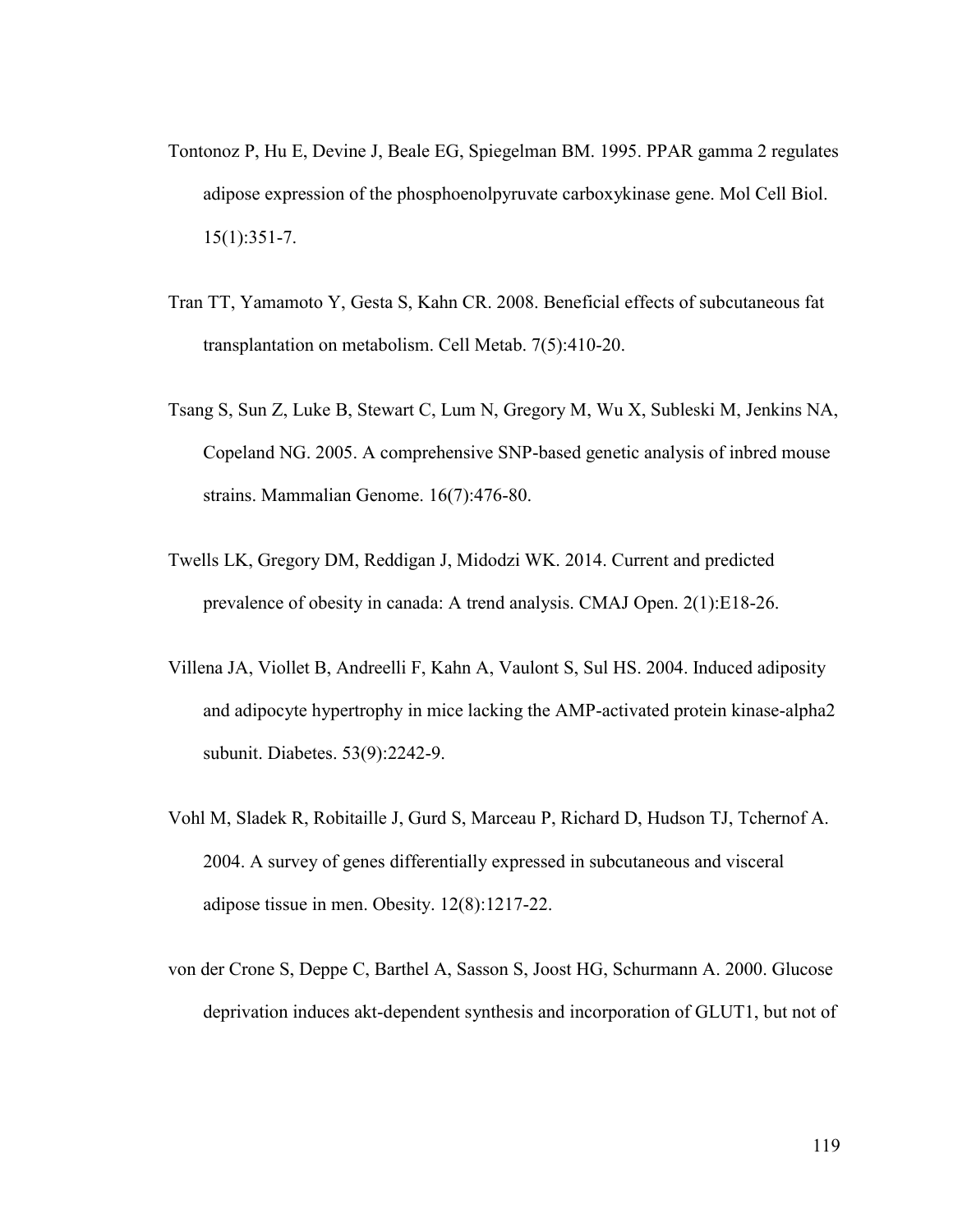GLUT4, into the plasma membrane of 3T3-L1 adipocytes. Eur J Cell Biol. 79(12):943-9.

- Wang Y, Zhu L, McHugh R, Sell KW, Selvaraj P. 1995. Expression of heat-stable antigen on tumor cells provides co‐stimulation for tumor‐specific T cell proliferation and cytotoxicity in mice. Eur J Immunol. 25(5):1163-7.
- Wang Y, Rimm EB, Stampfer MJ, Willett WC, Hu FB. 2005. Comparison of abdominal adiposity and overall obesity in predicting risk of type 2 diabetes among men. Am J Clin Nutr. 81(3):555-63.
- Weiner FR, Smith PJ, Wertheimer S, Rubin CS. 1991. Regulation of gene expression by insulin and tumor necrosis factor alpha in 3T3-L1 cells. modulation of the transcription of genes encoding acyl-CoA synthetase and stearoyl-CoA desaturase-1. J Biol Chem. 266(35):23525-8.
- Williams IH, Polakis SE. 1977. Differentiation of 3T3-L1 fibroblasts to adipocytes. the effect of indomethacin, prostaglandin E1 and cyclic AMP on the process of differentiation. Biochem Biophys Res Commun. 77(1):175-86.
- Witte N, Muenzner M, Rietscher J, Knauer M, Heidenreich S, Nuotio-Antar AM, Graef FA, Fedders R, Tolkachov A, Goehring I, et al. 2015. The glucose sensor ChREBP links de novo lipogenesis to PPARgamma activity and adipocyte differentiation. Endocrinology. 156(11):4008-19.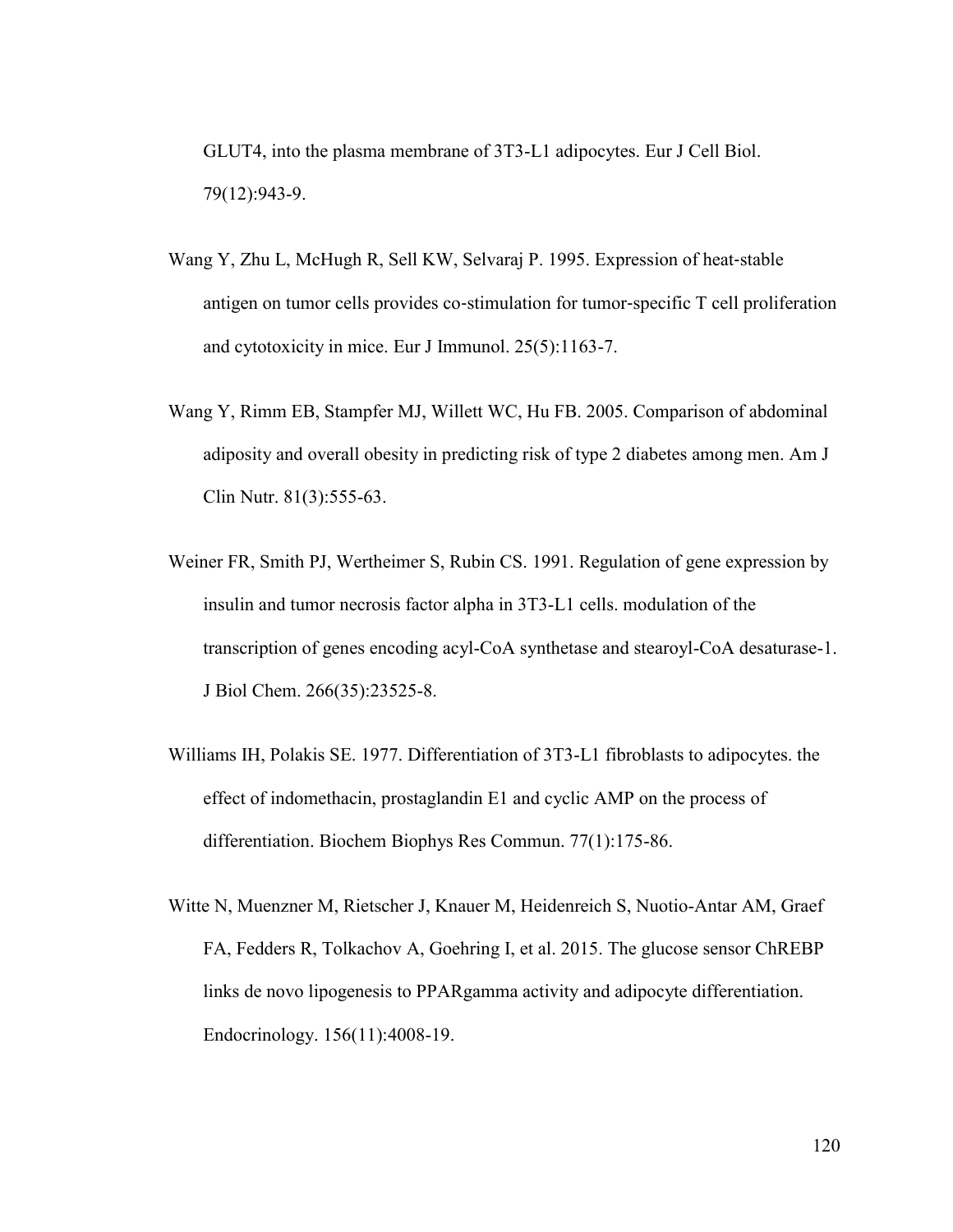- Wood IS, Hunter L, Trayhurn P. 2003. Expression of class III facilitative glucose transporter genes (GLUT-10 and GLUT-12) in mouse and human adipose tissues. Biochem Biophys Res Commun. 308(1):43-9.
- World Health Organization. 2015. Obesity and overweight. 2015. Available from: [Last Accessed on 2015 Mar 31].Back to Cited Text. (1).
- Wu J, Boström P, Sparks LM, Ye L, Choi JH, Giang A, Khandekar M, Virtanen KA, Nuutila P, Schaart G. 2012. Beige adipocytes are a distinct type of thermogenic fat cell in mouse and human. Cell. 150(2):366-76.
- Wu J, Cohen P, Spiegelman BM. 2013. Adaptive thermogenesis in adipocytes: Is beige the new brown? Genes Dev. 27(3):234-50.
- Wu Z, Bucher NL, Farmer SR. 1996. Induction of peroxisome proliferator-activated receptor gamma during the conversion of 3T3 fibroblasts into adipocytes is mediated by C/EBPbeta, C/EBPdelta, and glucocorticoids. Mol Cell Biol. 16(8):4128-36.
- Wu Z, Xie Y, Bucher NL, Farmer SR. 1995. Conditional ectopic expression of C/EBP beta in NIH-3T3 cells induces PPAR gamma and stimulates adipogenesis. Genes Dev. 9(19):2350-63.
- Wu Z, Rosen ED, Brun R, Hauser S, Adelmant G, Troy AE, McKeon C, Darlington GJ, Spiegelman BM. 1999. Cross-regulation of C/EBP alpha and PPAR gamma controls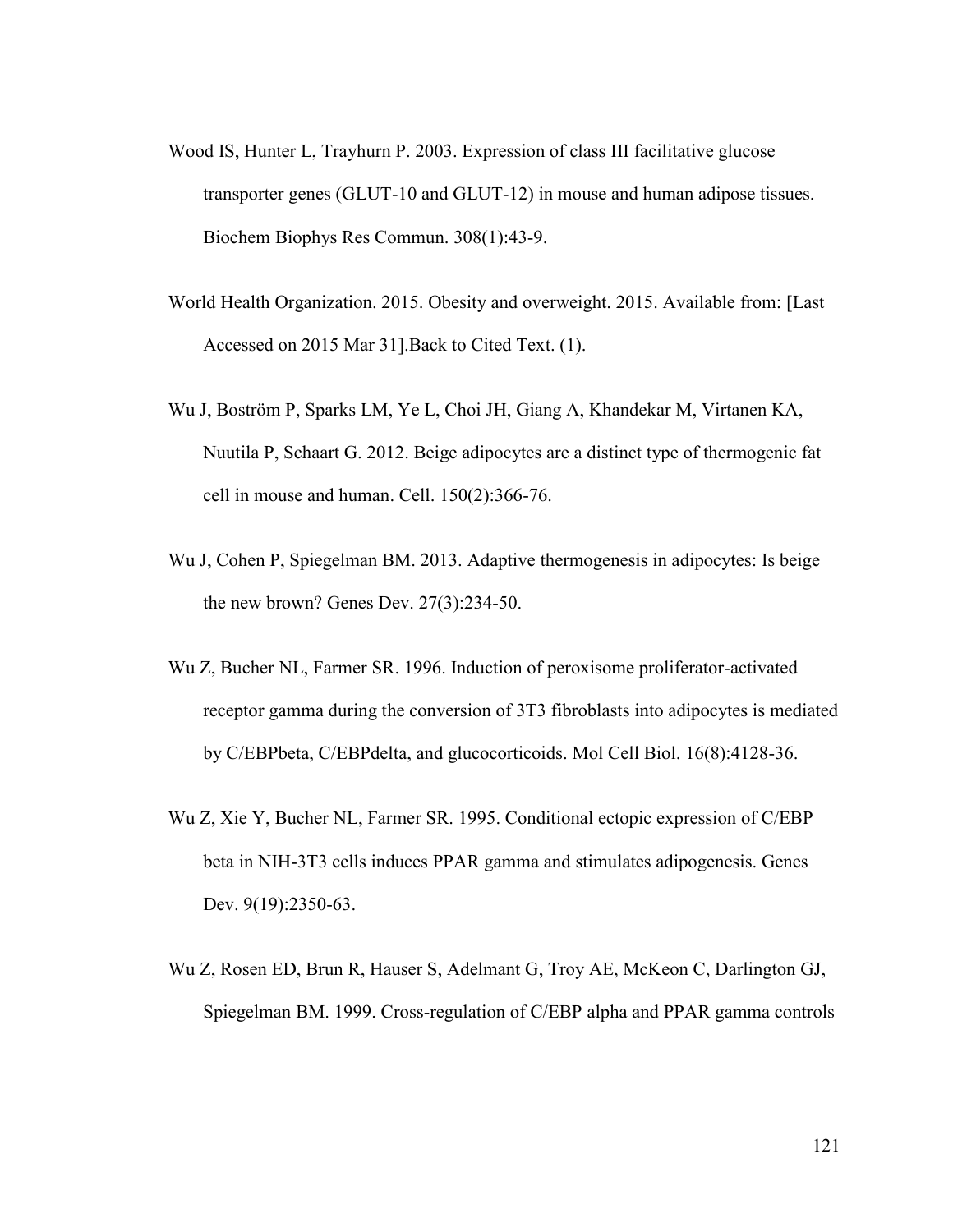the transcriptional pathway of adipogenesis and insulin sensitivity. Mol Cell. 3(2):151-8.

Yang K. 2008. Adipose tissue protocols. Springer.

- Yeh WC, Bierer BE, McKnight SL. 1995. Rapamycin inhibits clonal expansion and adipogenic differentiation of 3T3-L1 cells. Proc Natl Acad Sci U S A. 92(24):11086- 90.
- Zhang J, Tang H, Zhang Y, Deng R, Shao L, Liu Y, Li F, Wang X, Zhou L. 2014. Identification of suitable reference genes for quantitative RT-PCR during 3T3-L1 adipocyte differentiation. Int J Mol Med. 33(5):1209-18.
- Zhang H, Chen X, Sairam MR. 2012. Novel genes of visceral adiposity: Identification of mouse and human mesenteric estrogen-dependent adipose (MEDA)-4 gene and its adipogenic function. Endocrinology. 153(6):2665-76.
- Zhang JW, Tang QQ, Vinson C, Lane MD. 2004. Dominant-negative C/EBP disrupts mitotic clonal expansion and differentiation of 3T3-L1 preadipocytes. Proc Natl Acad Sci U S A. 101(1):43-7.
- Zhao FQ, Keating AF. 2007. Functional properties and genomics of glucose transporters. Curr Genomics. 8(2):113-28.
- Zuk PA. 2010. The adipose-derived stem cell: Looking back and looking ahead. Mol Biol Cell. 21(11):1783-7.